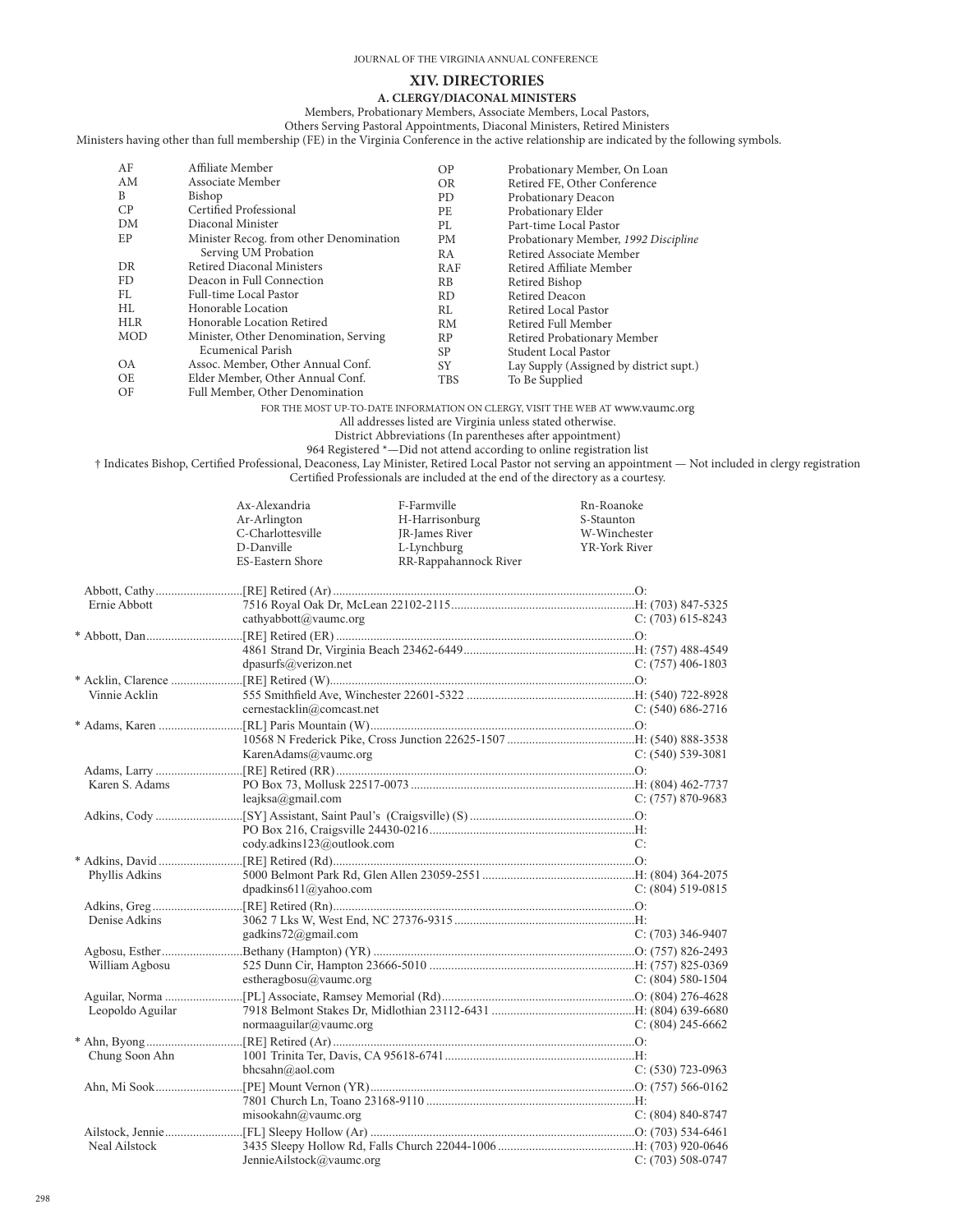| Linda Marsh Akers   |                             |                     |
|---------------------|-----------------------------|---------------------|
|                     | DougAkers@vaumc.org         | $C: (757) 254-3767$ |
|                     |                             |                     |
|                     | danalbrant@vaumc.org        | $C: (703)$ 517-4776 |
|                     |                             |                     |
| Sandy Alden         |                             |                     |
|                     | RusselAlden@vaumc.org       | $C: (540) 874-4442$ |
|                     |                             |                     |
|                     | nedalderman@vaumc.org       | $C: (757)$ 777-5566 |
|                     |                             |                     |
| Ken Scroggie        |                             |                     |
|                     | AshleyAllen@vaumc.org       | $C: (571)$ 379-1270 |
|                     |                             |                     |
|                     | EarlAllen@vaumc.org         | C:                  |
|                     |                             |                     |
| R. Clayton Allen    |                             |                     |
|                     | JanetAllen@vaumc.org        | $C: (757)$ 449-8052 |
|                     |                             |                     |
| Susan Allen         |                             |                     |
|                     | isallen3002@comcast.net     | $C: (540)$ 448-0079 |
| Alethea Allen       |                             |                     |
|                     | JustinAllen@vaumc.org       | $C: (703)$ 901-4566 |
|                     |                             |                     |
| Gary W. Allen       |                             |                     |
|                     | MarieAllen@vaumc.org        | $C: (703)$ 475-2456 |
|                     |                             |                     |
|                     |                             |                     |
|                     | nonaallen@vaumc.org         | $C: (434) 547-0440$ |
| Herb Grant          |                             |                     |
|                     | LynneAlleyGrant@vaumc.org   | $C: (540)$ 250-5819 |
|                     |                             |                     |
| Catherine D Allport |                             |                     |
|                     | cathiebraxton@msn.com       | C:                  |
|                     |                             |                     |
| Diana Almy          | robbalmy@vaumc.org          | $C: (540)$ 408-3878 |
|                     |                             |                     |
| Patricia Alvis      |                             |                     |
|                     | gfalvis@yahoo.com           | C:                  |
|                     |                             |                     |
|                     |                             |                     |
|                     | joeamend@vaumc.org          | $C: (301) 741-7633$ |
|                     |                             |                     |
|                     |                             |                     |
| Kevin A. Anderson   |                             |                     |
|                     | BethAnderson@vaumc.org      | C: $(804)$ 930-7627 |
|                     |                             |                     |
| Janet Anderson      |                             |                     |
|                     | iranderson2@mac.com         | $C: (804) 212-6699$ |
|                     |                             |                     |
|                     | NathanAnderson@vaumc.org    | $C: (540)$ 960-0099 |
|                     |                             |                     |
|                     |                             |                     |
|                     | pamelaanderson@vaumc.org    | C: $(804)$ 938-6700 |
|                     |                             |                     |
| Bert Cloud          | GinaAndersonCloud@vaumc.org | $C: (757)$ 775-9571 |
|                     |                             |                     |
|                     |                             |                     |
|                     | ChrisAndress@vaumc.org      | C: $(804)$ 432-1262 |
|                     |                             |                     |
| Jennifer Andrews    |                             |                     |
|                     | revionand@aol.com           | $C: (757)$ 615-8976 |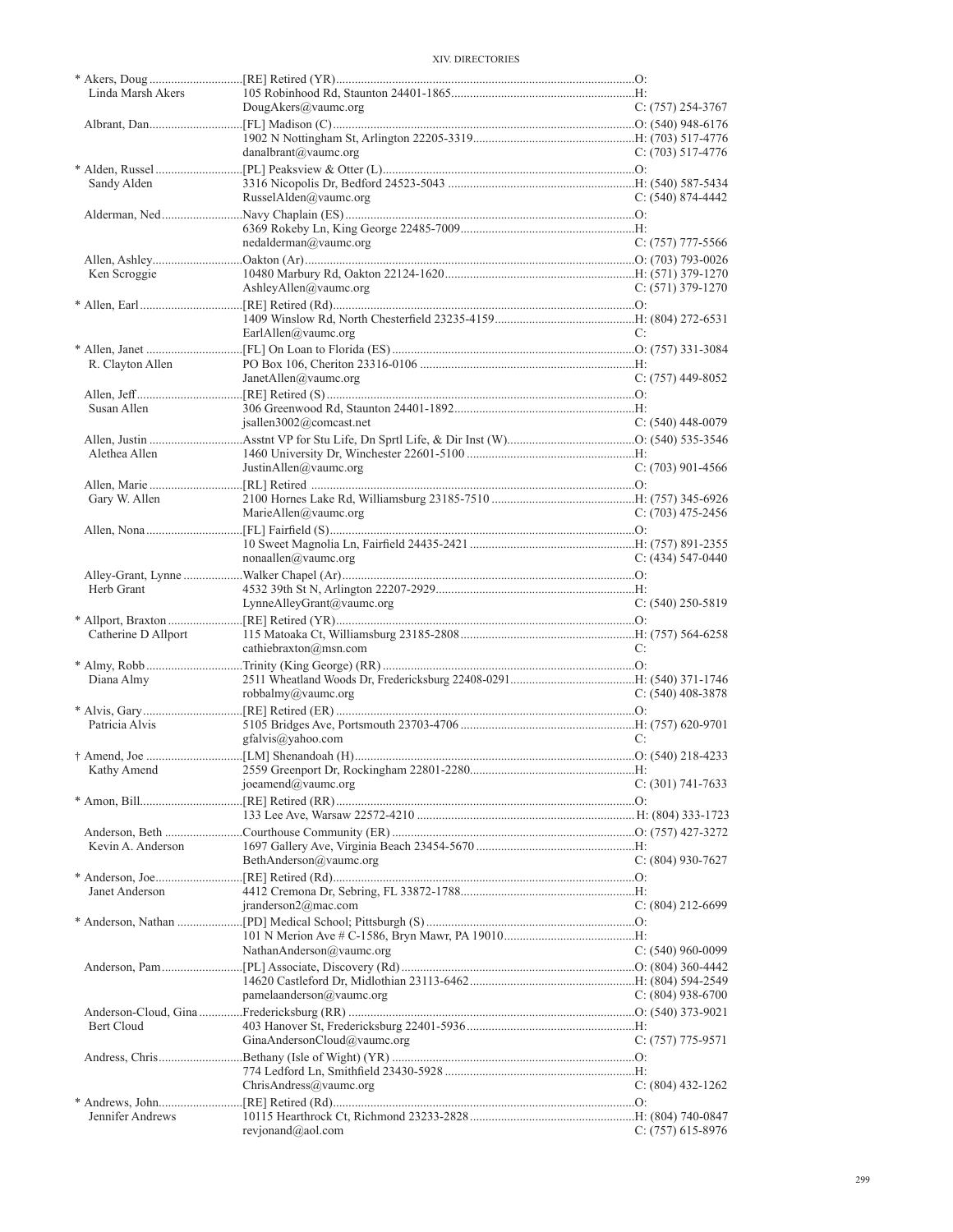| Martie Archer          |                           |                       |
|------------------------|---------------------------|-----------------------|
|                        |                           |                       |
| Adreka Archie          | donovanarchie@vaumc.org   | C:                    |
|                        |                           |                       |
| Cammie Armstrong       |                           |                       |
|                        | armstrongdn@yahoo.com     | $C: (434) 774-7394$   |
|                        |                           |                       |
| <b>Betty Armstrong</b> |                           |                       |
|                        | pastorskeet@gmail.com     | $C: (434)$ 665-7686   |
|                        |                           |                       |
| Julia Arndt            |                           |                       |
|                        | $f$ jarndt@comcast.net    | $C: (540)$ 460-0934   |
| Theresa Arnold         |                           |                       |
|                        | tonyarnold@vaumc.org      | $C: (703)$ 431-4291   |
|                        |                           |                       |
|                        |                           |                       |
|                        | wesleyart@aol.com         | $C: (703) 855-6774$   |
|                        |                           |                       |
| Polly Ashby            |                           |                       |
|                        |                           |                       |
|                        |                           |                       |
|                        | ted.ashby@gmail.com       | C:                    |
|                        |                           |                       |
| Deborah Ashley         |                           | C:                    |
|                        | jashley111@aol.com        |                       |
|                        |                           |                       |
|                        | kristieaskew@vaumc.org    | $C: (804)$ 694-0509   |
|                        |                           |                       |
| Elaine Astin           |                           |                       |
|                        | wastin@ferrum.edu         | $C: (540)$ 420-3647   |
|                        |                           |                       |
| Mary A. Athearn        |                           |                       |
|                        | JimAthen@gmail.com        | C: (703) 431-3472     |
|                        |                           |                       |
| Betty Atwell           |                           |                       |
|                        | watwell $2@cfl.rr.com$    | $C: (386)$ 478-8078   |
| Bobbye Au              |                           |                       |
|                        | thomash $au@yahoo.com$    | $C: (540) 597-9115$   |
|                        |                           |                       |
| Jeffrey P. Mickle      |                           |                       |
|                        | deborah@beetlebolt.com    | C:                    |
|                        |                           |                       |
|                        |                           |                       |
|                        | JoyceAustin $@$ vaumc.org | $C: (434) 660 - 4473$ |
|                        |                           |                       |
| Jane Aylor             |                           |                       |
|                        |                           |                       |
| Lori Baber             | CharlieBaber@vaumc.org    | C:                    |
|                        |                           |                       |
| So Yoon Park           |                           |                       |
|                        | namseokbaek@vaumc.org     | C: $(540)$ 679-9542   |
|                        |                           |                       |
| Tae Won Kang           |                           |                       |
|                        | mirhangbaek@vaumc.org     | $C: (404) 680 - 7743$ |
|                        |                           |                       |
| James W. Bailey II     |                           |                       |
|                        | caitlynbailey@vaumc.org   | $C: (804)$ 218-7465   |
|                        |                           |                       |
| Shirley Bailey         | JackBailey@vaumc.org      | $C: (804)$ 436-4071   |
|                        |                           |                       |
| Monica Bailey          |                           |                       |
|                        | jarvisbailey@vaumc.org    | $C: (540) 760 - 5230$ |
|                        |                           |                       |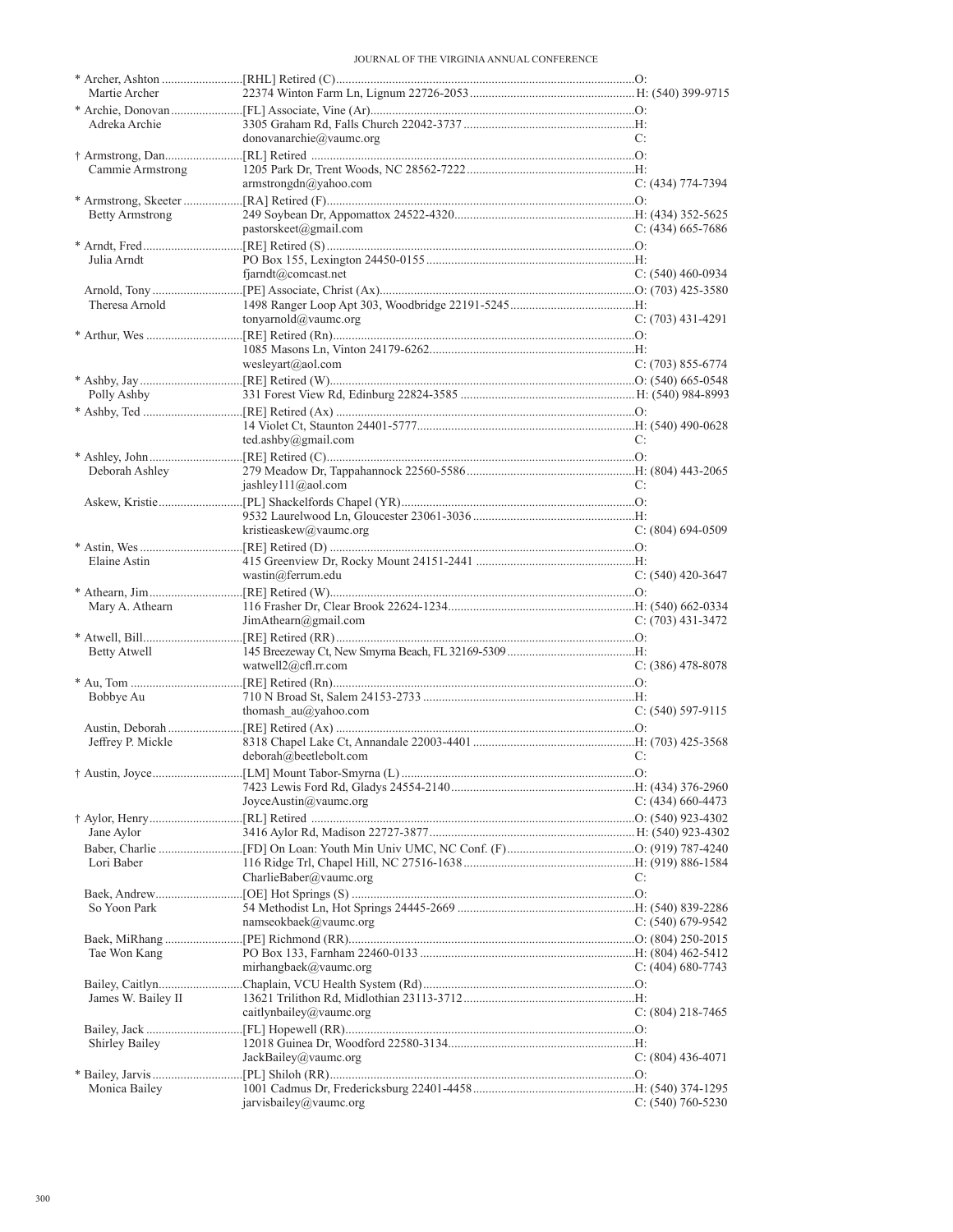| Ionie Bailey          |                                 |                       |
|-----------------------|---------------------------------|-----------------------|
|                       | MelbourneBailey@yaumc.org       | $C: (202)$ 412-7879   |
|                       |                                 |                       |
|                       |                                 |                       |
|                       | sarahbailey@vaumc.org           | C: $(540)$ 209-7409   |
|                       |                                 |                       |
|                       |                                 |                       |
|                       |                                 |                       |
|                       |                                 |                       |
|                       | RandyBaisey@vaumc.org           | $C: (434)$ 955-1054   |
|                       |                                 |                       |
|                       |                                 | $C: (757)$ 710-1836   |
|                       | HeidiBak@vaumc.org              |                       |
| Lincoln Baker         |                                 |                       |
|                       | DoriBaker@vaumc.org             | $C: (434) 841 - 0746$ |
|                       |                                 |                       |
| Beth Newman           |                                 |                       |
|                       | JonBaker@value.org              | C:                    |
|                       |                                 |                       |
| Joanna Baker          |                                 |                       |
|                       | paulbaker@vaumc.org             | $C: (804)$ 356-0415   |
|                       |                                 |                       |
| Jackie Baldwin        |                                 |                       |
|                       | donbaldwin@vaumc.org            | $C: (540) 580-8000$   |
|                       |                                 |                       |
|                       |                                 |                       |
|                       | pambaldwin@value.org            | $C: (540) 280 - 0906$ |
|                       |                                 |                       |
|                       |                                 |                       |
|                       | VickiBarb@vaumc.org             | C: $(540)$ 975-0680   |
|                       |                                 |                       |
|                       |                                 |                       |
|                       | lisabarbery@vaumc.org           | $C: (703)$ 298-0169   |
|                       |                                 |                       |
|                       |                                 |                       |
| Jack G. Barbour Jr.   |                                 |                       |
|                       | lynnbarbour@vaumc.org           | C:                    |
|                       |                                 |                       |
| Rebecca Barclay       |                                 |                       |
|                       |                                 |                       |
| Marguerite Bare       |                                 |                       |
|                       | scbr78@gmail.com                | C:                    |
|                       |                                 |                       |
| Esther Barkat         |                                 |                       |
|                       | AslamBarkat@vaumc.org           | $C: (304) 685 - 9520$ |
|                       |                                 |                       |
| Kevin Brugman         |                                 |                       |
|                       | KimberlyBarkerBrugman@vaumc.org | C: $(540)$ 840-0014   |
|                       |                                 |                       |
| <b>Branch Barnard</b> |                                 |                       |
|                       | TomBarnard@vaumc.org            | $C: (540)$ 718-9332   |
|                       |                                 |                       |
| Wylette Barnett       |                                 | C:                    |
|                       | EddieBarnett@vaumc.org          |                       |
| Douglass Barre        |                                 |                       |
|                       | KayBarre@vaumc.org              |                       |
|                       |                                 | C: (757) 775-6898     |
|                       |                                 |                       |
|                       | veronicabarrell@vaumc.org       | C: $(804)$ 304-0646   |
|                       |                                 |                       |
| Ciera Barth           |                                 |                       |
|                       | TimothyBarth@vaumc.org          | $C: (302)$ 943-5459   |
|                       |                                 |                       |
| Marylee Barton        |                                 |                       |
|                       | Rickbarton@value.org            | $C: (540) 583-1493$   |
|                       |                                 |                       |
| Kerry Basehore        | BetsyBasehore@vaumc.org         | C: $(804)$ 304-5247   |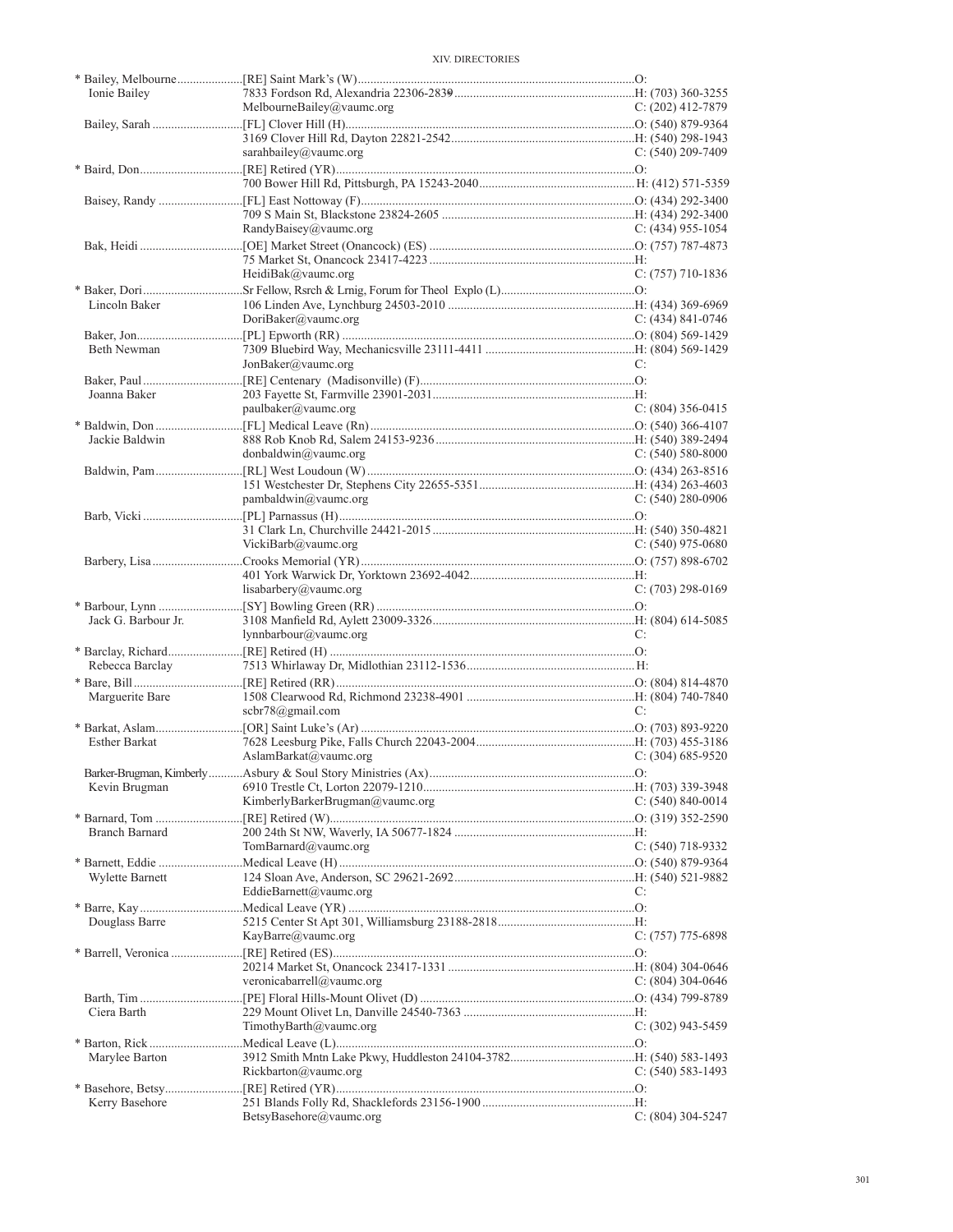| Toni Basham           |                                               |                       |
|-----------------------|-----------------------------------------------|-----------------------|
|                       | LeonBasham@vaumc.org                          | C: $(757)$ 532-4078   |
|                       |                                               |                       |
| Jonathan Bass         |                                               |                       |
|                       | allierosnerbass@vaumc.org                     | C: $(757)$ 653-8001   |
|                       |                                               |                       |
|                       |                                               |                       |
|                       | Kylebass@vaumc.org                            | C: $(804)$ 731-3177   |
|                       |                                               |                       |
| Tracy Y. Bass         |                                               |                       |
|                       | TracyBass@vaumc.org                           | C: $(215)$ 620-0048   |
|                       |                                               |                       |
| David Bates           |                                               |                       |
|                       | DanvilleDS@vaumc.org or FarmvilleDS@vaumc.org | C: $(571)$ 449-0650   |
|                       |                                               |                       |
| Amy Bates             |                                               |                       |
|                       | $\text{MatBates}(\hat{\omega})$ vaumc.org     | C: $(804)$ 971-7563   |
|                       |                                               |                       |
| Michael E. Baugham    |                                               |                       |
|                       | debbiebaugham@vaumc.org                       | C:                    |
|                       |                                               |                       |
| Deborah F. Baugham    |                                               |                       |
|                       | michaelbaugham@vaumc.org                      | $C: (757)$ 642-0537   |
|                       |                                               |                       |
| Andy Beach            |                                               |                       |
|                       | LoriBeach@vaumc.org                           | $C: (804)$ 539-2389   |
|                       |                                               |                       |
| Jacquelyn Beals       |                                               |                       |
|                       | kbeals@marybaldwin.edu                        | C: $(540)$ 255-7178   |
|                       |                                               |                       |
|                       |                                               |                       |
|                       | billbearden@vaumc.org                         | C: $(540)$ 480-9685   |
|                       |                                               |                       |
| Ann Beasley           |                                               |                       |
|                       | Durham, NC 27705-1359                         |                       |
|                       |                                               |                       |
| Talina Sarmiento Beck |                                               |                       |
|                       | ChadBeck@vaumc.org                            | C: $(434)$ 907-7202   |
|                       |                                               |                       |
| Jamie Beck            |                                               |                       |
|                       |                                               |                       |
|                       |                                               |                       |
|                       | ScottBeck@vaumc.org                           | $C: (434)$ 390-7745   |
|                       |                                               |                       |
| Jennifer Beck         |                                               |                       |
|                       | TimBeck@vaumc.org                             | $C: (434)$ 298-6573   |
|                       |                                               |                       |
|                       |                                               |                       |
|                       | beckleyh@wlu.edu                              | $C: (540)$ 460-1713   |
|                       |                                               |                       |
|                       |                                               |                       |
|                       | PaulBeighley@vaumc.org                        | $C: (434) 865 - 0190$ |
|                       |                                               |                       |
| Darenn BeMiller       |                                               |                       |
|                       | Robinbemiller@vaumc.org                       | C: $(703)$ 303-9017   |
|                       |                                               |                       |
|                       |                                               |                       |
|                       | ibenedict1@cov.net                            | C:                    |
|                       |                                               |                       |
| Jill Bennett          |                                               |                       |
|                       | ChrisBennett@vaumc.org                        | $C: (540) 878-9571$   |
|                       |                                               |                       |
| Darla Bennett         |                                               |                       |
|                       | DonaldBennett@vaumc.org                       | C:                    |
|                       |                                               |                       |
| Candice Bennett       |                                               |                       |
|                       | erichbennett@vaumc.org                        | C:                    |
|                       |                                               |                       |
| Eileen Bennett        |                                               |                       |
|                       | JonathanBennett@vaumc.org                     | C:                    |
|                       |                                               |                       |
|                       | ifagaldebennett@gmail.com                     | $C: (804)$ 216-7126   |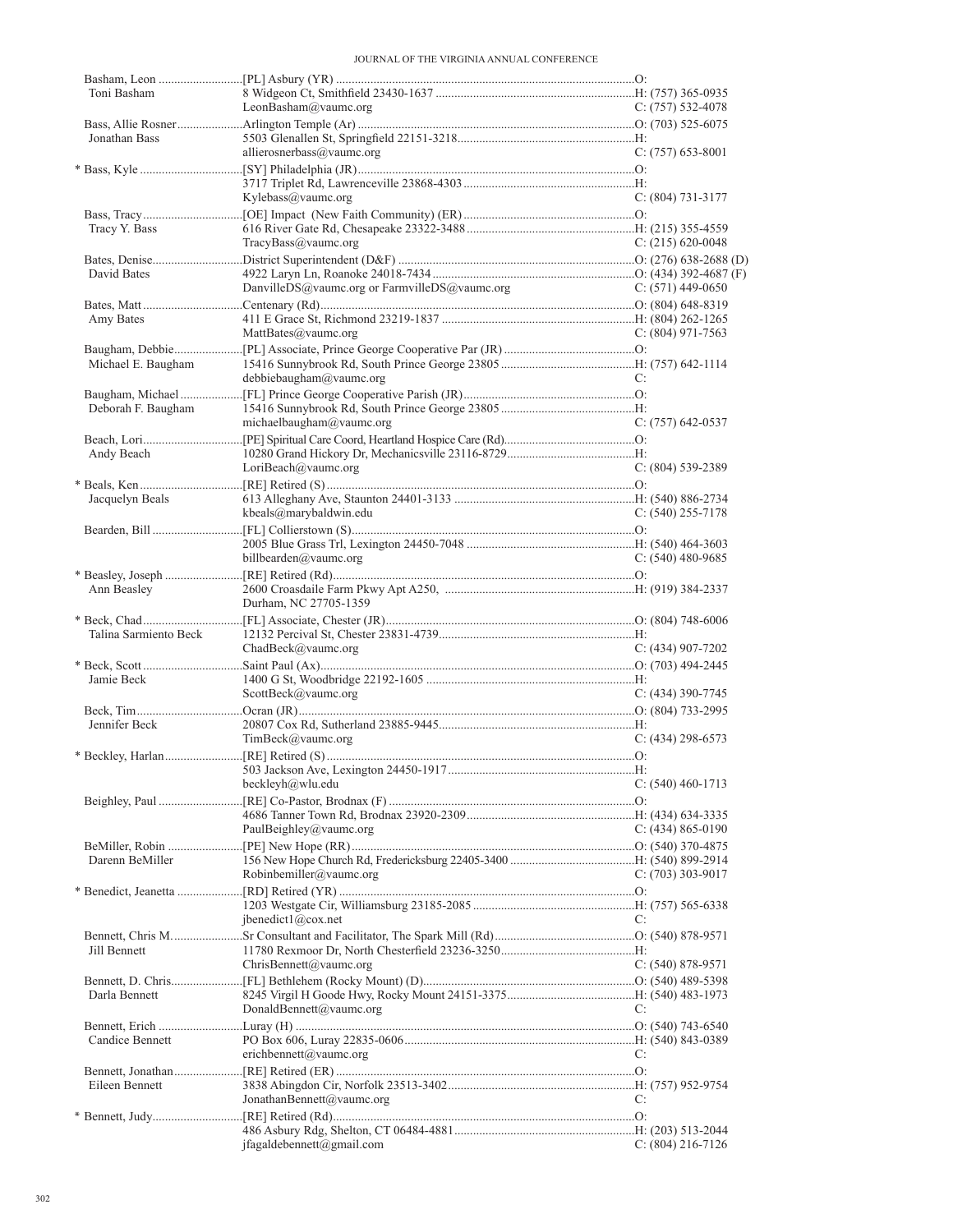| Ann Bennett            |                              |                     |
|------------------------|------------------------------|---------------------|
|                        | MorrisBennett@vaumc.org      | C:                  |
|                        |                              |                     |
|                        | lorettabenninghove@vaumc.org | C: (434) 480-9992   |
|                        |                              |                     |
| Lori Benson            |                              |                     |
|                        | JohnBenson@vaumc.org         | $C: (540)$ 290-0776 |
|                        |                              |                     |
| Emily B. Benton        |                              |                     |
|                        | mattbenton@vaumc.org         | $C: (703) 599-8701$ |
|                        |                              |                     |
| Reese Ross             |                              |                     |
|                        | RobertBerghuis@vaumc.org     | $C: (540) 624-0448$ |
| Karen Berlin           |                              |                     |
|                        | TomBerlin@vaumc.org          | C:                  |
|                        |                              |                     |
| Kitty Bertrand         |                              |                     |
|                        | Frankbertrand@vaumc.org      | $C: (703) 618-4800$ |
|                        |                              |                     |
|                        | Proj Coord Tdwtr Ped (ER)    |                     |
| Romulo A. Bibay        |                              |                     |
|                        | lsbibay@gmail.com            | C: $(757)$ 679-2686 |
|                        |                              |                     |
| Thyra Biggs            |                              |                     |
|                        | ntbiggs@embarqmail.com       | C:                  |
|                        |                              |                     |
|                        |                              |                     |
|                        | BrendaBiler@vaumc.org        | C:                  |
|                        |                              |                     |
| Jennings Bird          | revmmbird@cox.net            | $C: (540)$ 798-6123 |
|                        |                              |                     |
| Patty Bird             |                              |                     |
|                        | SteveBird@vaumc.org          | C:                  |
|                        |                              |                     |
|                        |                              |                     |
|                        | jerbearak@gmail.com          | $C: (502)$ 423-4440 |
|                        |                              |                     |
|                        |                              |                     |
|                        | SpencerBlack@vaumc.org       | $C: (540)$ 467-3133 |
|                        |                              |                     |
|                        |                              |                     |
|                        | LisaBlackmonson@vaumc.org    | $C: (757) 535-7082$ |
|                        |                              |                     |
| Christina Blagg        | AdamBlagg@vaumc.org          | $C: (540)$ 476-1125 |
|                        |                              |                     |
| Nancy Blagg            |                              |                     |
|                        |                              |                     |
|                        |                              |                     |
|                        | DonaldBlagg@vaumc.org        | C: (757) 755-0515   |
| Eric Blair             |                              |                     |
|                        | devonblair@vaumc.org         | $C: (757)$ 717-8853 |
|                        |                              |                     |
|                        |                              |                     |
|                        | $tim(a)$ sjume.org           | $C: (914)$ 382-8183 |
|                        |                              |                     |
|                        |                              |                     |
|                        | LyndsieBlakely@vaumc.org     | $C: (804)$ 398-8956 |
|                        |                              |                     |
|                        |                              |                     |
|                        | BarryBlakley@vaumc.org       | $C: (540) 628-5707$ |
|                        |                              |                     |
| Rebecca Blalock        |                              |                     |
|                        | $maxblack(\omega)$ vaumc.org | C: (757) 634-7406   |
|                        |                              |                     |
| Anne Blankenship       |                              |                     |
| Barbara T. Blankenship |                              |                     |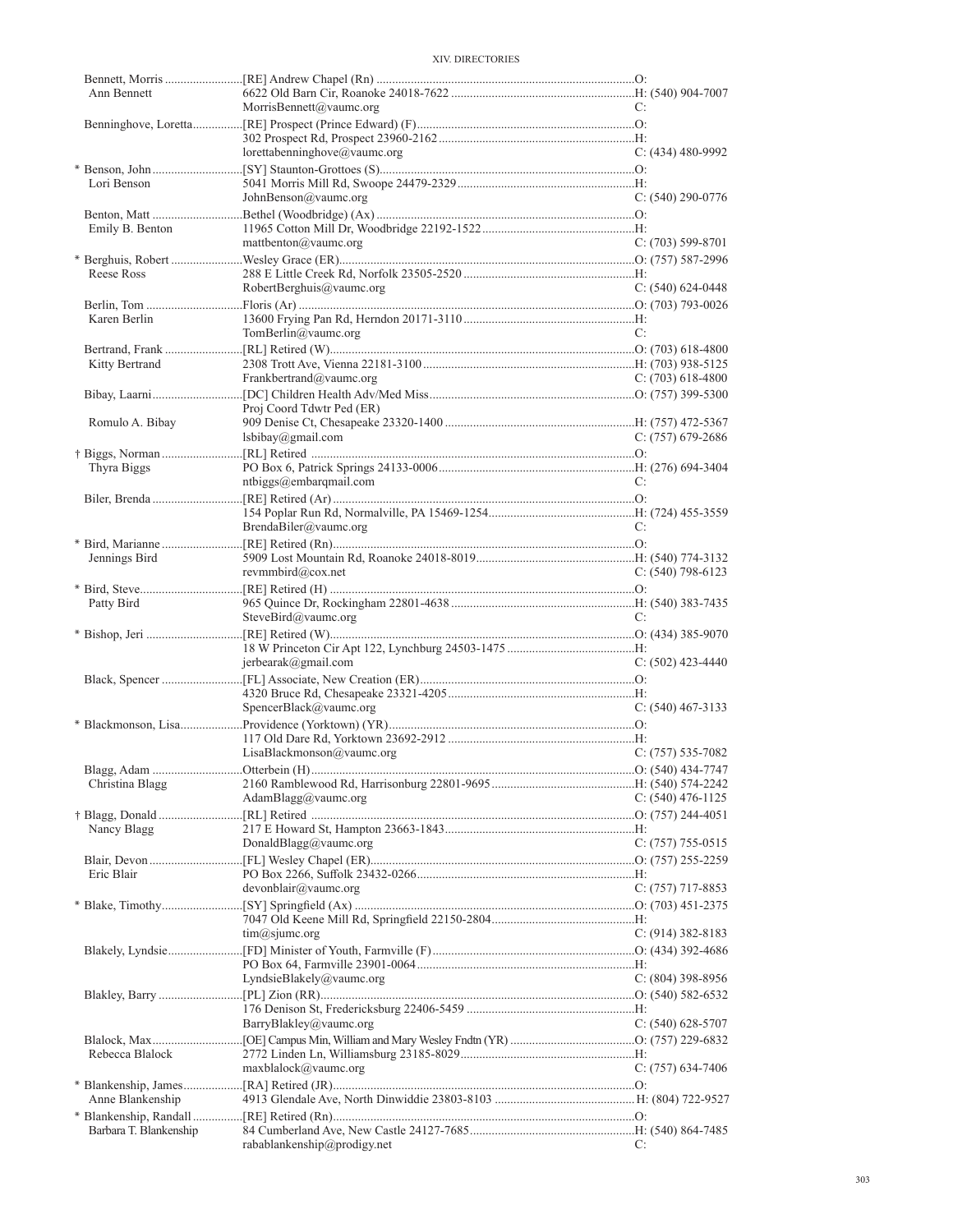| Mary Beth Blinn       |                                                          |                       |
|-----------------------|----------------------------------------------------------|-----------------------|
|                       | robertcblinn@gmail.com                                   | $C: (804) 836-3704$   |
|                       |                                                          |                       |
| Bob Blinn             |                                                          |                       |
|                       | blinnrmb@gmail.com                                       | $C: (571)$ 244-1856   |
|                       |                                                          |                       |
| Rosee M. Blubaugh     |                                                          |                       |
|                       | iblaineblu@gmail.com                                     | C: $(703)$ 338-2928   |
|                       |                                                          |                       |
| Jesse C. Blythe       |                                                          |                       |
|                       | DonnaBlythe@vaumc.org                                    | C:                    |
|                       |                                                          |                       |
| Donna M. Blythe       | JesseBlythe@vaumc.org                                    | $C: (804)$ 456-6733   |
|                       |                                                          |                       |
| Kristen Blythe        |                                                          |                       |
|                       | michaelblythe@vaumc.org                                  | $C: (434)$ 265-3988   |
|                       |                                                          |                       |
|                       |                                                          |                       |
|                       | brianboettcher@vaumc.org                                 | $C: (757)$ 615-6192   |
|                       |                                                          |                       |
| Vicki Boger           |                                                          |                       |
|                       | daveboger@vaumc.org                                      | $C: (540)$ 414-4315   |
|                       |                                                          |                       |
| Katherine Boggs       |                                                          |                       |
|                       | KerryBoggs@vaumc.org                                     | $C: (804) 514-5691$   |
|                       |                                                          |                       |
|                       |                                                          |                       |
|                       | j.boicejr@mac.com                                        | C:                    |
|                       |                                                          |                       |
|                       |                                                          |                       |
|                       |                                                          |                       |
| Deb Bollinger         |                                                          |                       |
|                       | JimBollinger@vaumc.org                                   | C: $(540)$ 817-0398   |
|                       |                                                          |                       |
|                       |                                                          |                       |
|                       | kylebomar@vaumc.org                                      | $C: (540)$ 521-9306   |
|                       |                                                          |                       |
| Marian Bomberger      |                                                          |                       |
|                       | margra2@comcast.net                                      | C:                    |
|                       |                                                          |                       |
| Gina Bonney           |                                                          |                       |
|                       | DavidBonney@vaumc.org                                    | $C: (804)$ 218-5434   |
|                       |                                                          |                       |
| Joy Daigle Book       |                                                          |                       |
|                       | AndrewBook(a)vaumc.org                                   | $C: (757) 771-4224$   |
|                       |                                                          |                       |
|                       |                                                          |                       |
|                       | CarolBookwalter@vaumc.org                                | C: (757) 759-4474     |
|                       |                                                          |                       |
| Tim Boone             |                                                          |                       |
|                       | Owens Cross Roads, AL 35763-5005<br>SandyBoone@vaumc.org | $C: (443) 890 - 3430$ |
|                       |                                                          |                       |
| Annie Borbor          |                                                          |                       |
|                       | MatthewBorbor@vaumc.org                                  | $C: (609) 551-6272$   |
|                       |                                                          |                       |
|                       | Chester Presbyterian Church (Rd)                         |                       |
|                       |                                                          |                       |
|                       | SandraBottoms@vaumc.org                                  | C: $(804)$ 690-8964   |
|                       |                                                          |                       |
| Sallye E.H. Bowen     |                                                          |                       |
|                       | ClarenceBowen@vaumc.org                                  | C:                    |
|                       |                                                          |                       |
| Fred Bowen            |                                                          |                       |
|                       | fhanddmbowen@earthlink.net                               | C: (804) 313-5626     |
|                       |                                                          |                       |
| Clarence W. Bowen Jr. |                                                          |                       |
|                       | SallyeBowen@vaumc.org                                    | C:                    |
|                       |                                                          |                       |
| Laura Bowers          |                                                          |                       |
|                       | jamesbowers@vaumc.org                                    | C: $(423)$ 774-6664   |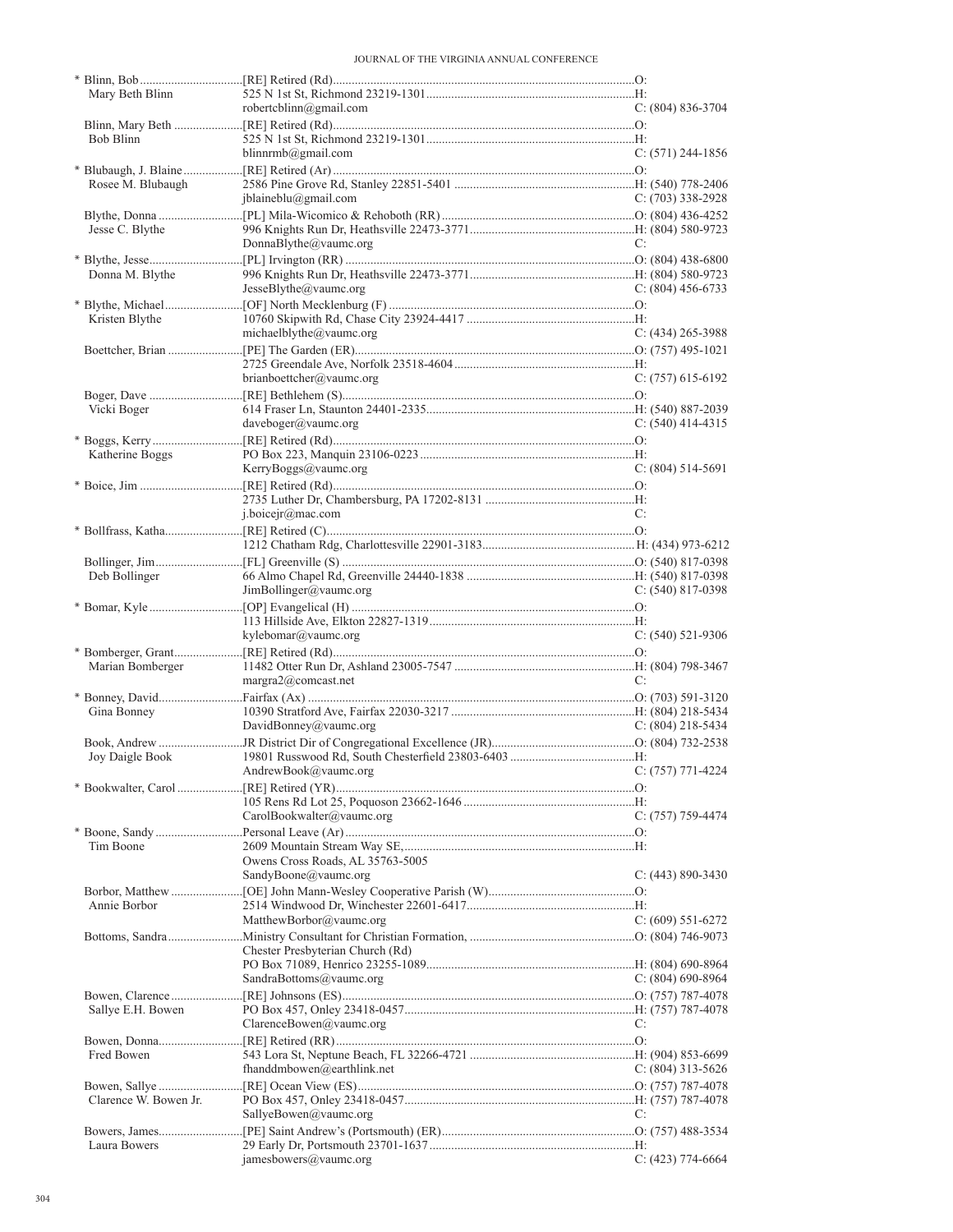|                       | GennieBowles@vaumc.org     | $C: (540) 649-1216$ |
|-----------------------|----------------------------|---------------------|
| Kate Box              |                            |                     |
|                       | OliverBox $@$ vaumc.org    | $C: (571)$ 217-3886 |
|                       |                            |                     |
| Pamela Boyette        |                            |                     |
|                       | KeithBoyette@vaumc.org     | $C: (540) 538-3202$ |
|                       |                            |                     |
|                       |                            |                     |
|                       | SusieBrack@vaumc.org       | $C: (540)$ 420-1829 |
|                       |                            |                     |
| <b>Betty Bradley</b>  | bradleypub@centurylink.net | C: (252) 903-1644   |
|                       |                            |                     |
| Mary Lou Branson      |                            |                     |
|                       | revallen $1$ @verizon.net  | C:                  |
|                       |                            |                     |
| Linda Branton         |                            |                     |
|                       | gcbrantoniii@yahoo.com     | C:                  |
|                       |                            |                     |
| Beverly Bray          |                            |                     |
|                       | SteveBray@vaumc.org        | $C: (703)$ 926-6334 |
|                       |                            |                     |
| Dawn Brayton          | LarryBrayton@vaumc.org     | $C: (804) 517-0435$ |
|                       |                            |                     |
| Phyllis Breeden       |                            |                     |
|                       | DavidBreeden@vaumc.org     | C:                  |
|                       |                            |                     |
| Sandy Breeden         |                            |                     |
|                       | flbreeden@yahoo.com        | C:                  |
|                       |                            |                     |
| Rose Brenneke         |                            |                     |
|                       | johnbrenneke@vaumc.org     | $C: (434)$ 298-7589 |
|                       |                            |                     |
| Linda Bridges         |                            |                     |
|                       | TildenBridges@vaumc.org    | $C: (434) 857-6043$ |
| Norma Briggs          |                            |                     |
|                       | $j$ greybriggs2@gmail.com  | $C: (804)$ 986-5970 |
|                       |                            |                     |
| Lynn Bright           |                            |                     |
|                       | JohnBright@vaumc.org       | $C: (804)$ 437-0937 |
|                       |                            |                     |
|                       |                            |                     |
|                       | RayBrill@vaumc.org         | $C: (703)$ 231-2460 |
|                       |                            |                     |
| Lori Broce            | Spencerbroce@vaumc.org     | $C: (804)$ 239-5268 |
|                       |                            |                     |
| Regina Petersen Brock |                            |                     |
|                       | andybrock@vaumc.org        | $C: (540)$ 336-3794 |
|                       |                            |                     |
| Joyce Brockhausen     |                            |                     |
|                       | fredbrockhausen@vaumc.org  | $C: (757)$ 635-3408 |
|                       |                            |                     |
| Florence F. Brooks    |                            |                     |
|                       | burtbrooks $01$ @gmail.com | C: (804) 370-3509   |
|                       |                            |                     |
|                       |                            |                     |
|                       | ceceliabrooks@vaumc.org    | $C: (405)$ 466-9786 |
| N. Burton Brooks Jr.  |                            |                     |
|                       | florencebrooks@vaumc.org   | C: $(804)$ 912-4332 |
|                       |                            |                     |
| Barbara Brosnan       |                            |                     |
|                       | 8brosnan@gmail.com         | $C: (240) 520-2669$ |
|                       |                            |                     |
| George Brothers       |                            |                     |
|                       | chemal@verizon.net         | C:                  |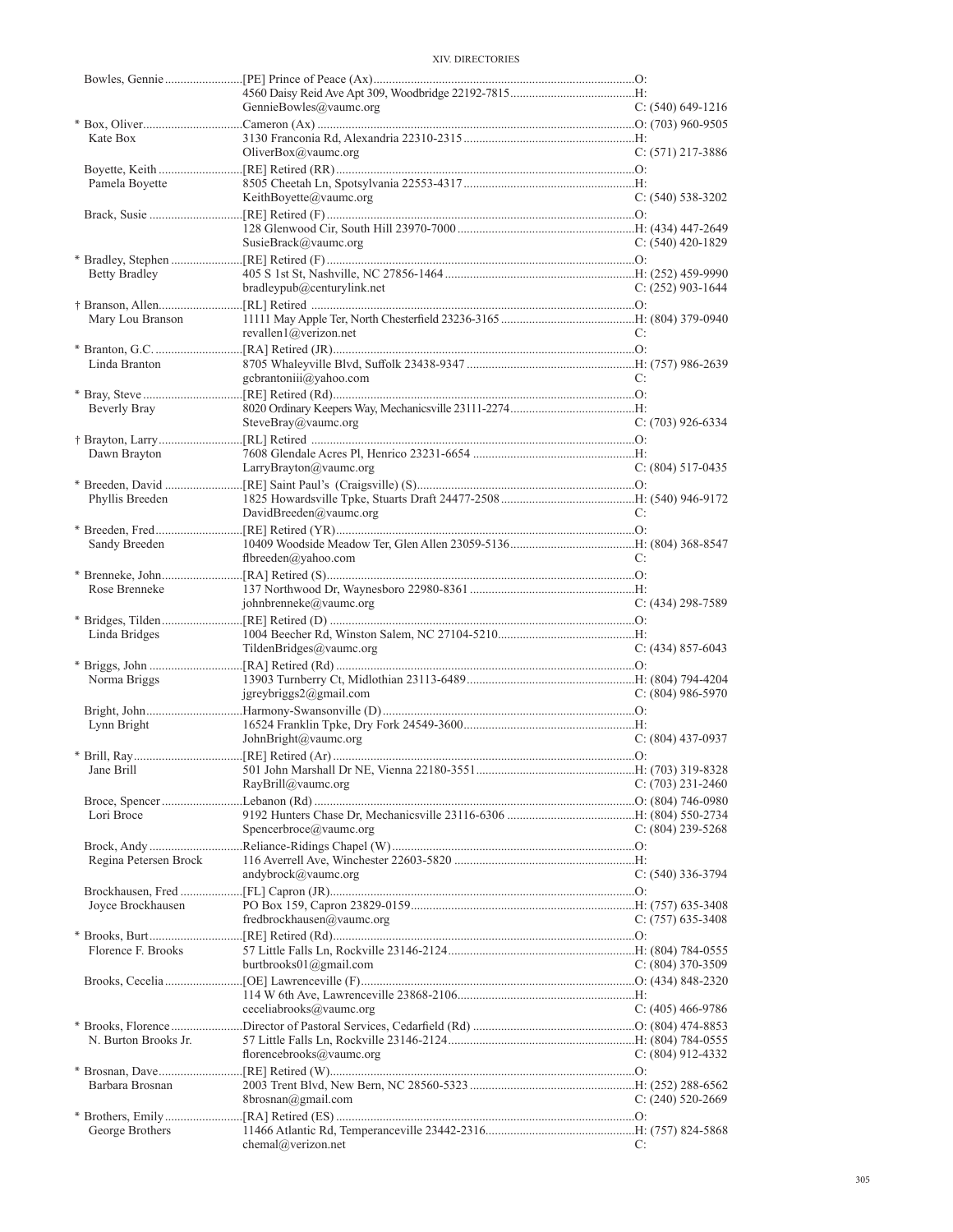| Susan Browder         |                                                 |                       |
|-----------------------|-------------------------------------------------|-----------------------|
|                       | m.browder@hotmail.com                           | $C: (804)$ 458-5557   |
|                       |                                                 |                       |
| Katherine Brown       | bookerbrown@vaumc.org                           | $C: (804) 513-9258$   |
|                       |                                                 |                       |
| Candace Brown         |                                                 |                       |
|                       | BrianBrown@vaumc.org                            | $C: (703) 867-7722$   |
|                       |                                                 |                       |
| Jarun Brown           |                                                 |                       |
|                       | ClarenceBrown@vaumc.org                         | $C: (757)$ 477-4474   |
|                       |                                                 |                       |
|                       |                                                 |                       |
|                       | davidbrown@value.org                            | $C: (540)$ 958-3358   |
|                       |                                                 |                       |
|                       |                                                 |                       |
|                       | ElaineBrown@vaumc.org                           | C:                    |
|                       |                                                 |                       |
| Mary Brown            |                                                 |                       |
|                       | JimBrown@value.org                              | C:                    |
| Beverly Brown         |                                                 |                       |
|                       | MarcBrown@vaumc.org                             | $C: (804)$ 221-9051   |
|                       |                                                 |                       |
| Ann Brown             |                                                 |                       |
|                       | tombrown17@verizon.net                          | $C: (804)$ 221-2329   |
|                       |                                                 |                       |
| Margaret Brumback     |                                                 |                       |
|                       | PhilBrumback@vaumc.org                          | $C: (540)$ 336-7659   |
|                       |                                                 |                       |
| Joanne Brusati        | 50 Wood Leaf Trl, Travelers Rest, SC 29690-7890 | H:                    |
|                       |                                                 |                       |
| Virginia Hohlt Bryant |                                                 |                       |
|                       | JasonBryant@vaumc.org                           | $C: (434) 579-1813$   |
|                       |                                                 |                       |
| Hunter Bryn           |                                                 |                       |
|                       | HannahBryn@vaumc.org                            | $C: (910) 297 - 2788$ |
|                       |                                                 |                       |
| Judy Brynildsen       |                                                 |                       |
|                       | herbbrynildsen@vaumc.org                        | $C: (571)$ 276-6945   |
|                       |                                                 |                       |
|                       |                                                 |                       |
|                       | raybuchanan007@gmail.com                        | $C: (919)$ 427-4638   |
| Susan Bucher          |                                                 |                       |
|                       | RickBucher@vaumc.org                            |                       |
|                       |                                                 |                       |
| Lynn Copeland Buckles |                                                 |                       |
|                       | bryanbuckles@vaumc.org                          | C: (703) 304-8994     |
|                       |                                                 |                       |
|                       |                                                 |                       |
|                       |                                                 |                       |
|                       | reverend@visuallink.com                         | C:                    |
|                       |                                                 |                       |
| Kathryn F. Budzik     |                                                 |                       |
|                       | anthonybudzik@vaumc.org                         | C: $(540)$ 488-2783   |
|                       |                                                 |                       |
| Anthony C. Budzik     |                                                 |                       |
|                       | KathrynBudzik@vaumc.org                         | C: $(540)$ 488-4688   |
|                       |                                                 |                       |
|                       |                                                 |                       |
|                       | danielburch@vaumc.org                           | $C: (540) 845-7818$   |
|                       |                                                 |                       |
| Valerie Burch         |                                                 |                       |
|                       | DavidBurch@vaumc.org                            | C: $(540)$ 209-0855   |
|                       |                                                 |                       |
| Mary Burgess          |                                                 |                       |
|                       | $maxval71$ ( <i>a</i> ) comeast.net             | C:                    |
|                       |                                                 |                       |
| Ruth M. Burgess       | maburg $07$ @gmail.com                          | $C: (703)$ 939-5682   |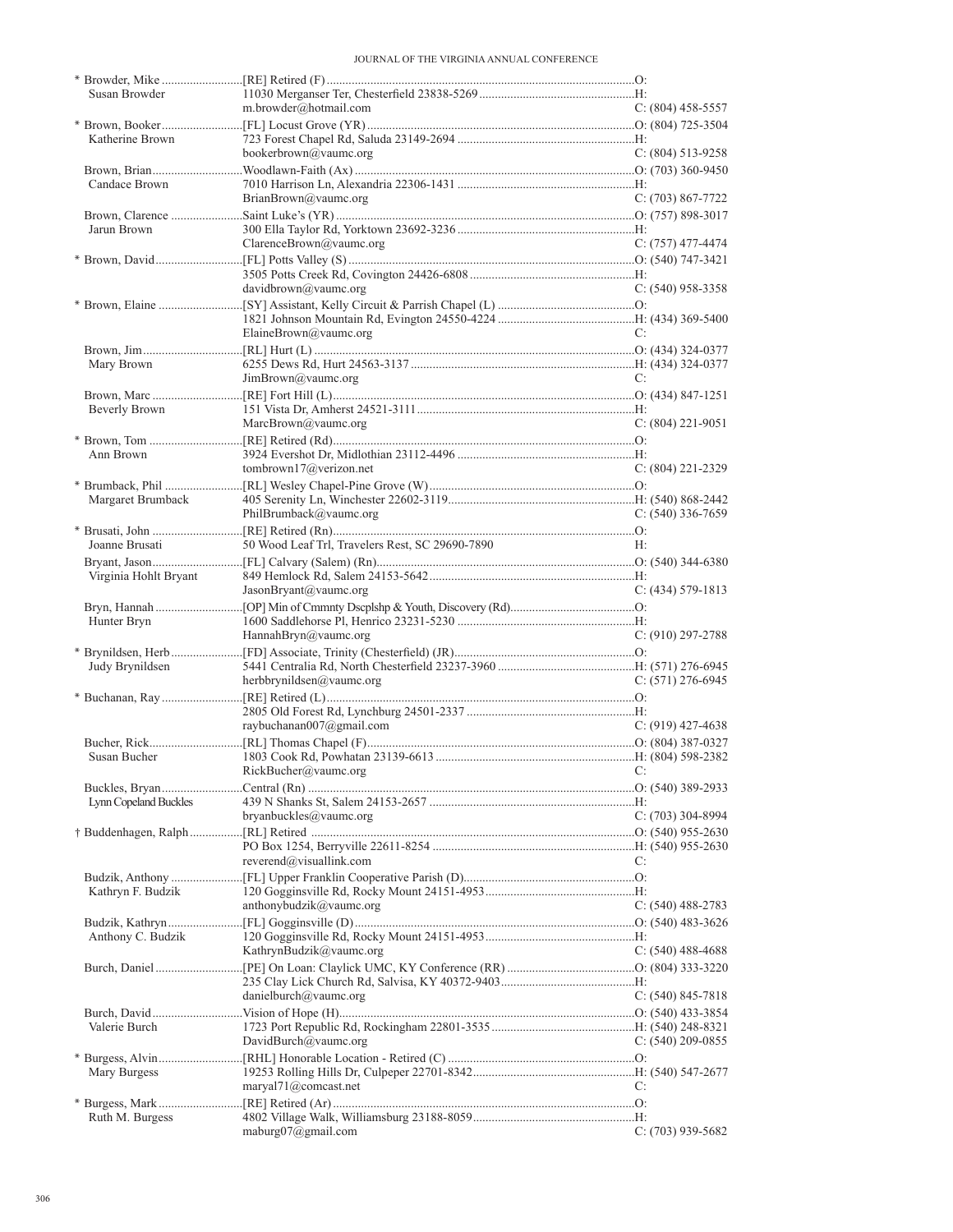| Susan V. Burgess     |                                        |                       |
|----------------------|----------------------------------------|-----------------------|
|                      | pastorburgess@cox.net                  | C: $(757)$ 502-9154   |
|                      |                                        |                       |
| Mark A. Burgess      |                                        |                       |
|                      | RuthBurgess@vaumc.org                  | $C: (703)$ 939-5695   |
|                      |                                        |                       |
| Fran Burgess         |                                        |                       |
|                      | sburgess2048@gmail.com                 | $C: (540) 892 - 8342$ |
|                      |                                        |                       |
| Gerry Burkholder     |                                        |                       |
|                      | BarryBurkholder@vaumc.org              | C: $(540)$ 816-9480   |
|                      |                                        |                       |
| Barry L. Burkholder  |                                        |                       |
|                      | GerryBurkholder@vaumc.org              | C:                    |
|                      |                                        |                       |
| Sandra Burks         |                                        |                       |
|                      | BenjaminBurks@vaumc.org                | C:                    |
|                      |                                        |                       |
| Shelley Burleigh     |                                        |                       |
|                      | BillBurleigh@vaumc.org                 | C:                    |
|                      |                                        |                       |
| Carol Burnette       |                                        |                       |
|                      |                                        |                       |
| Sandy Burns          |                                        |                       |
|                      | $i45 \text{burns}$ @gmail.com          | $C: (540)$ 435-1058   |
|                      |                                        |                       |
| Janette Burrough     |                                        |                       |
|                      | burroughw1@gmail.com                   | C:                    |
|                      |                                        |                       |
| Carolyn Burrough     |                                        |                       |
|                      | DavidBurrough@vaumc.org                | C: $(540)$ 476-4706   |
|                      |                                        |                       |
| Jan Butcher          |                                        |                       |
|                      | butcher.jeff@yahoo.com                 | $C: (540) 560-3006$   |
|                      |                                        |                       |
|                      |                                        |                       |
|                      |                                        |                       |
|                      | HenryButler@vaumc.org                  | C:                    |
|                      |                                        |                       |
| Diane P. Butler      |                                        |                       |
|                      | WillieButler@vaumc.org                 | $C: (434)$ 426-7457   |
|                      |                                        |                       |
| Spencer Butts        |                                        |                       |
|                      | SaunnieButts@vaumc.org                 | $C: (757) 286-8608$   |
|                      |                                        |                       |
|                      |                                        |                       |
|                      | C: (804) 239-2153<br>C: (804) 239-2153 |                       |
|                      |                                        |                       |
| Beverly Mease-Buxton |                                        |                       |
|                      | lwbuxton@gmail.com                     | C: (571) 225-1668     |
|                      |                                        |                       |
|                      |                                        |                       |
|                      | LizBuxton@value.org                    | C:                    |
|                      |                                        |                       |
|                      |                                        |                       |
|                      | preachad11@verizon.net                 | C:                    |
|                      |                                        |                       |
| Marcia Caddell       |                                        |                       |
|                      | loucaddell@vaumc.org                   | C: $(540)$ 817-9438   |
|                      |                                        |                       |
| Kim Dillon-Cailles   |                                        |                       |
|                      | JoeCailles@vaumc.org                   | C: $(540)$ 460-2313   |
|                      |                                        |                       |
|                      |                                        |                       |
|                      |                                        |                       |
| Kyle Calhoun         |                                        |                       |
|                      | JimmyCalhoun@value.org                 | $C: (434)$ 713-1450   |
|                      |                                        |                       |
|                      | Arlington $DS@$ vaumc.org              | $C: (703)$ 231-4297   |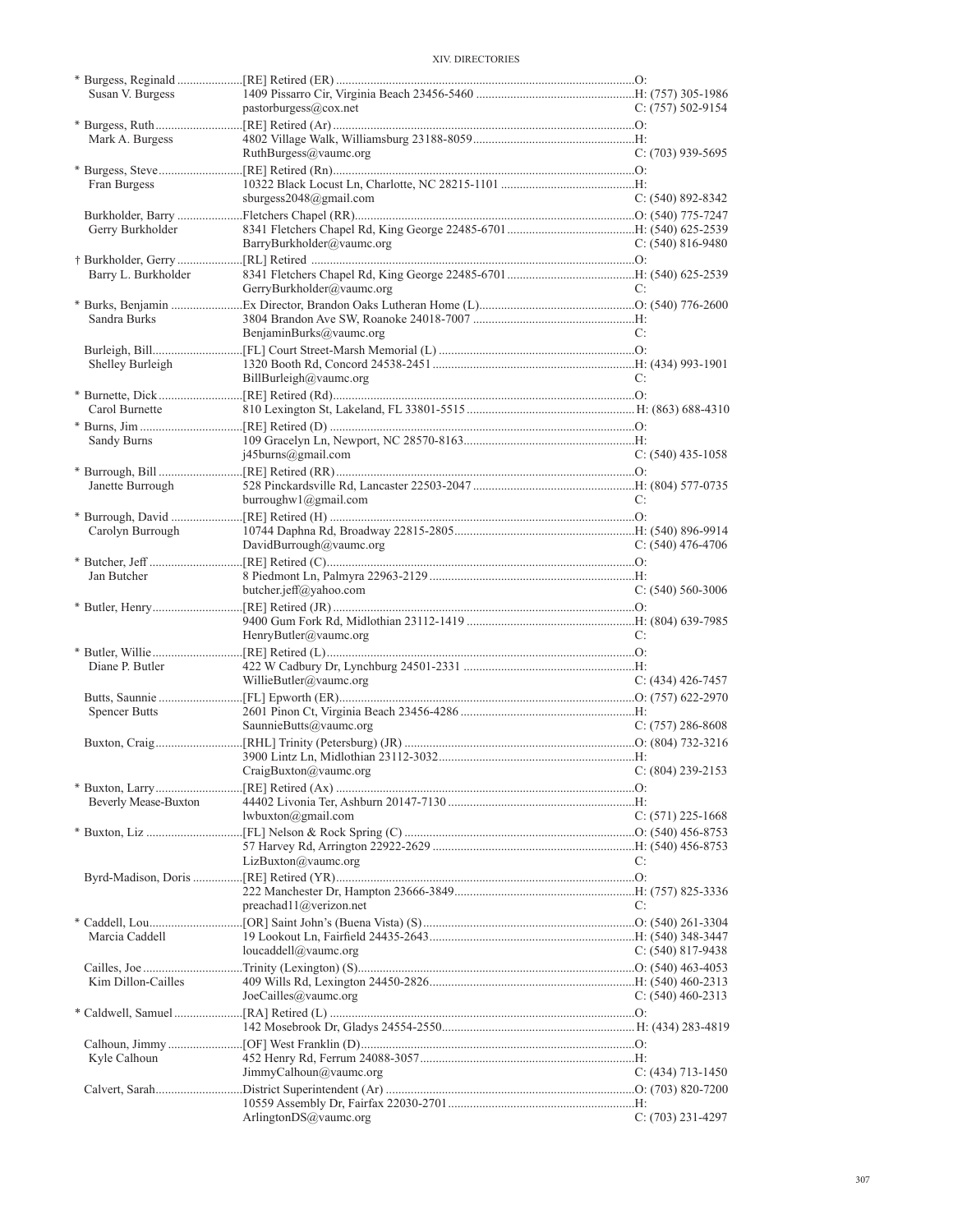$\rightarrow$ 

| Katie Monfortte      |                           |                       |
|----------------------|---------------------------|-----------------------|
|                      | JayCampbell@value.org     | C: $(205)$ 441-4643   |
|                      |                           |                       |
| Judith Canada        | dmcanadasr@gmail.com      | C:                    |
|                      |                           |                       |
| Karen L. Cannon      |                           |                       |
|                      | JeffCannon@vaumc.org      | $C: (757) 810-4706$   |
|                      |                           |                       |
| Janice Canody        |                           |                       |
|                      | jimcanody@vaumc.org       | $C: (703) 861 - 2023$ |
|                      |                           |                       |
| Andrew Card          |                           |                       |
|                      | KathleeneCard@gmail.com   | $C: (703)$ 309-5221   |
|                      |                           |                       |
| Michael N. Carey     |                           |                       |
|                      | DeborahCarey@vaumc.org    | $C: (540)$ 969-9922   |
|                      |                           |                       |
| Ann Carey            |                           |                       |
|                      | StauntonDS@vaumc.org      | C: $(804)$ 502-3975   |
|                      |                           |                       |
| Judy Carl            |                           |                       |
|                      | DavidCarl@vaumc.org       | C:                    |
|                      |                           |                       |
|                      |                           |                       |
|                      | revearlson@hotmail.com    | C:                    |
|                      |                           |                       |
|                      |                           |                       |
|                      | SusanCarlson@vaumc.org    | $C: (540) 691-6422$   |
| Amy Carlton          |                           |                       |
|                      | donandamy $1$ @gmail.com  | C:                    |
|                      |                           |                       |
|                      |                           |                       |
|                      | JuneCarpenter@value.org   | $C: (434) 944-0234$   |
|                      |                           |                       |
|                      |                           |                       |
|                      |                           |                       |
| Debby Carper         |                           | $C: (757) 589-8513$   |
|                      | carperg@telpage.net       |                       |
| Debra Varnell Carper |                           |                       |
|                      | BryanLCarper@vaumc.org    | $C: (804)$ 495-7059   |
|                      |                           |                       |
| Willie Carrier       |                           |                       |
|                      | wejo $55@$ aol.com        | C:                    |
|                      |                           |                       |
|                      |                           |                       |
|                      | EduardoCarrillo@vaumc.org | C: $(703)$ 967-4361   |
|                      |                           |                       |
| Donelda Carson       |                           |                       |
|                      | $j$ oedcarson@vaumc.org   | $C: (540)$ 750-3806   |
|                      |                           |                       |
| Regina Carson        |                           |                       |
|                      | JoeTCarson@vaumc.org      | $C: (804)$ 920-9397   |
|                      |                           |                       |
|                      |                           |                       |
|                      |                           |                       |
| Carrie Carswell      |                           |                       |
|                      | warrencarswell@vaumc.org  | C: $(540)$ 353-9934   |
|                      |                           |                       |
| Margaret Carte       |                           | C:                    |
|                      | CamCarte@vaumc.org        |                       |
| Fredia L. Carter     |                           |                       |
|                      | carrollcarter@vaumc.org   | C: $(336)$ 908-4217   |
|                      |                           |                       |
| Vincent Carter       |                           |                       |
|                      | VernellCarter@vaumc.org   | $C: (703)$ 907-9489   |
|                      |                           |                       |
| Linda Carter         | waynecarter@vaumc.org     | $C: (540)$ 353-1607   |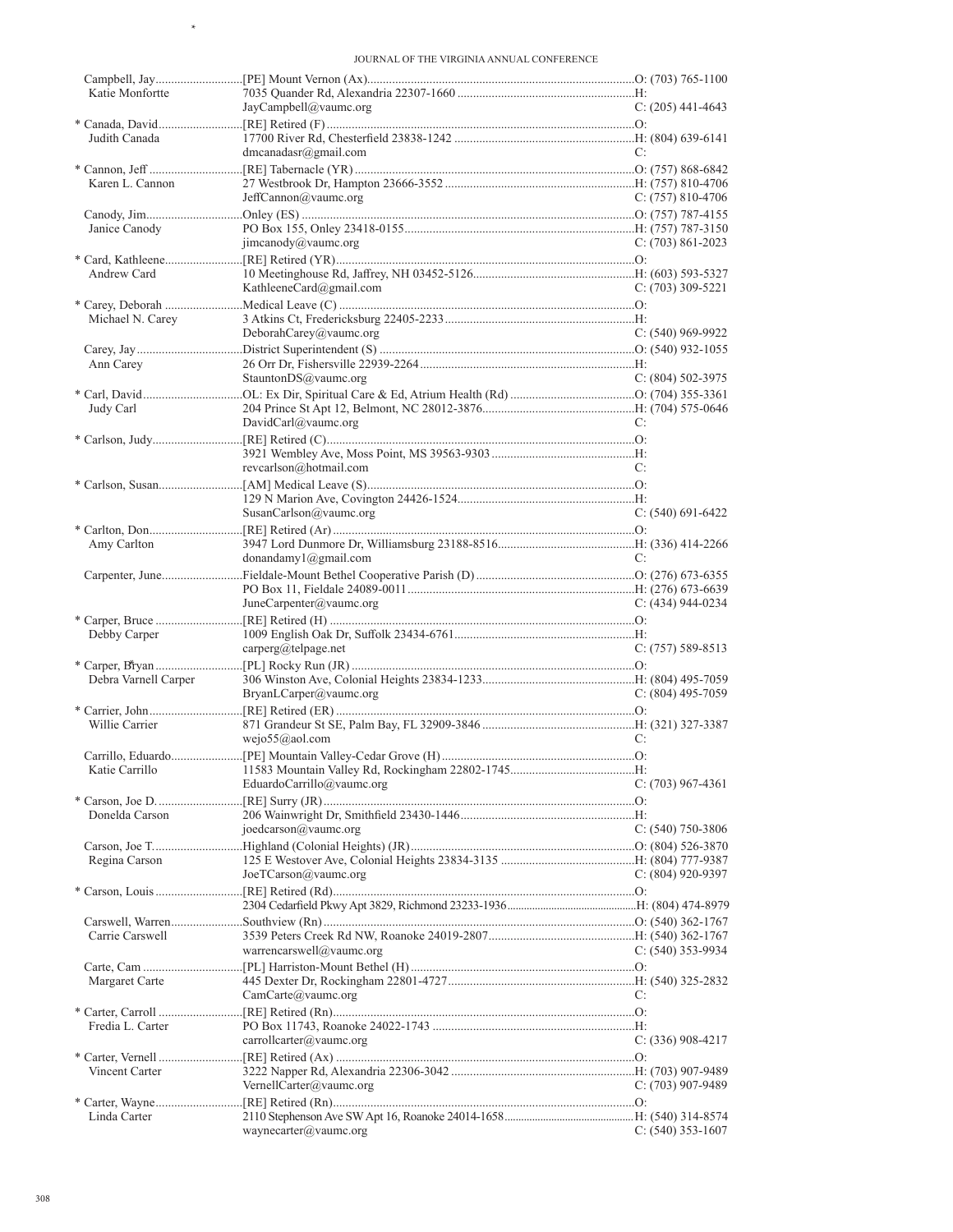| Elizabeth M. Carver   |                               |                       |
|-----------------------|-------------------------------|-----------------------|
|                       | bradleycarver@vaumc.org       | $C: (703)$ 447-4681   |
|                       |                               |                       |
| Peggy R. Carwile      | lilfarm85@wmconnect.com       | C:                    |
|                       |                               |                       |
| Marilyn Casey         |                               |                       |
|                       | rtemtc@cov.net                | $C: (757) 254-7216$   |
|                       |                               |                       |
| Beth Casey            |                               |                       |
|                       | cdewcasey@gmail.com           | $C: (757)$ 685-1655   |
|                       |                               |                       |
| Randy Casey-Rutland   |                               |                       |
|                       | helencaseyrutland@vaumc.org   | $C: (757) 291-3091$   |
|                       |                               |                       |
| Tommy W. Catlett      | SusanCatlett@vaumc.org        | $C: (540)$ 331-1222   |
|                       |                               |                       |
|                       |                               |                       |
|                       | BetsyCaudill@vaumc.org        | $C: (703) 822 - 1392$ |
|                       |                               |                       |
| Janice Caudill        |                               |                       |
|                       |                               |                       |
| John Scott Chadsey    |                               |                       |
|                       | innertruth@mac.com            | $C: (540)$ 270-2316   |
|                       |                               |                       |
| Elizabeth W. Chadsey  |                               |                       |
|                       | JohnChadsey@vaumc.org         | $C: (540) 270 - 2190$ |
|                       |                               |                       |
| Carolyn Chamberlain   | dowc@hotmail.com              | C:                    |
|                       |                               |                       |
| Martha Chamberlain    |                               |                       |
|                       | rchamber@su.edu               | $C: (540) 664-3791$   |
|                       |                               |                       |
| Lynda Chandler        |                               |                       |
|                       | jimchandler@value.org         | $C: (804)$ 356-1369   |
|                       |                               |                       |
|                       |                               |                       |
| Harry Chandler        |                               |                       |
|                       | MarleneChandler@vaumc.org     | $C: (540)$ 421-2485   |
|                       |                               |                       |
| Olivia Chandler       |                               |                       |
|                       | ReasonChandler@vaumc.org      | $C: (757)$ 633-4672   |
|                       |                               |                       |
| William T. Chaney Jr. |                               |                       |
|                       | $MichelleChange(a)$ vaumc.org | $C: (443)$ 909-9055   |
| Michelle H. Chaney    |                               |                       |
|                       | williamchaney@vaumc.org       | $C: (703)$ 348-0877   |
|                       |                               |                       |
| Elaine F. Chapman     |                               |                       |
|                       | BobChapman@vaumc.org          | C: (757) 803-5660     |
|                       |                               |                       |
| Kathleen M. Chapman   |                               |                       |
|                       | CarlChapman@value.org         | $C: (937) 269-1131$   |
|                       |                               |                       |
| Julie Cheatham        |                               |                       |
|                       | RussellCheatham@vaumc.org     | $C: (434)$ 665-6205   |
| Clayton Childers      |                               |                       |
|                       | denisechilders@vaumc.org      | $C: (703)$ 447-3277   |
|                       |                               |                       |
| <b>Beth Childress</b> |                               |                       |
|                       | EdwinChildress@vaumc.org      | C: $(703)$ 785-8626   |
|                       |                               |                       |
|                       |                               |                       |
|                       | NancyChildress@vaumc.org      | $C: (703) 851 - 9338$ |
|                       |                               |                       |
| Catherine H. Cho      | DanielCho@vaumc.org           | $C: (646) 808-6336$   |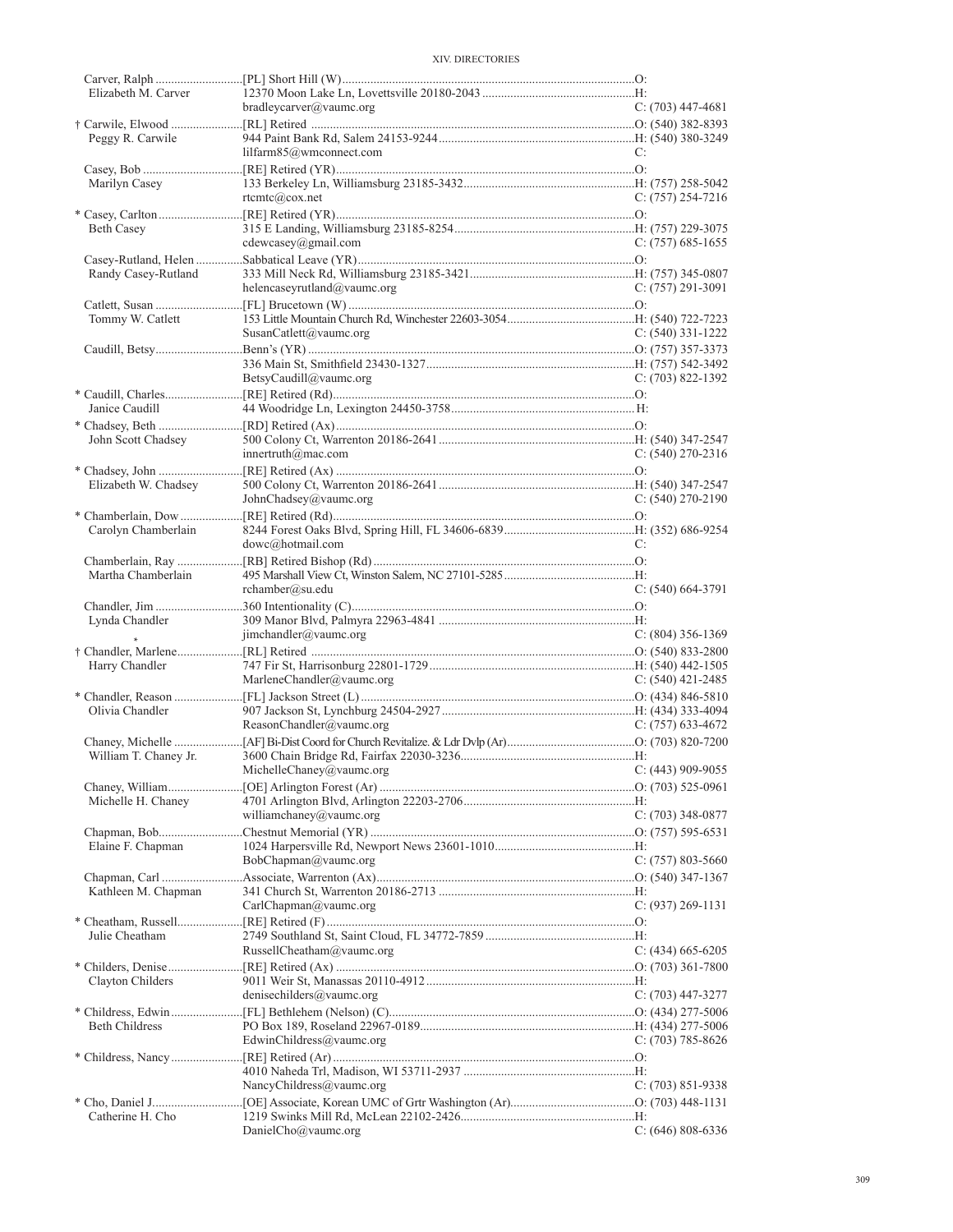| Sunhyo Kim        | heewoncho@vaumc.org     | $C: (202)$ 290-9798   |
|-------------------|-------------------------|-----------------------|
|                   |                         |                       |
|                   |                         |                       |
|                   | jaewukcho@vaumc.org     | $C: (678)$ 770-9060   |
|                   |                         |                       |
| Young Jin Cho     |                         |                       |
|                   | KiokCho@vaumc.org       | $C: (703)$ 347-4429   |
|                   |                         |                       |
| Hyesook Lee       |                         |                       |
|                   | kyungsukcho@vaumc.org   | $C: (703)$ 609-0519   |
|                   |                         |                       |
| Yosung Cho        | sarahkcho@gmail.com     | $C: (973) 879-0467$   |
|                   |                         |                       |
| Kiok Chang Cho    |                         |                       |
|                   | YoungJCho@vaumc.org     | C:                    |
|                   |                         |                       |
|                   |                         |                       |
|                   | JaeHaengChoi@vaumc.org  | $C: (408) 838 - 2193$ |
|                   |                         |                       |
|                   |                         |                       |
|                   | johnchoi@vaumc.org      | $C: (804)$ 384-3521   |
|                   |                         |                       |
|                   |                         |                       |
|                   | PeterChoi@vaumc.org     | $C: (540) 676-7749$   |
|                   |                         |                       |
| Eunjung Huh       |                         |                       |
|                   | YoonSeokChoi@vaumc.org  | $C: (757)$ 243-4697   |
|                   |                         |                       |
| Shannon Christian |                         |                       |
|                   | MarkChristian@vaumc.org | $C: (757) 880 - 5131$ |
|                   |                         |                       |
|                   |                         |                       |
|                   | dannychung@vaumc.org    | $C: (213)$ 210-4057   |
|                   |                         |                       |
|                   | samuelchung@vaumc.org   | C:                    |
|                   |                         |                       |
| Rin Chung         |                         |                       |
|                   | SungHoChung@vaumc.org   | $C: (703) 589-6503$   |
|                   |                         |                       |
| Jeongseung Lee    |                         |                       |
|                   | yusangchung@vaumc.org   | C:                    |
|                   |                         |                       |
| Connie Clark      |                         |                       |
|                   |                         |                       |
|                   |                         |                       |
|                   | DeborahClark@vaumc.org  | C: $(757)$ 641-1525   |
|                   |                         |                       |
| Jane Clark        |                         |                       |
|                   |                         |                       |
| Margaret Clark    |                         |                       |
|                   | larryclark141@gmail.com | C:                    |
|                   |                         |                       |
| Beth Clark        |                         |                       |
|                   | TerryClark@vaumc.org    | C: $(540)$ 252-7561   |
| Diane S. Clark    |                         |                       |
|                   | WilliamClark@vaumc.org  | $C: (540) 875-9152$   |
|                   |                         |                       |
| Tim Clark-Egan    |                         |                       |
|                   | revclarkegan@gmail.com  | C: $(703)$ 220-1643   |
|                   |                         |                       |
| Josh Clayton      |                         |                       |
|                   | MeghanClayton@value.org | $C: (703) 785-4776$   |
|                   |                         |                       |
| Ellen Clayton     |                         |                       |
|                   | RodClayton@vaumc.org    | $C: (757) 582-7817$   |
|                   |                         |                       |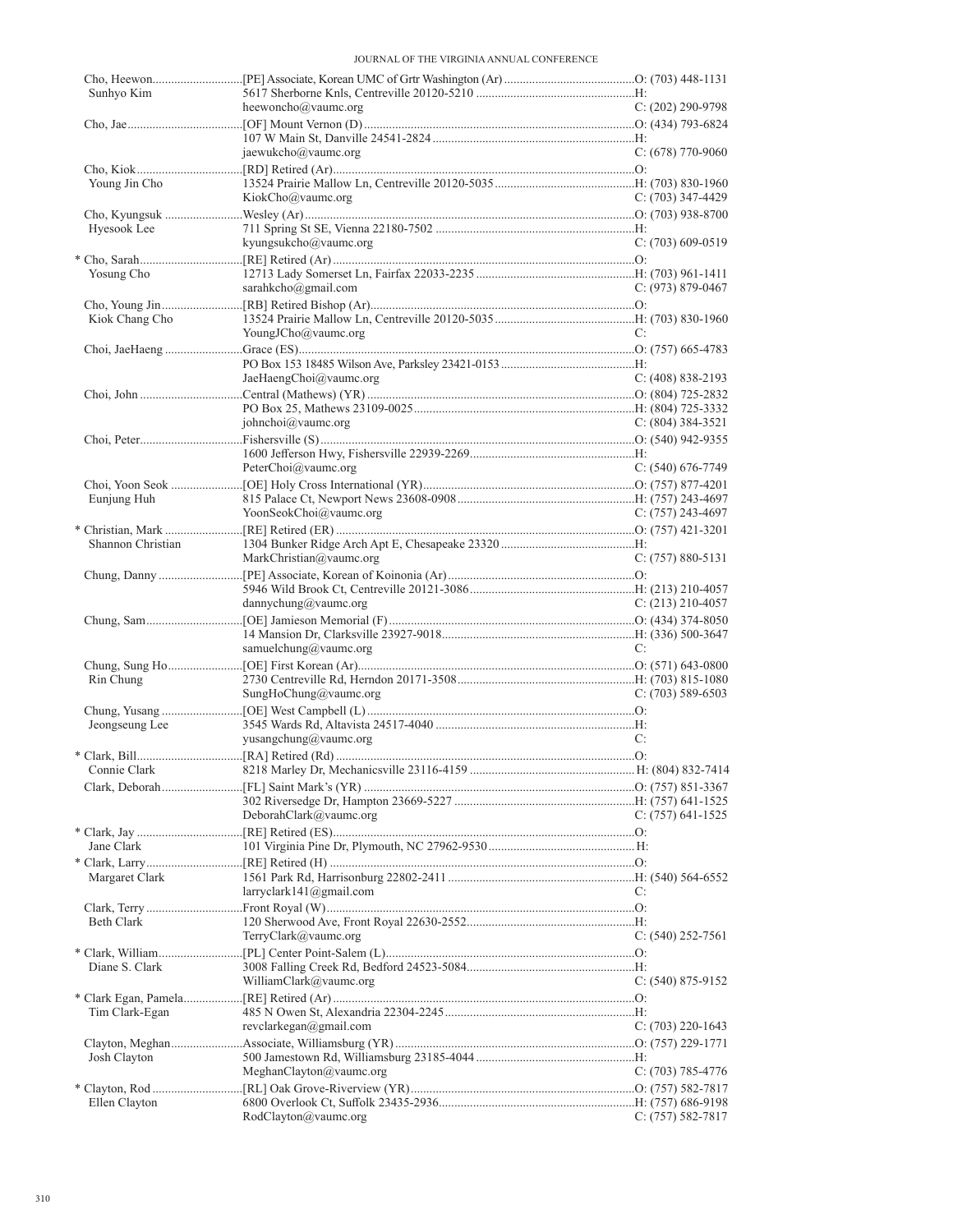| Becky Clemens         |                           |                       |
|-----------------------|---------------------------|-----------------------|
|                       |                           | C: $(256)$ 682-5280   |
| Dianna Clemens        |                           |                       |
|                       | JefferyClemens@vaumc.org  | C:                    |
|                       |                           |                       |
| Terry Cleveland       |                           |                       |
|                       | kencleveland@vaumc.org    | C: $(276)$ 224-4935   |
|                       |                           |                       |
|                       | EdwinClever@vaumc.org     | $C: (571)$ 921-0126   |
|                       |                           |                       |
|                       |                           |                       |
|                       | $DebraCline@$ vaumc.org   | $C: (540)$ 470-8744   |
|                       |                           |                       |
| Joan Close            |                           |                       |
|                       |                           | $C: (540) 521 - 1166$ |
|                       |                           |                       |
|                       | BeckyCloud@value.org      | $C: (540)$ 420-7145   |
|                       |                           |                       |
| Regina Anderson-Cloud |                           |                       |
|                       | bertcloud@vaumc.org       | $C: (757)$ 775-9532   |
|                       |                           |                       |
| Carroll Ellis Cobb    | umcelder@aol.com          | C: (571) 723-9855     |
|                       |                           |                       |
| MaryKaye Cochran      |                           |                       |
|                       | $larrow@$ vaume.org       | C: $(804)$ 516-9195   |
|                       |                           |                       |
| Lynda Cock            |                           |                       |
|                       | pic2025@outlook.com       | $C: (336)$ 404-0770   |
|                       |                           |                       |
|                       | $LisaCoffelt@$ vaumc.org  | C:                    |
|                       |                           |                       |
| Shawn Coffey          |                           |                       |
|                       | dickiecoffey@vaumc.org    | C: $(804)$ 248-0224   |
|                       |                           |                       |
| Stephen Coffey        | Jennifercoffey@vaumc.org  | $C: (540) 521 - 2273$ |
|                       |                           |                       |
| Nancy Coffman         |                           |                       |
|                       | $n$ lctlc73@gmail.com     | $C: (804)$ 310-4479   |
|                       |                           |                       |
| Sandra Cofield        |                           | C:                    |
|                       | bcofield@hotmail.com      |                       |
|                       |                           |                       |
|                       | donvandykecolby@gmail.com | $C: (804) 512-0976$   |
|                       |                           |                       |
| Allison Colby         |                           |                       |
|                       | $d$ rewcolby@vaumc.org    | C:                    |
| Sarah Cole            |                           |                       |
|                       | chuckcole@vaume.org       | $C: (804)$ 387-2029   |
|                       |                           |                       |
| Mitzi Cole            |                           |                       |
|                       | johncole@vaumc.org        | C: (757) 705-4117     |
|                       |                           |                       |
| Greg Coleman          | amybethcoleman@vaumc.org  | $C: (434) 838-9368$   |
|                       |                           |                       |
| David C. Reeves       |                           |                       |
|                       | CynthiaColeman@vaumc.org  | C: $(703)$ 887-6308   |
|                       |                           |                       |
| Beth Coleman          |                           |                       |
|                       | StephenColeman@vaumc.org  | C: $(804)$ 967-0002   |
|                       |                           |                       |
| Clydia Collins        | DonCollins@value.org      | $C: (434)$ 315-4783   |
|                       |                           |                       |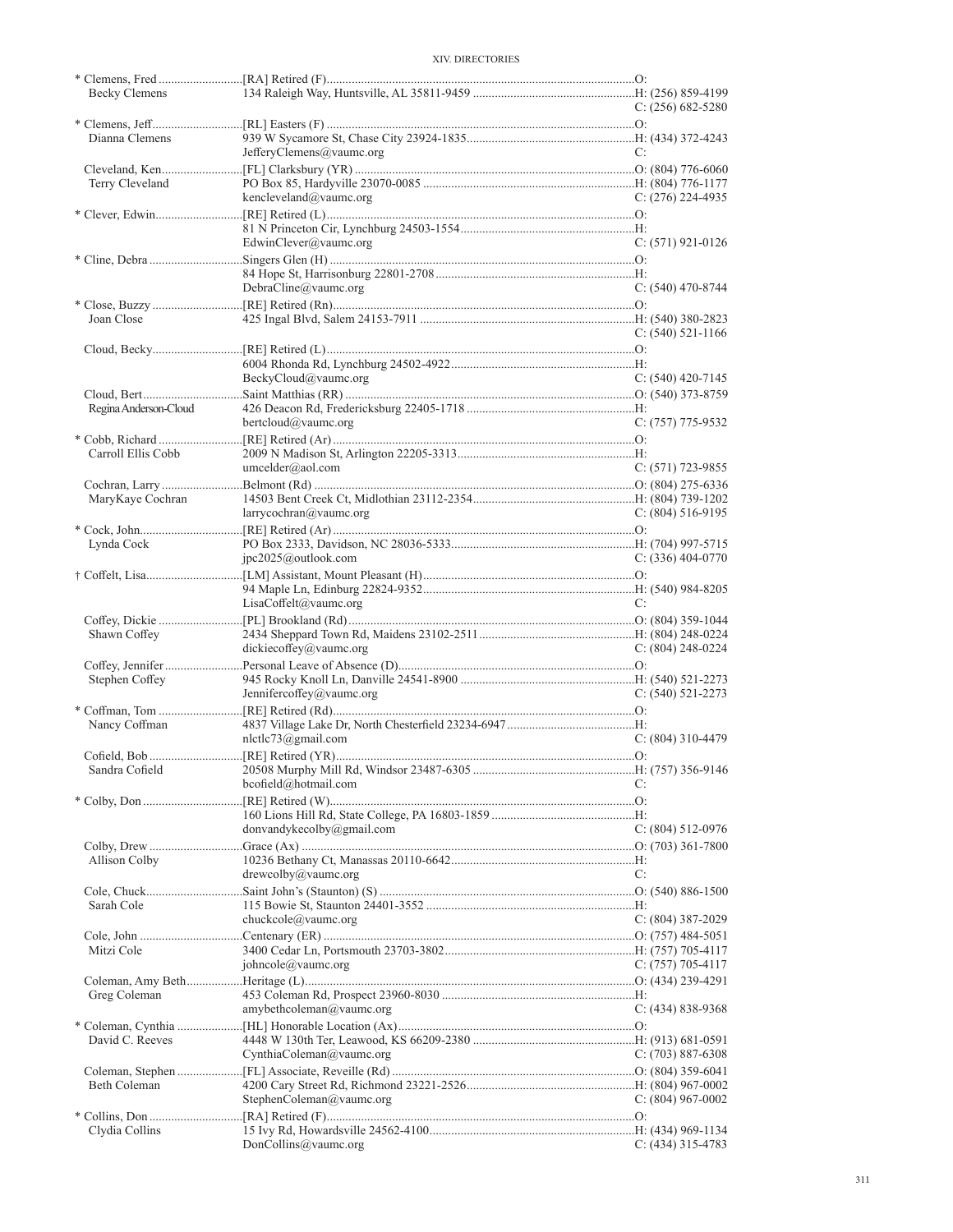| Charles Dinger     |                              |                       |
|--------------------|------------------------------|-----------------------|
|                    | RuthCollinsDinger@value.org  | $C: (804) 512 - 8228$ |
|                    |                              |                       |
|                    |                              | $C: (787)$ 473-4851   |
|                    | JoseColonHernandez@vaumc.org |                       |
| Nelson Colwell     |                              |                       |
|                    | JessieColwell@vaumc.org      | $C: (540)$ 717-2411   |
|                    |                              |                       |
| Robin L. Colwell   |                              |                       |
|                    | maryalicecolwell@vaumc.org   | $C: (540)$ 312-5028   |
|                    |                              |                       |
| Shana Colwell      |                              |                       |
|                    | nathancolwell@vaumc.org      | $C: (434)$ 333-8181   |
|                    |                              |                       |
| Mary Alice Colwell |                              |                       |
|                    | robcolwell@vaumc.org         | $C: (540)$ 312-4597   |
|                    |                              |                       |
| Morgan Combs       |                              |                       |
|                    | alancombs@vaumc.org          | $C: (540) 598-0705$   |
|                    |                              |                       |
| Joseph Commander   |                              |                       |
|                    | Janprentace@vaumc.org        | $C: (703) 868-7923$   |
|                    |                              |                       |
| Jim Compher        |                              |                       |
|                    | nancycompher@yahoo.com       | $C: (540)$ 454-3679   |
|                    |                              |                       |
| Aaron Compton      |                              |                       |
|                    | DawnCompton@vaumc.org        | $C: (434)$ 238-0464   |
|                    |                              |                       |
| Raymond Comstock   |                              |                       |
|                    | EllenComstock@vaumc.org      | $C: (757)$ 373-3137   |
|                    |                              |                       |
| Joyce Conner       |                              |                       |
|                    | JohnConner@vaumc.org         | $C: (252)$ 678-3504   |
|                    |                              |                       |
| Marsha Conway      |                              |                       |
|                    | Johnconway@vaumc.org         | $C: (703) 887-7305$   |
|                    |                              |                       |
|                    |                              |                       |
| Brenda Cook        |                              |                       |
|                    | Linwood Cook@value.org       | $C: (804)$ 347-8373   |
|                    |                              |                       |
|                    |                              |                       |
|                    | marvintcook9@gmail.com       | $C: (434) 208 - 9205$ |
|                    |                              |                       |
|                    |                              |                       |
|                    | waalker31@gmail.com          | $C: (804)$ 389-9333   |
|                    |                              |                       |
| Frances T. Cooper  |                              |                       |
|                    | BobCooper@vaumc.org          | C: $(757)$ 641-5852   |
|                    |                              |                       |
| Robert E. Cooper   |                              |                       |
|                    | FranCooper@vaumc.org         | $C: (757)$ 630-7412   |
|                    |                              |                       |
|                    | School of Theology (ER)      |                       |
|                    |                              |                       |
|                    | beckycopeland@vaumc.org      | $C: (804)$ 356-7834   |
|                    |                              |                       |
| Donna Copeland     |                              |                       |
|                    | MichaelCopeland@vaumc.org    | $C: (540) 855-4604$   |
|                    |                              |                       |
| Marsha A. Childs   |                              |                       |
|                    | icopenha@su.edu              | $C: (540)$ 327-6771   |
|                    |                              |                       |
| Pamela Corber      |                              |                       |
|                    | WesCorber@vaumc.org          | $C: (571)$ 439-6937   |
|                    |                              |                       |
|                    |                              |                       |
|                    | cacorley@ctsi.net            | $C: (804) 241-9809$   |
|                    |                              |                       |
| Ruby Corr          | randlcorr@yahoo.com          | C:                    |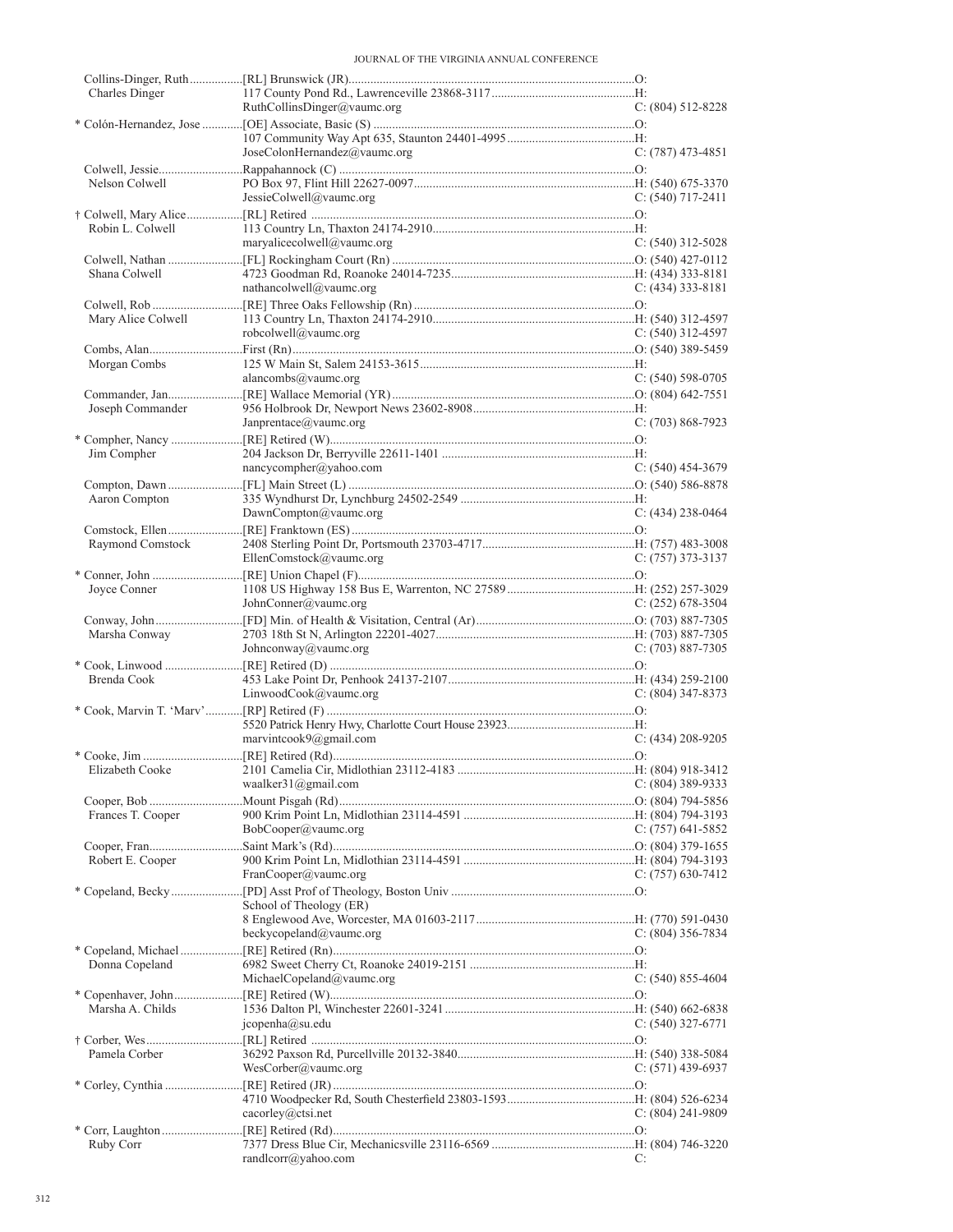| Richard B. Cory        |                           |                       |
|------------------------|---------------------------|-----------------------|
|                        | pennycory@vaumc.org       | $C: (757)$ 373-7304   |
|                        |                           |                       |
|                        |                           |                       |
|                        |                           |                       |
|                        | PeteCostello@vaumc.org    | C:                    |
|                        |                           |                       |
|                        |                           |                       |
|                        | barbaracousar@vaumc.org   | $C: (804)$ 305-3292   |
|                        |                           |                       |
|                        |                           |                       |
| Mark Cox               |                           |                       |
|                        | ShannonCox@vaumc.org      | $C: (540)$ 494-2642   |
|                        |                           |                       |
| Franklin Cox           |                           |                       |
|                        | TammyCox@vaumc.org        | C:                    |
|                        |                           |                       |
|                        |                           |                       |
|                        |                           |                       |
|                        | TinaCox@value.org         | C: $(540)$ 204-2024   |
|                        |                           |                       |
| Ken Crabbs             |                           |                       |
|                        | Lindacrabbs@vaumc.org     | C: $(804)$ 496-1844   |
|                        |                           |                       |
|                        |                           |                       |
| Becky Crabill          |                           |                       |
|                        | RalphCrabill@value.org    | $C: (540)$ 244-9714   |
|                        |                           |                       |
| Carolyn Craddock       |                           |                       |
|                        |                           |                       |
|                        | larrycraddock@vaumc.org   | $C: (703) 785 - 6234$ |
|                        |                           |                       |
|                        |                           |                       |
|                        | timeraft@vaume.org        | $C: (540) 819 - 9386$ |
|                        |                           |                       |
|                        |                           |                       |
| Janet Craig            |                           |                       |
|                        | DavidCraig@vaumc.org      | $C: (757) 784-5353$   |
|                        |                           |                       |
|                        |                           |                       |
|                        | FrancesCraig@vaumc.org    | $C: (757)$ 355-1462   |
|                        |                           |                       |
|                        |                           |                       |
|                        |                           |                       |
| Ann Craig              |                           |                       |
|                        | TimCraig@vaumc.org        | $C: (703) 887-3192$   |
|                        |                           |                       |
|                        |                           |                       |
| Jacqueline G. Crawford |                           |                       |
|                        | John3@vaumc.org           | $C: (540) 292 - 6425$ |
|                        |                           |                       |
| Deborah Creech         |                           |                       |
|                        | stephencreech@vaumc.org   | $C: (617) 699-6917$   |
|                        |                           |                       |
|                        |                           |                       |
|                        |                           |                       |
|                        | MaxineCrenshaw@vaumc.org  | $C: (434)$ 470-7066   |
|                        |                           |                       |
| Ottmar Schmidt         |                           |                       |
|                        |                           | C: $(570)$ 807-4362   |
|                        | TammieCrews@vaumc.org     |                       |
|                        |                           |                       |
| Jennifer O. Crichlow   |                           |                       |
|                        | WinstonCrichlow@vaumc.org | C: $(540)$ 420-0863   |
|                        |                           |                       |
|                        |                           |                       |
|                        |                           |                       |
|                        | AmyCrisp@vaumc.org        | $C: (804)$ 399-8008   |
|                        |                           |                       |
|                        |                           |                       |
|                        | NipCrites@vaumc.org       | $C: (540)$ 247-4504   |
|                        |                           |                       |
| Ardis G. Crockett      |                           |                       |
|                        |                           |                       |
|                        |                           | $C: (757)$ 710-6919   |
|                        |                           |                       |
| Rita Crockett          |                           |                       |
|                        | DougCrockett@vaumc.org    | C: $(757)$ 619-4228   |
|                        |                           |                       |
|                        |                           |                       |
| Cindy Crosby           |                           |                       |
|                        | leecrosby@vaumc.org       | C:                    |
|                        |                           |                       |
|                        |                           |                       |
|                        | tommycrosby@vaumc.org     | $C: (540)$ 421-2216   |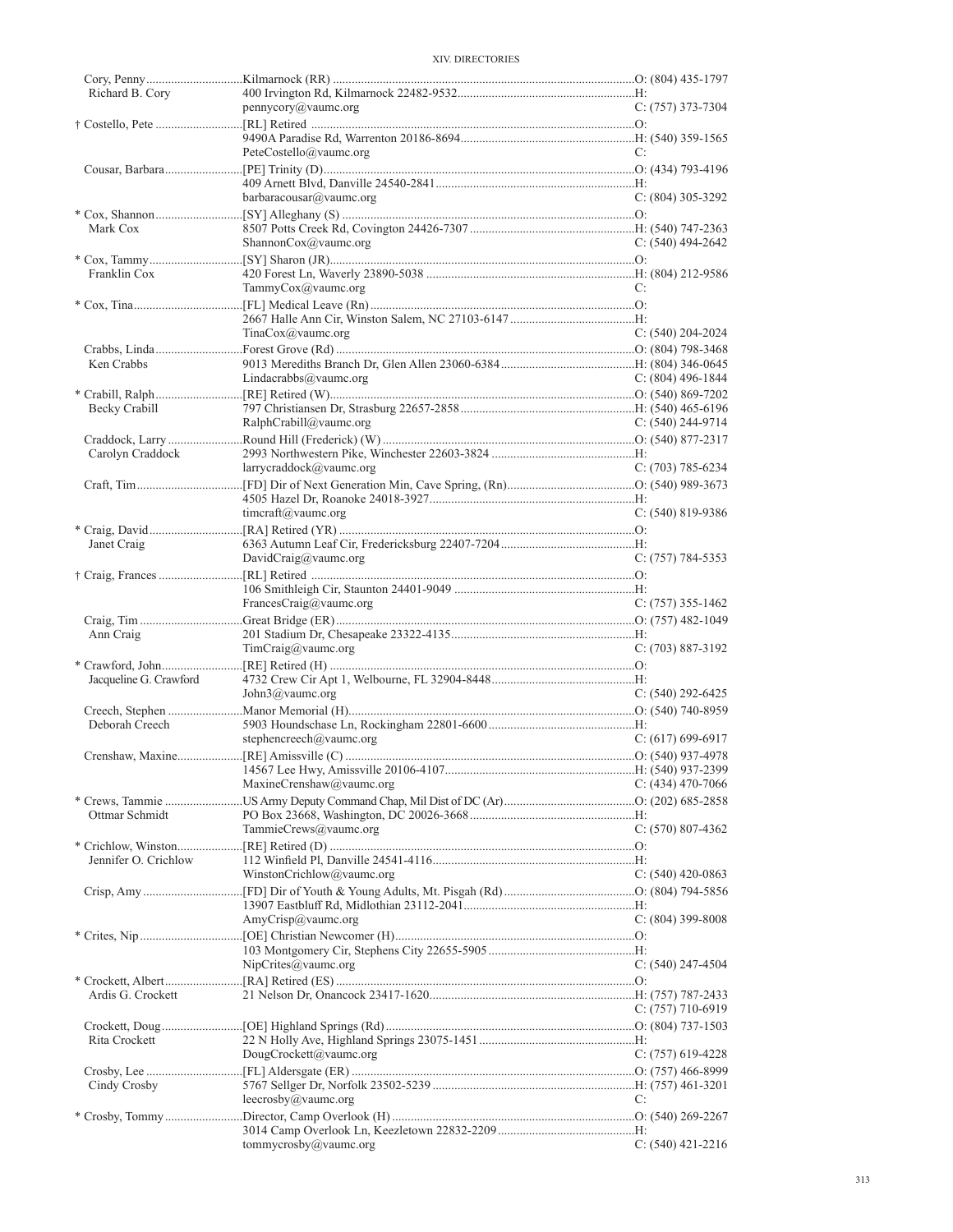| Thomas A. Slate            |                           |                     |
|----------------------------|---------------------------|---------------------|
|                            | slate.cross@verizon.net   | C: $(757)$ 647-4360 |
|                            |                           |                     |
|                            |                           |                     |
|                            |                           |                     |
| Darlene Crummett           |                           |                     |
|                            |                           |                     |
|                            | AndreCrummett@vaumc.org   | C:                  |
|                            |                           |                     |
| Greg Culler                |                           |                     |
|                            | Pam.Culler28@gmail.com    | $C: (804)$ 389-2711 |
|                            |                           |                     |
|                            |                           |                     |
|                            | kirkculpepper@vaumc.org   | $C: (757)$ 434-0078 |
|                            |                           |                     |
|                            |                           |                     |
| Amy Townsend               |                           |                     |
|                            | clarkcundiff@vaumc.org    | C: $(757)$ 615-0732 |
|                            |                           |                     |
| Jeanette Cunningham        |                           |                     |
|                            | Virginia Beach 23456-7777 |                     |
|                            | DavidCunningham@vaumc.org | $C: (757)$ 647-5229 |
|                            |                           |                     |
|                            |                           |                     |
|                            |                           |                     |
|                            | Washington, DC 20008-5030 |                     |
|                            | hlcurry3@aol.com          | C:                  |
|                            |                           |                     |
| Tricia Cushnie             |                           |                     |
|                            |                           |                     |
|                            |                           |                     |
|                            |                           |                     |
|                            | sdc8136@cov.net           | $C: (703)$ 346-1971 |
|                            |                           |                     |
|                            |                           |                     |
|                            | $marydadian(a)$ vaumc.org | $C: (757)$ 912-2233 |
|                            |                           |                     |
| Alicia Daily               |                           |                     |
|                            |                           |                     |
|                            | DickDaily@vaumc.org       | $C: (540) 586-4030$ |
|                            |                           |                     |
|                            |                           |                     |
|                            | elinord $57$ @yahoo.com   | $C: (757)$ 630-7917 |
|                            |                           |                     |
|                            |                           |                     |
|                            | JoshuaDalton@vaumc.org    | $C: (434)$ 444-4901 |
|                            |                           |                     |
|                            |                           |                     |
| Susan Dameron              |                           |                     |
|                            | icdameron408@gmail.com    | C: $(804)$ 694-6839 |
|                            |                           |                     |
| Barbara Daniel             |                           |                     |
|                            | LinwoodDaniel@vaumc.org   | $C: (804)$ 908-5118 |
|                            |                           |                     |
|                            |                           |                     |
|                            |                           |                     |
|                            | SherryDaniels@vaumc.org   | $C: (757)$ 617-1555 |
|                            |                           |                     |
| Lili Rebecca Spain-Daniely |                           |                     |
|                            | JDDaniely@vaumc.org       | C: $(804)$ 712-0253 |
|                            |                           |                     |
|                            |                           |                     |
|                            | stevedarr@vaumc.org       | $C: (540)$ 230-8581 |
|                            |                           |                     |
|                            |                           |                     |
| Cheryl Harrison-Davidson   |                           |                     |
|                            | revwgd@gmail.com          | $C: (540)$ 314-9470 |
|                            |                           |                     |
| Jackie Davidson            |                           |                     |
|                            | rondavidson@vaumc.org     | C: $(434)$ 660-2240 |
|                            |                           |                     |
|                            |                           |                     |
| Melvina J. Davies          |                           |                     |
|                            | LarryDavies@vaumc.org     | C: (434) 665-0073   |
|                            |                           |                     |
|                            |                           |                     |
|                            | elizabethdavis@vaumc.org  | $C: (804)$ 307-0369 |
|                            |                           |                     |
| Susan Davis                |                           |                     |
|                            |                           |                     |
|                            | BillDavis@value.org       | C: $(804)$ 248-1424 |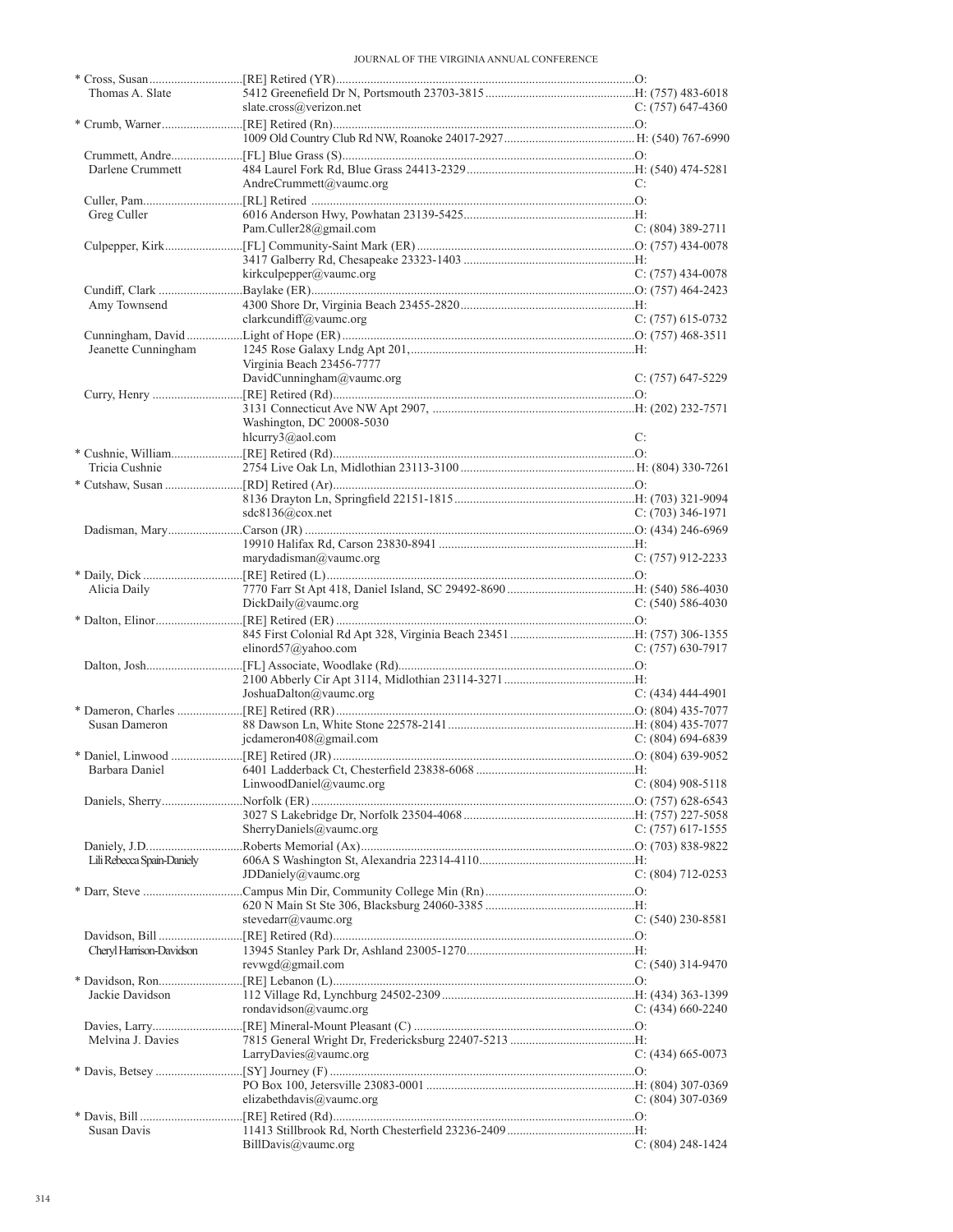| Linda Davis          |                            |                       |
|----------------------|----------------------------|-----------------------|
|                      | csd63lbd@comcast.net       | $C: (540) 529-0338$   |
|                      |                            |                       |
| <b>Billy R Davis</b> | delishiadavis@vaumc.org    | C: $(703)$ 862-0115   |
|                      |                            |                       |
| Denise Davis         |                            |                       |
|                      | JackDavisJR@vaumc.org      | $C: (540)$ 425-4882   |
|                      |                            |                       |
| Sharon Davis         |                            |                       |
|                      | JackDavis@vaumc.org        | $C: (757)$ 373-1381   |
|                      |                            |                       |
|                      |                            |                       |
|                      | janetdavismvcg@vaumc.org   | $C: (540)$ 705-6117   |
|                      |                            |                       |
| Lila Davis           |                            |                       |
|                      | JonDavis@vaumc.org         | $C: (540)$ 903-6303   |
|                      |                            |                       |
|                      | MarshaDavis@vaumc.org      | $C: (434)$ 390-7374   |
|                      |                            |                       |
| Marilyn Davis        |                            |                       |
|                      |                            | $C: (434) 262 - 2373$ |
|                      |                            |                       |
|                      |                            |                       |
|                      |                            |                       |
| Laurie Davis         |                            |                       |
|                      | lynchburgds@vaumc.org      | $C: (434)$ 363-1399   |
|                      |                            |                       |
| Elaine Dawson        | wkdawson49@gmail.com       | $C: (540)$ 931-5829   |
|                      |                            |                       |
|                      |                            |                       |
|                      | RickDawson@vaumc.org       | $C: (703) 505-7934$   |
|                      |                            |                       |
|                      |                            |                       |
|                      |                            |                       |
|                      | JennyDay@vaumc.org         | $C: (703)$ 999-4873   |
|                      |                            |                       |
| Anne Day             |                            |                       |
|                      | MichaelDay@vaumc.org       | $C: (434)$ 607-9209   |
|                      |                            |                       |
|                      |                            |                       |
|                      | MarthadelaRosa@vaumc.org   | $C: (540)$ 974-1485   |
|                      |                            |                       |
|                      |                            |                       |
|                      | jesusdelossantos@vaumc.org | $C: (757) 761-2735$   |
|                      |                            |                       |
|                      | revdnorma4@gmail.com       | C: (434) 981-8980     |
|                      |                            |                       |
| Vicki Decker         |                            |                       |
|                      | FrankDecker@vaumc.org      | C: $(770)$ 355-6083   |
|                      |                            |                       |
| Stephanie Decker     |                            |                       |
|                      | nathandecker@vaumc.org     | $C: (804) 898-1258$   |
|                      |                            |                       |
|                      |                            |                       |
|                      | ThadDecker@vaumc.org       | C: (757) 334-0221     |
| Elaine DeJong        |                            |                       |
|                      | djministers@ntelos.net     | C:                    |
|                      |                            |                       |
| John Delamar         |                            |                       |
|                      | caitlindelamar@vaumc.org   | C: $(540)$ 207-2922   |
|                      |                            |                       |
|                      | Good Shepherd (Rd)         |                       |
| Mike Delgado         |                            |                       |
|                      | reneedelgado@vaumc.org     | C: (804) 304-4864     |
| Lela DeLoach         |                            |                       |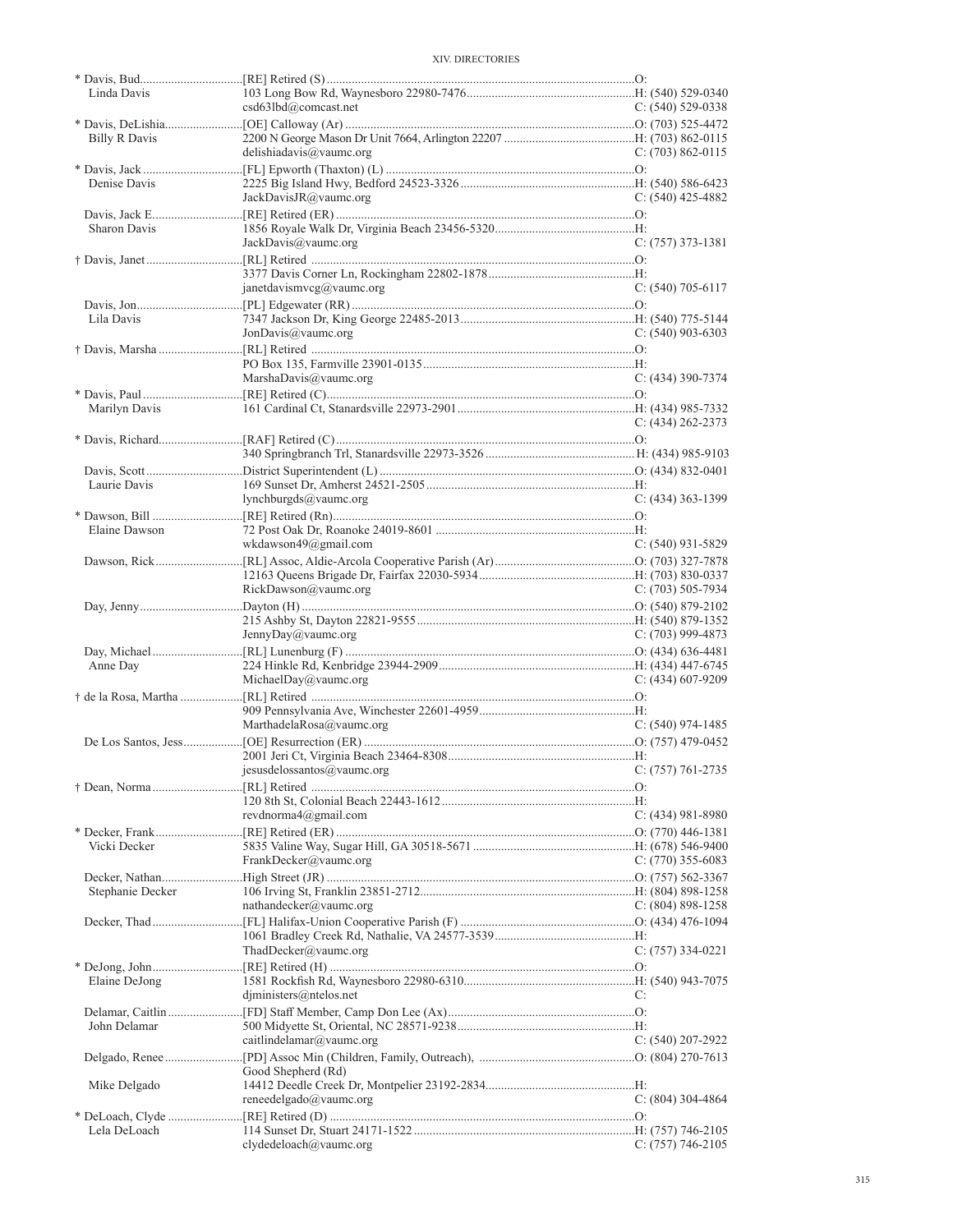| $C: (540)$ 219-4727   |
|-----------------------|
|                       |
|                       |
|                       |
| C: $(540)$ 631-4469   |
|                       |
| $C: (757)$ 403-6296   |
|                       |
|                       |
| $C: (804) 571-2990$   |
|                       |
| C:                    |
|                       |
|                       |
| $C: (571) 295 - 5175$ |
|                       |
| C:                    |
|                       |
|                       |
| $C: (703)$ 346-8335   |
|                       |
|                       |
| $C: (540)$ 645-1327   |
|                       |
| $C: (336) 558-5050$   |
|                       |
|                       |
| C:                    |
|                       |
| $C: (757)$ 709-2513   |
|                       |
|                       |
|                       |
| $C: (804)$ 916-0991   |
|                       |
|                       |
| C:                    |
|                       |
| $C: (804)$ 338-6067   |
|                       |
|                       |
| C:                    |
|                       |
| C: $(540)$ 968-1313   |
|                       |
|                       |
| C: (703) 254-3754     |
|                       |
|                       |
| $C: (434)$ 258-7014   |
|                       |
| C: $(540)$ 271-1558   |
|                       |
|                       |
| $C: (804)$ 356-6691   |
|                       |
| C: $(336)$ 963-0537   |
|                       |
|                       |
| C: $(804)$ 405-3625   |
| $C: (813) 484-2068$   |
|                       |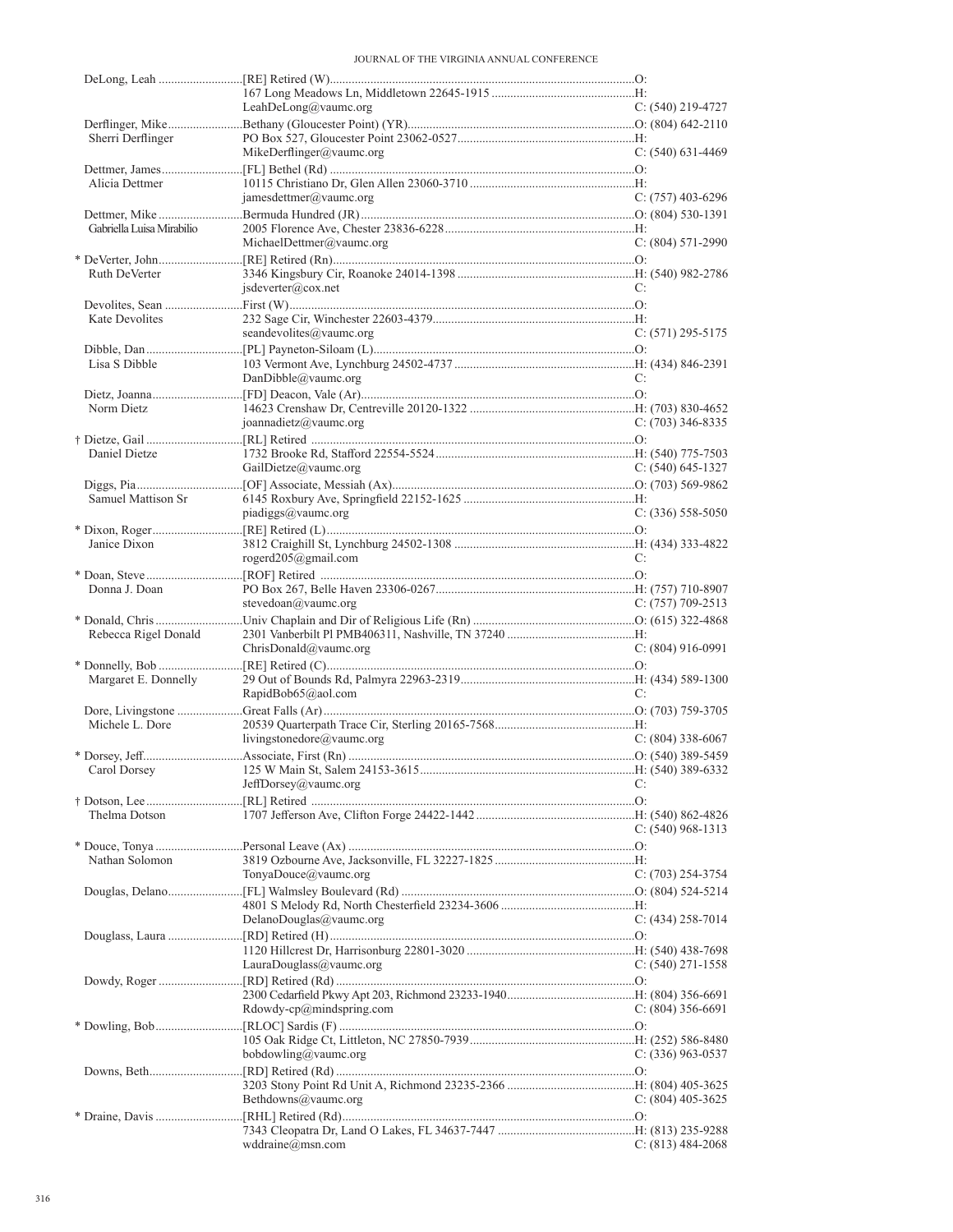| Linda Drinkard      |                                                       |                     |
|---------------------|-------------------------------------------------------|---------------------|
|                     | daviddrinkard@vaumc.org                               | $C: (757) 692-0073$ |
|                     |                                                       |                     |
| Michele Drinkard    |                                                       |                     |
|                     | jerrydrinkard@vaumc.org                               | C:                  |
|                     |                                                       |                     |
|                     | Special Assist to Pres., Wesley Theological Sem. (ER) |                     |
| Katheryn Driscoll   |                                                       |                     |
|                     | JimDriscoll@vaumc.org                                 | $C: (757)$ 903-9417 |
|                     |                                                       |                     |
| Kimberly Dulaney    |                                                       |                     |
|                     | BradDulaney@vaumc.org                                 | $C: (540)$ 798-7922 |
|                     |                                                       |                     |
| Jennifer Duley      |                                                       |                     |
|                     | jasonduley@vaumc.org                                  | $C: (540) 550-2069$ |
|                     |                                                       |                     |
| Valerie V. Duncan   |                                                       |                     |
|                     | alexduncan@value.org                                  | $C: (757)$ 232-7135 |
|                     |                                                       |                     |
| Melody A. Duncan    |                                                       |                     |
|                     | DeWayneDuncan@vaumc.org                               | C: $(757)$ 678-3577 |
|                     |                                                       |                     |
| Caretta Duncan      |                                                       |                     |
|                     | GregDuncan@value.org                                  | C: $(757)$ 894-0880 |
|                     |                                                       |                     |
| DeWayne A. Duncan   |                                                       |                     |
|                     | MelodyDuncan@value.org                                | C: $(757)$ 279-8806 |
|                     |                                                       |                     |
| Robin Duncan        |                                                       |                     |
|                     | RandyDuncan@vaumc.org                                 | $C: (703)$ 472-2710 |
|                     |                                                       |                     |
|                     |                                                       |                     |
|                     | rickaduncan@gmail.com                                 | $C: (304)$ 647-8119 |
|                     |                                                       |                     |
| Wesley E. Dunkum    |                                                       |                     |
|                     | JeaneDunkum@vaumc.org                                 | C: $(540)$ 420-6468 |
|                     |                                                       |                     |
| Arlene Dunkum       |                                                       |                     |
|                     | revtom@comcast.net                                    | $C: (804)$ 396-0572 |
|                     |                                                       |                     |
| Kyle Dunlap         |                                                       |                     |
|                     | MelissaDunlap@vaumc.org                               | $C: (571)$ 426-4036 |
|                     |                                                       |                     |
| Angelia E. Durrance |                                                       |                     |
|                     | Tomdurrance@vaumc.org                                 | C: $(276)$ 734-8902 |
|                     |                                                       |                     |
|                     |                                                       |                     |
|                     | DonDuty@vaumc.org                                     | C: $(540)$ 290-0027 |
|                     |                                                       |                     |
| Sara Eakes          |                                                       |                     |
|                     | GareyEakes@vaumc.org                                  | $C: (703)$ 447-6724 |
|                     |                                                       |                     |
| Roger Eakin         |                                                       |                     |
|                     | hazel.eakin@gmail.com                                 | C:                  |
|                     |                                                       |                     |
| Robert Earle        |                                                       |                     |
|                     | devonearle@value.                                     | $C: (804) 837-9850$ |
|                     |                                                       |                     |
|                     |                                                       |                     |
|                     | revphyllisearley@gmail.com                            | C: $(757)$ 685-6207 |
|                     |                                                       |                     |
| Judy Early          |                                                       |                     |
|                     | GlenEarly@vaumc.org                                   | C: (540) 246-1176   |
|                     |                                                       |                     |
|                     |                                                       |                     |
|                     | ReginaldEarly@vaumc.org                               | C: $(703)$ 297-6463 |
|                     |                                                       |                     |
| Rebecca Earnhardt   |                                                       |                     |
|                     | TimEarnhardt@value.org                                | $C: (757)$ 470-9700 |
|                     |                                                       |                     |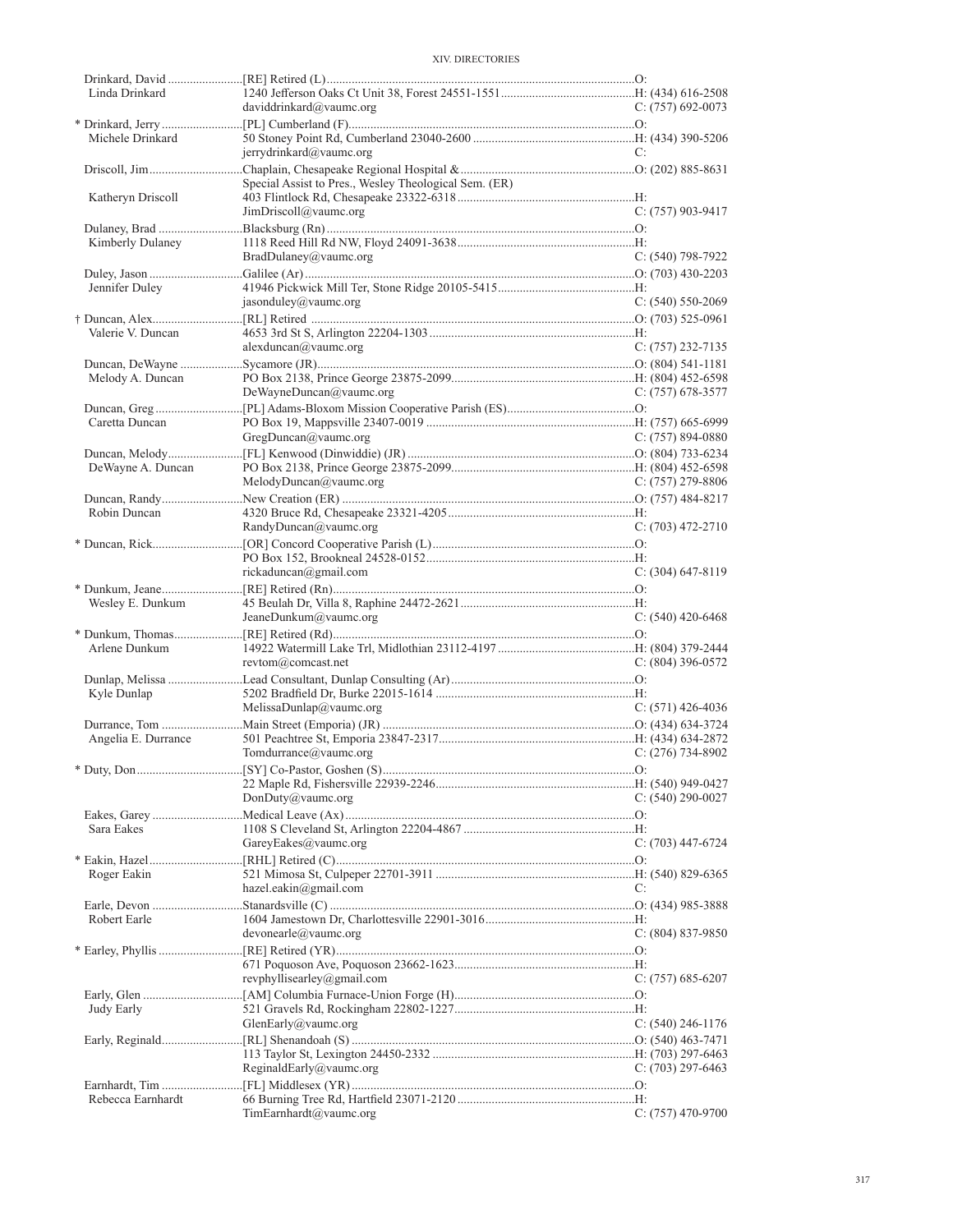| Sandra Eccard        |                                |                       |
|----------------------|--------------------------------|-----------------------|
|                      | $ewe(@n$ telos.net             | C:                    |
|                      |                                |                       |
| Richard H. Ecklund   |                                |                       |
|                      | LizEcklund@vaumc.org           | C: $(434)$ 258-2934   |
|                      |                                |                       |
| Elizabeth W. Ecklund |                                |                       |
|                      | RickEcklund@vaumc.org          | $C: (434)$ 258-2935   |
|                      |                                |                       |
|                      | SharonEden@vaumc.org           |                       |
|                      |                                | C:                    |
|                      |                                |                       |
| Ellen Edinger        | DavidEdinger@vaumc.org         | $C: (434)$ 316-3974   |
|                      |                                |                       |
| Cathy Edmonds        |                                |                       |
|                      | LarryEdmonds@vaumc.org         | $C: (757) 268 - 8930$ |
|                      |                                |                       |
| Linda Edmonds        |                                |                       |
|                      | RaymondEdmonds@mac.com         | $C: (804) 852 - 3633$ |
|                      |                                |                       |
| Cindy Edwards        |                                |                       |
|                      | BobEdwards@vaumc.org           | $C: (540) 521-1556$   |
|                      |                                |                       |
| Wanda Edwards        |                                |                       |
|                      | DarwinEdwards@vaumc.org        | $C: (757)$ 650-8400   |
|                      |                                |                       |
| Loyce Edwards        |                                |                       |
|                      | stewman1013@gmail.com          | $C: (804) 512 - 1628$ |
|                      |                                |                       |
| Teresa Edwards       |                                |                       |
|                      | KelvinEdwards@vaumc.org        | C: $(540)$ 589-2989   |
|                      |                                |                       |
| Miriah Eisenman      |                                |                       |
|                      | eisenman.virginia@gmail.com    | $C: (719)$ 357-1269   |
|                      |                                |                       |
| Pam Elder            |                                |                       |
|                      | GibbyElder@vaumc.org           | C: $(804)$ 239-4591   |
|                      |                                |                       |
| Maria Otero          |                                |                       |
|                      | JoeEldridge@vaumc.org          | C: $(202)$ 256-8070   |
|                      |                                |                       |
| Rebekah Elmore       |                                |                       |
|                      | danelmore@vaumc.org            | C: (804) 898-1765     |
|                      |                                |                       |
|                      |                                |                       |
|                      | JasonElmore@vaumc.org          | $C: (804)$ 399-8590   |
|                      |                                |                       |
| Karen Elmore         |                                |                       |
|                      | KevinElmore@vaumc.org          | $C: (804) 580-1571$   |
|                      |                                |                       |
| Linda Ennis          |                                |                       |
|                      | carle32@hotmail.com            | $C: (703)$ 498-8700   |
|                      |                                |                       |
|                      |                                |                       |
|                      | mauryenright@vaumc.org         | C:                    |
|                      |                                |                       |
| Catherine Ensz       |                                |                       |
|                      | DrewEnsz@vaumc.org             | C:                    |
|                      |                                |                       |
| Joung-Won Eo         |                                |                       |
|                      | yunhoeo@vaumc.org              | C: (804) 912-7957     |
|                      |                                |                       |
|                      |                                |                       |
|                      |                                |                       |
|                      |                                |                       |
|                      | LarryErbin@vaumc.org           | $C: (434) 534-5461$   |
|                      |                                |                       |
| Patty C. Erickson    |                                |                       |
|                      |                                |                       |
|                      | troutbrookwaterfalls@gmail.com | C:                    |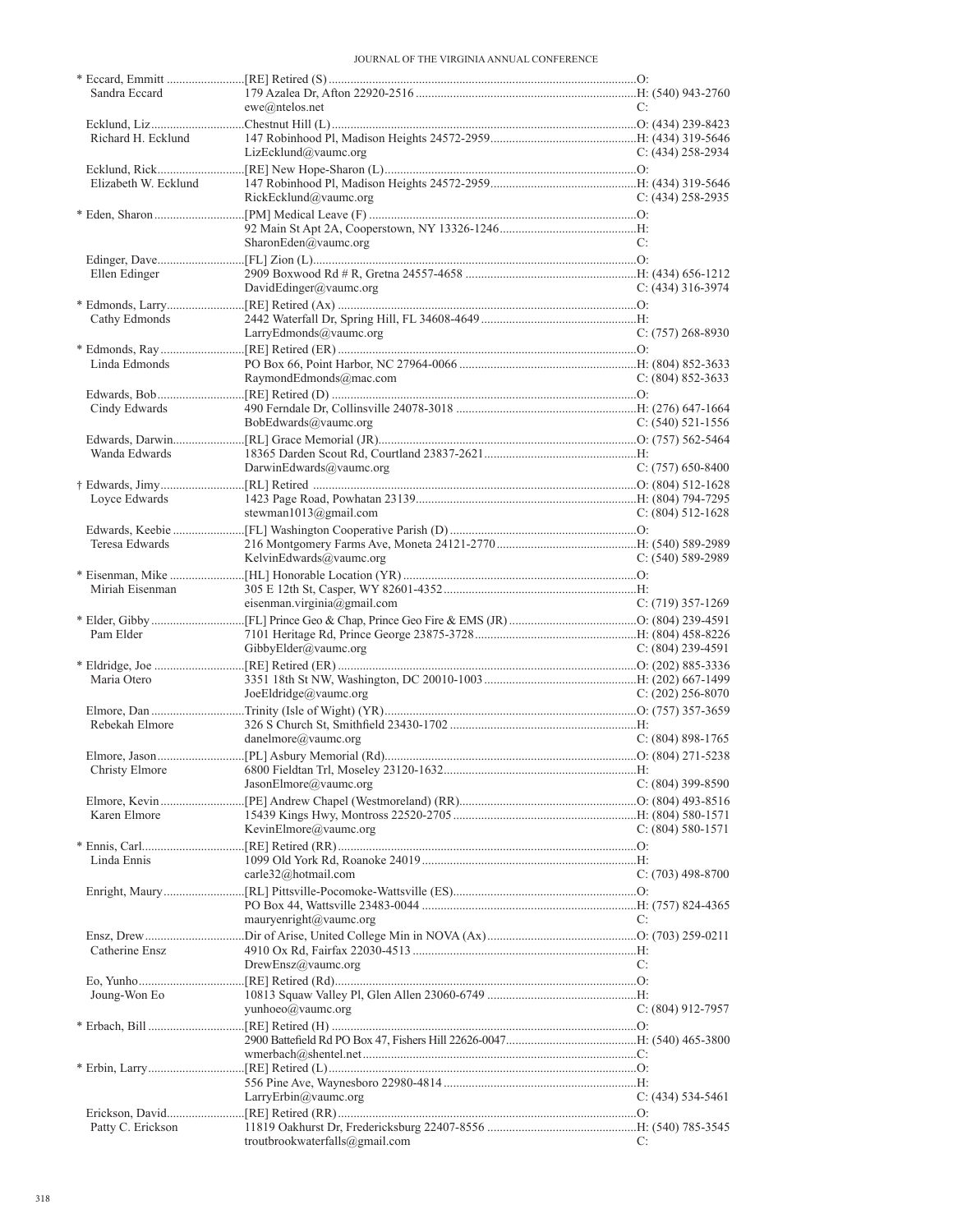| Judith B Espinoza       |                              |                       |
|-------------------------|------------------------------|-----------------------|
|                         | sjespinoza@aol.com           | C: $(540)$ 421-6770   |
|                         |                              |                       |
| David Outten            |                              |                       |
|                         | TammyEstep@vaumc.org         | C: $(757)$ 999-7413   |
|                         |                              |                       |
| Kelly Ann Desclos-Estes |                              |                       |
|                         | ShayneEstes@vaumc.org        | $C: (804)$ 357-1107   |
|                         |                              |                       |
|                         |                              |                       |
|                         | terryeum@vaumc.org           | $C: (989) 992 - 8447$ |
|                         |                              |                       |
| Karen Evans             |                              |                       |
|                         | glenevans@artforhumanity.org | C:                    |
|                         |                              |                       |
| Nathan Evans            |                              |                       |
|                         | hillaryevans@vaumc.org       | $C: (304)$ 490-8234   |
|                         |                              |                       |
|                         |                              |                       |
| Michelle Evans          |                              |                       |
|                         | mikeevans@vaumc.org          | $C: (540)$ 222-1719   |
|                         |                              |                       |
| Jan McCall Failes       |                              |                       |
|                         | Bfailes@vaumc.org            | C:                    |
|                         |                              |                       |
| John A. Fair            |                              |                       |
|                         | DebFair@value.org            | $C: (575) 741-0416$   |
|                         |                              |                       |
| Deborah R.B. Fair       |                              |                       |
|                         | JohnFair@vaumc.org           | $C: (804)$ 931-3773   |
|                         |                              |                       |
| Debby Farabaugh         |                              |                       |
|                         | TimFarabaugh@vaumc.org       | $C: (757) 544-8623$   |
|                         |                              |                       |
| Pat Faris               |                              |                       |
|                         | farisrb@aol.com              | C:                    |
|                         |                              |                       |
| Joette Farrar           |                              |                       |
|                         | KenFarrar@vaumc.org          | $C: (540)$ 230-0494   |
|                         |                              |                       |
| Mark Fathbruckner       |                              |                       |
|                         | AlexisFathbruckner@vaumc.org | $C: (434) 294 - 7083$ |
|                         |                              |                       |
| Norma Jean Fellows      |                              |                       |
|                         | artfellows@vaumc.org         | $C: (540)$ 229-6693   |
|                         |                              |                       |
| Art Fellows             |                              |                       |
|                         | normafellows@vaumc.org       | $C: (540)$ 229-6653   |
|                         |                              |                       |
| Cindy Felton            |                              |                       |
|                         | raleighfelton@vaumc.org      | $C: (434)$ 470-2105   |
|                         |                              |                       |
|                         |                              |                       |
| Bettie Ann Felumlee     |                              | $C: (540)$ 931-5317   |
|                         | alanfelumlee@vaumc.org       |                       |
|                         |                              |                       |
|                         |                              |                       |
|                         | $j$ g1fender@verizon.net     | $C: (703)$ 424-4369   |
|                         |                              |                       |
| P. Michael Watts        |                              |                       |
|                         | dwalaferrell@gmail.com       | $C: (804)$ 400-0531   |
|                         |                              |                       |
| Lisa Ferris-McCann      |                              |                       |
|                         | donaldferrismccann@vaumc.org | $C: (989) 640-6969$   |
|                         |                              |                       |
|                         |                              |                       |
|                         | cathyfielding@vaumc.org      | $C: (434) 774-0443$   |
|                         |                              |                       |
| Marilyn Fink            |                              |                       |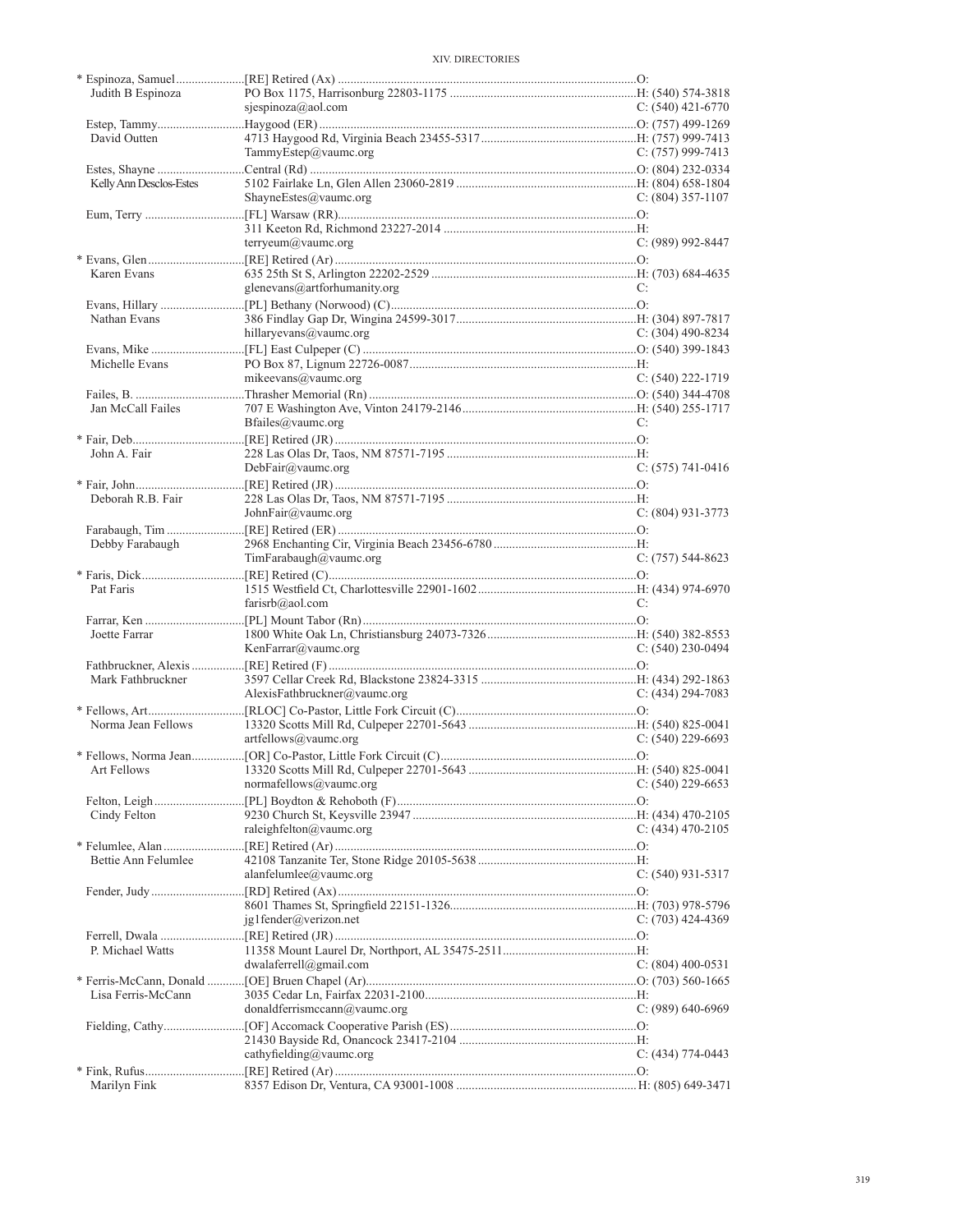| Jeanne T. Finley      |                               |                     |
|-----------------------|-------------------------------|---------------------|
|                       | finleywm@aol.com              | C: $(540)$ 239-1720 |
|                       |                               |                     |
| Bill Finley           |                               |                     |
|                       | Jtorfin@aol.com               | C: $(540)$ 239-6013 |
|                       |                               |                     |
| Michael Finn-McKenzie | ElfieFinnMcKenzie@vaumc.org   | $C: (540) 604-4579$ |
|                       |                               |                     |
| Elfie Finn-McKenzie   |                               |                     |
|                       | MichaelFinnMcKenzie@vaumc.org | $C: (540) 604-1800$ |
|                       |                               |                     |
|                       |                               |                     |
|                       |                               | C: (540) 309-8902   |
|                       |                               |                     |
| Brenda Fisher         |                               |                     |
|                       | ifisherolddoc@netzero.com     | C:                  |
|                       |                               |                     |
|                       |                               |                     |
|                       | aaronfitch@vaumc.org          | $C: (540)$ 532-9493 |
|                       |                               |                     |
| Marcie Fleischer      |                               |                     |
|                       | MorrisFleischer@vaumc.org     | $C: (540)$ 392-4785 |
|                       |                               |                     |
| Claudia Fletcher      |                               |                     |
|                       | BartFletcher@vaumc.org        | $C: (763)$ 248-2587 |
|                       |                               |                     |
|                       |                               |                     |
|                       | jenniferfletcher@vaumc.org    | C: $(540)$ 295-3268 |
|                       |                               |                     |
| Delores Flood         |                               |                     |
|                       | JohnFlood@vaumc.org           | C: $(434)$ 315-1783 |
|                       |                               |                     |
| Lacy T. Lusk Jr.      | AbiFoerster@vaumc.org         | $C: (703) 887-6952$ |
|                       |                               |                     |
|                       |                               |                     |
|                       |                               |                     |
| Sandi Foley           |                               |                     |
|                       | WFSFoley@aol.com              | C:                  |
|                       |                               |                     |
| Carol C. Follett      |                               |                     |
|                       | AlanFollett@vaumc.org         | $C: (540)$ 241-5342 |
| Sherman G. Forbes III |                               |                     |
|                       | SharonForbes@vaumc.org        | $C: (540) 877-5439$ |
|                       |                               |                     |
|                       |                               |                     |
|                       | hb.dhpd.ce@gmail.com          | $C: (434)$ 960-4676 |
|                       |                               |                     |
|                       |                               |                     |
|                       | CostellaForney@vaumc.org      | $C: (540) 560-7995$ |
|                       |                               |                     |
| Nancy Forrest         |                               |                     |
|                       | DavidForrest@vaumc.org        | C: $(540)$ 409-6285 |
|                       |                               |                     |
| Tracy Forrester       |                               |                     |
|                       | RoanokeDS@vaumc.org           | C:                  |
|                       |                               |                     |
| Ginny Forstall        |                               |                     |
|                       | walton.forstall@gmail.com     | $C: (757) 506-8298$ |
|                       |                               |                     |
|                       | ElizabethFoss@vaumc.org       | C:                  |
|                       |                               |                     |
| Susan Foster          |                               |                     |
|                       | BarryFoster@vaumc.org         | $C: (434)$ 709-0093 |
|                       |                               |                     |
|                       |                               |                     |
|                       | KeikoFoster@vaumc.org         | C: $(703)$ 772-5886 |
|                       |                               |                     |
|                       | FaithFowler@vaumc.org         | $C: (540)$ 209-4806 |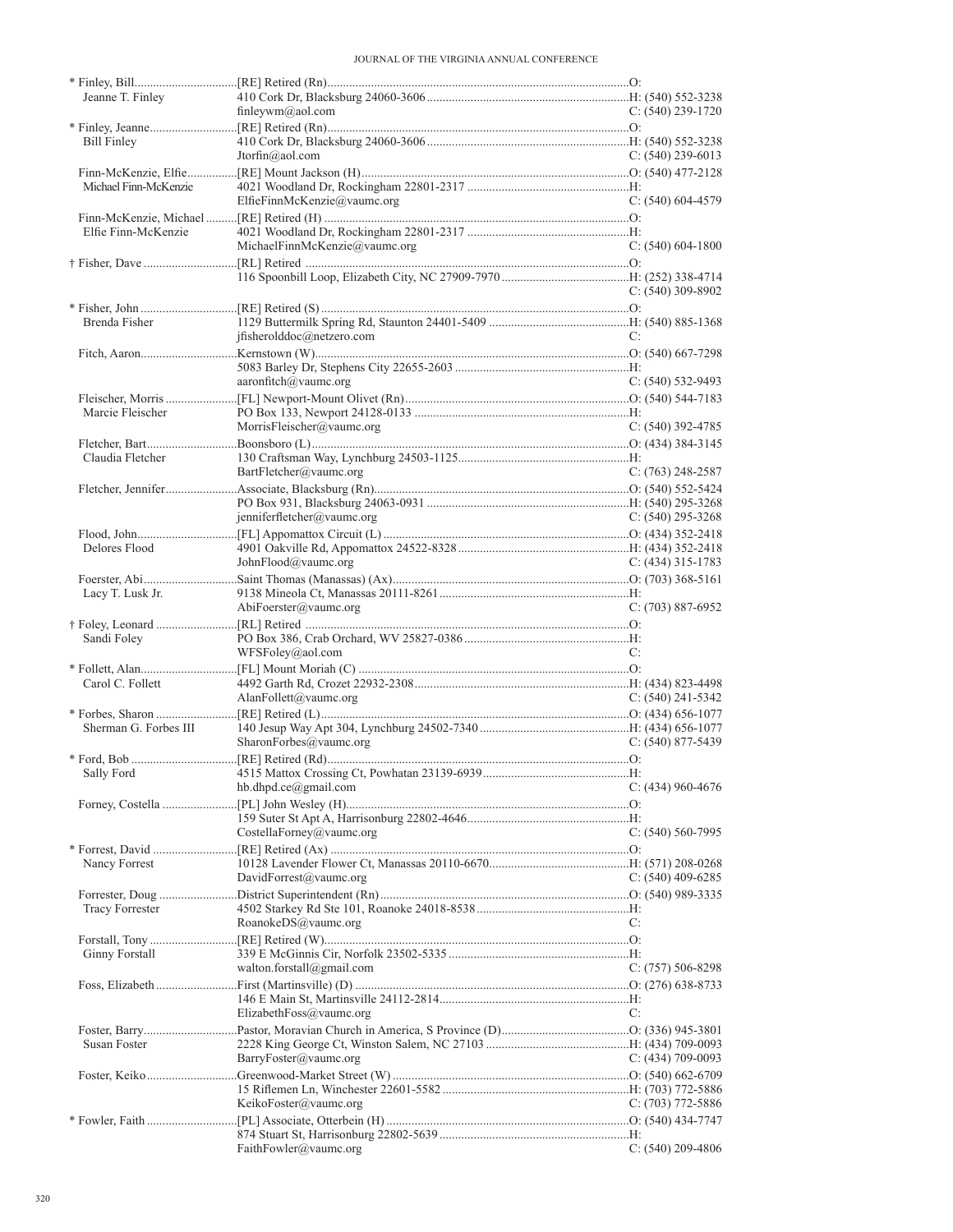\*

|                      | PennieFoy@vaumc.org                                  | C:                  |
|----------------------|------------------------------------------------------|---------------------|
|                      |                                                      |                     |
| Debi Frank           |                                                      |                     |
|                      | MichaelFrank@vaumc.org                               | C:                  |
|                      |                                                      |                     |
|                      |                                                      |                     |
|                      |                                                      |                     |
| Tammy P. Franklin    |                                                      |                     |
|                      | JohnFranklin@vaumc.org                               | C: $(276)$ 229-2449 |
|                      |                                                      |                     |
|                      |                                                      |                     |
|                      | JosetteFranklin@vaumc.org                            | $C: (202)$ 702-6192 |
|                      |                                                      |                     |
| Alan Franklin        |                                                      |                     |
|                      | melaniefranklin@vaumc.org                            | C: $(540)$ 521-2154 |
|                      |                                                      |                     |
| Suzanne Franklin     |                                                      |                     |
|                      | rickfranklin@vaumc.org                               | C: $(804)$ 370-2203 |
|                      |                                                      |                     |
| John B. Franklin     |                                                      |                     |
|                      | TammyFranklin@vaumc.org                              | C:                  |
|                      |                                                      |                     |
|                      |                                                      |                     |
|                      | revlouann@verizon.net                                | C: $(703)$ 307-0461 |
|                      |                                                      |                     |
| Claudette L. Freeman |                                                      |                     |
|                      | BillFreeman@vaumc.org                                | C: $(804)$ 252-6652 |
|                      |                                                      |                     |
|                      |                                                      |                     |
| Virginia Freeman     | georgefreeman@mindspring.com                         | C:                  |
|                      |                                                      |                     |
|                      |                                                      |                     |
| Matt Freeman         |                                                      |                     |
|                      | LindseyBFreeman@vaumc.org                            | C:                  |
|                      |                                                      |                     |
| Jerry Freund         |                                                      |                     |
|                      | $Liz$ Freund@vaumc.org                               | C:                  |
|                      |                                                      |                     |
| Roxanne Fricke       |                                                      |                     |
|                      | awfricke@hotmail.com                                 | $C: (540)$ 303-2919 |
|                      |                                                      |                     |
| Debbie Friend        |                                                      |                     |
|                      | BobFriend@vaumc.org                                  | $C: (757)$ 375-3034 |
|                      |                                                      |                     |
| Gayle Fritzinger     |                                                      |                     |
|                      | $CliffFritzinger(a)$ vaumc.org                       | C: (757) 635-4197   |
|                      |                                                      |                     |
| Carol Frost          |                                                      |                     |
|                      | tomfrost@vaumc.org                                   | C: (434) 906-5959   |
|                      |                                                      |                     |
| Amanda Fry           |                                                      |                     |
|                      | $\lim_{x \to \infty} f(y)$ imfry $\omega$ value or g | C: $(804)$ 892-0846 |
|                      |                                                      |                     |
| Lawrence Frye        |                                                      |                     |
|                      |                                                      |                     |
|                      | Macon College (Rd)                                   |                     |
| Abby Fuller          |                                                      |                     |
|                      | JonathanFuller@vaumc.org                             | $C: (336)$ 380-6836 |
|                      |                                                      |                     |
| Carolyn Fuss         |                                                      |                     |
|                      |                                                      |                     |
|                      | Christus@value.org                                   | $C: (434)$ 466-5721 |
|                      |                                                      |                     |
| Rhett Gable          |                                                      |                     |
|                      | pgable50(agmail.com)                                 | $C: (757) 560-5539$ |
|                      |                                                      |                     |
| Jo Diane Galbreath   | $rngjdg(\bar{a})$ aol.com                            | C:                  |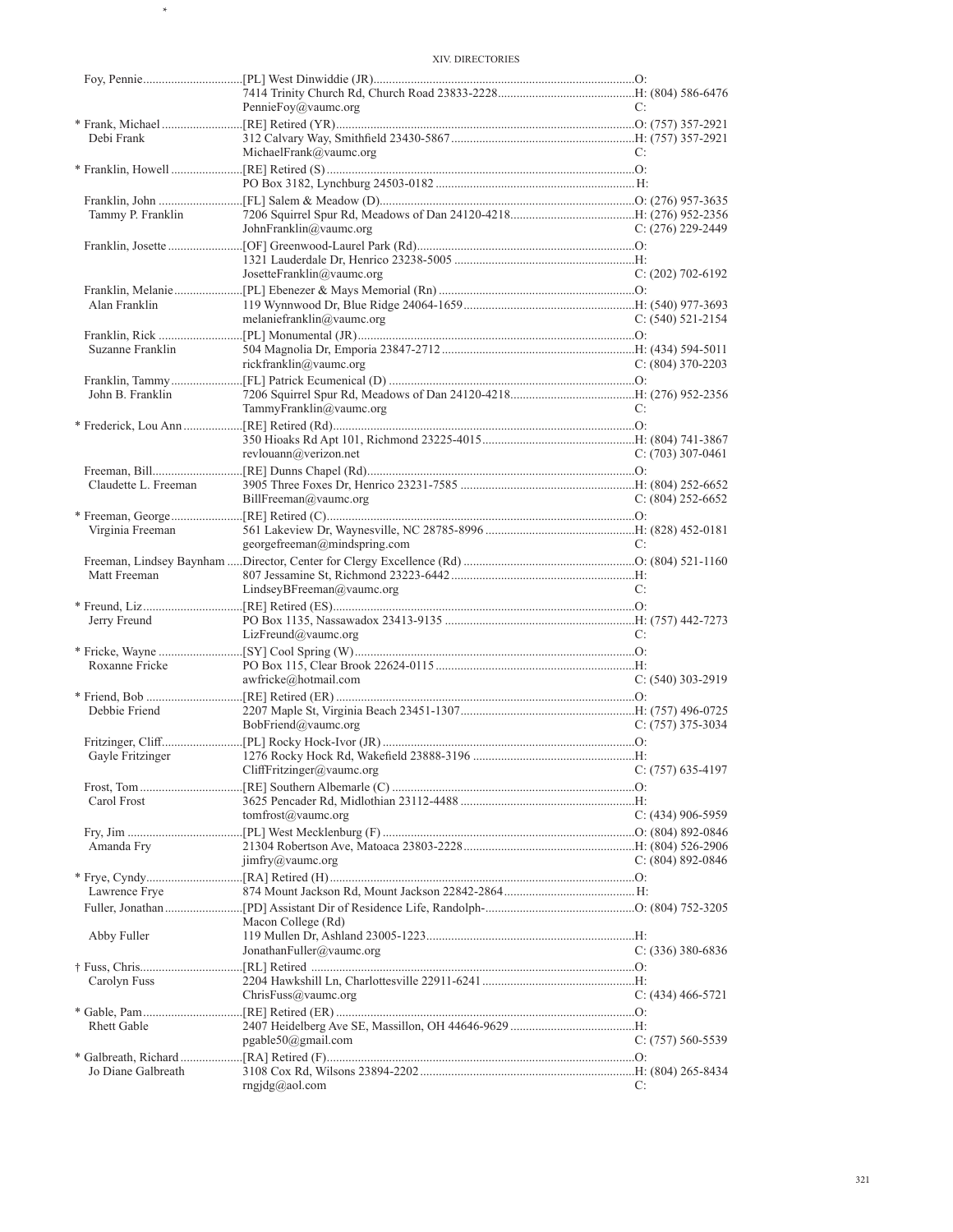| Sheila Galford      |                           |                       |
|---------------------|---------------------------|-----------------------|
|                     | JimGalford@value.org      | $C: (434) 941-1619$   |
|                     |                           |                       |
| Joyce Galloway      |                           |                       |
|                     |                           |                       |
| Louise Gant         |                           |                       |
|                     | edlouisegant@gmail.com    | C:                    |
|                     |                           |                       |
|                     |                           |                       |
| Jack Garber         |                           |                       |
|                     | AmandaGarber@vaumc.org    | C: $(540)$ 236-8600   |
|                     |                           |                       |
|                     |                           |                       |
|                     | BobbieJoGardner@vaumc.org | $C: (540)$ 679-9920   |
|                     |                           |                       |
| Nancy E. Gardner    |                           |                       |
|                     |                           |                       |
|                     |                           |                       |
|                     |                           |                       |
|                     | HanielGaribay@vaumc.org   | C:                    |
|                     |                           |                       |
| Susan S. Garrett    |                           |                       |
|                     | CA 92626-0607             |                       |
|                     | teachumc@yahoo.com        | $C: (540) 560 - 9539$ |
|                     |                           |                       |
| Marian Garrett      |                           |                       |
|                     | edgar $8521$ @aol.com     | $C: (804)$ 317-1858   |
|                     |                           |                       |
|                     |                           |                       |
| Daniel Lee Garrett  |                           |                       |
|                     | CA 92626-0607             |                       |
|                     | SusanGarrett@vaumc.org    | $C: (540) 560-1946$   |
|                     |                           |                       |
| Laura Gaylor        |                           |                       |
|                     | DavidGaylor@vaumc.org     | C:                    |
|                     |                           |                       |
| Rebecca Gearheart   |                           |                       |
|                     | timgearheart@vaumc.org    | $C: (540)$ 598-1137   |
|                     |                           |                       |
|                     |                           |                       |
| Nancy Geeting       |                           |                       |
|                     | $d$ geeting@me.com        | $C: (540)$ 841-2900   |
|                     |                           |                       |
|                     |                           |                       |
|                     | revkbg1@hotmail.com       | $C: (757)$ 653-8100   |
|                     |                           |                       |
| Phyllis Geoghegan   |                           |                       |
|                     | rgeoghegan1@verizon.net   | $C: (804) 896-6097$   |
|                     |                           |                       |
|                     |                           |                       |
|                     |                           | $C: (703)$ 304-7062   |
|                     | laurengeraghty@vaumc.org  |                       |
|                     |                           |                       |
| Marilyn Gerde       |                           |                       |
|                     | TimeGerde@value.org       | $C: (202) 870 - 1241$ |
|                     |                           |                       |
|                     |                           |                       |
|                     | ToddGess@vaumc.org        | C: (804) 617-2144     |
|                     |                           |                       |
| Douglas D. Gestwick |                           |                       |
|                     | claragestwick@vaumc.org   |                       |
|                     |                           | $C: (757) 272 - 2448$ |
|                     |                           |                       |
| Clara P. Gestwick   |                           |                       |
|                     | DougGestwick@vaumc.org    | $C: (757) 272 - 2447$ |
|                     |                           |                       |
|                     |                           |                       |
|                     | whateverlord2@gmail.com   | C: (757) 621-0359     |
|                     |                           |                       |
| Christine W. Gibson |                           |                       |
|                     | DonGibson@value.org       | $C: (540) 466 - 0271$ |
|                     |                           |                       |
|                     |                           |                       |
| Patricia Gibson     |                           |                       |
|                     | ibprayzn@gmail.com        | C:                    |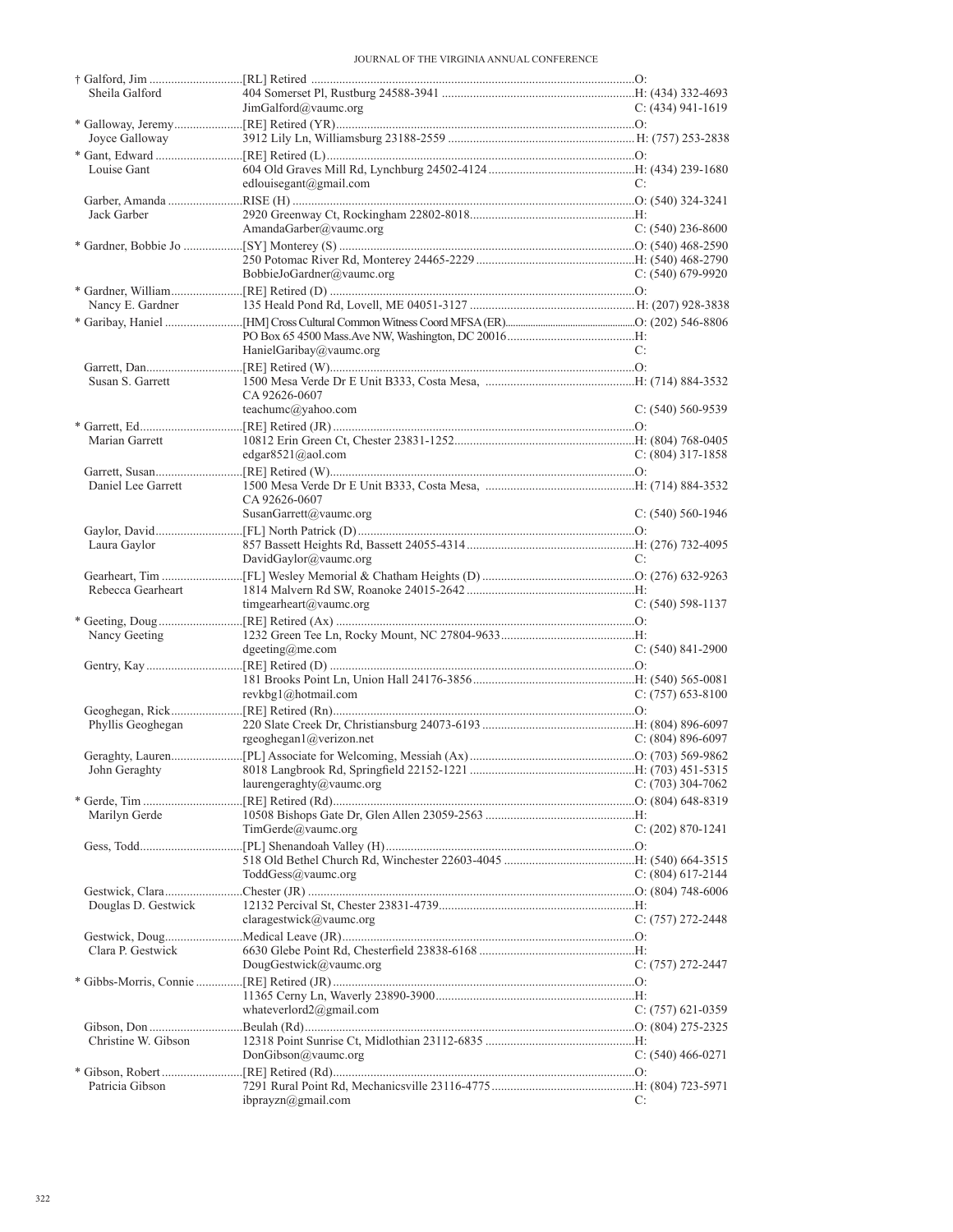| Sherry Gibson       |                             |                       |
|---------------------|-----------------------------|-----------------------|
|                     | RonnieGibson@vaumc.org      | $C: (434)$ 429-1424   |
|                     |                             |                       |
|                     |                             |                       |
|                     | SuzanneGibson@vaumc.org     | $C: (804)$ 384-3519   |
| Laura Giessler      |                             |                       |
|                     | ChipGiessler@value.org      | $C: (703)$ 408-2200   |
|                     |                             |                       |
| Sally Gilfillan     |                             |                       |
|                     | DYGilf@gmail.com            | $C: (434) 547-9045$   |
|                     |                             |                       |
|                     |                             |                       |
|                     | PaulGillespie@vaumc.org     | $C: (804) 824-4056$   |
|                     |                             |                       |
|                     |                             |                       |
|                     | LauraBethHowell@vaumc.org   | C:                    |
|                     |                             |                       |
| Jean Gilley         |                             |                       |
|                     | fred gilley@va.net          | C:                    |
|                     |                             |                       |
| Lorie Gillis        |                             |                       |
|                     | DaleGillis@vaumc.org        | $C: (703) 517 - 2232$ |
|                     |                             |                       |
| Betty Gillis        |                             |                       |
|                     | franklingillis@vaumc.org    | C:                    |
|                     |                             |                       |
|                     |                             |                       |
|                     | eileengilmer@vaumc.org      | C:                    |
|                     |                             |                       |
| Rachel M. Gilmore   |                             |                       |
|                     | $brandongilmore@$ vaumc.org | $C: (757) 802 - 2160$ |
|                     |                             |                       |
| Brandon L. Gilmore  |                             |                       |
|                     | RachelGilmore@vaumc.org     | $C: (757) 802 - 2282$ |
|                     |                             |                       |
|                     | Assoc, Fredericksburg (RR)  |                       |
|                     |                             |                       |
|                     | JimGinther@vaumc.org        | $C: (540) 287 - 3403$ |
|                     |                             |                       |
|                     |                             |                       |
|                     | bethgivens@vaumc.org        | C: $(804)$ 402-1990   |
|                     |                             |                       |
| Richard Gladding    |                             |                       |
|                     | elsiegladding@vaumc.org     | $C: (301)$ 676-4588   |
|                     |                             |                       |
| Michael Glass       |                             |                       |
|                     | bethglass@vaumc.org         | $C: (760)$ 553-3202   |
|                     |                             |                       |
| Kenneth L. Glisson  |                             |                       |
|                     | glisson-hannah@att.net      | C:                    |
|                     |                             |                       |
| Kathy B. Gochenour  |                             |                       |
|                     | bobgochenour@vaumc.org      | $C: (757) 810-7889$   |
|                     |                             |                       |
| Robert W. Gochenour |                             |                       |
|                     | kathygochenour@vaumc.org    | $C: (571)$ 455-0541   |
|                     |                             |                       |
| Lou Godwin          |                             |                       |
|                     | jimlou83@gmail.com          | C: $(206)$ 930-1894   |
|                     |                             |                       |
| Heather Gomez       |                             |                       |
|                     | HarrisonburgDS@vaumc.org    | $C: (202)$ 285-5767   |
|                     |                             |                       |
| Matt Gooch          |                             |                       |
|                     | KatieGooch@vaumc.org        | C:                    |
|                     |                             |                       |
| Renee Goode         |                             |                       |
|                     | reneegoode@cox.net          | C:                    |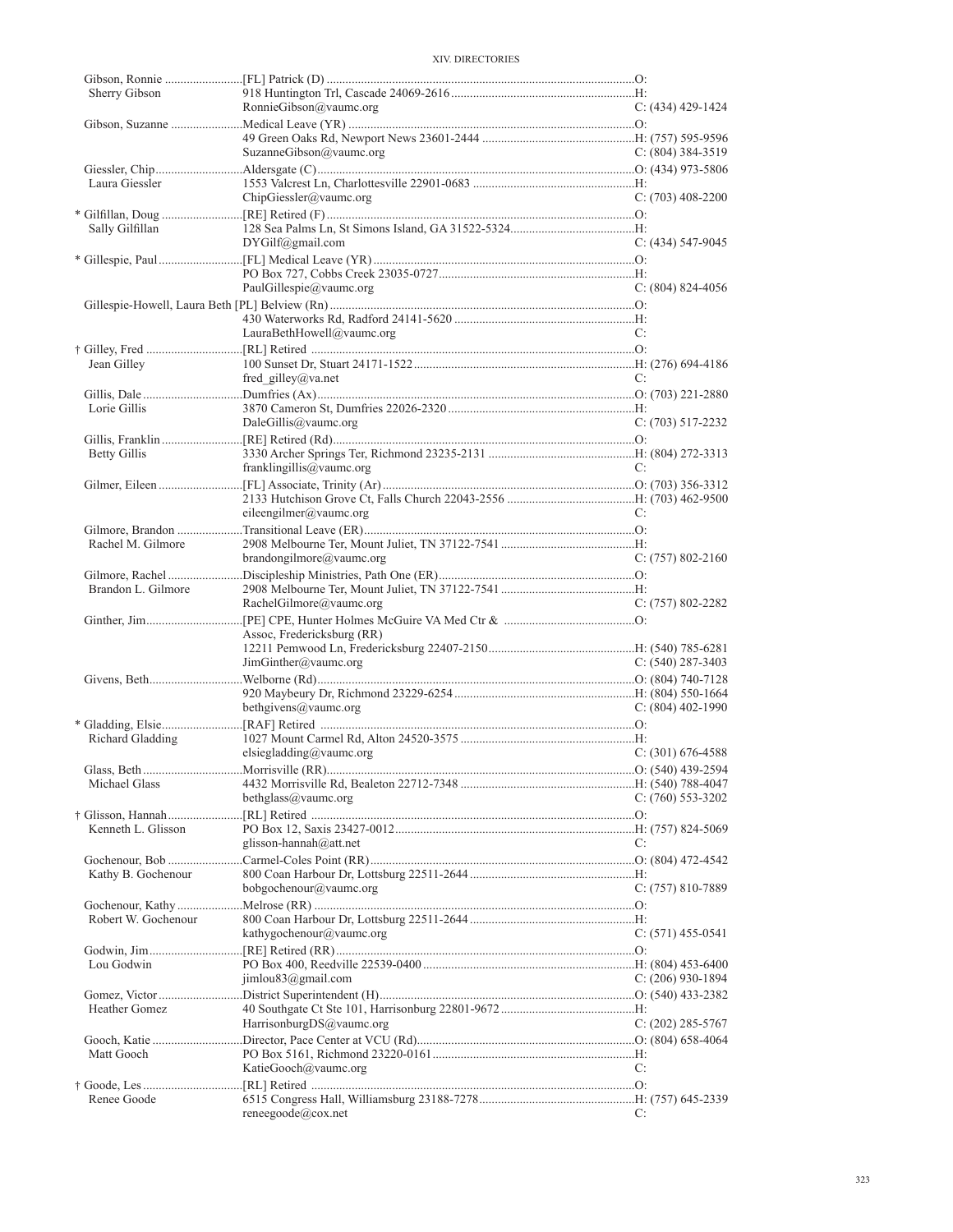| Pamela Goodman        |                               |                       |
|-----------------------|-------------------------------|-----------------------|
|                       | JeffGoodman@vaumc.org         | $C: (571)$ 437-2530   |
|                       |                               |                       |
| Cathryn Goodman       |                               |                       |
|                       | rbentleyg@gmail.com           | $C: (804)$ 405-5308   |
|                       |                               |                       |
|                       |                               |                       |
|                       | timothy.goodman01@comcast.net | $C: (804)$ 337-6628   |
|                       |                               |                       |
|                       |                               |                       |
| Jannette Verna Clavez |                               |                       |
|                       | DavidGoodpasture@vaumc.org    | $C: (757)$ 633-8768   |
|                       |                               |                       |
| Richard Googins       |                               |                       |
|                       | marygoogins6131@comcast.net   | C:                    |
|                       |                               |                       |
|                       |                               |                       |
|                       | RichardGordon@vaumc.org       | C:                    |
|                       |                               |                       |
|                       |                               |                       |
|                       | andbgorejr@earthlink.net      | C: $(601)$ 356-9027   |
|                       |                               |                       |
|                       |                               |                       |
| Rita Gorman           |                               |                       |
|                       | GeorgeGorman@vaumc.org        | $C: (434) 222 - 7293$ |
|                       |                               |                       |
| Margaret Gosnell      |                               |                       |
|                       |                               | $C: (540) 533-2931$   |
|                       |                               |                       |
|                       |                               |                       |
|                       | JasmynGraham@vaumc.org        | $C: (804) 898 - 8891$ |
|                       |                               |                       |
|                       |                               |                       |
|                       | amygrant@vaumc.org            | C: $(804)$ 366-9433   |
|                       |                               |                       |
| Shirley Grant         |                               |                       |
|                       |                               | C:                    |
|                       | shrlygrnt@aol.com             |                       |
|                       |                               |                       |
| Ila Gravely           |                               |                       |
|                       |                               |                       |
| Rayfield Graves       |                               |                       |
|                       | Carolyngraves@vaumc.org       | C: $(757)$ 404-3612   |
|                       |                               |                       |
| Julia Graves          |                               |                       |
|                       | davidgraves@value.org         | C:                    |
|                       |                               |                       |
|                       |                               |                       |
|                       | $\text{AlGreen}(a)$ vaumc.org |                       |
|                       |                               |                       |
|                       |                               |                       |
|                       |                               |                       |
|                       |                               |                       |
|                       |                               |                       |
|                       |                               |                       |
|                       | RobertGreen@vaumc.org         | C: $(757)$ 387-2270   |
|                       |                               |                       |
| David Raymond         | First (Hampton) (YR)          |                       |
|                       |                               |                       |
|                       | KerryGreenhill@vaumc.org      | $C: (757) 751-9783$   |
|                       |                               |                       |
|                       |                               |                       |
| Jennifer H. Greer     |                               |                       |
|                       | billgreer@vaumc.org           | $C: (434)$ 609-5007   |
|                       |                               |                       |
| Fann Greer            |                               |                       |
|                       | BillyGreer@vaumc.org          | C:                    |
|                       |                               |                       |
| William A. Greer      |                               |                       |
|                       | JenniferGreer@vaumc.org       | $C: (434)$ 609-7729   |
|                       |                               |                       |
|                       |                               |                       |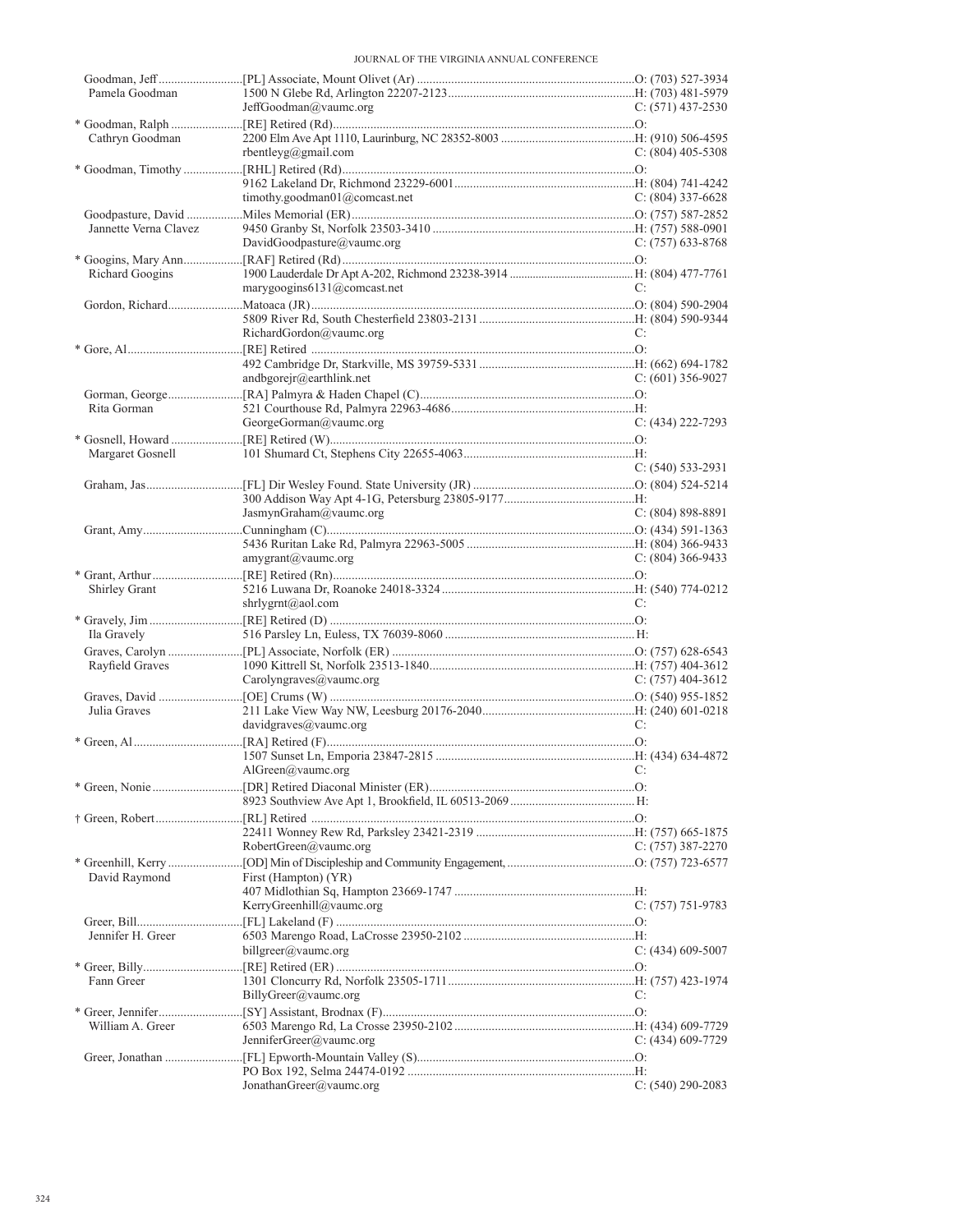| Virginia Greer        |                           |                       |
|-----------------------|---------------------------|-----------------------|
|                       | williamgreer@vaumc.org    | C:                    |
|                       |                           |                       |
| Kathy Greer           |                           |                       |
|                       | stevengreer@vaumc.org     | C: $(540)$ 354-3875   |
|                       |                           |                       |
|                       | VirginiaGreer@vaumc.org   | C: $(434)$ 660-2182   |
|                       |                           |                       |
| Claire Grendahl       |                           |                       |
|                       | RichardGrendahl@vaumc.org | C: $(540)$ 578-3281   |
|                       |                           |                       |
| Erin Gresham          |                           |                       |
|                       | BretGresham@vaumc.org     | C:                    |
|                       |                           |                       |
| Christy G. Gresham    |                           |                       |
|                       | RussGresham@vaumc.org     | $C: (540)$ 358-5823   |
|                       |                           |                       |
| Kotosha Seals Griffin |                           |                       |
|                       | bertgriffin@vaumc.org     | $C: (804)$ 901-2437   |
|                       |                           |                       |
| Donna Griffin         |                           |                       |
|                       | CalvinGriffin@vaumc.org   | $C: (540) 784-5921$   |
|                       |                           |                       |
| Bertrand Griffin II   |                           |                       |
|                       | KotoshaSeals@vaumc.org    | $C: (804)$ 901-2437   |
|                       |                           |                       |
|                       | KendraGrimes@vaumc.org    | $C: (804)$ 912-7809   |
|                       |                           |                       |
| <b>Tracy Grissett</b> |                           |                       |
|                       | janetgrissett@vaumc.org   | $C: (276) 782-0090$   |
|                       |                           |                       |
| Debra Grogan          |                           |                       |
|                       | lygrog $496$ @aol.com     | $C: (540) 960 - 0118$ |
|                       |                           |                       |
| Kathi Groover         |                           |                       |
|                       | BrianGroover@vaumc.org    | C:                    |
|                       |                           |                       |
| David C. Lagerveld    |                           |                       |
|                       | $bigross@$ metrocast.net  | $C: (540)$ 705-6867   |
|                       |                           |                       |
| Yvonne Grow           | RHYAGROW@comcast.net      | C:                    |
|                       |                           |                       |
|                       |                           |                       |
|                       | danielguenther@vaumc.org  | $C: (703) 862 - 0353$ |
|                       |                           |                       |
|                       |                           |                       |
|                       | CatharineGuest@vaumc.org  | C: $(703)$ 919-6083   |
|                       |                           |                       |
| Tricia Guill          |                           |                       |
|                       | WillieGuill@vaumc.org     | $C: (434)$ 426-4571   |
|                       |                           |                       |
| April Guminsky        |                           |                       |
|                       | michaelguminsky@vaumc.org | C: (757) 645-5687     |
|                       |                           |                       |
| Robin Gundry          |                           |                       |
|                       | SeanGundry@vaumc.org      | $C: (803) 673-9799$   |
|                       |                           |                       |
|                       |                           |                       |
|                       |                           |                       |
|                       | DougGunsalus@vaumc.org    | C: $(540)$ 290-4504   |
|                       |                           |                       |
| Cheryl Hagn Guyton    |                           |                       |
|                       | MorganGuyton@vaumc.org    | $C: (919)$ 491-0625   |
|                       |                           |                       |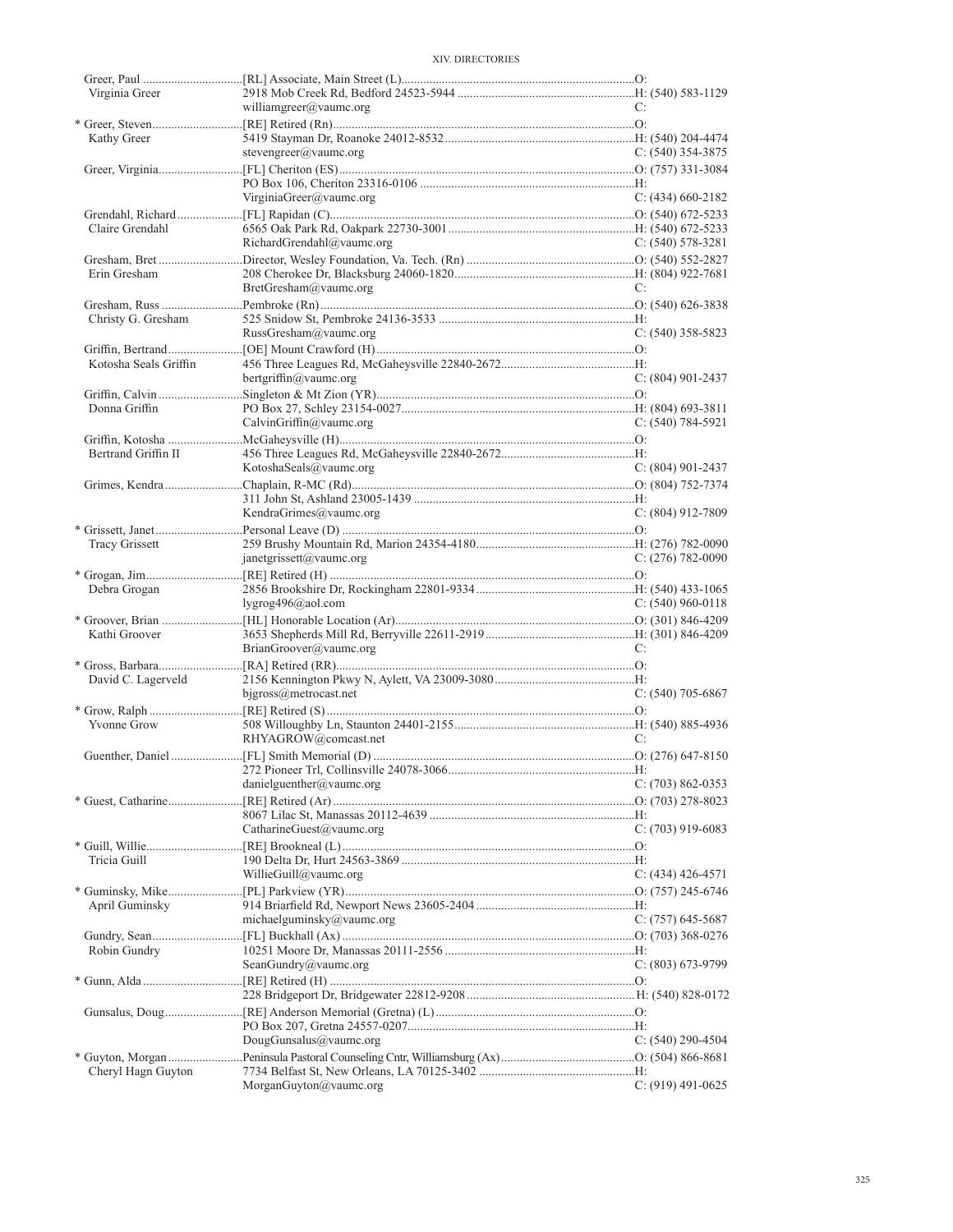|                      | BeckyGwaltney@vaumc.org    | $C: (757) 810-9397$   |
|----------------------|----------------------------|-----------------------|
|                      |                            |                       |
| Gail Hadley-Goggin   | benhadleygoggin@vaumc.org  | C: (804) 317-8678     |
|                      |                            |                       |
|                      |                            |                       |
|                      | joshhagstrom@vaumc.org     | $C: (703) 200 - 9250$ |
|                      |                            |                       |
| Loine Hain           |                            |                       |
|                      |                            |                       |
| Cathy Halbert        |                            |                       |
|                      | KerryHalbert@vaumc.org     | C:                    |
|                      |                            |                       |
|                      |                            |                       |
|                      | JeffHale@vaumc.org         | C: $(540)$ 522-6303   |
|                      |                            |                       |
| Jackie Haley         |                            |                       |
|                      | CharlieHaley@vaumc.org     | $C: (434)$ 429-6686   |
|                      |                            |                       |
| Sandra Bullington    | RobertHaley@vaumc.org      | $C: (540)$ 400-0831   |
|                      |                            |                       |
|                      |                            |                       |
|                      | ghall $125$ @aol.com       | $C: (434)$ 548-3515   |
|                      |                            |                       |
| Judith T. Hall       |                            |                       |
|                      | ihall1128@cov.net          | $C: (703) 281 - 9735$ |
|                      |                            |                       |
| Judy Hall            |                            |                       |
|                      | iohnhall@value.org         | $C: (804) 837-2025$   |
|                      |                            |                       |
| James Thomas Hall    |                            |                       |
|                      | JudyHall@vaumc.org         | C: $(703)$ 475-3812   |
|                      |                            |                       |
| Freda Hall           |                            |                       |
|                      |                            |                       |
| Michelle Hall        |                            |                       |
|                      | SeanHall@vaumc.org         | C:                    |
|                      |                            |                       |
|                      | SteveHall@vaumc.org        | $C: (540)$ 661-8359   |
|                      |                            |                       |
| Margaret G. Hamilton |                            |                       |
|                      | m.e.hamilton1947@gmail.com | $C: (804)$ 432-4337   |
|                      |                            |                       |
| Susan Hammond        |                            |                       |
|                      | JoeHammond@vaumc.org       | $C: (804)$ 314-6971   |
|                      |                            |                       |
| Linda Hampton        |                            |                       |
|                      | lindavid1@cov.net          | C:                    |
|                      |                            |                       |
| Chris Meserole       |                            |                       |
|                      | gracehan@value.org         | $C: (630)$ 936-8572   |
|                      |                            |                       |
| Charles Hanak        | Chrishanak@afciworld.org   | C:                    |
|                      |                            |                       |
| Barbara Hanak        |                            |                       |
|                      | $phanak@$ afciworld.org    | C: $(404)$ 317-9803   |
|                      |                            |                       |
| Loretta D. Hancock   |                            |                       |
|                      |                            | C: (804) 314-2403     |
|                      |                            |                       |
| Harriett Hanke       |                            |                       |
|                      |                            |                       |
|                      | jhhanke@comcast.net        | C: $(540)$ 686-0433   |
|                      |                            |                       |
| Damon Hankins        | JeanHankins@vaumc.org      | $C: (571) 652 - 5424$ |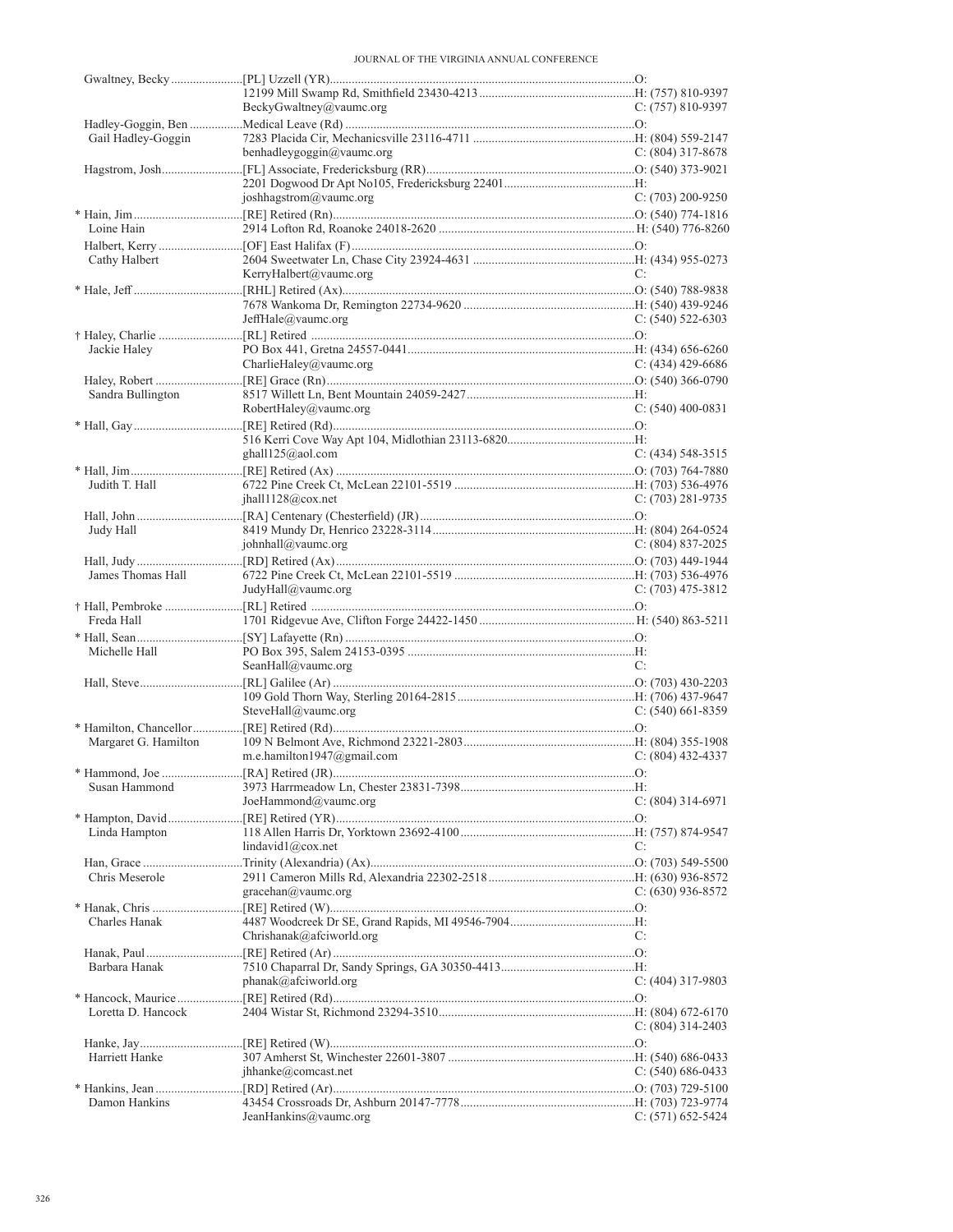| Mike Parrish             |                                                                                                                                                                                                                               |                     |
|--------------------------|-------------------------------------------------------------------------------------------------------------------------------------------------------------------------------------------------------------------------------|---------------------|
|                          | SusanHannah@vaumc.org                                                                                                                                                                                                         | $C: (434)$ 709-0587 |
|                          |                                                                                                                                                                                                                               |                     |
| Sharon Hanson            |                                                                                                                                                                                                                               |                     |
|                          | kenhanson@vaumc.org                                                                                                                                                                                                           | $C: (757)$ 639-7701 |
|                          |                                                                                                                                                                                                                               |                     |
| Roy Harding              |                                                                                                                                                                                                                               |                     |
|                          | LynHarding@vaumc.org                                                                                                                                                                                                          | $C: (804)$ 929-0172 |
|                          |                                                                                                                                                                                                                               |                     |
|                          |                                                                                                                                                                                                                               |                     |
|                          | youthahc@comcast.net                                                                                                                                                                                                          | C:                  |
|                          |                                                                                                                                                                                                                               |                     |
|                          |                                                                                                                                                                                                                               |                     |
| Woodie Hardy             |                                                                                                                                                                                                                               |                     |
|                          | roberthardy@vaumc.org                                                                                                                                                                                                         | $C: (434)$ 713-0831 |
|                          |                                                                                                                                                                                                                               |                     |
| Allison Long Hardy       |                                                                                                                                                                                                                               |                     |
|                          | teerhardy@vaumc.org                                                                                                                                                                                                           | C: $(571)$ 308-9586 |
|                          |                                                                                                                                                                                                                               |                     |
| Diane Hargraves          |                                                                                                                                                                                                                               |                     |
|                          | $*$ StanHargraves@vaumc.org                                                                                                                                                                                                   | C:                  |
|                          | * That is a contract the contract of the contract of the contract of the contract of the contract of the contract of the contract of the contract of the contract of the contract of the contract of the contract of the cont |                     |
| Nelda Harless            |                                                                                                                                                                                                                               |                     |
|                          | chharless@comcast.net                                                                                                                                                                                                         | C:                  |
|                          |                                                                                                                                                                                                                               |                     |
|                          |                                                                                                                                                                                                                               |                     |
|                          | crhneboy@aol.com                                                                                                                                                                                                              | $C: (434)$ 941-4092 |
|                          |                                                                                                                                                                                                                               |                     |
|                          |                                                                                                                                                                                                                               |                     |
| Karen Harper             |                                                                                                                                                                                                                               |                     |
|                          | IsaacHarper@vaumc.org                                                                                                                                                                                                         | $C: (540)$ 246-7768 |
|                          |                                                                                                                                                                                                                               |                     |
| Myrt Harrell             |                                                                                                                                                                                                                               |                     |
|                          | MBHMCH4U@aol.com                                                                                                                                                                                                              | C:                  |
|                          |                                                                                                                                                                                                                               |                     |
| Kathryn B. Harrington    |                                                                                                                                                                                                                               |                     |
|                          | JimHarrington@vaumc.org                                                                                                                                                                                                       | $C: (703)$ 409-9350 |
|                          |                                                                                                                                                                                                                               |                     |
| Julia Harrington         |                                                                                                                                                                                                                               |                     |
|                          | MikeHarrington@vaumc.org                                                                                                                                                                                                      | C: $(757)$ 710-8407 |
|                          |                                                                                                                                                                                                                               |                     |
| Chad Harris              |                                                                                                                                                                                                                               |                     |
|                          | amandaharris@value.org                                                                                                                                                                                                        | $C: (276)$ 732-1938 |
|                          |                                                                                                                                                                                                                               |                     |
| Cindy Harris             |                                                                                                                                                                                                                               |                     |
|                          |                                                                                                                                                                                                                               |                     |
|                          |                                                                                                                                                                                                                               |                     |
|                          |                                                                                                                                                                                                                               |                     |
|                          |                                                                                                                                                                                                                               |                     |
|                          | hikishaharris $(a)$ vaume.org                                                                                                                                                                                                 | C: (804) 652-7748   |
|                          |                                                                                                                                                                                                                               |                     |
| Sharon Harris            |                                                                                                                                                                                                                               |                     |
|                          | artmaker29@yahoo.com                                                                                                                                                                                                          | $C: (804)$ 387-0776 |
|                          |                                                                                                                                                                                                                               |                     |
| Debbie B. Harris         |                                                                                                                                                                                                                               |                     |
|                          | JimHarris@value.org                                                                                                                                                                                                           | $C: (540) 836-0770$ |
|                          |                                                                                                                                                                                                                               |                     |
| Patricia J. Harris       |                                                                                                                                                                                                                               |                     |
|                          |                                                                                                                                                                                                                               |                     |
|                          |                                                                                                                                                                                                                               |                     |
| Brenda L Harris          |                                                                                                                                                                                                                               |                     |
|                          | RalphHarris@value.org                                                                                                                                                                                                         | $C: (540)$ 493-3120 |
|                          |                                                                                                                                                                                                                               |                     |
| William G.e Davidson     |                                                                                                                                                                                                                               |                     |
|                          | revchd@gmail.com                                                                                                                                                                                                              | $C: (540)$ 314-9471 |
|                          |                                                                                                                                                                                                                               |                     |
| Gregory Harrison-McQueen |                                                                                                                                                                                                                               |                     |
|                          | sarahharrisonmcqueen@vaumc.org                                                                                                                                                                                                | $C: (703) 527-1783$ |
|                          |                                                                                                                                                                                                                               |                     |
|                          | drgwhartman@yahoo.com                                                                                                                                                                                                         | C:                  |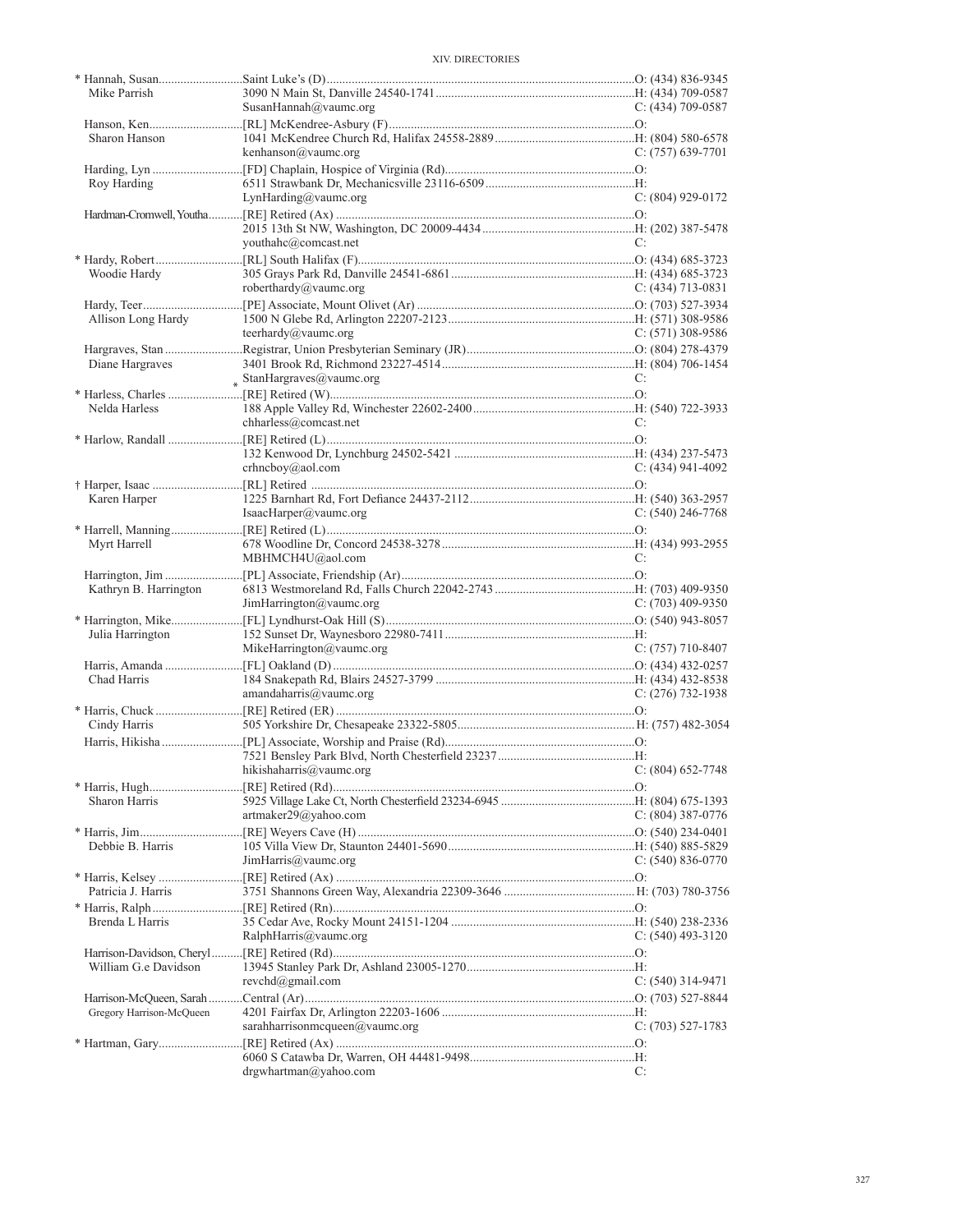| Nathan Hart-Perkins |                            |                       |
|---------------------|----------------------------|-----------------------|
|                     | christinaperkins@vaumc.org | $C: (703) 675-0714$   |
|                     |                            |                       |
|                     | maggiehasselbach@vaumc.org | $C: (703)$ 920-0412   |
|                     |                            |                       |
| Henry N. Hassell    |                            |                       |
|                     | DianeHassell@vaumc.org     | $C: (804)$ 658-8577   |
|                     |                            |                       |
| Gail Hassmer        |                            |                       |
|                     | hassmer1465@comcast.net    | $C: (434)$ 466-4375   |
|                     |                            |                       |
| Susan Hassmer       |                            |                       |
|                     | stevehassmer@vaumc.org     | $C: (571) 224-8330$   |
|                     |                            |                       |
| Jean Hattle         |                            |                       |
|                     |                            |                       |
| Charlene Hauck      |                            |                       |
|                     | BobHauck@vaumc.org         | $C: (804) 898-0526$   |
|                     |                            |                       |
| Kim Haugh           |                            |                       |
|                     | JeffHaugh@vaumc.org        | $C: (804)$ 687-3938   |
| Richard Haushalter  |                            |                       |
|                     | JulieHaushalter@vaumc.org  | $C: (540)$ 421-5276   |
|                     |                            |                       |
| Richard Hawkins     |                            |                       |
|                     | tuned2joy02@gmail.com      | $C: (434)$ 907-4810   |
|                     |                            |                       |
| Cathy Hawkins       |                            |                       |
|                     | RalphHawkins@vaumc.org     | $C: (434)$ 441-1533   |
|                     |                            |                       |
| Robin Hawks         |                            |                       |
|                     | DonaldHawks@vaumc.org      | C: $(540)$ 324-8366   |
|                     |                            |                       |
| Cynthia Hay         |                            |                       |
|                     | SteveHay@vaumc.org         | $C: (540) 842 - 8545$ |
|                     |                            |                       |
| Kathleen W. Haynes  |                            |                       |
|                     | johnhaynesjr@vaumc.org     | $C: (757) 620-1575$   |
|                     |                            |                       |
| Robin Haynes        | JohnHaynesSr@vaumc.org     | $C: (757) 814-0594$   |
|                     |                            |                       |
| Shirley Haynes      |                            |                       |
|                     | $JohnHaynes(a)$ vaumc.org  |                       |
|                     |                            |                       |
| John B. Haynes Jr.  |                            |                       |
|                     | KathleenHaynes@vaumc.org   | C: (757) 630-0027     |
|                     |                            |                       |
| <b>Beth Haynes</b>  |                            |                       |
|                     | KevinHaynes@vaumc.org      | $C: (540)$ 221-0331   |
|                     |                            |                       |
| Barbara Hays        |                            |                       |
|                     | brant.hays@yahoo.com       | $C: (804) 580-1598$   |
|                     |                            |                       |
| Lori Hazlett        |                            |                       |
|                     | TimHazlett@value.org       | $C: (757)$ 373-0005   |
|                     |                            |                       |
|                     | jackhea@msn.com            | C:                    |
|                     |                            |                       |
| Susan Headley       |                            |                       |
|                     | GerryHeadley@vaumc.org     | $C: (443) 624-5950$   |
|                     |                            |                       |
|                     |                            |                       |
|                     | CelesteHeath@vaumc.org     | $C: (757) 567-7909$   |
|                     |                            |                       |
| Elizabeth S. Heaton |                            |                       |
|                     | GaryHeaton@vaumc.org       | $C: (540) 550-5983$   |
|                     |                            |                       |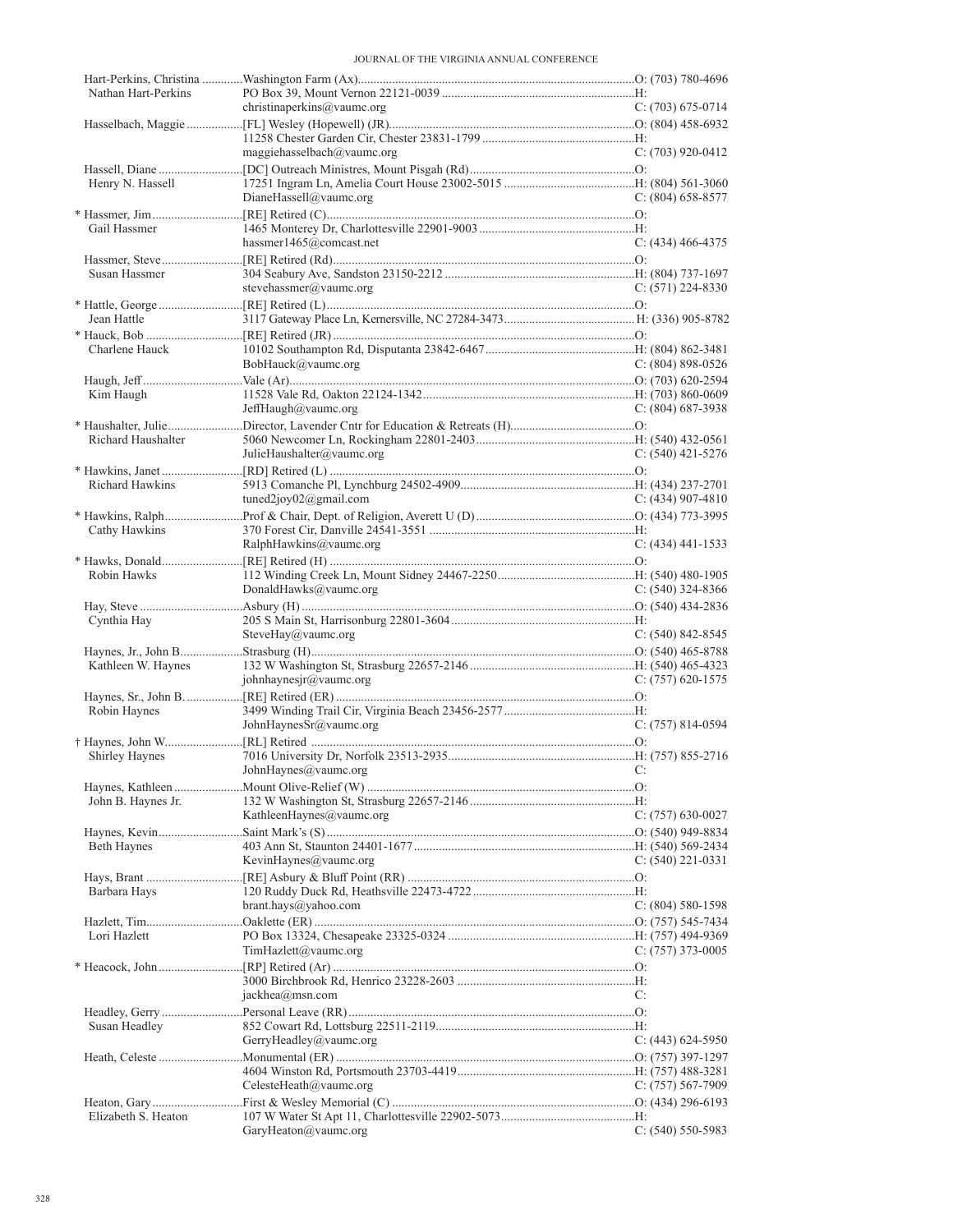| Morris A. Odusanya      |                             |                       |
|-------------------------|-----------------------------|-----------------------|
|                         | MarilynHeckstall@vaumc.org  | $C: (804)$ 426-3373   |
|                         |                             |                       |
|                         |                             |                       |
|                         | dorishedrick@vaumc.org      | C: $(540)$ 570-3938   |
|                         |                             |                       |
| Barbara Heinzman        |                             |                       |
|                         | Billheinzman@vaumc.org      | $C: (703) 209 - 0461$ |
|                         |                             |                       |
| Bruce Helmbrecht        |                             |                       |
|                         | BNBHelmbrecht@gmail.com     | $C: (804)$ 239-9227   |
|                         |                             |                       |
| Shirley C. Helveston    |                             |                       |
|                         |                             |                       |
| Karen Hemming           |                             |                       |
|                         | JohnHemming@vaumc.org       | C: $(540)$ 222-9699   |
|                         |                             |                       |
| Robert K. Hendricks Jr. |                             |                       |
|                         | terryhendricks@vaumc.org    | $C: (540)$ 325-1559   |
|                         |                             |                       |
|                         |                             |                       |
|                         | bobbiehenley@vaumc.org      | C: $(540)$ 641-6418   |
|                         |                             |                       |
| Linda Denise Patterson  |                             |                       |
|                         | jameshenry@vaumc.org        | C:                    |
|                         |                             |                       |
| Eleanor Henson          |                             |                       |
|                         | godontime@yahoo.com         | $C: (757)$ 653-8096   |
|                         |                             |                       |
|                         |                             |                       |
|                         | JohnHerman@vaumc.org        | C: $(434)$ 960-7264   |
|                         |                             |                       |
| Sara Herndon            |                             |                       |
|                         | ChadHerndon@vaumc.org       | C: $(703)$ 346-9903   |
|                         |                             |                       |
|                         |                             |                       |
| Carolyn Herndon         |                             |                       |
|                         | TommyHerndon@vaumc.org      | $C: (540) 560 - 9572$ |
|                         |                             |                       |
|                         |                             |                       |
|                         | revjoellen1950@gmail.com    | C:                    |
|                         |                             |                       |
|                         |                             |                       |
|                         | arlene.hewitt@gmail.com     | $C: (607)$ 227-9530   |
|                         |                             |                       |
| Mary Alice Hewitt       |                             |                       |
|                         | $JimHewitt(a)$ vaumc.org    | $C: (540)$ 931-7594   |
|                         |                             |                       |
|                         |                             |                       |
|                         |                             |                       |
|                         | Wesley Fndt & Antioch $(F)$ |                       |
|                         |                             |                       |
|                         | justinhicks@vaumc.org       | $C: (804)$ 387-1494   |
|                         |                             |                       |
| Janet Hill              |                             |                       |
|                         | Granhill $4@$ aol.com       | C: (804) 901-3526     |
|                         |                             |                       |
| Colette Hill            |                             |                       |
|                         | LorenzoHill@vaumc.org       | $C: (703) 589-0355$   |
|                         |                             |                       |
| Paula Hill              |                             |                       |
|                         | MichaelHill@vaumc.org       | C:                    |
|                         |                             |                       |
| Terrell L Hindman       |                             |                       |
|                         | davidhindman@vaumc.org      | $C: (757) 532-1640$   |
|                         |                             |                       |
|                         |                             |                       |
|                         | shawnahiner@vaumc.org       | C: $(540)$ 430-5462   |
|                         |                             |                       |
| Leslie Hines            | garlandhines@value.org      | $C: (757) 685-8948$   |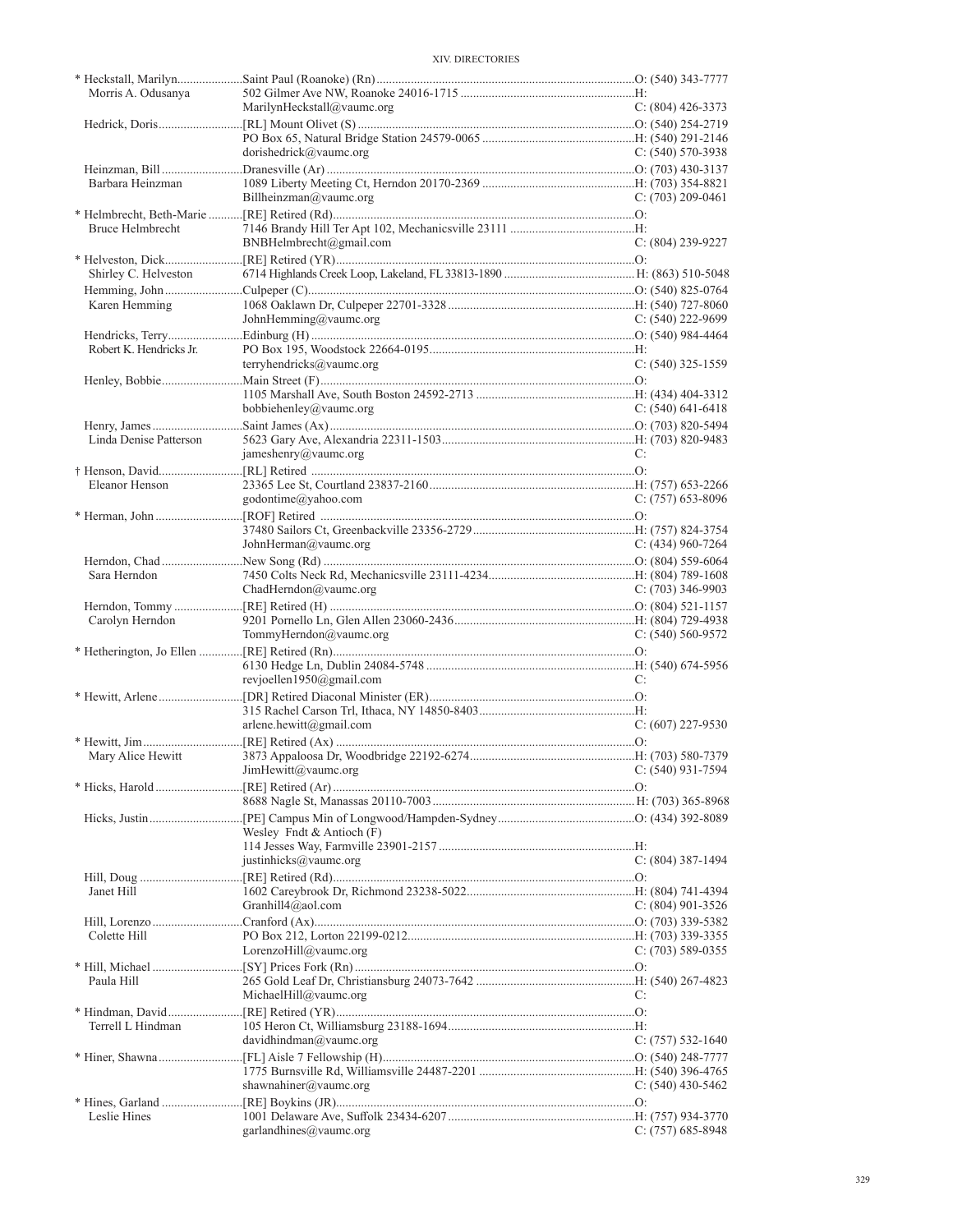| Steve Hittel        |                                  |                       |  |
|---------------------|----------------------------------|-----------------------|--|
|                     | karenhittel@vaumc.org            | C: $(804)$ 221-1484   |  |
|                     |                                  |                       |  |
| Evelyn Hobbs        |                                  |                       |  |
|                     | Hrbhbbs@gmail.com                | C: $(540)$ 230-7344   |  |
|                     |                                  |                       |  |
|                     |                                  |                       |  |
|                     |                                  |                       |  |
| Robin Holbert       |                                  |                       |  |
|                     | DaveHolbert@vaumc.org            | $C: (804) 898-1000$   |  |
|                     |                                  |                       |  |
|                     | Coaching and Consulting LLC (Rd) |                       |  |
| Ken Holder          |                                  |                       |  |
|                     | donnaholder@vaumc.org            | $C: (804)$ 399-9295   |  |
|                     |                                  |                       |  |
|                     |                                  |                       |  |
| Susan Hollenbeck    |                                  |                       |  |
|                     | doughollenbeck@value.org         | C:                    |  |
|                     |                                  |                       |  |
|                     |                                  |                       |  |
|                     | $loganhollenbeck$ @vaumc.org     | C:                    |  |
|                     |                                  |                       |  |
| Sheila Holley       |                                  |                       |  |
|                     | hfholley1956@gmail.org           | $C: (757)$ 376-1248   |  |
|                     |                                  |                       |  |
| Dianne Holmes       |                                  |                       |  |
|                     | randyholmes@vaumc.org            | $C: (434) 579-9968$   |  |
|                     |                                  |                       |  |
|                     |                                  |                       |  |
|                     |                                  |                       |  |
|                     | janholton@value.org              | C:                    |  |
|                     |                                  |                       |  |
|                     |                                  |                       |  |
|                     | scotthonaker@vaumc.org           | $C: (804) 712 - 4725$ |  |
|                     |                                  |                       |  |
| Pat Watkins         |                                  |                       |  |
|                     | jdenisehonevcutt@icloud.com      | C: $(804)$ 241-8443   |  |
|                     |                                  |                       |  |
|                     |                                  |                       |  |
|                     |                                  |                       |  |
| Hang Sun Aimee Hong |                                  |                       |  |
|                     | JPHong@vaumc.org                 | C: $(703)$ 969-5600   |  |
|                     |                                  |                       |  |
| Misook Hong         |                                  |                       |  |
|                     | philiphong@value.org             | C: $(706)$ 799-3851   |  |
|                     |                                  |                       |  |
| Nancy Diane Denker  |                                  |                       |  |
|                     | seonghong@vaumc.org              | $C: (202)$ 714-7060   |  |
|                     |                                  |                       |  |
|                     |                                  |                       |  |
|                     | ShinHong@vaumc.org               | C: $(540)$ 480-2602   |  |
|                     |                                  |                       |  |
| Janet Hopkins       |                                  |                       |  |
|                     | edwardhopkins@vaumc.org          | C:                    |  |
|                     |                                  |                       |  |
|                     |                                  |                       |  |
| Kimberly Hopkins    |                                  |                       |  |
|                     | ScottHopkins@vaumc.org           | $C: (703)$ 232-5476   |  |
|                     |                                  |                       |  |
| Jean Kelley Horne   |                                  |                       |  |
|                     |                                  |                       |  |
| Pam Horner          |                                  |                       |  |
|                     | DanHorner@vaumc.org              | C:                    |  |
|                     |                                  |                       |  |
| Dan Horner          |                                  |                       |  |
|                     | lifeisgood.pam@gmail.com         | C:                    |  |
|                     |                                  |                       |  |
| Sarah Horrocks      |                                  |                       |  |
|                     |                                  |                       |  |
|                     | BenHorrocks@vaumc.org            | $C: (804) 551-5574$   |  |
|                     |                                  |                       |  |
| Cheryl Horton       |                                  |                       |  |
|                     | AlHorton@vaumc.org               | C: $(804)$ 402-4180   |  |
|                     |                                  |                       |  |
|                     | RobHoskins@vaumc.org             | $C: (540)$ 421-6172   |  |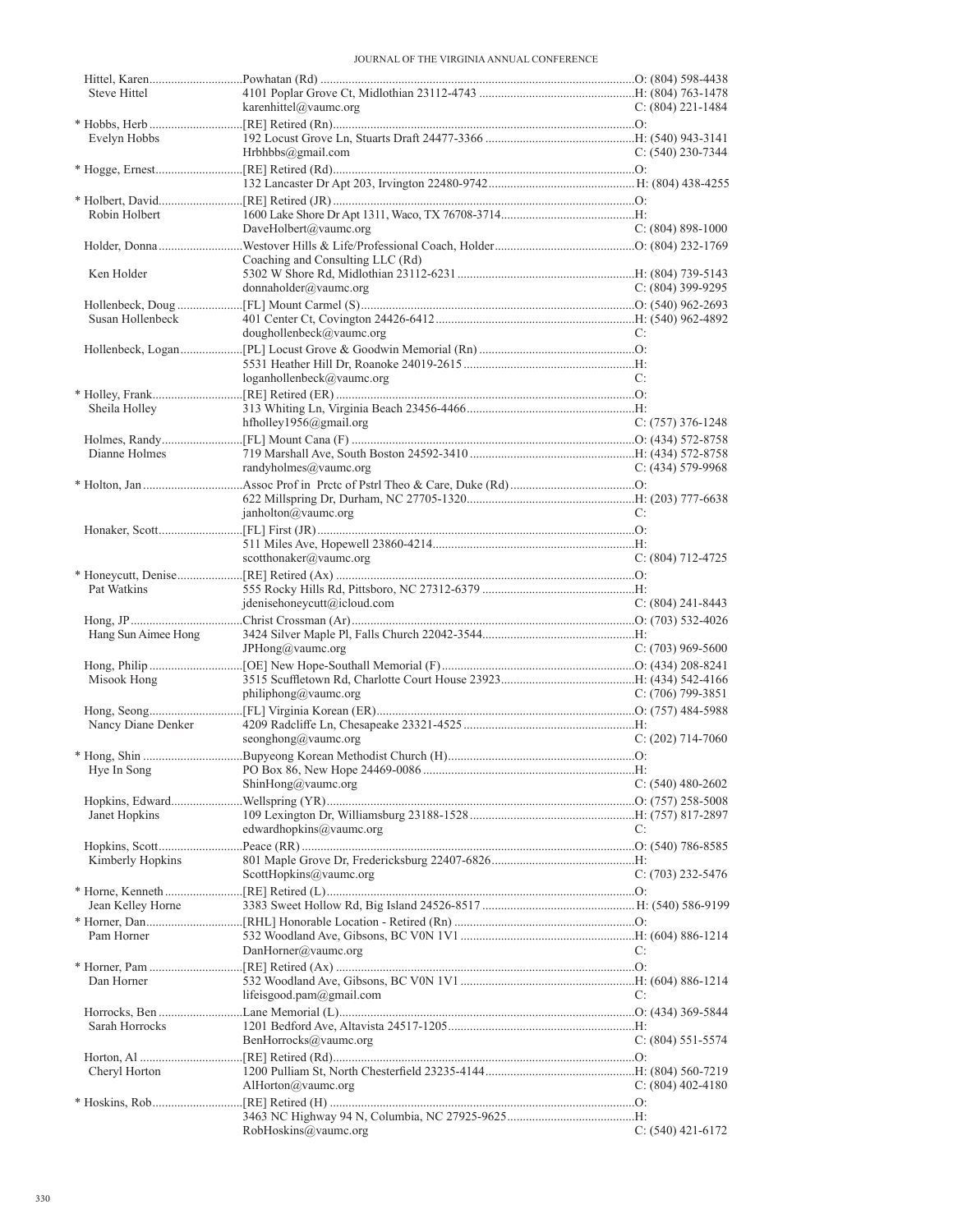| Warren Hottle     | lucyhottle@verizon.net                | $C: (804)$ 370-3429   |
|-------------------|---------------------------------------|-----------------------|
|                   |                                       |                       |
| W. Sue Houchens   | BenHouchens@vaumc.org                 | C: (434) 953-6946     |
|                   |                                       |                       |
| Joy Houff         | $imdmh(\partial y ahoo.com)$          | $C: (540) 580-0687$   |
|                   |                                       |                       |
| Neil R. Hough     | AnneHough@vaumc.org                   | $C: (540)$ 256-4372   |
|                   |                                       |                       |
| E. Anne Hough     | neilhough@vaumc.org                   | $C: (540)$ 256-4374   |
|                   |                                       |                       |
| Ann House         |                                       |                       |
|                   | $revrx(\widehat{a})$ usa.net          | $C: (804) 898 - 5377$ |
|                   |                                       |                       |
|                   | JanineHoward@vaumc.org                | $C: (804) 761-1651$   |
|                   |                                       |                       |
| Edith Howell      | davidhowell1929@outlook.com           | C:                    |
|                   |                                       |                       |
|                   | chadhrbek@vaumc.org                   | $C: (540) 660-4761$   |
|                   |                                       |                       |
| Carolyn Hubbard   |                                       |                       |
|                   |                                       |                       |
|                   | lindahudgins@value.org                | $C: (540)$ 394-0445   |
|                   |                                       |                       |
|                   |                                       |                       |
|                   | sara1829@comcast.net                  | $C: (540) 686 - 5742$ |
| Elaine Huffman    |                                       |                       |
|                   | eohuffman@gmail.com                   | C: $(434)$ 250-7674   |
| Patricia Huffman  |                                       |                       |
|                   | MikeHuffman@vaumc.org                 | $C: (540)$ 460-7697   |
|                   |                                       |                       |
|                   | DivightHughes@value.org               | $C: (757) 812-4061$   |
|                   |                                       |                       |
| Mera Hughes       |                                       |                       |
|                   | h3mgh@aol.com                         | C:                    |
| Calvin E. Hughes  |                                       |                       |
|                   | LucyHughes@vaumc.org                  | C: $(540)$ 817-9812   |
|                   | Pgm Dir Lake Christian Ministries (L) |                       |
|                   |                                       |                       |
|                   | SusanHughes@vaumc.org                 | $C: (540)$ 493-8715   |
| Michelle M. Huh   |                                       |                       |
|                   | keonhuh@vaumc.org                     | $C: (703)$ 342-6778   |
|                   |                                       |                       |
| Mary Camilla Hull | justsokip@verizon.net                 | $C: (703) 881-8909$   |
|                   |                                       |                       |
| Chris Hulme       |                                       |                       |
|                   | GaryHulme@vaumc.org                   | C:                    |
|                   |                                       |                       |
|                   | LynneHundley222@gmail.com             | C:                    |
|                   |                                       |                       |
| Debbie Hundley    | mhundley7@comcast.net                 | C: $(276)$ 224-8146   |
|                   |                                       |                       |
| Rebecca Hundley   |                                       |                       |
|                   | SteveHundley@vaumc.org                | $C: (804)$ 456-6208   |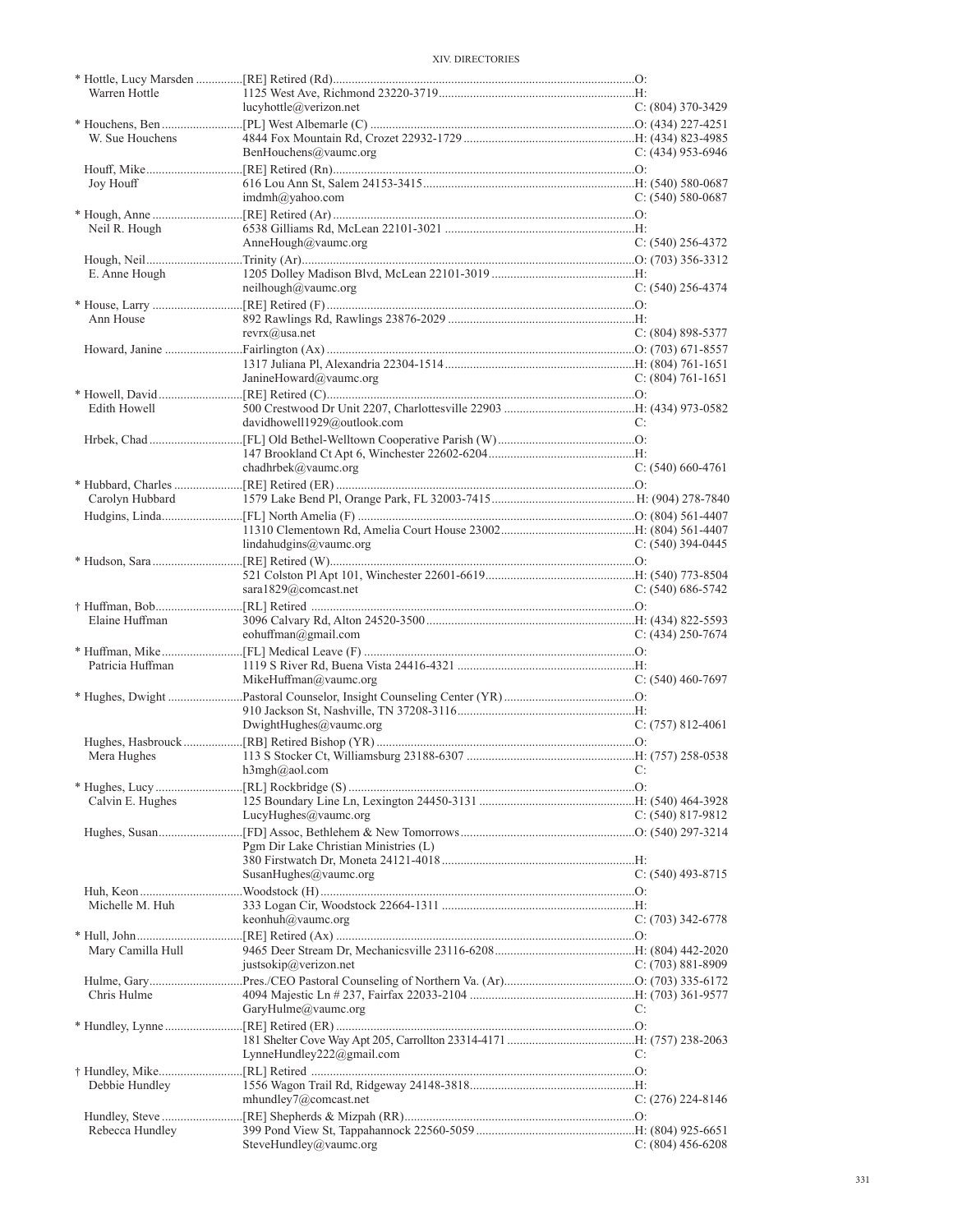|                       | anthony.j.hunley.mil@mail.mil    | $C: (317)$ 340-5603   |
|-----------------------|----------------------------------|-----------------------|
|                       |                                  |                       |
| Shirley Ann Hunsicker |                                  |                       |
|                       | 5pnhsmh7@gmail.com               | C:                    |
|                       |                                  |                       |
| Anita Hunter          |                                  |                       |
|                       | RodneyHunter@vaumc.org           | $C: (804) 502 - 2335$ |
|                       |                                  |                       |
| Kenneth A Huntsman    |                                  |                       |
|                       | Steamboat Springs, CO 80487-9016 |                       |
|                       | mkhuntsman@aol.com               | $C: (703) 819-4157$   |
|                       |                                  |                       |
| James B. Browning     |                                  |                       |
|                       | LucretiaHurleyBrowning@vaumc.org | C:                    |
|                       |                                  |                       |
|                       |                                  |                       |
|                       | KayHwang@vaumc.org               | $C: (646)$ 737-4129   |
|                       |                                  |                       |
| Bok S. Hyeon          |                                  |                       |
|                       |                                  |                       |
|                       |                                  |                       |
|                       | ilghailunga@vaumc.org            | $C: (202)$ 873-5622   |
|                       |                                  |                       |
| Carolyn Insley        |                                  |                       |
|                       |                                  |                       |
| Kimble Irving         |                                  |                       |
|                       | Allrving@vaumc.org               | $C: (434) 665-3913$   |
|                       |                                  |                       |
| Brett D. Isernhagen   |                                  |                       |
|                       | ashleyroth@vaumc.org             | C: $(757)$ 593-5315   |
|                       |                                  |                       |
| Ashley B. Isernhagen  |                                  |                       |
|                       | BrettIsernhagen@vaumc.org        | $C: (912) 674-4935$   |
|                       |                                  |                       |
| Dorothy Ivey          |                                  |                       |
|                       | dankivey@gmail.com               | $C: (804) 543-2447$   |
|                       |                                  |                       |
| Rebecca Jackson       |                                  |                       |
|                       | CharlesJackson $@$ vaumc.org     | C:                    |
|                       |                                  |                       |
| Alan C. Jacobs        |                                  |                       |
|                       | BarbJacobs@vaumc.org             | $C: (540)$ 295-9718   |
|                       |                                  |                       |
| Kerin James           |                                  |                       |
|                       | wajames@comcast.net              | C: (804) 513-3421     |
|                       |                                  |                       |
|                       |                                  |                       |
|                       |                                  |                       |
| <b>Elouise James</b>  |                                  |                       |
|                       | jamesstephend@bellsouth.net      | C:                    |
|                       |                                  |                       |
| Jennifer L. James     |                                  |                       |
|                       | thomasjames@vaumc.org            | $C: (770)$ 313-7128   |
|                       |                                  |                       |
| John Jamieson         |                                  |                       |
|                       | BarbaraJamieson@vaumc.org        | $C: (540)$ 827-8555   |
|                       |                                  |                       |
| Bonnie Jamison        |                                  |                       |
|                       | DonJamison@vaumc.org             | C: $(703)$ 472-7100   |
|                       |                                  |                       |
|                       |                                  |                       |
|                       | lrjam77@gmail.com                | C: $(540)$ 314-9274   |
|                       |                                  |                       |
| Kenneth Todd Jarman   |                                  |                       |
|                       | marcelajarma@value.org           | $C: (703) 587-0221$   |
|                       |                                  |                       |
| Virginia W. Jarvis    |                                  |                       |
|                       | jarvisd2g@gmail.com              | C:                    |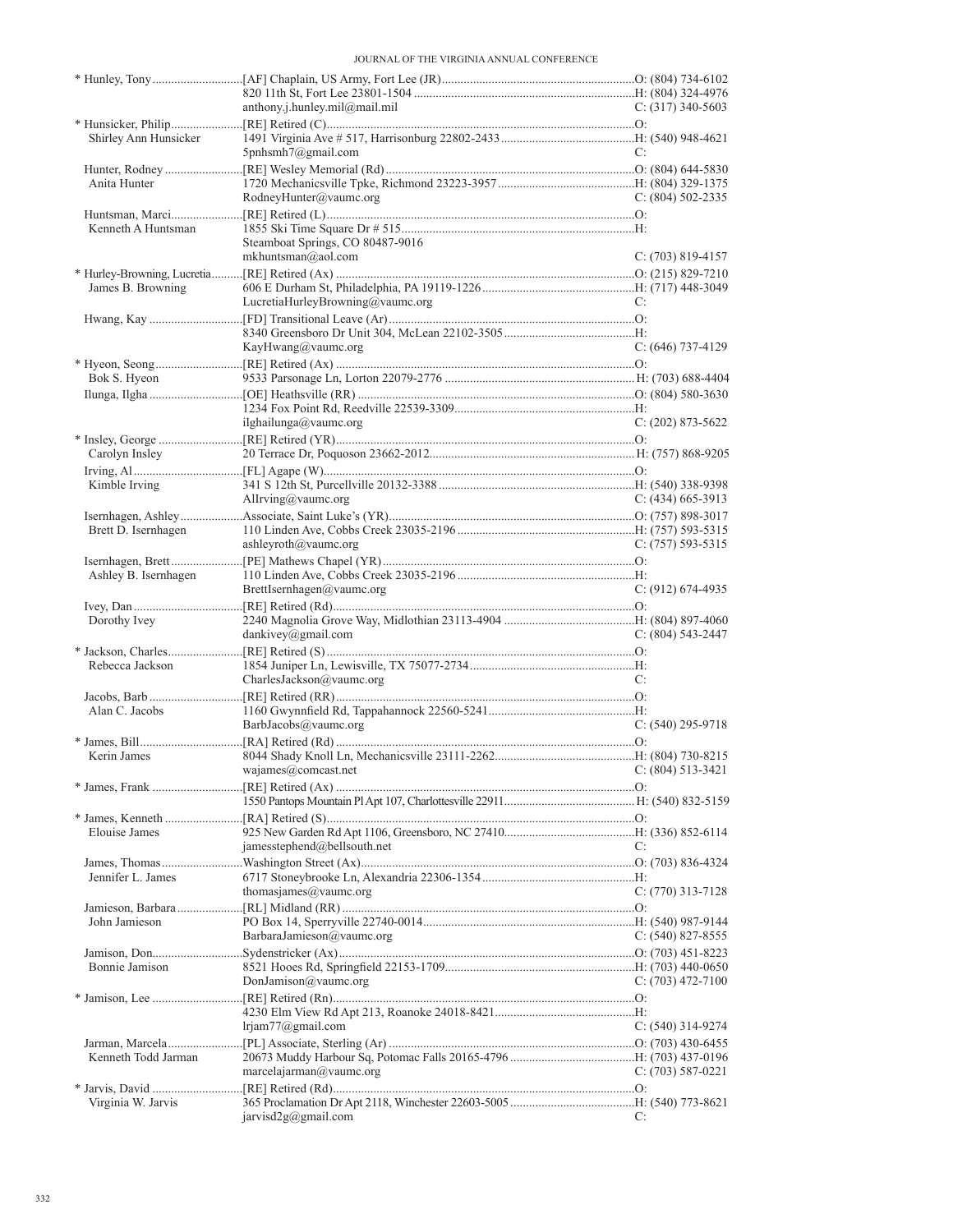|                    | WilliamJefferson@vaumc.org               | C: $(757)$ 710-4015   |
|--------------------|------------------------------------------|-----------------------|
|                    |                                          |                       |
|                    |                                          |                       |
|                    |                                          |                       |
|                    | AhnnaLiseJennings@vaumc.org              | $C: (540)$ 247-2192   |
|                    |                                          |                       |
| Patricia Jennings  |                                          |                       |
|                    | bobjennings@vaumc.org                    | $C: (804) 892 - 1645$ |
|                    |                                          |                       |
| Lynne Jennings     |                                          |                       |
|                    | FrankJennings@vaumc.org                  | $C: (757) 536-0010$   |
|                    |                                          |                       |
| Delia Jennings     |                                          |                       |
|                    | jennings1252@gmail.com                   | $C: (252)$ 305-0234   |
|                    |                                          |                       |
| Barbara Jent       |                                          |                       |
|                    | LarryJent@vaumc.org                      | $C: (540)$ 221-1488   |
|                    |                                          |                       |
| Benny Jessup       |                                          |                       |
|                    | JodyJessup@vaumc.org                     | C: $(443)$ 414-7757   |
| Maria Jeter        |                                          |                       |
|                    | iservhim@shentel.net                     | C:                    |
|                    |                                          |                       |
| Barbara Stoffel    |                                          |                       |
|                    | davidjimenezcardenas@vaumc.org           | C:                    |
|                    |                                          |                       |
|                    |                                          |                       |
|                    | SeongJaeJo@vaumc.org                     | $C: (479)$ 427-6039   |
|                    |                                          |                       |
| Jenny John         |                                          |                       |
|                    |                                          |                       |
|                    |                                          |                       |
| Mary John          |                                          |                       |
|                    | mecullochjames@aol.com                   | C: $(540)$ 421-6211   |
|                    |                                          |                       |
|                    | Amyjohnson@vaumc.org                     | $C: (757)$ 717-8719   |
|                    |                                          |                       |
| Joy Johnson        |                                          |                       |
|                    | BillyG@gmail.com                         | $C: (434)$ 709-1934   |
|                    |                                          |                       |
| Kimberly Johnson   |                                          |                       |
|                    | BrianJohnson@vaumc.org C: (703) 577-3207 |                       |
|                    |                                          |                       |
| Nancy C. Johnson   |                                          |                       |
|                    | BruceJohnson@vaumc.org                   | C: (434) 610-1115     |
|                    |                                          |                       |
| Joanne W. Johnson  |                                          |                       |
|                    | CharlieJohnson@vaumc.org                 | $C: (434)$ 944-0712   |
|                    |                                          |                       |
|                    | DarceyJohnson@vaumc.org                  | $C: (804) 551 - 0293$ |
|                    |                                          |                       |
| Dale Johnson       |                                          |                       |
|                    | DianaJohnson@vaumc.org                   | $C: (757)$ 646-4412   |
|                    |                                          |                       |
| Pamela K. Johnson  |                                          |                       |
|                    | EdJohnson@vaumc.org                      | $C: (434) 774-4434$   |
|                    |                                          |                       |
| Bruce Johnson      |                                          |                       |
|                    | GayleJohnson@vaumc.org                   | C:                    |
|                    |                                          |                       |
| Richard A. Johnson |                                          |                       |
|                    | joyfilledjan $1$ ( $\alpha$ gmail.com    | $C: (828) 772 - 2349$ |
|                    |                                          |                       |
| Sarah Johnson      |                                          |                       |
|                    | JimJohnson@vaumc.org                     | $C: (571) 229 - 2238$ |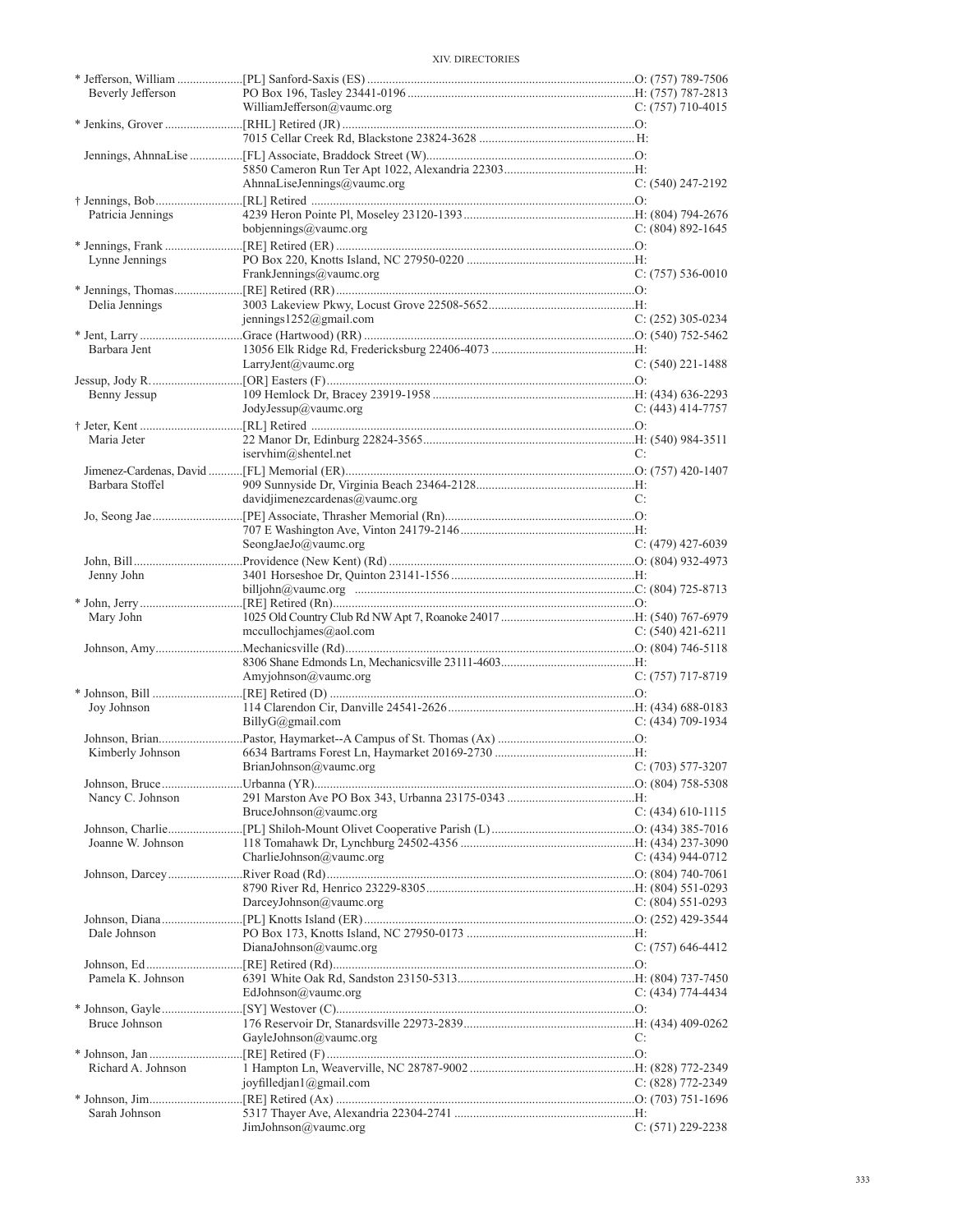\*

| Bill Johnson       |                             |                       |
|--------------------|-----------------------------|-----------------------|
|                    | BillyG@gmail.com            | $C: (434)$ 709-1934   |
|                    |                             |                       |
| Ilyse Johnson      |                             |                       |
|                    | MikeJohnson@vaumc.org       | $C: (804)$ 339-7072   |
|                    |                             |                       |
| R. Bruce Johnson   |                             |                       |
|                    | NancyJohnson@vaumc.org      | $C: (434)$ 401-5776   |
|                    |                             |                       |
|                    | waynejohnson@vaumc.org      | $C: (757)$ 710-4397   |
|                    |                             |                       |
| Nancy Sue Johnston |                             |                       |
|                    | bobnanjohnston@verizon.net  | $C: (804) 840 - 5358$ |
|                    |                             |                       |
| Linda Jones        |                             |                       |
|                    | billjones@vaumc.org         | $C: (434) 981 - 3542$ |
|                    |                             |                       |
| Janet C. Jones     |                             |                       |
|                    | chipjones@vaumc.org         | $C: (434)$ 238-8901   |
|                    |                             |                       |
| Berniece Jones     |                             |                       |
|                    | pastorfinley@yahoo.com      | $C: (757) 201 - 2404$ |
|                    |                             |                       |
|                    |                             |                       |
|                    |                             |                       |
| Nancy H. Jones     |                             |                       |
|                    | JamesJones@vaumc.org        | $C: (757)$ 647-2665   |
|                    |                             |                       |
| Sherry R. Jones    |                             |                       |
|                    | johnjones@vaumc.org         | $C: (434)$ 623-8590   |
|                    |                             |                       |
|                    | $ljem@$ dancom.us           | $C: (804)$ 647-4612   |
|                    |                             |                       |
|                    |                             |                       |
|                    | PatJones@vaumc.org          | $C: (703)$ 717-1915   |
|                    |                             |                       |
| Janet Jones        |                             |                       |
|                    | stvrjones@gmail.com         | $C: (804)$ 929-2491   |
|                    |                             |                       |
|                    |                             |                       |
|                    | lauricejoneswilks@vaumc.org | $C: (301) 526-7194$   |
|                    |                             |                       |
| Jennie Jordan      |                             |                       |
|                    |                             |                       |
| Eleanor Joyce      |                             |                       |
|                    | tomjoyce@vaumc.org          | $C: (540)$ 798-0145   |
|                    |                             |                       |
| Suzanne Joyner     | EasternShoreDS@vaumc.org    | C: $(757)$ 999-4843   |
|                    |                             |                       |
| James W. Joyner    |                             |                       |
|                    | courtneyjoyner@vaumc.org    | $C: (540) 560-6300$   |
|                    |                             |                       |
| Courtney C. Joyner |                             |                       |
|                    | jimjoyner@vaumc.org         | $C: (540) 560 - 9265$ |
|                    |                             |                       |
|                    |                             |                       |
|                    | julcherj@yahoo.com          | $C: (540)$ 336-8558   |
|                    |                             |                       |
| Woo Ri Kwon        |                             |                       |
|                    | SeungsooJun@vaumc.org       | C: $(540)$ 556-1188   |
|                    |                             |                       |
|                    |                             |                       |
|                    | BarbaraJustis@vaumc.org     | C:                    |
|                    |                             |                       |
| Carol Justis       | BobJustis@vaumc.org         | C: $(757)$ 880-0015   |
|                    |                             |                       |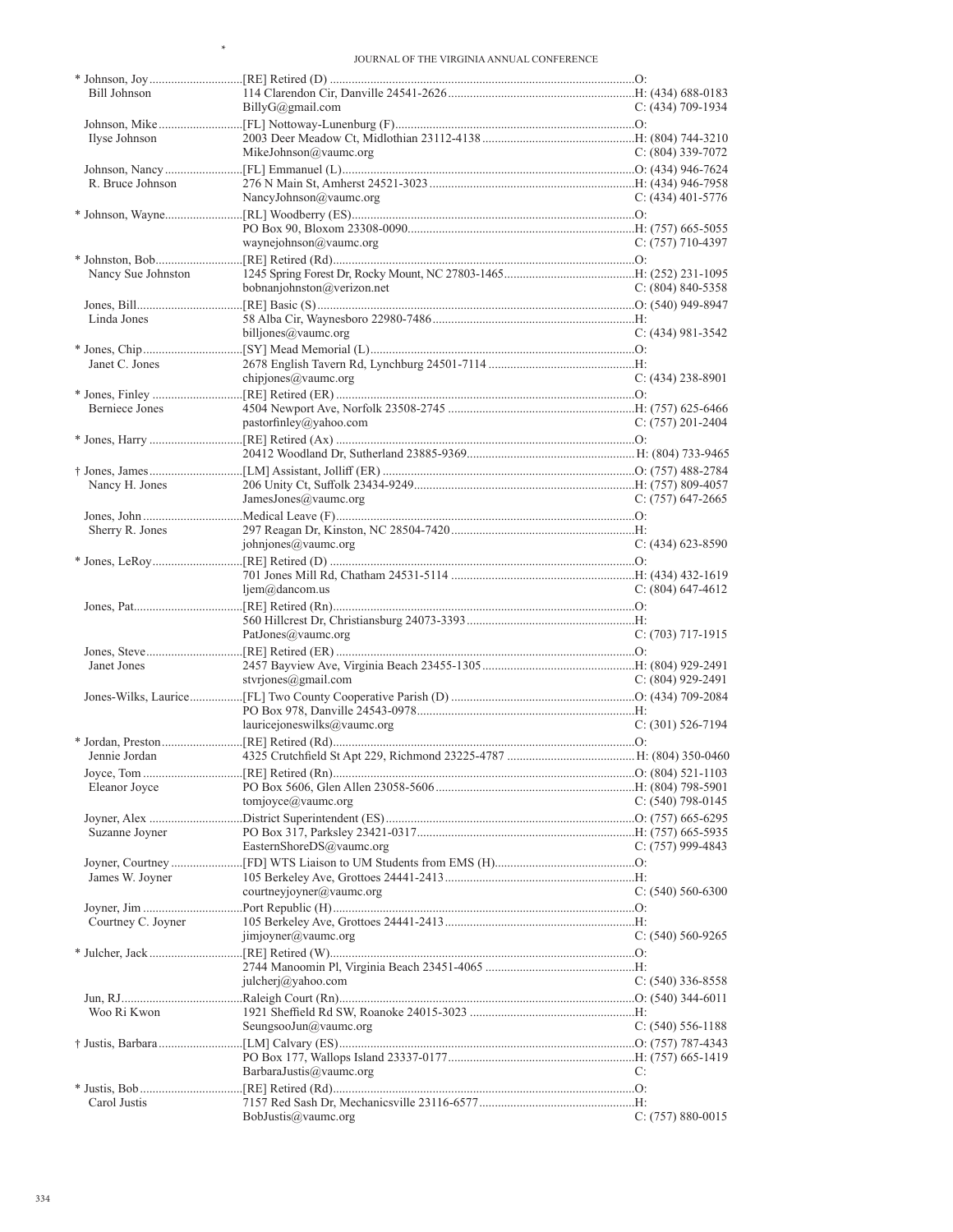| Leigh Kammerer   |                          |                     |
|------------------|--------------------------|---------------------|
|                  | lkmmrr@aol.com           | $C: (804)$ 317-5353 |
|                  |                          |                     |
| Yeon Me Kim      |                          |                     |
|                  | HoKang@vaumc.org         | $C: (202)$ 420-1309 |
|                  |                          |                     |
| Hye Jin Lee      |                          |                     |
|                  | HyunSikKang@vaumc.org    | $C: (703)$ 336-3679 |
|                  |                          |                     |
|                  |                          |                     |
|                  | SanKang@vaumc.org        | $C: (347)$ 956-1498 |
|                  |                          |                     |
| MiRhang Baek     |                          |                     |
|                  | taewonkang@vaumc.org     | C: (470) 728-9060   |
|                  |                          |                     |
| Su Hyun Kang     |                          |                     |
|                  | yungookang@vaumc.org     | $C: (540)$ 655-0596 |
|                  |                          |                     |
| Penny Kanney     |                          |                     |
|                  | $d$ ougkanney@yahoo.com  | C:                  |
|                  |                          |                     |
|                  |                          |                     |
|                  | RitaKanten@vaumc.org     | $C: (757)$ 710-7377 |
|                  |                          |                     |
| Shawn Keeling    |                          |                     |
|                  | sarakeeling@vaumc.org    | C: $(540)$ 672-8684 |
|                  |                          |                     |
|                  |                          |                     |
|                  | SueKeen@vaumc.org        | $C: (434)$ 665-5994 |
|                  |                          |                     |
| Richard Keever   |                          |                     |
|                  | egkrjk@yahoo.com         | $C: (757) 513-2211$ |
|                  |                          |                     |
|                  |                          |                     |
|                  | TeresaKeezel@vaumc.org   | C:                  |
|                  |                          |                     |
| Janet Keithley   |                          |                     |
|                  | TomKeithley@vaumc.org    | $C: (540)$ 336-1695 |
|                  |                          |                     |
| Jo Kelchner      |                          |                     |
|                  | jaykelchner@vaumc.org    | C: $(804)$ 405-5422 |
|                  |                          |                     |
| Peggy Keller     |                          |                     |
|                  | rpekeller@comcast.net    | C:                  |
|                  |                          |                     |
|                  |                          |                     |
|                  | johnkelley@vaumc.org     | $C: (571) 888-2377$ |
|                  |                          |                     |
|                  |                          |                     |
| John M. Kelley   |                          |                     |
|                  | PatKelley@vaumc.org      | C: $(540)$ 454-5421 |
|                  |                          |                     |
|                  |                          |                     |
|                  | Beaniekelly@vaumc.org    | C: (804) 928-3710   |
|                  |                          |                     |
| Dawn Pollock     |                          |                     |
|                  | RobKelly@vaumc.org       | C: $(757)$ 710-2159 |
|                  |                          |                     |
|                  |                          |                     |
| Kathy Kendall    |                          |                     |
|                  | MichaelKendall@vaumc.org | $C: (434)$ 603-2214 |
|                  |                          |                     |
| Susie Kennedy    |                          |                     |
|                  | LesterKennedy@vaumc.org  | C: $(540)$ 460-8164 |
|                  |                          |                     |
| Gale Kennon      |                          |                     |
|                  | revharry@aol.com         | C: $(434)$ 409-8824 |
|                  |                          |                     |
| Carole D. Kesler | DannyKesler@vaumc.org    | C:                  |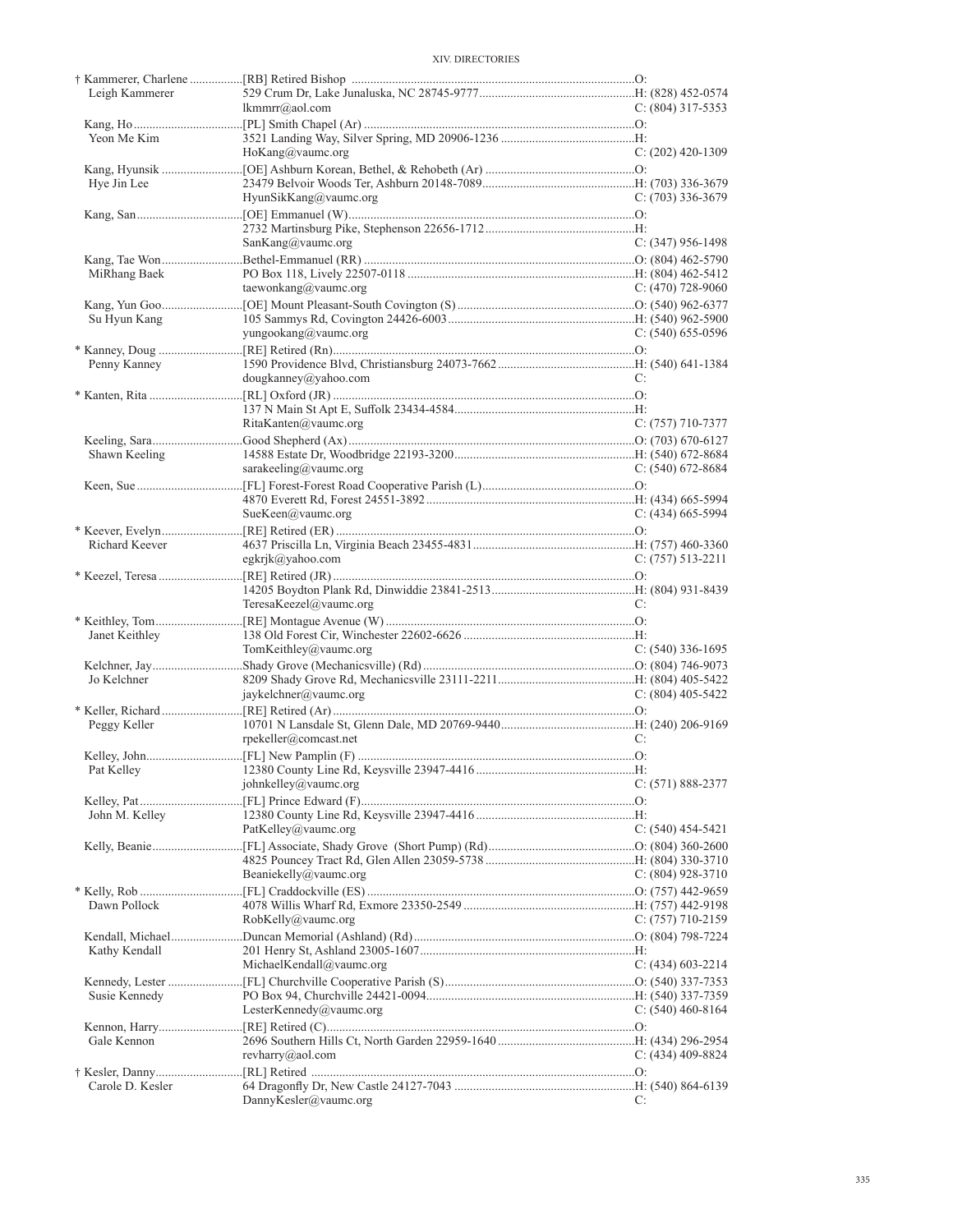| James Kesner   | AnneKesner@vaumc.org        | $C: (804) 615-0947$ |
|----------------|-----------------------------|---------------------|
|                |                             |                     |
| Barbara Kesner |                             |                     |
|                | charlottesvilleds@vaumc.org | C: $(434)$ 282-3140 |
|                |                             |                     |
| Rupa Nadeem    |                             |                     |
|                | NadeemKhokhar@vaumc.org     | $C: (703)$ 303-4776 |
|                |                             |                     |
| Mary Ann Kidd  |                             |                     |
|                | SteveKidd@vaumc.org         | $C: (540) 874-0767$ |
|                |                             |                     |
| Sandy Kidd     |                             |                     |
|                | TimothyKidd@vaumc.org       | C:                  |
|                |                             |                     |
| Karen Kiel     |                             |                     |
|                | RandyKiel@vaumc.org         | $C: (804) 898-4961$ |
|                |                             |                     |
|                |                             |                     |
|                | DeborahKillough@vaumc.org   | C: (757) 693-2081   |
|                |                             |                     |
|                |                             |                     |
|                | arumkim@vaumc.org           | $C: (571)$ 438-3953 |
|                |                             |                     |
| Soon Mi Kim    |                             |                     |
|                | ChulKiKim@vaumc.org         | C: $(804)$ 819-9618 |
|                |                             |                     |
| Esther Choi    |                             |                     |
|                | $d$ ankim@vaumc.org         | $C: (757) 749-2801$ |
|                |                             |                     |
| Jinok Lim      |                             |                     |
|                | EugeneKim@vaumc.org         | C: $(703)$ 732-4631 |
|                |                             |                     |
| Hung Su Lim    |                             |                     |
|                | EunjiKim@vaumc.org          | $C: (540) 532-7889$ |
|                |                             |                     |
| Mary Go Kim    |                             |                     |
|                | ohhwankim@vaumc.org         | $C: (434)$ 907-9818 |
|                |                             |                     |
|                |                             |                     |
|                | hyungkyunkim@vaumc.org      | $C: (703)$ 346-0001 |
|                |                             |                     |
| Sook Hyun Kim  |                             |                     |
|                | HanSungKim@vaumc.org        | $C: (617)$ 308-2391 |
|                |                             |                     |
| Hyunjung Choi  |                             |                     |
|                | hodaekim@value.org          | $C: (703)$ 975-8775 |
|                |                             |                     |
| Jayung Kim     |                             |                     |
|                | jameskim@vaumc.org          | $C: (706)$ 631-1737 |
|                |                             |                     |
| Mijung Hwang   |                             |                     |
|                | jeonginkim@vaumc.org        | $C: (804)$ 384-6010 |
|                |                             |                     |
|                |                             |                     |
|                | jiyeonkim@vaumc.org         | $C: (202)$ 560-9559 |
|                |                             |                     |
| Jong Nam Kim   |                             |                     |
|                | jongkim@vaumc.org           | C:                  |
|                |                             |                     |
| In Sun Kim     |                             |                     |
|                | JungHoKim@vaumc.org         | C:                  |
|                |                             |                     |
| Dori S Kim     |                             |                     |
|                | MJKim@value.org             | $C: (540)$ 903-1935 |
|                |                             |                     |
| David Kim      |                             |                     |
|                | michellekim@vaumc.org       | $C: (703)$ 489-4596 |
|                |                             |                     |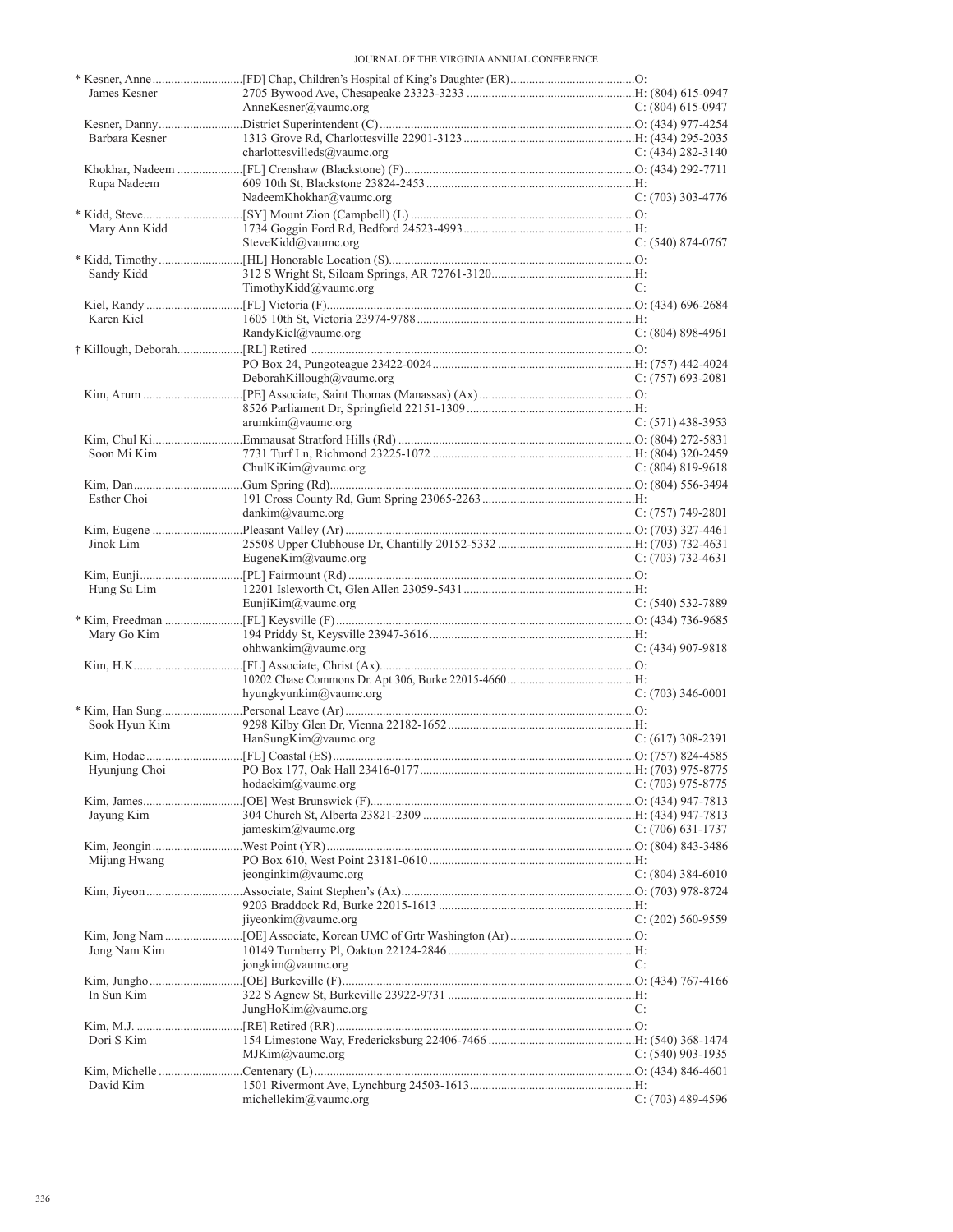| Donghwan Paul Oh    |                                 |                     |
|---------------------|---------------------------------|---------------------|
|                     | Mikangkim@vaumc.org             | C: $(757)$ 607-7170 |
| Grace Lim           |                                 |                     |
|                     | minookim@value.org              | $C: (703)$ 994-8259 |
|                     |                                 |                     |
| Sharon Younsun Kim  |                                 |                     |
|                     | samkim@vaumc.org                | C: $(703)$ 937-7586 |
|                     |                                 |                     |
| Eun Ju Choi         |                                 |                     |
|                     | seonhwekim@vaumc.org            | $C: (757) 759-2292$ |
|                     |                                 |                     |
|                     |                                 |                     |
|                     | Yorktown 23692-2182             |                     |
|                     | YorkRiverDS@vaumc.org           | $C: (757) 810-0504$ |
|                     |                                 |                     |
| Sunmee Choi Kim     |                                 |                     |
|                     | 134 Shinchon-Dong, Seodaemun-Ku |                     |
|                     | SKKim@vaumc.org                 | C:                  |
|                     |                                 |                     |
| Hyoun Joo Doh Kim   |                                 |                     |
|                     | YoungBongKim@vaumc.org          | C: $(703)$ 850-9447 |
|                     |                                 |                     |
|                     |                                 |                     |
|                     | younghoonkim@vaumc.org          | C:                  |
|                     |                                 |                     |
| Bo Young Cho        |                                 |                     |
|                     | youngminkim@vaumc.org           | $C: (857) 636-0528$ |
|                     |                                 |                     |
| Jenny J Chun        |                                 |                     |
|                     | yunkim@vaumc.org                | $C: (571) 577-7539$ |
|                     |                                 |                     |
| James A. Noseworthy |                                 |                     |
|                     | KarlaKincannon@vaumc.org        | C: $(423)$ 836-1364 |
| Judith Borsher      |                                 |                     |
|                     | kearykincannon@vaumc.org        | C: $(703)$ 472-6100 |
|                     |                                 |                     |
|                     |                                 |                     |
|                     |                                 |                     |
| Patsy M. King       |                                 |                     |
|                     | KingsinMidlo@comcast.net        | $C: (804)$ 677-3411 |
|                     |                                 |                     |
|                     |                                 |                     |
|                     |                                 |                     |
| Jackie King         | Joshuaking@vaumc.org            | $C: (703)$ 727-6589 |
|                     |                                 |                     |
| Lisa King           |                                 |                     |
|                     | Stephen $King@$ vaumc.org       | $C: (540)$ 308-1028 |
|                     |                                 |                     |
| Janet King          |                                 |                     |
|                     | wking@alb.edu                   | C:                  |
|                     |                                 |                     |
| <b>Bob Kipps</b>    |                                 |                     |
|                     | pamelakipps@vaumc.org           | $C: (703) 624-4531$ |
|                     |                                 |                     |
|                     |                                 |                     |
|                     | davekirkland@vaumc.org          | $C: (703) 850-6911$ |
|                     |                                 |                     |
| Archana Samuel      |                                 |                     |
|                     | SamKirubakaran@vaumc.org        | $C: (804) 549-6556$ |
|                     |                                 |                     |
| Michelle Kirven     |                                 |                     |
|                     | TimKirven@value.org             | $C: (804)$ 937-2669 |
|                     |                                 |                     |
|                     |                                 |                     |
|                     |                                 |                     |
| Mary Kleppinger     | EricKleppinger@vaumc.org        | $C: (703)$ 919-3950 |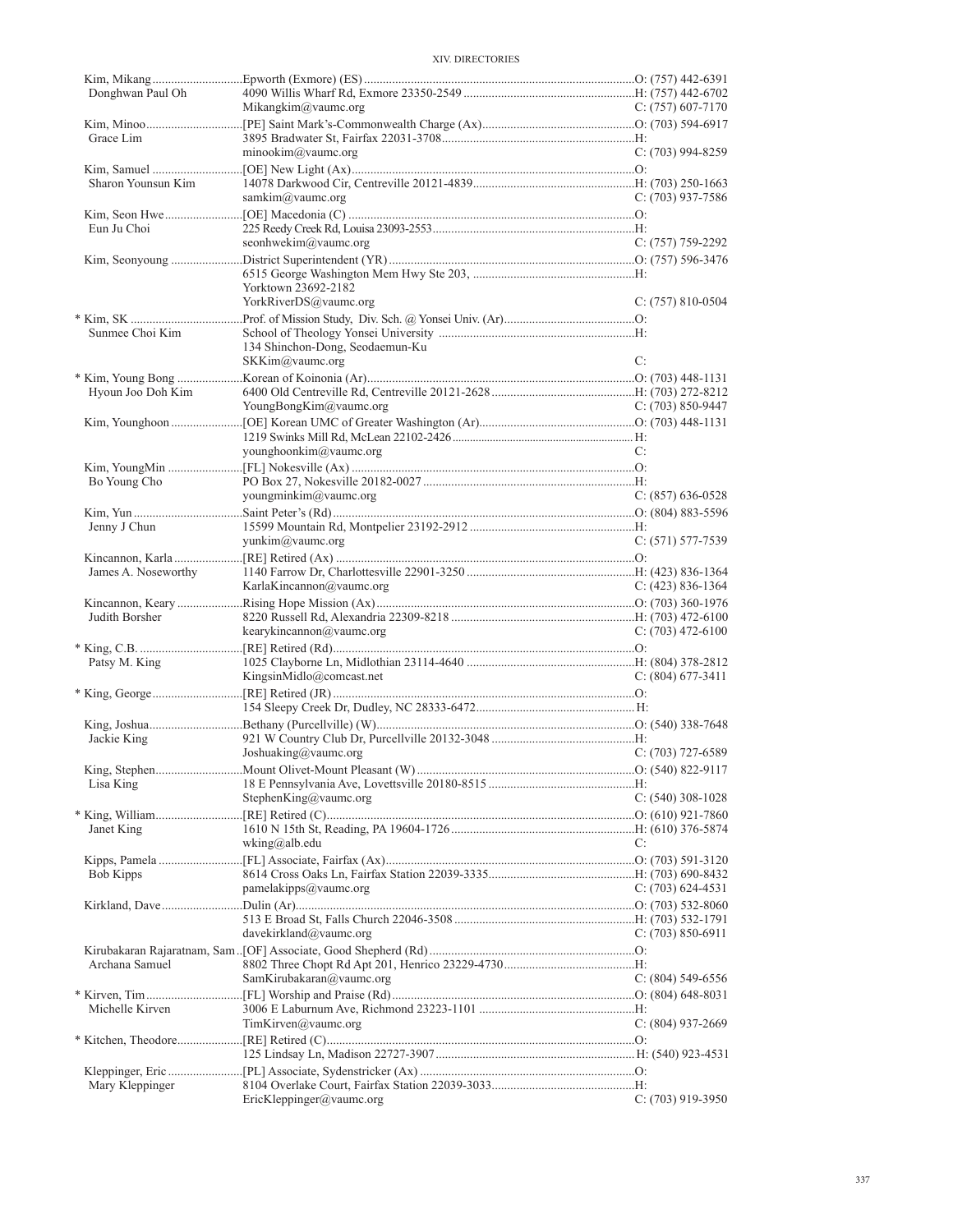| Ann Klotz            |                                |                       |  |
|----------------------|--------------------------------|-----------------------|--|
|                      | JoeKlotz@vaumc.org             | $C: (540)$ 494-1761   |  |
| Lisa A. Knick        |                                |                       |  |
|                      | clayknick@vaumc.org            | $C: (540) 660 - 2531$ |  |
|                      |                                |                       |  |
| Connie Knobel        |                                |                       |  |
|                      | KurtisKnobel@vaumc.org         | C: $(724)$ 332-6494   |  |
|                      |                                |                       |  |
| Eugene T. Knott Jr.  |                                |                       |  |
|                      | janetknott@vaumc.org           | $C: (540)$ 255-2309   |  |
| Jean Knox            |                                |                       |  |
|                      | BOB1935@aol.com                | C:                    |  |
|                      |                                |                       |  |
| Abigail Kocher       |                                |                       |  |
|                      | CraigKocher@vaumc.org          | C: $(804)$ 467-9216   |  |
|                      |                                |                       |  |
|                      |                                |                       |  |
|                      | abbiekoke@vaumc.org            | $C: (804) 832 - 3474$ |  |
|                      |                                |                       |  |
| Lisa Koolman         |                                |                       |  |
|                      | DerekKoolman@vaumc.org         | C: $(757) 550-1396$   |  |
| Brian Koontz         |                                |                       |  |
|                      | deborahkoontz@vaumc.org        | C: $(540)$ 661-6580   |  |
|                      |                                |                       |  |
|                      |                                |                       |  |
|                      | gregkropff@vaumc.org           | $C: (540)$ 471-3747   |  |
|                      |                                |                       |  |
| Sharon Kubat         |                                |                       |  |
|                      | josephkubat@cox.net            | $C: (757) 634-2701$   |  |
|                      |                                |                       |  |
| Robert L. Kutz       |                                |                       |  |
|                      | MargaretKutz@vaumc.org         | $C: (804)$ 305-6100   |  |
|                      |                                |                       |  |
|                      | peterkwon@vaumc.org            | $C: (443)$ 962-0533   |  |
|                      |                                |                       |  |
| Danielle LaBar-Dietz |                                |                       |  |
|                      | andrewlabardietz@vaumc.org     | $C: (703)$ 346-3024   |  |
|                      |                                |                       |  |
| Gregory M. Foster    |                                |                       |  |
|                      | BethLaBellaFoster@vaumc.org    | $C: (214) 704-0567$   |  |
|                      |                                |                       |  |
|                      |                                |                       |  |
|                      | ellenlacroixfillette@vaumc.org | $C: (318)$ 447-2074   |  |
| Patricia A. Lacy     |                                |                       |  |
|                      | JimLacy@value.org              | C:                    |  |
|                      |                                |                       |  |
| Barbara Jean Gross   |                                |                       |  |
|                      | DavidLagerveld@vaumc.org       | $C: (540)$ 705-6766   |  |
|                      |                                |                       |  |
| Steven Edward Laine  |                                |                       |  |
|                      | SheenaLaine@vaumc.org          | $C: (757) 556-6597$   |  |
|                      |                                |                       |  |
|                      | BobbyLamb@vaumc.org            | C:                    |  |
|                      |                                |                       |  |
|                      |                                |                       |  |
|                      | jonathanlamb@vaumc.org         | $C: (540) 742 - 1535$ |  |
|                      |                                |                       |  |
| Phill Lanasa         |                                |                       |  |
|                      | PastorKay@aol.com              | C:                    |  |
|                      |                                |                       |  |
| Christine Landon     |                                |                       |  |
|                      | darrenlandon@vaumc.org         | $C: (757)$ 710-8633   |  |
|                      |                                |                       |  |
| Erling Arne Sjovold  | KelleyLane@vaumc.org           | $C: (804)$ 389-0879   |  |
|                      |                                |                       |  |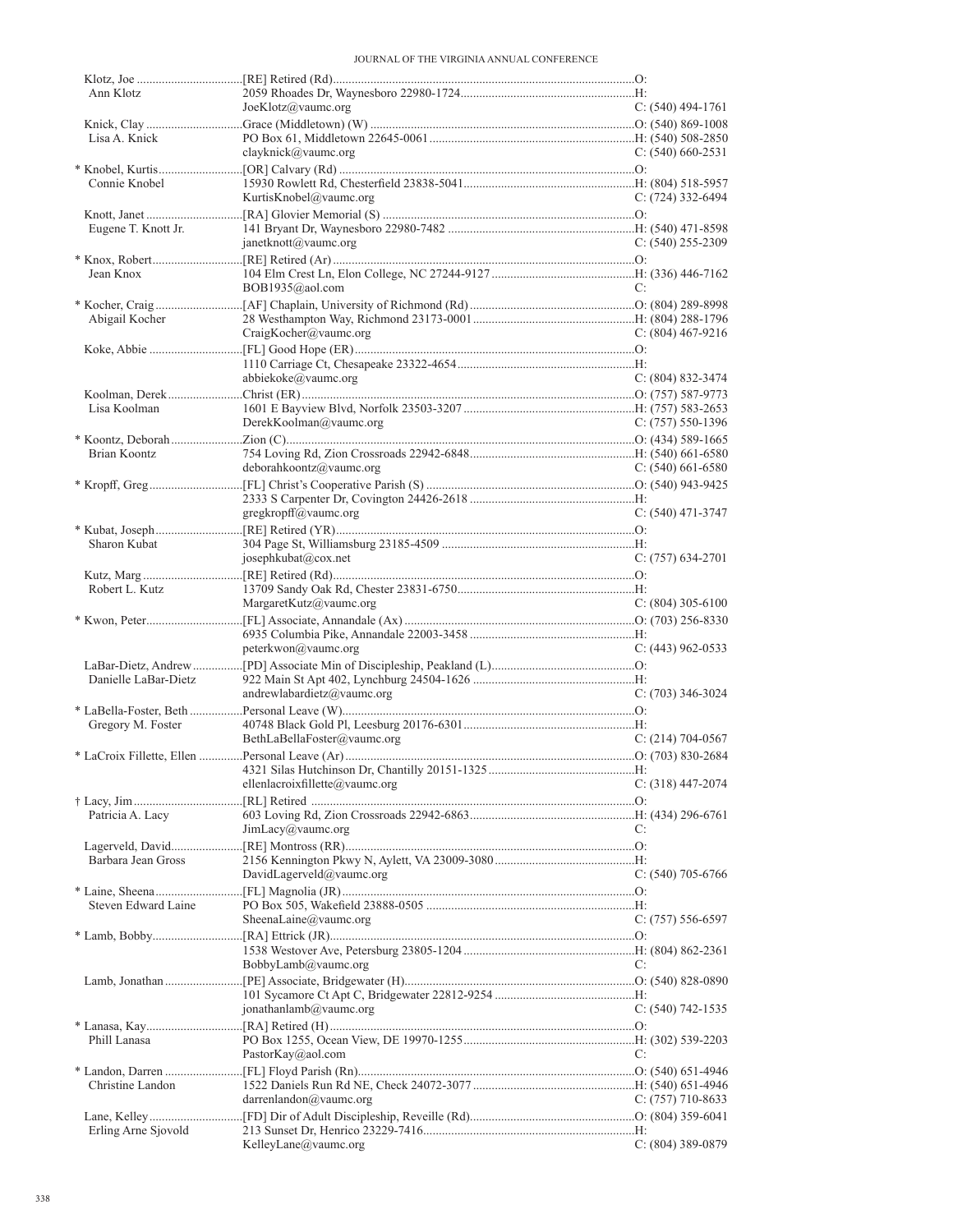| <b>XIV. DIRECTORIES</b> |
|-------------------------|
|                         |

|                          | PeggyLangille@vaumc.org                          | $C: (757) 897-6151$   |
|--------------------------|--------------------------------------------------|-----------------------|
|                          | noles fan 63@i cloud.com                         | $C: (434) 841 - 3172$ |
| Tara Langston            | GlenLangston $@$ vaumc.org                       | $C: (540)$ 476-4536   |
| Judy Lanman              | RonaldLanman@vaumc.org                           | $C: (703) 615-2724$   |
|                          | RyanLaRock@vaumc.org                             | $C: (757) 201 - 8850$ |
|                          | paullarrimore@vaumc.org                          | $C: (540)$ 273-6437   |
| Bethany Laskey           | mattlaskey@vaumc.org                             | $C: (404) 825 - 3124$ |
| Avis Lavender            | drjimstigers@yahoo.com                           | $C: (804) 892 - 1645$ |
| Georgia Pennock-Lawrence | marklawrence@vaumc.org                           | $C: (540)$ 903-3568   |
|                          | & Pastor, Greenbackville<br>brendalaws@vaumc.org | $C: (757)$ 710-1729   |
| David S. Lawson          | HaeRinLawson@vaumc.org                           | $C: (540)$ 498-2242   |
| Julie Layman             | alanlayman@vaumc.org                             | $C: (434) 981 - 2727$ |
| Elaine Layman            | TonyLayman@vaumc.org                             | C: $(540)$ 486-1312   |
| Don E. Lazenby           | LizLazenby@value.org                             | C: $(540)$ 493-6882   |
| Eileen Leamon            | JimLeamon@vaumc.org                              | $C: (703)$ 298-8193   |
| Tammie Leathers          | marcusleathers $@$ vaumc.org                     | C:                    |
| Wanda R. Leavitt         | cleavitt2018@gmail.com                           | C: $(757)$ 647-5361   |
| Connie Ledbetter         | RobertLedbetter@vaumc.org                        | C: $(434)$ 294-0731   |
| <b>Weade Bates</b>       | $rrds@$ vaumc.org                                | C: $(804)$ 724-0202   |
| Asa Lee                  | Chendalee@vaumc.org                              | C: $(202)$ 460-9351   |
|                          | CindyLee@vaumc.org                               | $C: (804) 263 - 4247$ |
|                          | ConnieRayLee@vaumc.org                           | C:                    |
|                          | giillee@vaumc.org                                | $C: (770)$ 789-5008   |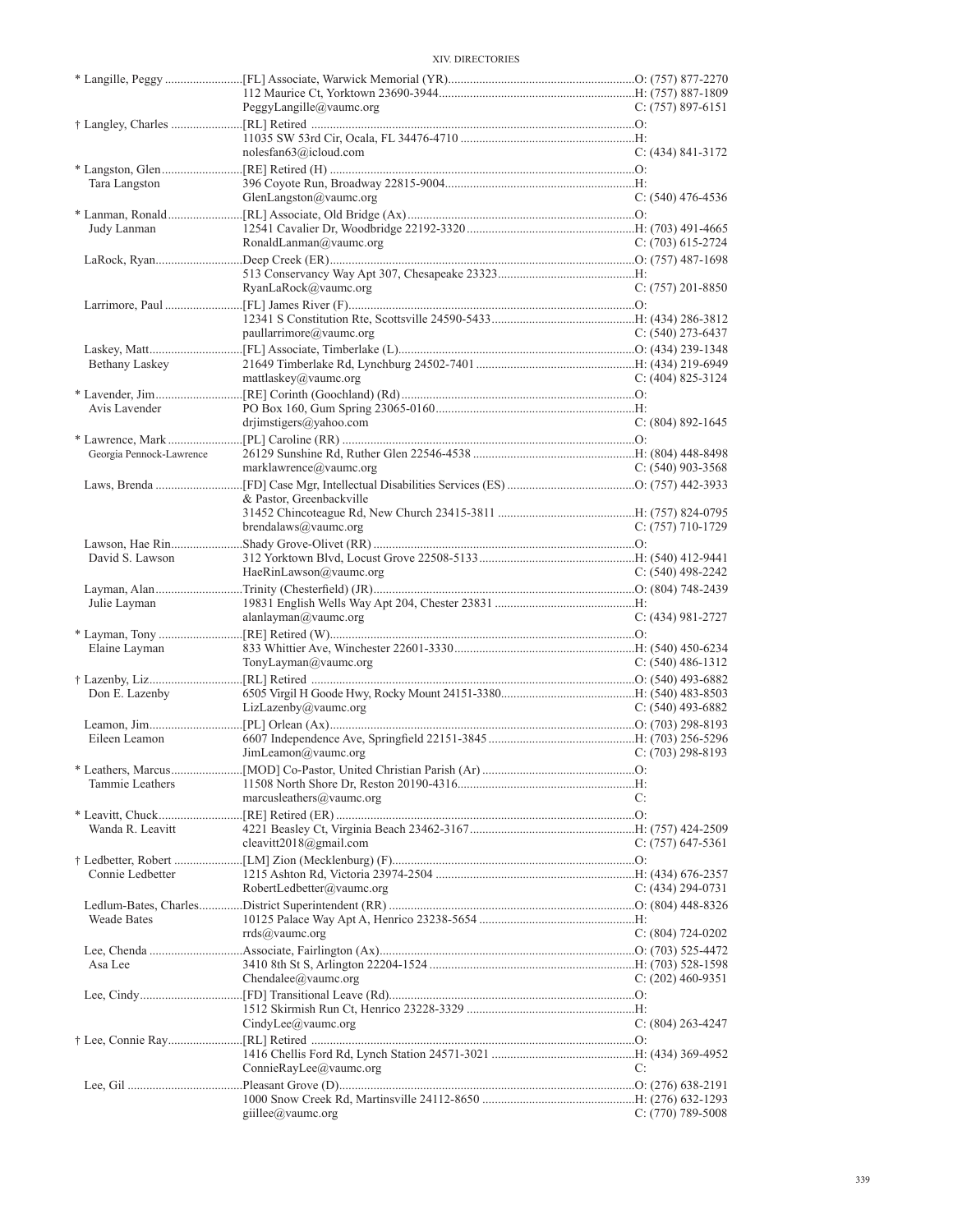| Kyung Hee Lee     |                          |                       |
|-------------------|--------------------------|-----------------------|
|                   | RichmondDS@vaumc.org     | $C: (540)$ 336-9297   |
| Miyeon Lee        |                          |                       |
|                   | HyeonHoLee@vaumc.org     | $C: (804) 507-2449$   |
|                   |                          |                       |
| Yusang Chung      | JeongseungLee@vaumc.org  | C:                    |
|                   |                          |                       |
| Ji Young Lee      |                          |                       |
|                   | kanguklee@vaumc.org      | $C: (540) 645-4272$   |
|                   |                          |                       |
| Ji Hyun Bae       | KeithLee@vaumc.org       | $C: (703)$ 328-6262   |
|                   |                          |                       |
| Hyangmi Koo       |                          |                       |
|                   | SangjungLee@vaumc.org    | $C: (516)$ 408-0652   |
|                   |                          |                       |
| Young-Hwa Lee     |                          |                       |
|                   | stephenlee@vaumc.org     | C: (703) 732-7795     |
| David Ryu         |                          |                       |
|                   | tarahlee@value.org       | $C: (858)$ 344-5343   |
|                   |                          |                       |
| Pattie Lee        |                          |                       |
|                   | tomlee@vaumc.org         | $C: (540)$ 263-2238   |
|                   |                          |                       |
|                   | VirginiaLee@vaumc.org    | C: (901) 573-5896     |
|                   |                          |                       |
| Young Lee         |                          |                       |
|                   | wonlee@vaumc.org         | $C: (540)$ 395-4331   |
|                   |                          |                       |
| Constance LeFon   | DavidLeFon@vaumc.org     | C: (434) 466-2321     |
|                   |                          |                       |
| Jane LeGault      |                          |                       |
|                   | jtlegault@verizon.net    | $C: (757) 880 - 4195$ |
|                   |                          |                       |
| Debbie Lehman     | LarryLehman@vaumc.org    | $C: (434)$ 390-6405   |
|                   |                          |                       |
| Lynn LeMon        |                          |                       |
|                   | CarlLeMon@vaumc.org      | C:                    |
|                   |                          |                       |
| Rebekah LeMon     |                          |                       |
|                   | JoelLeMon@vaumc.org      | C: $(404)$ 285-0547   |
| Larry E. Lenow    |                          |                       |
|                   | AmyLenow@vaumc.org       | C: (540) 850-9197     |
|                   |                          |                       |
| Amy V. Lenow      |                          |                       |
|                   | LarryLenow@vaumc.org     | C:                    |
| Rebecca B Leonard |                          |                       |
|                   | BEinRoanoke@verizon.net  | C:                    |
|                   |                          |                       |
| Mary Jean Lester  |                          |                       |
|                   | TomLester@vaumc.org      | C: $(804)$ 691-5253   |
|                   |                          |                       |
| Natalie Levy      | brentlevy@vaumc.org      | $C: (804)$ 306-3984   |
|                   |                          |                       |
| Sue Lewandowski   |                          |                       |
|                   | BobLewandowski@vaumc.org | C: $(540)$ 273-2757   |
|                   |                          |                       |
| Bob Lewandowski   | sewlew50@gmail.com       | $C: (540)$ 273-1385   |
|                   |                          |                       |
|                   |                          |                       |
|                   | barbaralewis@vaumc.org   | $C: (434) 594-6241$   |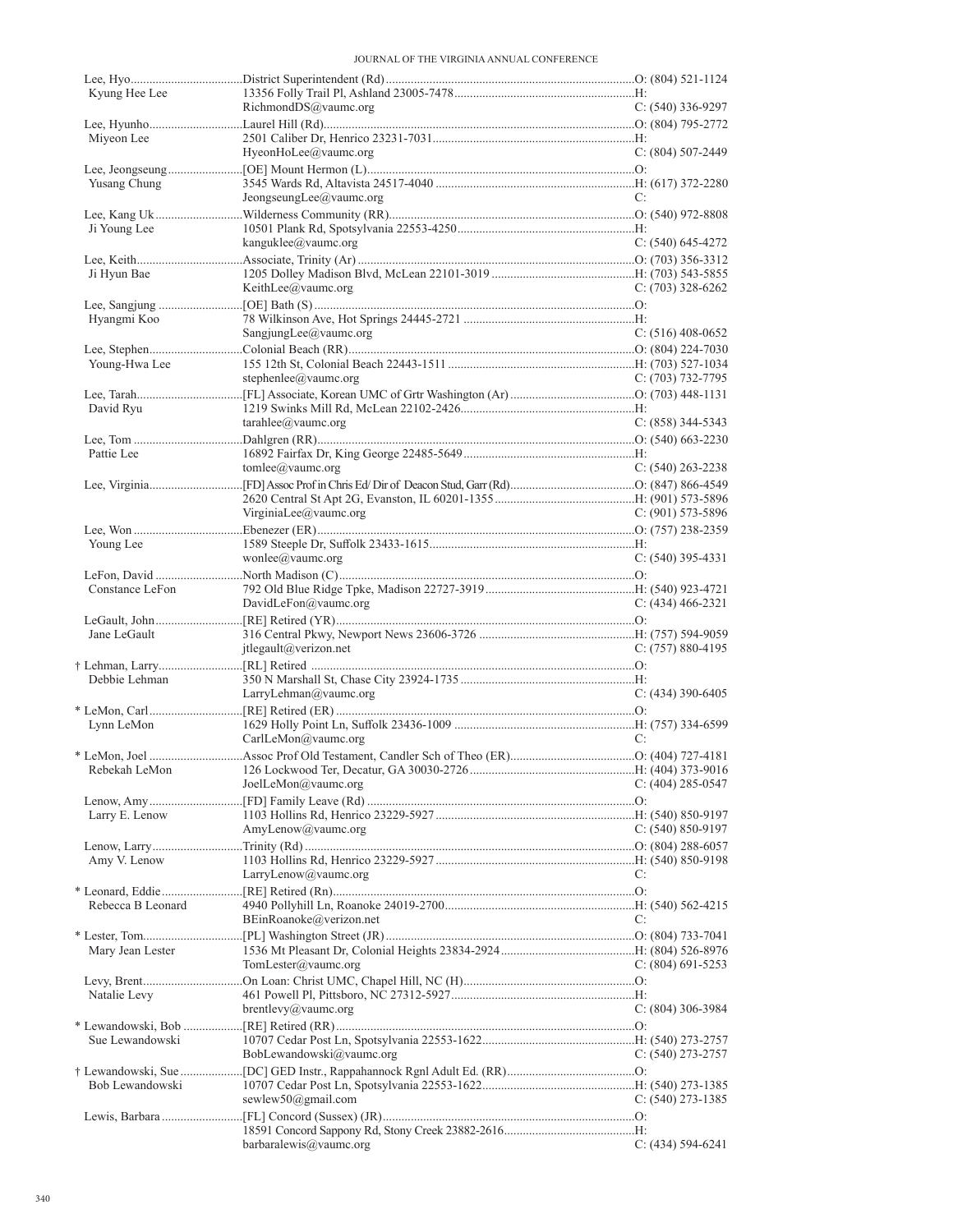| Woody Sherman       |                               |                       |
|---------------------|-------------------------------|-----------------------|
|                     | DeborahLewis@vaumc.org        | C:                    |
|                     |                               |                       |
| Katherine Lewis     |                               |                       |
|                     | michaellewis@vaumc.org        | $C: (434)$ 251-4739   |
|                     |                               |                       |
| Rebekah Simmerman   |                               |                       |
|                     | RobertLewis@vaumc.org         | $C: (804) 852 - 8476$ |
|                     |                               |                       |
|                     | terribiggins@vaumc.org        |                       |
|                     |                               | C:                    |
| June Lewis          |                               |                       |
|                     | shadderaker@yahoo.com         | C:                    |
|                     |                               |                       |
| Eunji Kim           |                               |                       |
|                     | hungsulim@vaumc.org           | $C: (540) 532-0123$   |
|                     |                               |                       |
| Maurice Lindsey Jr. |                               |                       |
|                     | michellelindsey7657@gmail.com | $C: (804) 874 - 2246$ |
|                     |                               |                       |
|                     |                               |                       |
|                     | jodylipham@vaumc.org          | C: $(540)$ 460-1304   |
|                     |                               |                       |
| Dale Lipke          |                               |                       |
|                     | DennisLipke@vaumc.org         | C: $(804)$ 840-7958   |
|                     |                               |                       |
|                     |                               |                       |
|                     | MichaelLiskiewicz@vaumc.org   | C:                    |
|                     |                               |                       |
| Roberta Litten      |                               |                       |
|                     | RonaldLitten@vaumc.org        | C:                    |
|                     |                               |                       |
| Shawn Little        |                               |                       |
|                     | SteveLittle@vaumc.org         | $C: (540) 878-0244$   |
|                     |                               |                       |
| Rebecca Livermon    |                               |                       |
|                     | garrylivermon@vaumc.org       | C: $(804)$ 241-4463   |
|                     |                               |                       |
| Lisa Anderson-Lloyd |                               |                       |
|                     | lloydrb@aol.com               | $C: (808) 722 - 1339$ |
|                     |                               |                       |
| Sam Chafin          |                               |                       |
|                     | laurenlobenhofer@vaumc.org    | $C: (567) 204-1110$   |
|                     |                               |                       |
|                     |                               |                       |
|                     | JohnLock@vaumc.org            | $C: (540)$ 303-9837   |
|                     |                               |                       |
| John E. Lock        |                               |                       |
|                     | MaryLock@vaumc.org            | C: $(540)$ 303-1076   |
|                     |                               |                       |
| Joseph E Locke      | sarahlocke@vaumc.org          | $C: (757) 897-8142$   |
|                     |                               |                       |
|                     |                               |                       |
| Hazel C. Lockhart   | BenLockhart@vaumc.org         |                       |
|                     |                               | $C: (540)$ 330-7738   |
|                     |                               |                       |
| Sara Logan          | BillLogan@vaumc.org           | C:                    |
|                     |                               |                       |
|                     |                               |                       |
|                     | DonaldLong@vaumc.org          | C: $(540)$ 294-3361   |
|                     |                               |                       |
| Mary Long           |                               |                       |
|                     | MichaelLong@vaumc.org         | $C: (540)$ 448-4770   |
|                     |                               |                       |
| Patricia Longmire   |                               |                       |
|                     | RodneyLongmire@vaumc.org      | $C: (540)$ 400-3419   |
|                     |                               |                       |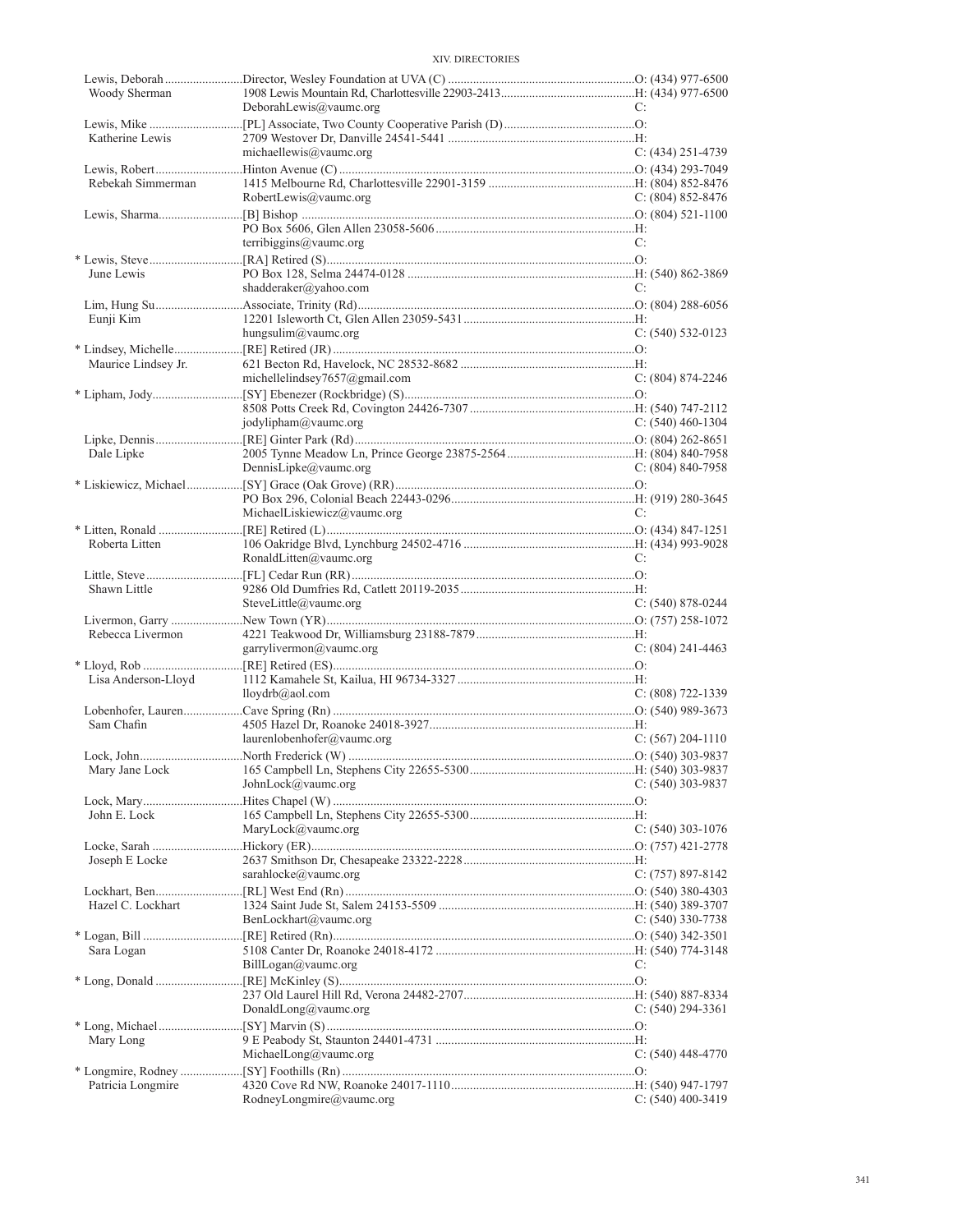| Cheryl Lord                 |                           |                       |
|-----------------------------|---------------------------|-----------------------|
|                             | davidlord@vaumc.org       | C: $(540)$ 292-2312   |
|                             |                           |                       |
| Greta M. Christ             |                           |                       |
|                             | ThomasLott@vaumc.org      | $C: (804)$ 389-0211   |
|                             |                           |                       |
| Sunita Lough                |                           |                       |
|                             | dvdlough09@gmail.com      | C:                    |
|                             |                           |                       |
|                             |                           |                       |
| Andrea Rhea Lough           |                           |                       |
|                             | RobLough@vaumc.org        | $C: (865) 603-5715$   |
|                             |                           |                       |
| Steve Louk                  |                           |                       |
|                             | michellelouk@vaumc.org    | $C: (757)$ 636-6377   |
|                             |                           |                       |
|                             |                           |                       |
|                             | lindalowe@vaumc.org       | $C: (804)$ 239-7262   |
|                             |                           |                       |
|                             |                           |                       |
|                             | hrloyd@yahoo.com          |                       |
|                             |                           | C: $(804)$ 832-4820   |
|                             |                           |                       |
| L. Boyd Lucas               |                           |                       |
|                             | debralucas@vaumc.org      | C: $(804)$ 517-9730   |
|                             |                           |                       |
| Gail Lucy                   |                           |                       |
|                             | CurtisLucy@vaumc.org      | $C: (757)$ 478-8183   |
|                             |                           |                       |
|                             |                           |                       |
|                             |                           | $C: (318) 880 - 1441$ |
|                             |                           |                       |
|                             |                           |                       |
| Kym Ludwig                  |                           |                       |
|                             | kurt ludwig@outlook.com   | C: $(703)$ 508-9415   |
|                             |                           |                       |
| Alessandra Cortese de Bosis |                           |                       |
|                             | BruceLugn $@$ vaumc.org   | $C: (434)$ 414-6968   |
|                             |                           |                       |
|                             |                           |                       |
|                             |                           |                       |
| Steven Lunsford             |                           |                       |
|                             | jessicahargrove@vaumc.org | C: $(434)$ 987-2426   |
|                             |                           |                       |
| Douglas Lutz                |                           |                       |
|                             | ElizabethLutz@vaumc.org   | C: $(757)$ 335-2649   |
|                             |                           |                       |
| Rebecca Lutz                |                           |                       |
|                             | tobiaslutz@vaumc.org      | $C: (434) 203 - 3510$ |
|                             |                           |                       |
|                             |                           |                       |
|                             | MikeLyle@vaumc.org        | C: $(540)$ 798-9154   |
|                             |                           |                       |
|                             |                           |                       |
|                             |                           |                       |
|                             | nanajean $005@cov.net$    | $C: (757) 871 - 5355$ |
|                             |                           |                       |
|                             |                           |                       |
|                             | traceylvons@value.org     | $C: (804) 835-1668$   |
|                             |                           |                       |
|                             |                           |                       |
|                             | saamist $10$ @gmail.com   | C: $(540)$ 969-7116   |
|                             |                           |                       |
|                             |                           |                       |
|                             | barbaramabe@vaumc.org     | C: $(434)$ 660-6850   |
|                             |                           |                       |
| <b>Burton Mack</b>          |                           |                       |
|                             | brendamack@vaumc.org      |                       |
|                             |                           | C: $(240)$ 701-4415   |
|                             |                           |                       |
| Brenda Mack                 |                           |                       |
|                             | burtonmack@msn.com        | $C: (757) 244-4051$   |
|                             |                           |                       |
| Pat MacNicoll               | DMacNicoll@msn.com        | $C: (434)$ 409-8246   |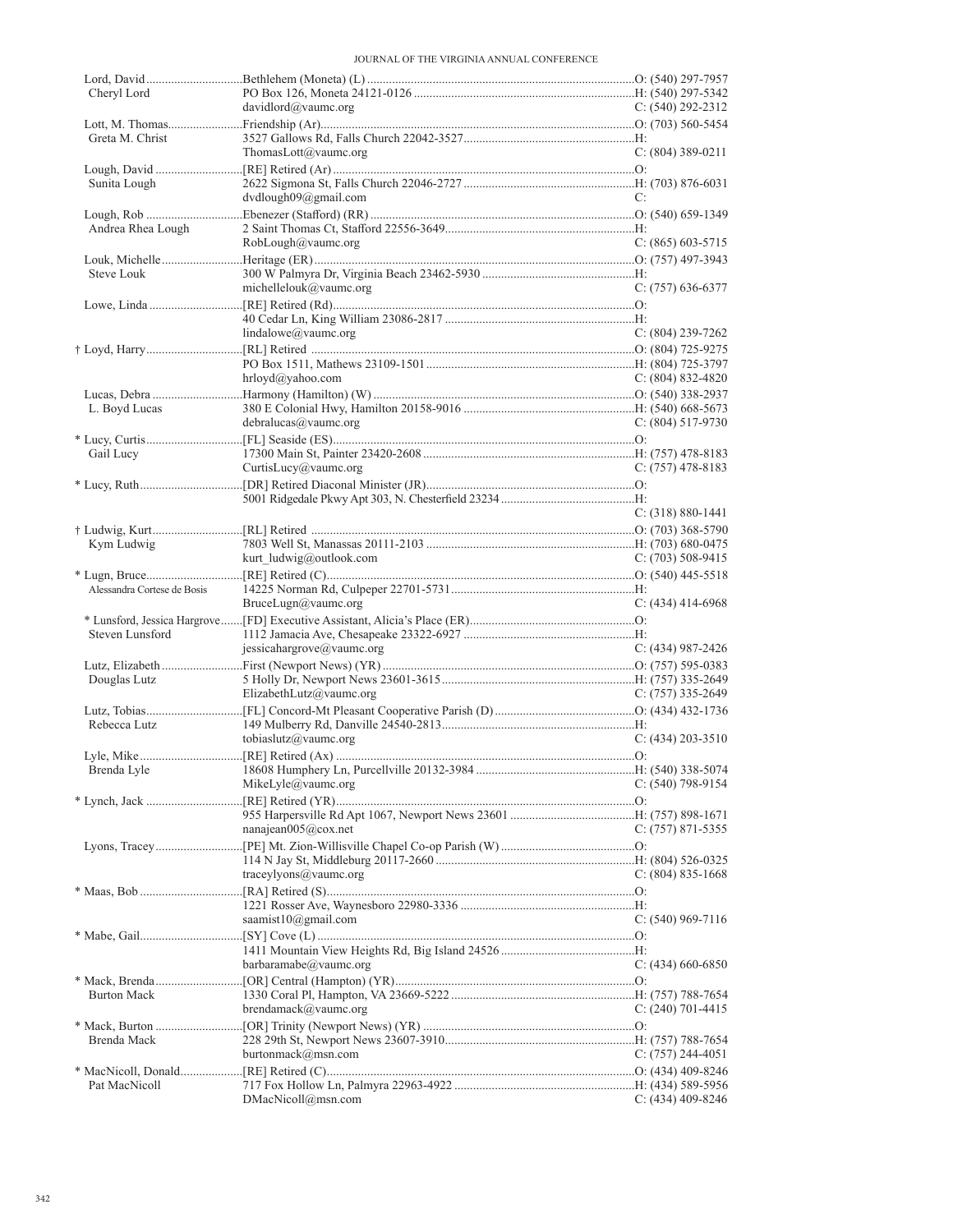| Douglas MacTavish   |                                                    |                       |
|---------------------|----------------------------------------------------|-----------------------|
|                     | suemactavish@vaumc.org                             | $C: (540) 292 - 5613$ |
|                     |                                                    |                       |
| Sandy Maddox        |                                                    |                       |
|                     | JamesMaddox@vaumc.org                              | C: $(804)$ 761-8170   |
|                     |                                                    |                       |
| Renelle Maddrey     |                                                    |                       |
|                     | trmaddrey@gmail.com                                | $C: (704)$ 771-4924   |
|                     |                                                    |                       |
|                     |                                                    |                       |
| Julie Magruder      | davidmagruder@vaumc.org                            |                       |
|                     |                                                    | $C: (757) 879 - 2363$ |
|                     |                                                    |                       |
| Linda Mahaffey      |                                                    |                       |
|                     | Winchester 22603-4279                              |                       |
|                     | mahaffeyjl@comcast.net                             | $C: (540) 820 - 1376$ |
|                     |                                                    |                       |
| Daphine Major       |                                                    |                       |
|                     | rolandmajor@vaumc.org                              | $C: (757)$ 999-0888   |
|                     |                                                    |                       |
| Carolyn Mallary     |                                                    |                       |
|                     | brianmallary@vaumc.org                             | $C: (540)$ 325-8398   |
|                     |                                                    |                       |
|                     | Formation Resources, Va. Theological Seminary (Ar) |                       |
|                     |                                                    |                       |
|                     | katherinemalloy@vaumc.org                          | $C: (540)$ 908-8401   |
|                     |                                                    |                       |
| Sandra Malone       |                                                    |                       |
|                     | JerryMalone@vaumc.org                              | $C: (804) 586-7487$   |
|                     |                                                    |                       |
|                     |                                                    |                       |
| Susan Arruda        |                                                    |                       |
|                     | VicMaloy@vaumc.org                                 | C:                    |
|                     |                                                    |                       |
| Judy Mann           |                                                    |                       |
|                     | LarryMann@vaumc.org                                | $C: (434)$ 489-8796   |
|                     |                                                    |                       |
|                     |                                                    |                       |
| Sara Long Manner    |                                                    |                       |
|                     |                                                    | $C: (804) 629-1461$   |
|                     |                                                    |                       |
|                     |                                                    |                       |
| David E. Manner Jr. |                                                    |                       |
|                     | nnwaterfall@gmail.com                              | $C: (703)$ 217-5231   |
|                     |                                                    |                       |
|                     |                                                    |                       |
|                     | mitzimanning@vaumc.org                             | $C: (703) 887-0683$   |
|                     |                                                    |                       |
| Lewis F. Marion     |                                                    |                       |
|                     | mariondebbie36@gmail.com                           | $C: (804) 824-4100$   |
|                     |                                                    |                       |
|                     |                                                    |                       |
|                     | tommydrev@yahoo.com                                | $C: (757) 646-5901$   |
|                     |                                                    |                       |
| Kim Markle          |                                                    |                       |
|                     | $jmarkle10@$ wildblue.net                          |                       |
|                     |                                                    | $C: (540)$ 336-2643   |
|                     |                                                    |                       |
| Cheryl D. Marks     |                                                    |                       |
|                     | memcdm@gmail.com                                   | $C: (540) 520-3471$   |
|                     |                                                    |                       |
| George Marsh        |                                                    |                       |
|                     | cayshalom@embarqmail.com                           | C:                    |
|                     |                                                    |                       |
|                     |                                                    |                       |
|                     | bettymarshall@vaumc.org                            | $C: (276)$ 732-8977   |
|                     |                                                    |                       |
|                     |                                                    |                       |
|                     | marymarshall@vaumc.org                             | $C: (540)$ 931-7673   |
|                     |                                                    |                       |
|                     |                                                    |                       |
|                     | MardyMarston@vaumc.org                             | $C: (540) 292 - 2676$ |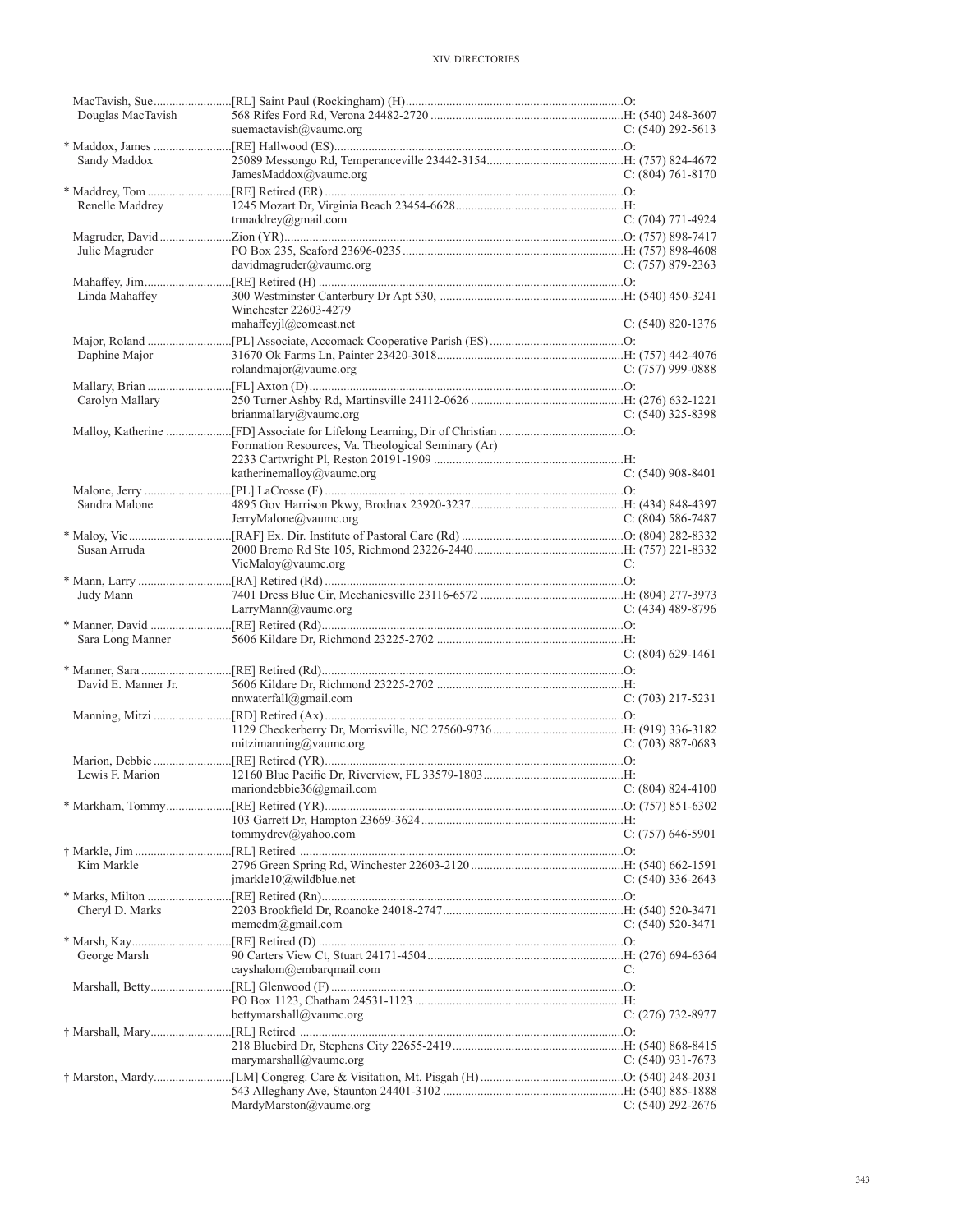|                             | candeemartin $@$ vaumc.org                     | C:                    |
|-----------------------------|------------------------------------------------|-----------------------|
|                             |                                                |                       |
| Patricia Martin             | r.k.mart $77$ @gmail.com                       | C:                    |
|                             |                                                |                       |
| Ellen H. Martin             |                                                |                       |
|                             | DouglasMartin@vaumc.org                        | $C: (540) 860 - 2455$ |
|                             |                                                |                       |
| Margaret Martin             |                                                |                       |
|                             | EdMartin@vaumc.org                             | $C: (757)$ 695-0134   |
|                             |                                                |                       |
| Paul Douglas Martin         |                                                |                       |
|                             | ellenmartin@vaumc.org                          | $C: (540) 860 - 2452$ |
|                             |                                                |                       |
| Marianne R. Martin          |                                                |                       |
|                             | Rvjtm@aol.com                                  | $C: (434)$ 713-0083   |
|                             |                                                |                       |
| Denver Martin               | JanetMartin@vaumc.org                          | $C: (540)$ 247-5549   |
|                             |                                                |                       |
| Danielle Anne Martin        |                                                |                       |
|                             | JohnMartin@vaumc.org                           | $C: (804)$ 385-3875   |
|                             |                                                |                       |
| Elizabeth Martin            |                                                |                       |
|                             | loumartin333@yahoo.com                         | $C: (757) 561-6218$   |
|                             |                                                |                       |
| Peggy Martin                |                                                |                       |
|                             |                                                |                       |
| Aleta Martin                |                                                |                       |
|                             | TerryMartin@vaumc.org                          | C: $(276)$ 952-5841   |
|                             |                                                |                       |
|                             |                                                |                       |
|                             | wimpymartin@vaumc.org                          | $C: (434)$ 665-3103   |
| Lydia E. Rodriguez Colon    |                                                |                       |
|                             | AngelMartinez@vaumc.org                        | $C: (703)$ 517-3406   |
|                             |                                                |                       |
| Holly Maslanka              |                                                |                       |
|                             | JoeMaslanka@value.org                          | $C: (804)$ 381-3226   |
|                             |                                                |                       |
| Saundra Mateer              |                                                |                       |
|                             | thank49@comcast.net                            | C:                    |
|                             |                                                |                       |
| <b>Christopher Matthews</b> |                                                |                       |
|                             | michellematthews@vaumc.org $C: (757)$ 477-7153 |                       |
|                             |                                                |                       |
|                             | joannemaughlin@gmail.com                       | C: $(703)$ 966-1652   |
|                             |                                                |                       |
| Brendalyn Max-Jones         |                                                |                       |
|                             | RaymondMaxJones@vaumc.org                      | $C: (571)$ 355-9118   |
|                             |                                                |                       |
| Maria Maxwell               |                                                |                       |
|                             | MikeMaxwell@vaumc.org                          | $C: (804)$ 433-6215   |
|                             |                                                |                       |
|                             |                                                |                       |
|                             | RachelMay@vaumc.org                            | $C: (828) 606-1144$   |
|                             |                                                |                       |
| Kenny Lucord                |                                                |                       |
|                             | antamays@value.org                             | $C: (804) 536-8350$   |
|                             |                                                |                       |
|                             |                                                |                       |
| Cheryl Mayton               |                                                |                       |
|                             | mikemayton@vaumc.org                           | $C: (757) 876-9784$   |
|                             |                                                |                       |
| Shelby L. McAden            |                                                |                       |
|                             | sbmcaden@cox.net                               | $C: (540) 589 - 3823$ |
|                             |                                                |                       |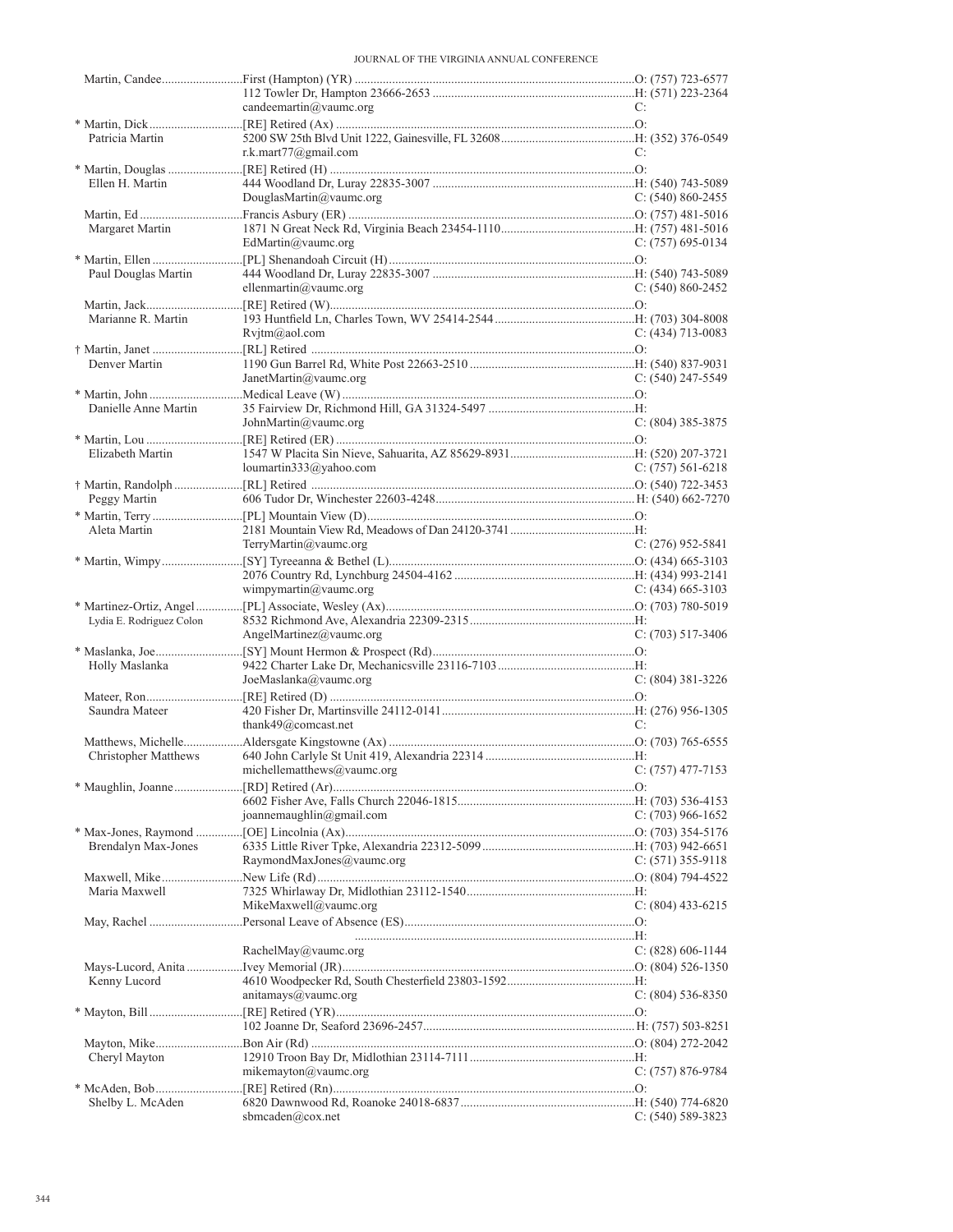| Robinson H. McAden      | sbmcaden@cox.net                   | $C: (540) 589-3822$   |
|-------------------------|------------------------------------|-----------------------|
|                         |                                    |                       |
| Drema McAllister-Wilson |                                    |                       |
|                         | DavidMcAllisterWilson@vaumc.org    | C:                    |
|                         |                                    |                       |
| Dave McAllister-Wilson  |                                    |                       |
|                         | $D$ remaMcAllisterWilson@vaumc.org | $C: (703) 582-9393$   |
|                         |                                    |                       |
| Janet McCaslin          |                                    |                       |
|                         | HenryMcCaslin@vaumc.org            | $C: (540)$ 903-0090   |
|                         |                                    |                       |
| Liz Grover McCauley     |                                    |                       |
|                         | joshuamccauley@vaumc.org           | $C: (540) 820 - 5601$ |
|                         |                                    |                       |
| Stephanie McClain       | bryanmcclain@vaumc.org             | C: $(804)$ 436-5018   |
|                         |                                    |                       |
| Carrie McClung          |                                    |                       |
|                         | BillMcClung@value.org              | C: (757) 268-4384     |
|                         |                                    |                       |
| Jean McDonald           |                                    |                       |
|                         | imcd1602@aol.com                   | C:                    |
|                         |                                    |                       |
| Robert McDonald-Walker  |                                    |                       |
|                         | igmcd1940@aol.com                  | $C: (540)$ 409-7383   |
|                         |                                    |                       |
| Yvonne McDowell         |                                    |                       |
|                         | pastorrichard $80$ @gmail.com      | $C: (434)$ 989-1772   |
|                         |                                    |                       |
| Barbara Hicks-McFadyen  |                                    |                       |
|                         | RogerMcFadyen@vaumc.org            | $C: (704)$ 651-5558   |
|                         |                                    |                       |
|                         |                                    |                       |
|                         | RayMcGarr@vaumc.org                | C: $(804)$ 955-5535   |
|                         |                                    |                       |
| Donald McGehee          |                                    |                       |
|                         | LisaMcGehee@value.org              | $C: (804)$ 400-6171   |
|                         |                                    |                       |
|                         | BensonMcGlone@vaumc.org            | $C: (757)$ 343-5448   |
|                         |                                    |                       |
|                         |                                    |                       |
|                         | jakemcglothin@vaumc.org            | $C: (504) 250-4918$   |
|                         |                                    |                       |
|                         |                                    |                       |
|                         | macmckenney@vaumc.org              | $C: (202)$ 360-2107   |
|                         |                                    |                       |
| Judy McKinley           |                                    |                       |
|                         | $m$ culster@verizon.net            | C:                    |
|                         |                                    |                       |
| John McLain             |                                    |                       |
|                         | chrismclain@vaumc.org              | $C: (540)$ 394-0067   |
|                         |                                    |                       |
| Catherine McLaughlin    |                                    |                       |
|                         | neilmclaughlin@vaumc.org           | $C: (540)$ 487-9746   |
|                         |                                    |                       |
|                         | BIGOwl11@aol.com                   | $C: (540)$ 397-0633   |
|                         |                                    |                       |
| Athena McMillen         |                                    |                       |
|                         | RandyMcMillen@vaumc.org            | $C: (757)$ 350-0473   |
|                         |                                    |                       |
| R. Steven McMillen      |                                    |                       |
|                         | SandraMcMillen@vaumc.org           | $C: (434) 265 - 4275$ |
|                         |                                    |                       |
| Jeanette McMillion      |                                    |                       |
|                         | SteveMcMillion@vaumc.org           | $C: (540) 810-7118$   |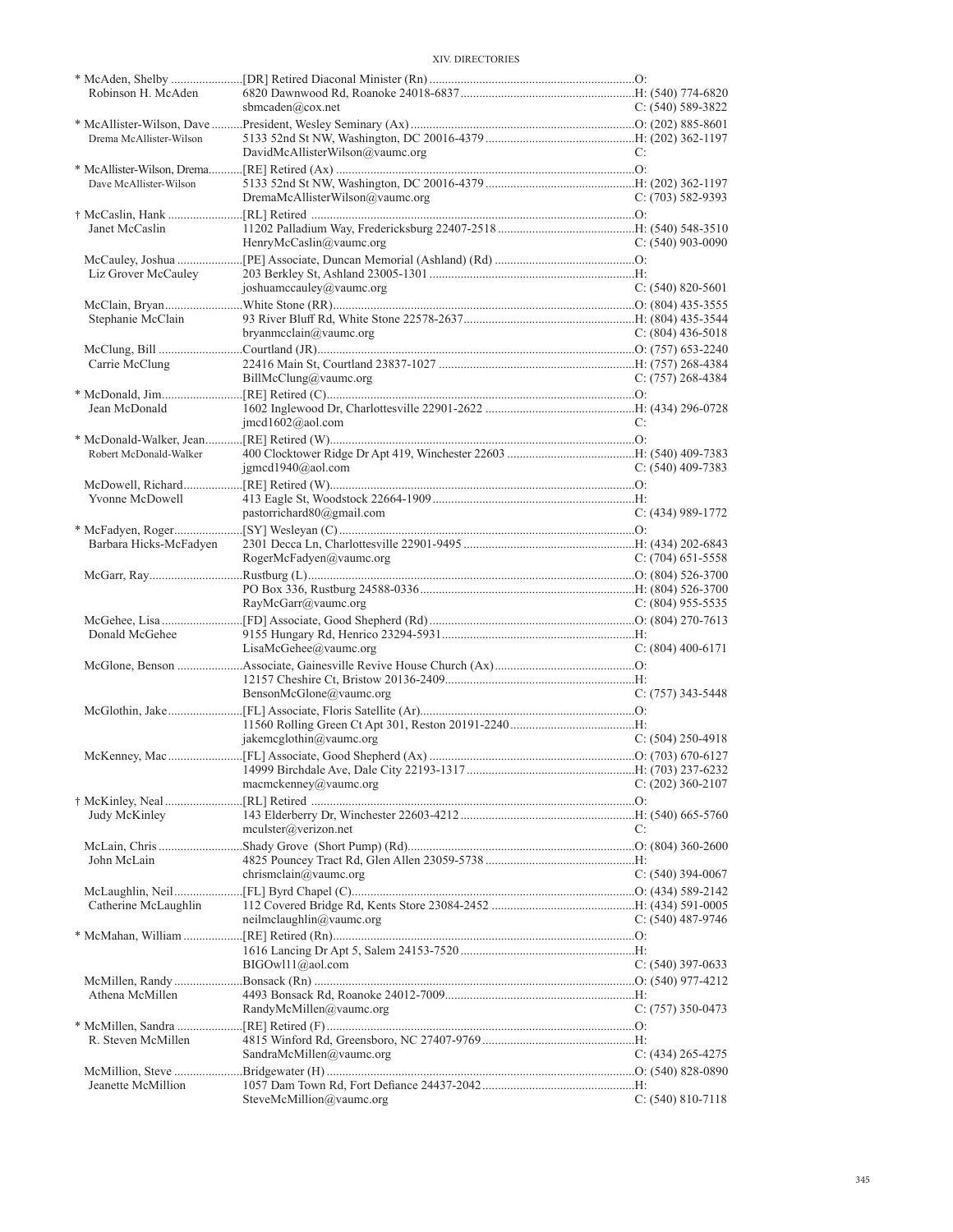| Donna I. McMullen  |                               | C:                    |
|--------------------|-------------------------------|-----------------------|
|                    | BradMcMullen@value.org        |                       |
|                    |                               |                       |
|                    | KevinMcMullen@vaumc.org       | $C: (703) 867 - 8514$ |
|                    |                               |                       |
| Michael D Davis    |                               |                       |
|                    | MeredithMcNabb@yaumc.org      | $C: (703)$ 945-7137   |
|                    |                               |                       |
| Nancy Jean McPhail |                               |                       |
|                    | mcphailsam $0$ @gmail.com     | C: $(757)$ 814-6504   |
|                    |                               |                       |
|                    |                               |                       |
|                    | DavidMcWilliams@vaumc.org     | $C: (630)$ 991-0764   |
|                    |                               |                       |
| Anne McWilliams    |                               |                       |
|                    | mcwilliams $8812$ @gmail.com  | C:                    |
|                    |                               |                       |
|                    |                               |                       |
|                    | patriciameadows@vaumc.org     | C: $(540)$ 255-3301   |
|                    |                               |                       |
| Lynn Meadows       |                               |                       |
|                    | jamesriverds@vaumc.org        | $C: (434)$ 390-7955   |
|                    |                               |                       |
| William Mears      |                               |                       |
|                    | charev@icloud.com             | C: $(540)$ 246-2076   |
|                    |                               |                       |
| Michael Meeks      | lynnmeeks@vaumc.org           | C:                    |
|                    |                               |                       |
| John E. Meeuwissen |                               |                       |
|                    | PamMeeuwissen@vaumc.org       | C: $(703)$ 470-4513   |
|                    |                               |                       |
| Sarah Meisenhelter |                               |                       |
|                    | MattMeisenhelter@vaumc.org    | $C: (703) 819-0687$   |
|                    |                               |                       |
| Colleen Meiser     |                               |                       |
|                    | RichMeiser@value.org          | $C: (434) 294-1957$   |
|                    |                               |                       |
| Melanie Melester   |                               |                       |
|                    | SteveMelester@vaumc.org       | C: $(540)$ 550-3189   |
|                    |                               |                       |
| Vickie Melson      |                               |                       |
|                    | $\text{im.}$ melson@gmail.com | $C: (703)$ 609-3209   |
|                    |                               |                       |
|                    |                               |                       |
|                    | JenniferMercer@vaumc.org      | $C: (208)$ 250-6512   |
|                    |                               |                       |
| Susan Mercer       |                               |                       |
|                    | TomMercer@vaumc.org           | $C: (757) 287 - 8420$ |
|                    |                               |                       |
| Dana Meriwether    |                               |                       |
|                    | gordonmeriwether@vaumc.org    | $C: (703) 608-8521$   |
|                    |                               |                       |
| Brenda Merry       | edmerry@vaumc.org             | $C: (757) 871-4696$   |
|                    |                               |                       |
|                    |                               |                       |
|                    | TaylorMertins@vaumc.org       | C: $(703)$ 508-5449   |
|                    |                               |                       |
| Sue C. Meservey    |                               |                       |
|                    | jackmeservey@vaumc.org        | $C: (757) 567-6392$   |
|                    |                               |                       |
| Steve Meyers       |                               |                       |
|                    | LisaMeyers@vaumc.org          | $C: (757) 848-6982$   |
|                    |                               |                       |
| Jamie Michalides   |                               |                       |
|                    | bobmichalides@vaumc.org       | C: $(434)$ 851-4917   |
|                    |                               |                       |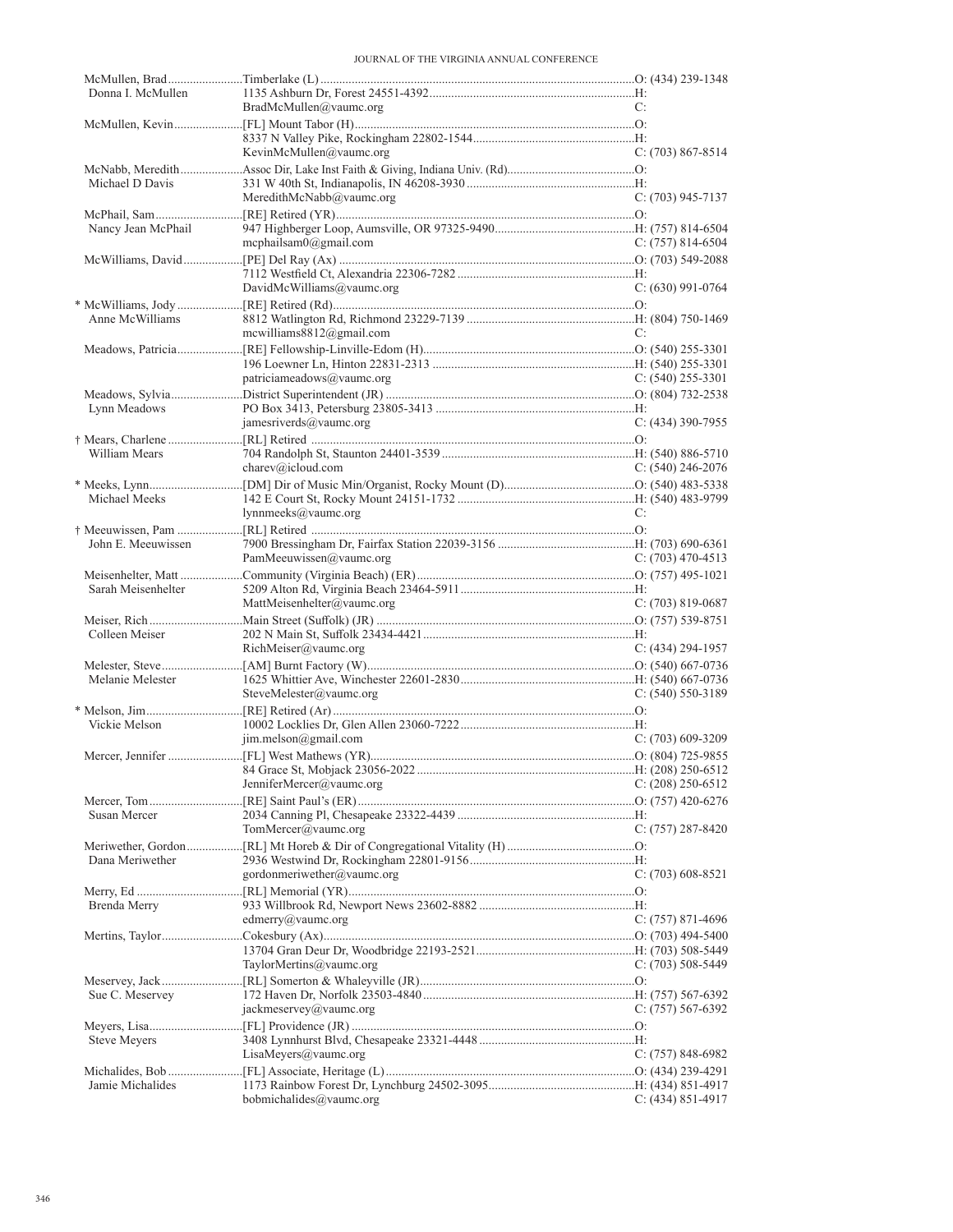| Alison Keller-Micheli |                                          |                       |
|-----------------------|------------------------------------------|-----------------------|
|                       | JasonMicheli@vaumc.org                   | $C: (703)$ 350-1967   |
|                       |                                          |                       |
|                       |                                          |                       |
|                       | artist7@shentel.net                      | C:                    |
|                       |                                          |                       |
| Neil Mickelson        |                                          |                       |
|                       | geitramickelson@vaumc.org                | $C: (703)$ 774-5452   |
|                       |                                          |                       |
| Deborah L. Austin     |                                          |                       |
|                       | AlexandriaDS@vaumc.org                   | C: $(571)$ 354-1930   |
|                       |                                          |                       |
| Jan Miller            |                                          |                       |
|                       | clairemiller@vaumc.org                   | $C: (703) 861 - 8472$ |
|                       |                                          |                       |
| Tampa Miller          |                                          |                       |
|                       | garymiller@vaumc.org                     | $C: (757) 894-0429$   |
|                       |                                          |                       |
| Gina Miller           |                                          |                       |
|                       | GregMiller@value.org                     | $C: (540) 672 - 7957$ |
|                       |                                          |                       |
|                       |                                          |                       |
|                       |                                          |                       |
|                       | itsaboutlove@ymail.com                   | $C: (571)$ 228-7962   |
|                       |                                          |                       |
| Roy Leslie Miller     |                                          |                       |
|                       | rolmiller $119@g$ mail.com               | $C: (540)$ 525-9792   |
|                       |                                          |                       |
| Lynn Miller           |                                          |                       |
|                       | MarkMiller@vaumc.org                     | C:                    |
|                       |                                          |                       |
| Amy Miller            |                                          |                       |
|                       | MichaelMiller@vaumc.org                  | C:                    |
|                       |                                          |                       |
| Louise Landis Miller  |                                          |                       |
|                       | rolmiller119@gmail.com                   | $C: (540)$ 525-9792   |
|                       |                                          |                       |
| Sonia Rose V. Mills   |                                          |                       |
|                       |                                          |                       |
|                       |                                          | C:                    |
|                       | mrago0711@gmail.com                      |                       |
|                       |                                          |                       |
| Kay Mills             |                                          |                       |
|                       | sllimrk@shentel.net                      | $C: (540) 683-6672$   |
|                       |                                          |                       |
| Cameron Thomas        |                                          |                       |
|                       |                                          |                       |
| Boyd J. Brown II      |                                          |                       |
|                       | HeleneMilner@vaumc.org C: (703) 489-0381 |                       |
|                       |                                          |                       |
| Janna Milstead        |                                          |                       |
|                       | GaryMilstead@vaumc.org                   | $C: (540)$ 470-0831   |
|                       |                                          |                       |
|                       |                                          |                       |
|                       | MosesMin@vaumc.org                       | $C: (202)$ 557-0930   |
|                       |                                          |                       |
| Martin Miner          |                                          |                       |
|                       | BarbaraMiner@vaumc.org                   | C:                    |
|                       |                                          |                       |
|                       |                                          |                       |
|                       | CMINN27@aol.com                          | C:                    |
|                       |                                          |                       |
| Anne Minnick          |                                          |                       |
|                       |                                          |                       |
|                       |                                          |                       |
| Rodney Minor          |                                          |                       |
|                       | beccaminor@vaumc.org                     | $C: (757) 870 - 8265$ |
|                       |                                          |                       |
|                       |                                          |                       |
|                       | rphmin827@aol.com                        | C: $(540)$ 229-9015   |
|                       |                                          |                       |
| Bernadette Miranda    | edgarmiranda@vaumc.org                   | $C: (703)$ 226-9976   |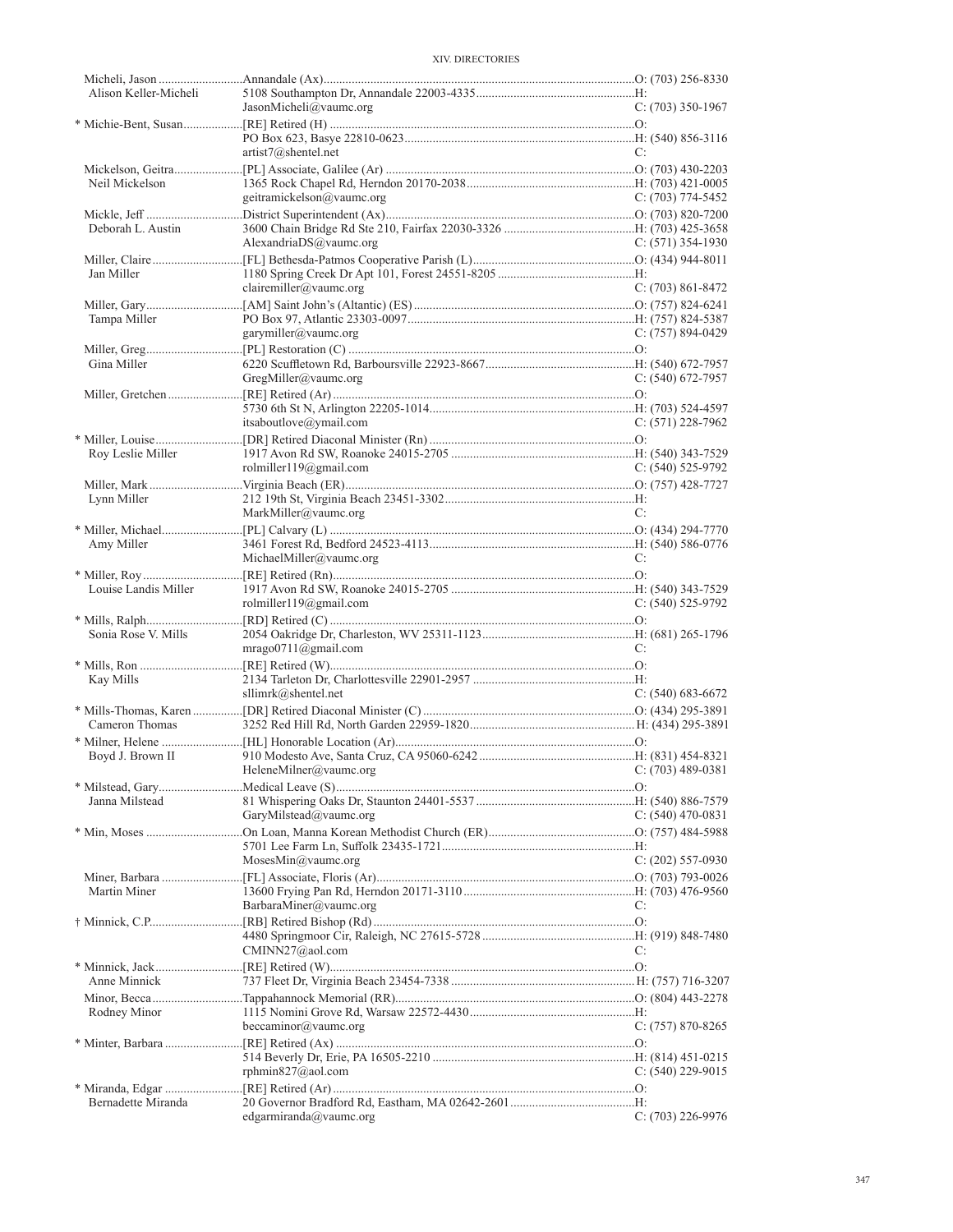| <b>Bruce Misiaszek</b> |                                |                       |
|------------------------|--------------------------------|-----------------------|
|                        | mariemisiaszek $(a)$ vaumc.org | $C: (804)$ 921-0423   |
|                        |                                |                       |
|                        |                                |                       |
|                        | AshleyMitchell@vaumc.org       | $C: (260)$ 579-2886   |
|                        |                                |                       |
| Debbie Mitchell        |                                |                       |
|                        | bassmitchell@vaumc.org         | $C: (703)$ 727-0776   |
|                        |                                |                       |
|                        |                                |                       |
| Jeanne Mitchell        |                                |                       |
|                        | DougMitchell@vaumc.org         | C: $(540)$ 556-4498   |
|                        |                                |                       |
| Catherine F. Moberly   |                                |                       |
|                        | BillMoberly@value.org          | $C: (703) 868-3636$   |
|                        |                                |                       |
| Jesse M. Moffitt       |                                |                       |
|                        | carriemoffitt@vaumc.org        | C: $(540)$ 480-1865   |
|                        |                                |                       |
| Carrie Denise Moffitt  |                                |                       |
|                        |                                |                       |
|                        | jessemoffitt@vaumc.org         | $C: (540)$ 480-1876   |
|                        |                                |                       |
| James Money            |                                |                       |
|                        | PattiMoney@vaumc.org           | $C: (757)$ 652-8407   |
|                        |                                |                       |
|                        |                                |                       |
|                        | kathleenmonge@vaumc.org        | $C: (804) 510-6303$   |
|                        |                                |                       |
|                        |                                |                       |
|                        | cwmonroe@verizon.net           | $C: (804) 683 - 0095$ |
|                        |                                |                       |
|                        |                                |                       |
|                        |                                |                       |
|                        | GaryMonroe@vaumc.org           | C: $(540)$ 810-6777   |
|                        |                                |                       |
| Mark Monroe            |                                |                       |
|                        | LindaMonroe@value.org          | $C: (703)$ 798-5357   |
|                        |                                |                       |
|                        |                                |                       |
|                        |                                |                       |
| Melissa Montgomery     |                                |                       |
|                        | MarkMontgomery@vaumc.org       | $C: (804) 539-3722$   |
|                        |                                |                       |
| Odessa Montgomery      |                                |                       |
|                        | norwoodmontogmery@juno.com     | C:                    |
|                        |                                |                       |
|                        |                                |                       |
|                        | SaraPugh@vaumc.org             | $C: (910)$ 489-2275   |
|                        |                                |                       |
|                        |                                |                       |
|                        | willmontgomery@vaumc.org       | $C: (703)$ 328-2351   |
|                        |                                |                       |
|                        |                                |                       |
| Lynn S. Moon           |                                |                       |
|                        | Pete $Moon @$ vaumc.org        | C:                    |
|                        |                                |                       |
| Dee Moore              |                                |                       |
|                        | BuzzMoore@vaumc.org            | C: (703) 987-5747     |
|                        |                                |                       |
| Sandra Moore           |                                |                       |
|                        | charliemoore@vaumc.org         | $C: (757)$ 406-7340   |
|                        |                                |                       |
| William J. Moore       |                                |                       |
|                        | EdnaMoore@vaumc.org            | $C: (703) 819-8137$   |
|                        |                                |                       |
|                        |                                |                       |
| <b>Barry Moore</b>     |                                |                       |
|                        | JenniferMoore@vaumc.org        | C: (434) 609-7373     |
|                        |                                |                       |
| Janet Moore            |                                |                       |
|                        | kdmoore06@cox.net              | C:                    |
|                        |                                |                       |
|                        |                                |                       |
|                        | LyndaMoore@vaumc.org           | C: $(804)$ 937-6515   |
|                        |                                |                       |
| Lana Moore             |                                |                       |
|                        | RedMoore@vaumc.org             | C:                    |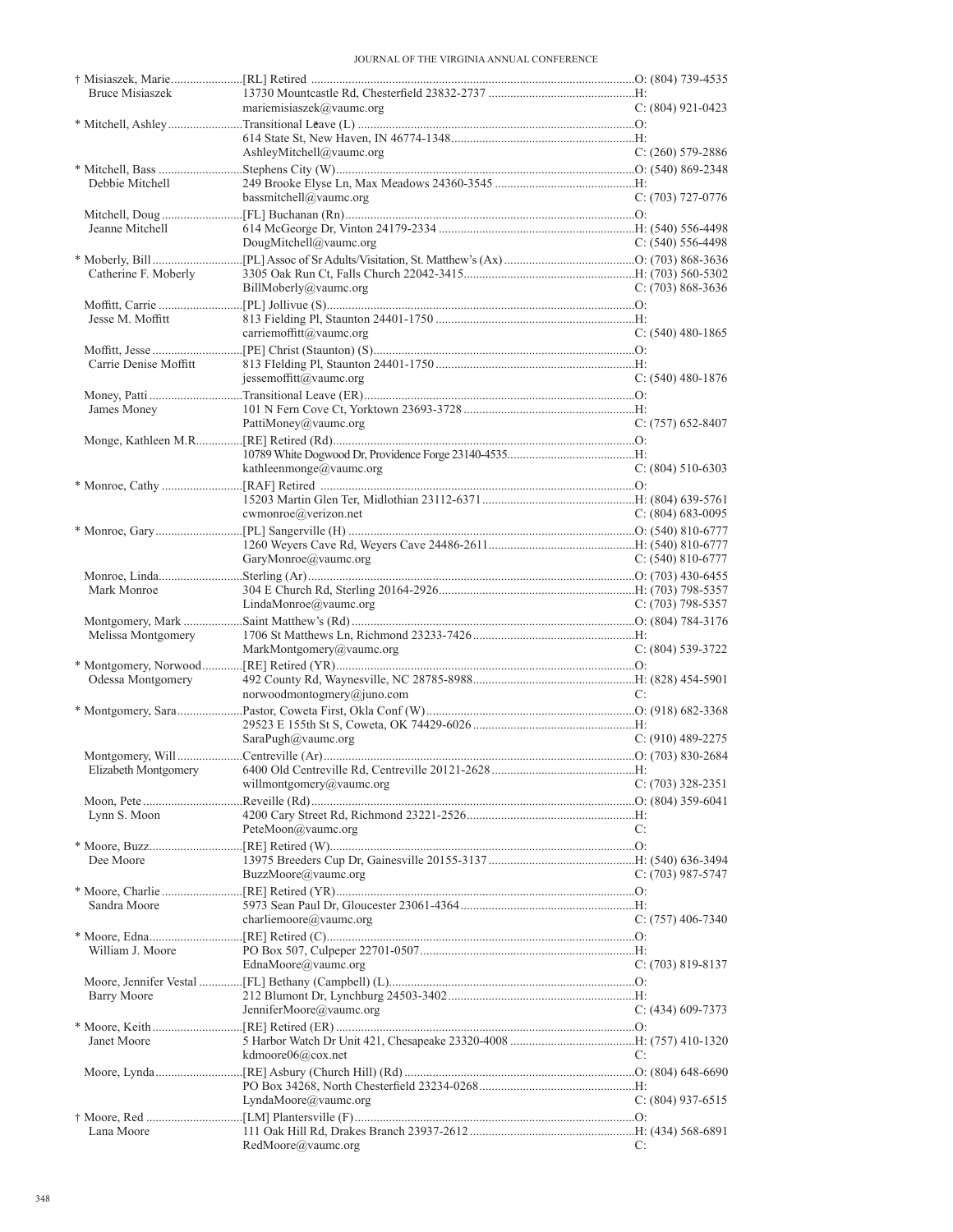| Rick Lemocks        |                              |                       |
|---------------------|------------------------------|-----------------------|
|                     | robinmoore@vaumc.org         | $C: (434) 594 - 5174$ |
|                     |                              |                       |
| Lorrie L. Moore     |                              |                       |
|                     | WayneMoore@vaumc.org         | C: $(757)$ 509-3527   |
|                     |                              |                       |
| Scott Diamond       |                              |                       |
|                     | emilymoorediamond@vaumc.org  | $C: (804)$ 347-3886   |
|                     |                              |                       |
| Esther Morefield    |                              |                       |
|                     | davidnesther@comcast.net     | C:                    |
|                     |                              |                       |
| Christian S. Howard |                              |                       |
|                     | NickieMorenoHoward@vaumc.org | $C: (210)$ 347-0221   |
|                     |                              |                       |
| Joyce Morgan        |                              |                       |
|                     | lejove@cov.net               | C:                    |
|                     |                              |                       |
| Jackie Morris       |                              |                       |
|                     | rlsirrom@aol.com             | $C: (352) 552 - 7123$ |
|                     |                              |                       |
|                     |                              |                       |
|                     | jmgmorris@aol.com            | $C: (434)$ 942-8267   |
|                     |                              |                       |
|                     |                              |                       |
|                     | mochelmorris@vaumc.org       | $C: (202)$ 431-3802   |
|                     |                              |                       |
| Peggy Morris        |                              |                       |
|                     | RonnieMorris@vaumc.org       | $C: (757)$ 352-8842   |
|                     |                              |                       |
|                     |                              |                       |
|                     | StephenMorris@vaumc.org      | $C: (434)$ 219-9758   |
|                     |                              |                       |
| Sheryl Morrison     |                              |                       |
|                     | goodshepherdasoc@aol.com     | $C: (270)$ 300-0001   |
|                     |                              |                       |
|                     | & Assoc, Fredericksburg (RR) |                       |
|                     | chelseamorse@vaumc.org       | C:                    |
|                     |                              |                       |
|                     |                              |                       |
|                     | cmorse646@gmail.com          | $C: (646)$ 457-8773   |
|                     |                              |                       |
| Vera Morton         |                              |                       |
|                     | lylementon@value.org         | $C: (540)$ 922-5155   |
|                     |                              |                       |
| Anne Moseley        |                              |                       |
|                     | bobmoseley@vaumc.org         | $C: (804)$ 291-7003   |
|                     |                              |                       |
| James Mott          |                              |                       |
|                     | DonnaMott8@gmail.com         | $C: (804)$ 334-7106   |
|                     |                              |                       |
| Linda Mottley       |                              |                       |
|                     | KeithMottley@vaumc.org       | C: $(540)$ 760-4376   |
|                     |                              |                       |
| Winnifred Moyer     |                              |                       |
|                     | abemoyer@bellsouth.net       | $C: (704)$ 460-1133   |
|                     |                              |                       |
| Audra Mrini         |                              |                       |
|                     | MarkMrini@vaumc.org          | C:                    |
|                     |                              |                       |
| Kim Mucha           |                              |                       |
|                     | DavidMucha@vaumc.org         | C:                    |
|                     |                              |                       |
| Judy Muffley        |                              |                       |
|                     | craigmuffley@vaumc.org       | C: $(703)$ 507-1587   |
|                     |                              |                       |
| Madeline D Mulford  |                              |                       |
|                     | StanMulford@vaumc.org        | $C: (757) 812 - 9574$ |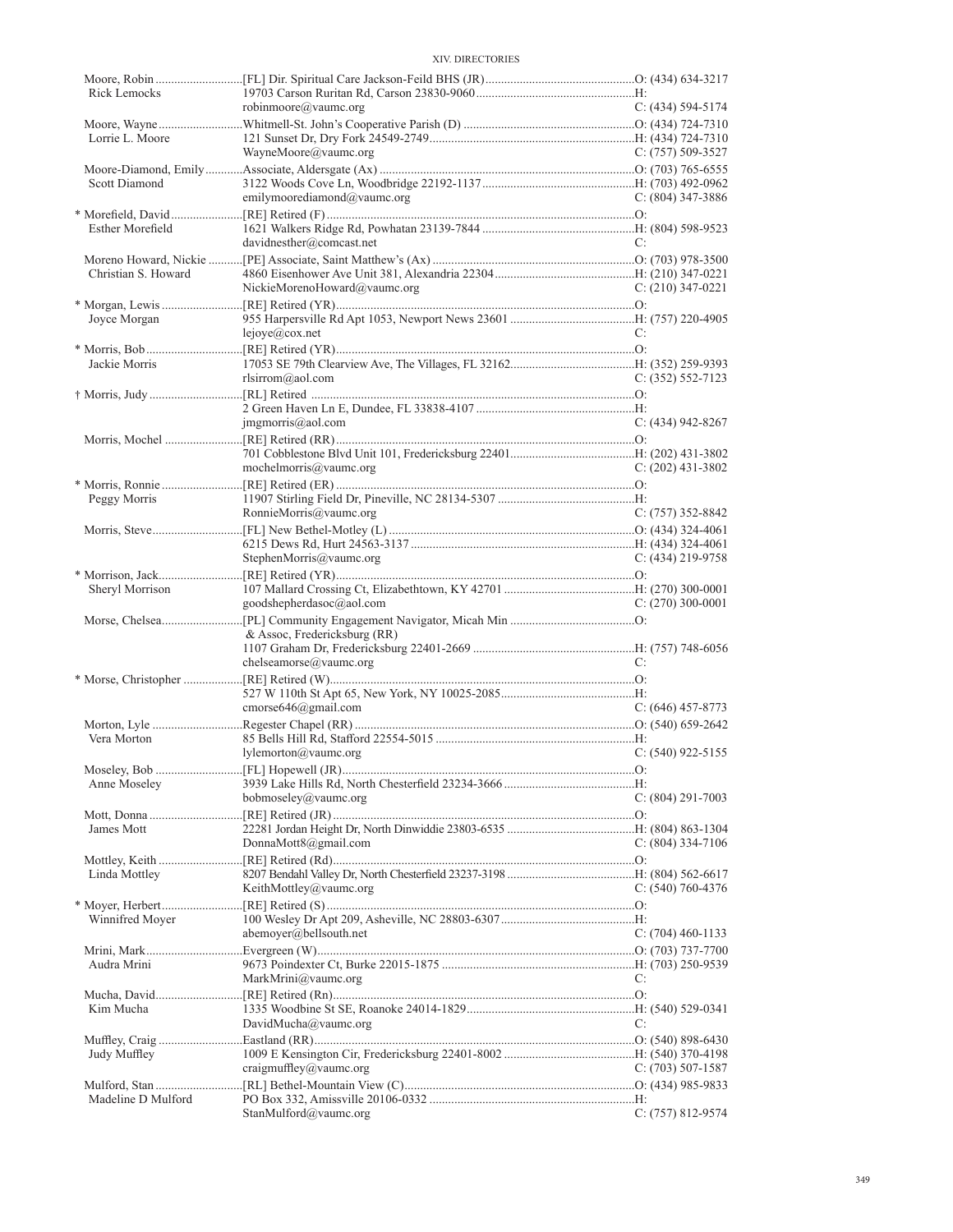| Sherry Munford       | themun78@gmail.com           | $C: (540) 849-0934$   |
|----------------------|------------------------------|-----------------------|
|                      |                              |                       |
| Jessica Munnikhuysen |                              |                       |
|                      | JoshuaMunnikhuysen@vaumc.org | $C: (540) 525 - 8138$ |
|                      |                              |                       |
| Connie Murphy        |                              |                       |
|                      | AllanMurphy@vaumc.org        | $C: (434)$ 208-0453   |
|                      |                              |                       |
|                      | wesleychap@yahoo.com         | C: $(828)$ 333-1429   |
|                      |                              |                       |
| Dreanna Murphy       |                              |                       |
|                      | TomMurphy@vaumc.org          | $C: (540)$ 271-4560   |
|                      |                              |                       |
|                      |                              |                       |
|                      | danielna@value.org           | $C: (817) 657-4559$   |
|                      |                              |                       |
| Christina Kim        | yosepnam@vaumc.org           | C: $(973)$ 294-5148   |
|                      |                              |                       |
|                      |                              |                       |
|                      | yosubnamgung@vaumc.org       | $C: (773) 814-9037$   |
|                      |                              |                       |
|                      |                              |                       |
|                      | preachbowl@aol.com           | C:                    |
|                      |                              |                       |
| Josh Nassef          | Mariannenassef@vaumc.org     | C: $(325)$ 320-6095   |
|                      |                              |                       |
| Stefanie Nave        |                              |                       |
|                      | KirkNave@vaumc.org           | C:                    |
|                      |                              |                       |
| Elizabeth M Neas     |                              |                       |
|                      | GeorgeNeas@vaumc.org         | $C: (757) 705-5691$   |
|                      |                              |                       |
|                      |                              |                       |
|                      | HarryNeidig@vaumc.org        | $C: (703)$ 589-5633   |
|                      | & Assoc. Culmore (Ar)        |                       |
| Nelson J. Neil       |                              |                       |
|                      |                              |                       |
|                      | ElizabethNeil@vaumc.org      | C:                    |
|                      |                              |                       |
|                      |                              |                       |
|                      | NelsonNeil@vaumc.org         | $C: (703)$ 389-7436   |
|                      |                              |                       |
|                      |                              |                       |
|                      | PatriciaNeilsen@vaumc.org    | C:                    |
|                      |                              |                       |
|                      | nelanb@aol.com               |                       |
|                      |                              | $C: (804)$ 651-7712   |
|                      |                              |                       |
|                      |                              |                       |
|                      |                              |                       |
|                      | ctnelsn@gmail.com            | $C: (703) 819 - 2533$ |
|                      |                              |                       |
| Michael Nelson       |                              |                       |
|                      | GretchenNelson@vaumc.org     | $C: (804) 896-6785$   |
| Elaine Nelson        |                              |                       |
|                      | MikeNelson@vaumc.org         | C: $(757)$ 642-2118   |
|                      |                              |                       |
| Brenda NeSmith       |                              |                       |
|                      | nesmith9924@gmail.com        | C: $(804)$ 337-8114   |
|                      |                              |                       |
|                      | DavidNesselrodt@vaumc.org    | $C: (304) 874-4035$   |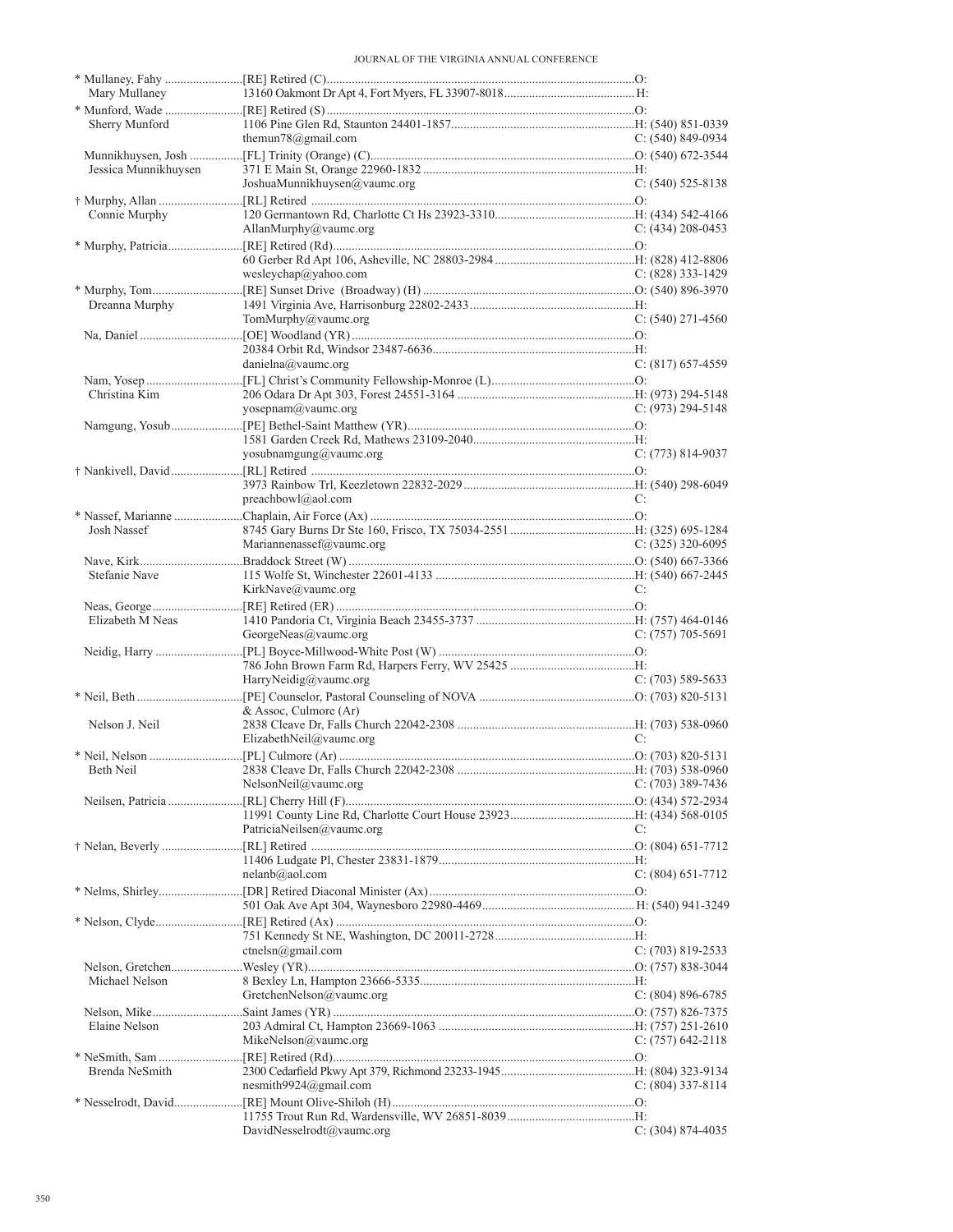|                     | rodneynewbill@vaumc.org   | C:                  |
|---------------------|---------------------------|---------------------|
|                     |                           |                     |
| Mandy Newman        |                           |                     |
|                     | BlandNewman@vaumc.org     | $C: (434)$ 390-9728 |
| Melissa T. Newman   |                           |                     |
|                     | craignewman@value.org     | $C: (434) 534-4430$ |
|                     |                           |                     |
|                     |                           |                     |
|                     |                           | $C: (540) 761-4230$ |
|                     |                           |                     |
| Bland S. Newman     |                           |                     |
|                     | mandynewman@vaumc.org     | $C: (757)$ 630-6518 |
|                     |                           |                     |
| Mary Dale Newsome   |                           |                     |
|                     | KennyNewsome@vaumc.org    | $C: (703) 868-1775$ |
|                     |                           |                     |
|                     |                           |                     |
|                     | brandonnichols@vaumc.org  | $C: (757)$ 663-1998 |
|                     |                           |                     |
| Dee Nichols         |                           |                     |
|                     | hughnichols69@gmail.com   | C:                  |
|                     |                           |                     |
| Gary Nichols        |                           |                     |
|                     | LisaNichols@vaumc.org     | $C: (540)$ 352-2138 |
|                     |                           |                     |
|                     |                           |                     |
|                     | JulieNitzsche@vaumc.org   | $C: (434)$ 326-6639 |
|                     |                           |                     |
|                     |                           |                     |
|                     |                           |                     |
| Regina Nkrumah      |                           |                     |
|                     | EmmanuelNkrumah@vaumc.org | $C: (703)$ 342-7886 |
|                     |                           |                     |
| Cynthia Nobles      |                           |                     |
|                     | wmnobles@hotmail.com      | $C: (757)$ 406-5323 |
|                     |                           |                     |
| Inez Nock           |                           |                     |
|                     | JamesNock@vaumc.org       | $C: (757)$ 710-1844 |
|                     |                           |                     |
| Carolyn Noland      |                           |                     |
|                     | revhoo@hotmail.com        | $C: (804) 878-3579$ |
|                     |                           |                     |
|                     |                           |                     |
|                     | LisaNordan@value.org      | $C: (757) 513-0496$ |
|                     |                           |                     |
| Cathy Norman        |                           |                     |
|                     | DavidNorman@vaumc.org     | C:                  |
|                     |                           |                     |
| Stephen W. Hoydilla |                           |                     |
|                     | FlorNorris@vaumc.org      | $C: (571)$ 232-7550 |
|                     |                           |                     |
| Ed Norton           | mbc1994@hotmail.com       |                     |
|                     |                           | C:                  |
| Karla M. Kincannon  |                           |                     |
|                     | JimNoseworthy@vaumc.org   | C: $(423)$ 836-1366 |
|                     |                           |                     |
|                     |                           |                     |
|                     | nandog1940@gmail.com      | C:                  |
|                     |                           |                     |
| Phyllis Nuckols     |                           |                     |
|                     |                           | $C: (757)$ 353-9386 |
|                     |                           |                     |
| Angela Obeng        |                           |                     |
|                     | JohnObeng@vaumc.org       | C: (703) 309-1329   |
|                     |                           |                     |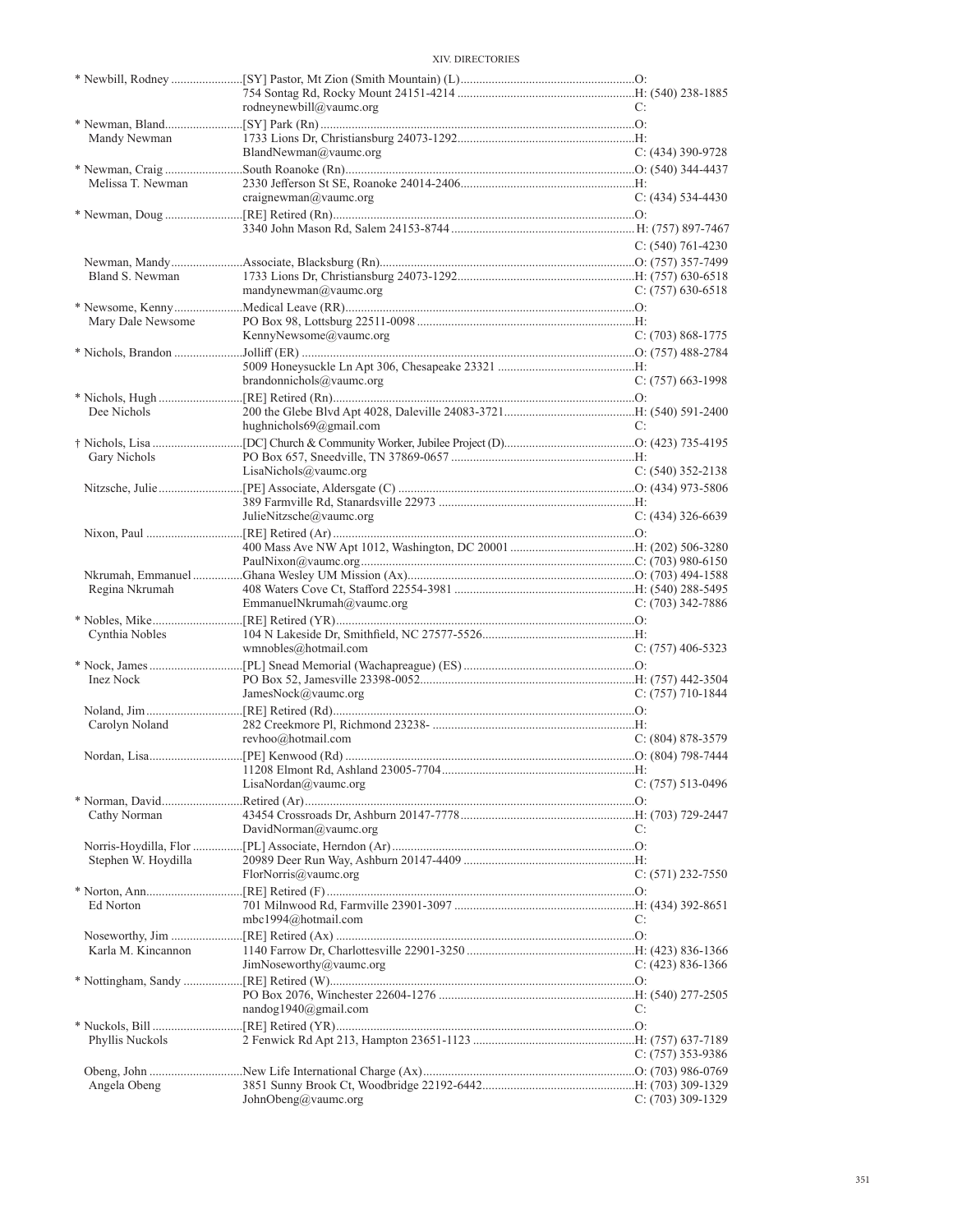| Mary Oberdick        |                                                |                       |
|----------------------|------------------------------------------------|-----------------------|
|                      | oberdickj $g(\partial_{\alpha}$ aol.com        | C:                    |
|                      |                                                |                       |
| Margie A. Turbyfill  |                                                |                       |
|                      | markogren@value.org                            | $C: (804)$ 310-6129   |
|                      |                                                |                       |
|                      |                                                |                       |
| Eric Oguich          |                                                |                       |
|                      | judyoguich@vaumc.org                           | C:                    |
|                      |                                                |                       |
|                      |                                                |                       |
|                      | intekoh@vaumc.org                              | $C: (770)$ 256-5816   |
|                      |                                                |                       |
|                      |                                                |                       |
|                      | JinOh@value.org                                | $C: (804) 241 - 9892$ |
|                      |                                                |                       |
|                      |                                                |                       |
| Mikang Kim           |                                                |                       |
|                      | PaulOh@vaumc.org                               | $C: (202)$ 489-7332   |
|                      |                                                |                       |
| Carren Atieno        |                                                |                       |
|                      | fredokello@vaumc.org                           | $C: (757) 817-0325$   |
|                      |                                                |                       |
| Robert May           |                                                |                       |
|                      | OlmaOlayMay@vaumc.org                          | $C: (757)$ 332-0052   |
|                      |                                                |                       |
|                      |                                                |                       |
|                      |                                                |                       |
|                      | BryanOldham@vaumc.org                          | $C: (703) 593-9235$   |
|                      |                                                |                       |
| Nancy Payne-Olewiler |                                                |                       |
|                      | billrev@comcast.net                            | $C: (904) 891-4360$   |
|                      |                                                |                       |
|                      |                                                |                       |
|                      |                                                |                       |
|                      |                                                |                       |
|                      |                                                |                       |
|                      | blairoquinn@vaumc.org                          | $C: (434)$ 710-2208   |
|                      |                                                |                       |
|                      |                                                |                       |
|                      |                                                |                       |
| James G. O'Quinn     |                                                |                       |
|                      | dorothymcneeroquinn@gmail.com                  | C: $(804)$ 402-9613   |
|                      |                                                |                       |
| Dorothy M. O'Quinn   |                                                |                       |
|                      | JimOQuinn@value.org                            | $C: (804)$ 467-9543   |
|                      |                                                |                       |
| Michelle Orndorff    |                                                |                       |
|                      |                                                |                       |
|                      | JoshOrndorff@vaumc.org                         | $C: (540)$ 308-5920   |
|                      |                                                |                       |
| Lee Anne Orndorff    |                                                |                       |
|                      | $C: (540) 661-7776$<br>RandyOrndorff@vaumc.org |                       |
|                      |                                                |                       |
|                      |                                                |                       |
|                      | luor $47$ @yahoo.com                           | $C: (703) 868-9629$   |
|                      |                                                |                       |
|                      |                                                |                       |
|                      |                                                |                       |
|                      | $ejo(a)$ shentel.net                           | $C: (540)$ 233-1021   |
|                      |                                                |                       |
| Lou Oswald           |                                                |                       |
|                      | ryanoswald@vaumc.org                           | $C: (540)$ 451-3003   |
|                      |                                                |                       |
|                      |                                                |                       |
| Nancy Owen           | $neowen1$ (a)verizon.net                       | C:                    |
|                      |                                                |                       |
|                      |                                                |                       |
| John Packard         |                                                |                       |
|                      | PeggyPackard@value.org                         | $C: (540) 896-2797$   |
|                      |                                                |                       |
| Patricia Page        |                                                |                       |
|                      | JamesPage@vaumc.org                            | $C: (703) 297 - 0355$ |
|                      |                                                |                       |
|                      |                                                |                       |
|                      |                                                | C:                    |
|                      | briankpage $07$ @aol.com                       |                       |
|                      |                                                |                       |
| Kelly Marie Page     | jonathanpage@vaumc.org                         | $C: (757)$ 748-4785   |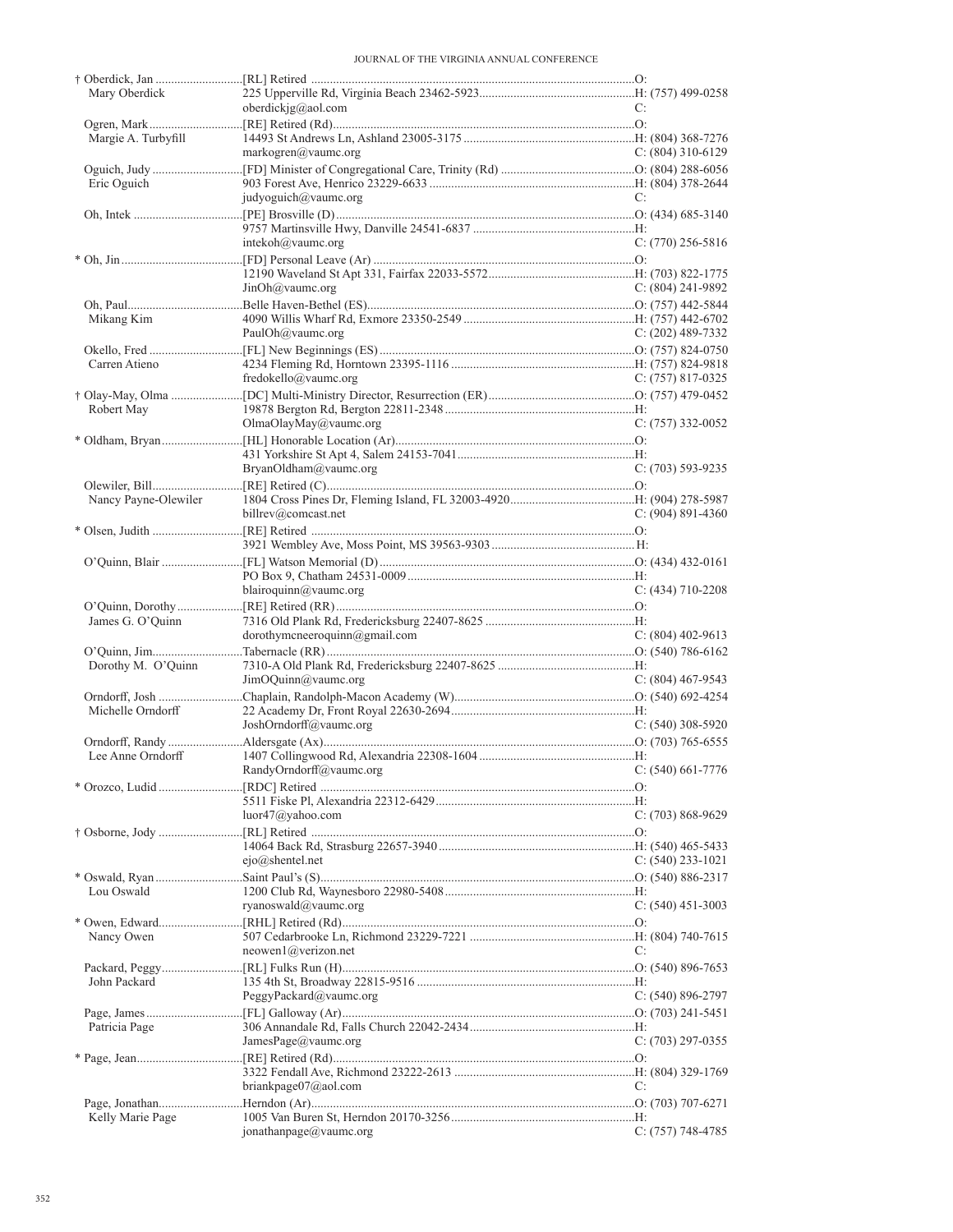| Jennifer Palmer      |                                |                       |
|----------------------|--------------------------------|-----------------------|
|                      | DavidPalmer@vaumc.org          | $C: (540)$ 435-7730   |
|                      |                                |                       |
|                      |                                |                       |
|                      | nancypalmer@vaumc.org          | $C: (757)$ 346-8902   |
|                      |                                |                       |
|                      | AmyPannell@vaumc.org           | C: (804) 694-9759     |
|                      |                                |                       |
| Sandra Parish        |                                |                       |
|                      | fparish41@gmail.com            | $C: (812)$ 340-8432   |
| Isaiah Jennifer Park |                                |                       |
|                      | danielpark@vaumc.org           | $C: (312)$ 350-1433   |
|                      |                                |                       |
| Joung Im Song        |                                |                       |
|                      | JaeWooPark@vaumc.org           | $C: (703)$ 485-7598   |
|                      |                                |                       |
| Hyun Sook Park       | JooSupPark@vaumc.org           | C: $(703)$ 477-9677   |
|                      |                                |                       |
|                      |                                |                       |
|                      | barbaraparker@vaumc.org        | $C: (757)$ 710-8025   |
|                      |                                |                       |
|                      |                                |                       |
|                      |                                |                       |
| Floyd Parker         | stephaniekimecparker@vaumc.org | $C: (804)$ 441-5631   |
|                      |                                |                       |
| Sandra Parker        |                                |                       |
|                      | StevenParker@vaumc.org         | $C: (434)$ 473-3164   |
|                      |                                |                       |
| Susan Parks          |                                |                       |
|                      | bobparks@vaumc.org             | $C: (434) 808 - 4446$ |
|                      |                                |                       |
|                      | chuckparks@vaumc.org           | $C: (757)$ 710-5407   |
|                      |                                |                       |
| Kemp Parrish         |                                |                       |
|                      | DedeParrish@vaumc.org          | C:                    |
|                      |                                |                       |
|                      | wparsley@yahoo.com             | $C: (757)$ 710-9321   |
|                      |                                |                       |
| Natalia Parson       |                                |                       |
|                      | derrickparson@vaumc.org        |                       |
|                      |                                |                       |
| Nancy G. Parsons     |                                |                       |
|                      | DMINBP@aol.com                 | C:                    |
| Lu Anne Patrick      |                                |                       |
|                      | KenPatrick@vaumc.org           | $C: (540) 550-2954$   |
|                      |                                |                       |
| Daleen Patterson     |                                |                       |
|                      | JohnPatterson@vaumc.org        | C:                    |
|                      |                                |                       |
| Edna Paylor          | eepaylor@verizon.net           | C:                    |
|                      |                                |                       |
| Crystal Payne        |                                |                       |
|                      | BusterPayne@vaumc.org          | C:                    |
|                      |                                |                       |
| Sarah E. Payne       |                                |                       |
|                      | ClaytonPayne@vaumc.org         | $C: (434)$ 258-9515   |
| Darlene Payne        |                                |                       |
|                      | GregoryPayne@vaumc.org         | C:                    |
|                      |                                |                       |
| Joyce Payne          |                                |                       |
|                      | jpayne93@verizon.net           | C: (804) 212-7318     |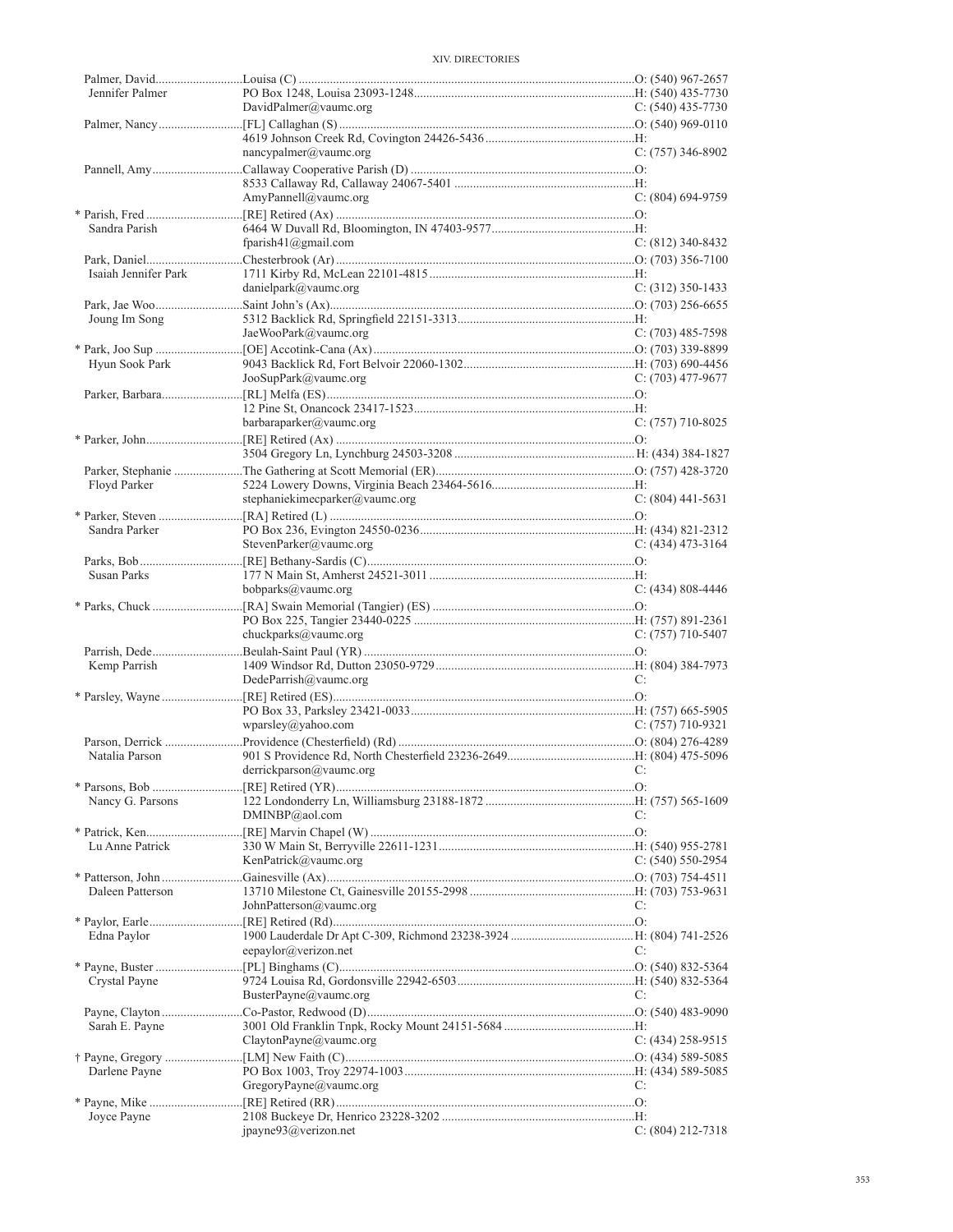\*

| Clayton W. Payne       |                                        |                       |
|------------------------|----------------------------------------|-----------------------|
|                        | sarahpayne@vaumc.org                   | $C: (434) 851 - 0868$ |
|                        |                                        |                       |
| Gail Paysour           |                                        |                       |
|                        | DougPaysour@vaumc.org                  | C:                    |
|                        |                                        |                       |
| Jacob Paysour          |                                        |                       |
|                        | joannapaysour@vaumc.org                | $C: (803)$ 465-1541   |
|                        |                                        |                       |
|                        |                                        |                       |
|                        | LemuelPearsall@vaumc.org               | $C: (703)$ 398-7074   |
|                        |                                        |                       |
| Lynn Bryant            |                                        |                       |
|                        | mistergp@cov.net                       | C:                    |
|                        |                                        |                       |
|                        |                                        |                       |
| Jeremy Scott Pelter    |                                        |                       |
|                        | pennypelter@value.org                  | $C: (540) 664-8488$   |
|                        |                                        |                       |
| Kerry Pendley          |                                        |                       |
|                        | drdeep3@gmail.com                      | C: $(703)$ 304-6344   |
|                        |                                        |                       |
| Martha Ann Pendrak     |                                        |                       |
|                        | gpendrak@hotmail.com                   | C:                    |
|                        |                                        |                       |
|                        |                                        |                       |
|                        | evelynpenn@vaumc.org                   | $C: (540)$ 220-4454   |
|                        |                                        |                       |
| Jayne Penn Hollar      |                                        |                       |
|                        | BarryHollar@vaumc.org                  | C: (540) 718-5467     |
|                        |                                        |                       |
|                        |                                        |                       |
| Janene Pennel          |                                        |                       |
|                        |                                        |                       |
|                        |                                        |                       |
|                        | CamillePentsil@vaumc.org               | C:                    |
|                        |                                        |                       |
| Katrina Perez          |                                        |                       |
|                        | Carlperez@vaumc.org                    | $C: (434) 942 - 7172$ |
|                        |                                        |                       |
|                        |                                        |                       |
|                        |                                        |                       |
|                        |                                        |                       |
|                        | TasiPerkins@value.org                  | $C: (802)$ 275-7673   |
|                        |                                        |                       |
| Sharon Perry           |                                        |                       |
|                        | DennisPerry@vaumc.org                  | $C: (571)$ 244-2165   |
|                        |                                        |                       |
|                        |                                        |                       |
|                        | JohnPeters@vaumc.org C: (804) 314-1237 |                       |
|                        |                                        |                       |
| Kate Petreski          |                                        |                       |
|                        | kitan@petreski.com                     | C: $(703)$ 863-2654   |
|                        |                                        |                       |
|                        |                                        |                       |
|                        |                                        |                       |
|                        |                                        |                       |
|                        |                                        |                       |
|                        | mikepettry@vaumc.org                   | C: $(540)$ 817-9605   |
|                        |                                        |                       |
|                        |                                        |                       |
|                        | $brepf(\omega)$ verizon.net            | C:                    |
|                        |                                        |                       |
|                        |                                        |                       |
| Thanh D. Nguyen        |                                        |                       |
|                        | HieuPhan@vaumc.org                     | $C: (858) 201-9175$   |
|                        |                                        |                       |
| Kay Phillips           |                                        |                       |
|                        | bphillips@vaumc.org                    | C: $(540)$ 809-5651   |
|                        |                                        |                       |
| Kevin Patrick Phillips |                                        |                       |
|                        | katiephillips@vaumc.org                | C: $(540)$ 379-4225   |
|                        |                                        |                       |
| Martha Phillips        | PaulPhillips@vaumc.org                 | $C: (804) 694-6678$   |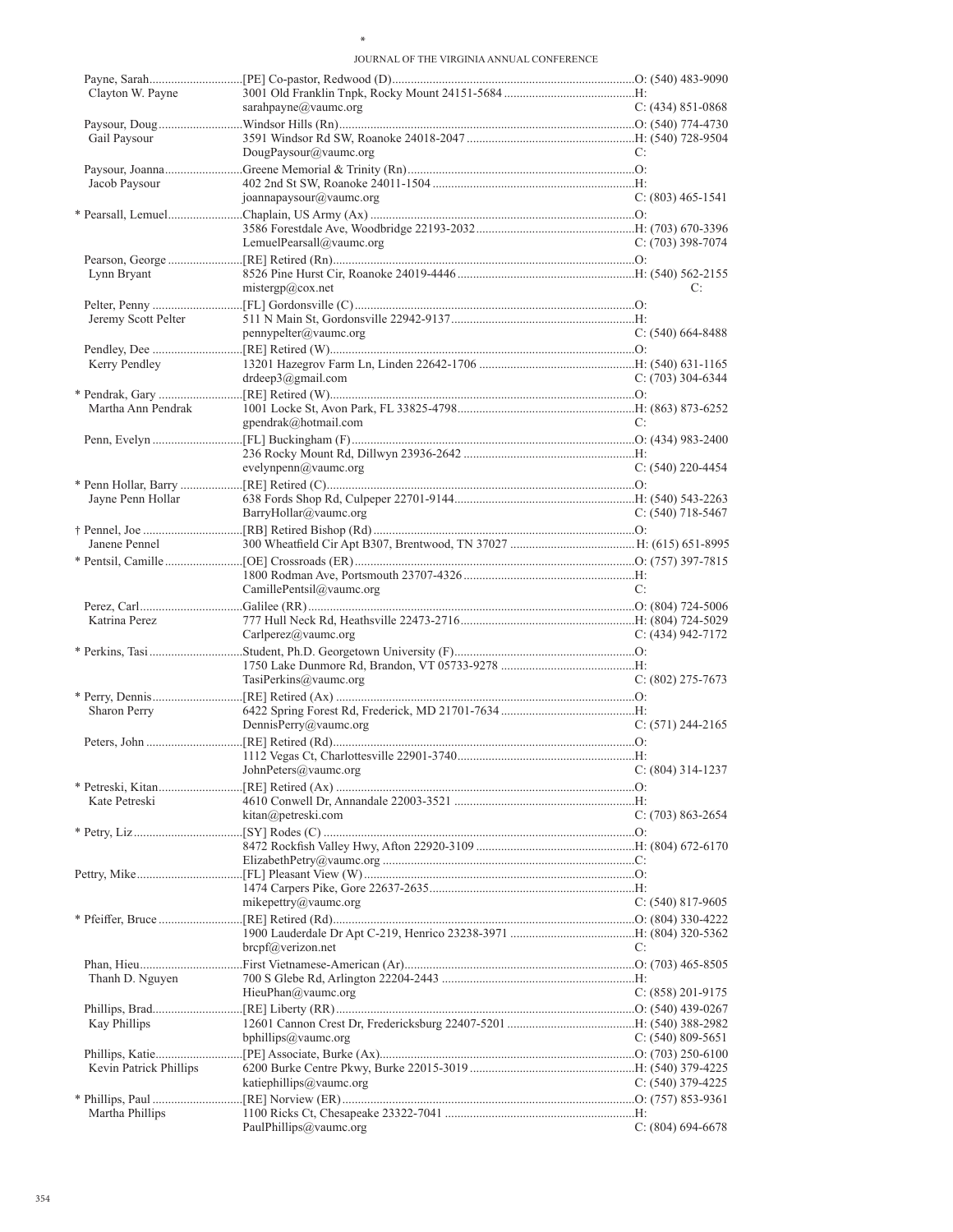| Doug Pickard         |                               |                     |
|----------------------|-------------------------------|---------------------|
|                      | PamPickard@vaumc.org          | $C: (434)$ 917-1111 |
|                      |                               |                     |
| Nancy Pierson        |                               |                     |
|                      | MylesPierson@vaumc.org        | $C: (804)$ 387-1674 |
|                      |                               |                     |
| Bonnie Pihlcrantz    |                               |                     |
|                      | BobPihlcrantz@vaumc.org       | C: $(757)$ 408-6653 |
|                      |                               |                     |
|                      |                               |                     |
|                      | patrickpillow@vaumc.org       | $C: (434)$ 485-3833 |
|                      |                               |                     |
| Charles J. Piluso    |                               |                     |
|                      | phylpiluso@yahoo.com          | $C: (434)$ 632-4006 |
|                      |                               |                     |
|                      |                               |                     |
|                      | vpittard@cox.net              | C:                  |
|                      |                               |                     |
|                      |                               |                     |
| Janet Pittman        |                               |                     |
|                      | DeanPittman@vaumc.org         | C:                  |
|                      |                               |                     |
| Don Ryan Pizzeck     |                               |                     |
|                      | BonniePizzeck@vaumc.org       | $C: (434)$ 470-6887 |
|                      |                               |                     |
| Bonnie G. Pizzeck    |                               |                     |
|                      | DonPizzeck@vaumc.org          | C: $(434)$ 446-3355 |
|                      |                               |                     |
| Sandi Plasters       |                               |                     |
|                      | MikePlasters@vaumc.org        | $C: (540)$ 908-5741 |
|                      |                               |                     |
| Michael W. Plasters  |                               |                     |
|                      | SandiBentonPlasters@vaumc.org | $C: (540)$ 421-7478 |
|                      |                               |                     |
| Rachel G. Plemmons   |                               |                     |
|                      | josephplemmons@vaumc.org      | $C: (540)$ 450-7713 |
|                      |                               |                     |
| Joe Plemmons         |                               |                     |
|                      | rachelplemmons@vaumc.org      | $C: (540)$ 336-7187 |
|                      |                               |                     |
| Joanne Plummer       |                               |                     |
|                      | jplummer22@gmail.com          | $C: (703) 585-4841$ |
|                      |                               |                     |
| Nikki Plymale        |                               |                     |
|                      | SamuelPlymale@Vaumc.org       | $C: (540)$ 421-1020 |
|                      |                               |                     |
|                      |                               |                     |
| Barbara Plymale      | drsfp85@gmail.com             | C:                  |
|                      |                               |                     |
|                      |                               |                     |
| Vanessa Daves-Poarch |                               |                     |
|                      | jonpoarch@vaumc.org           | C: $(402)$ 980-7416 |
|                      |                               |                     |
| Sherri Poeckert      |                               |                     |
|                      | Kevinpoeckert@vaumc.org       | $C: (540)$ 908-1730 |
|                      |                               |                     |
| Clementine S. Pollok |                               |                     |
|                      |                               | $C: (804)$ 389-2198 |
|                      |                               |                     |
| Julius Porias        |                               |                     |
|                      | gayleporias@vaumc.org         | $C: (703)$ 980-1029 |
|                      |                               |                     |
| Jose Antonio Porras  |                               |                     |
|                      | Deborahporras@vaumc.org       | $C: (240)$ 370-4868 |
|                      |                               |                     |
| <b>Ruth Porter</b>   |                               |                     |
|                      | Lakeporters@gmail.com         | $C: (540) 672-7903$ |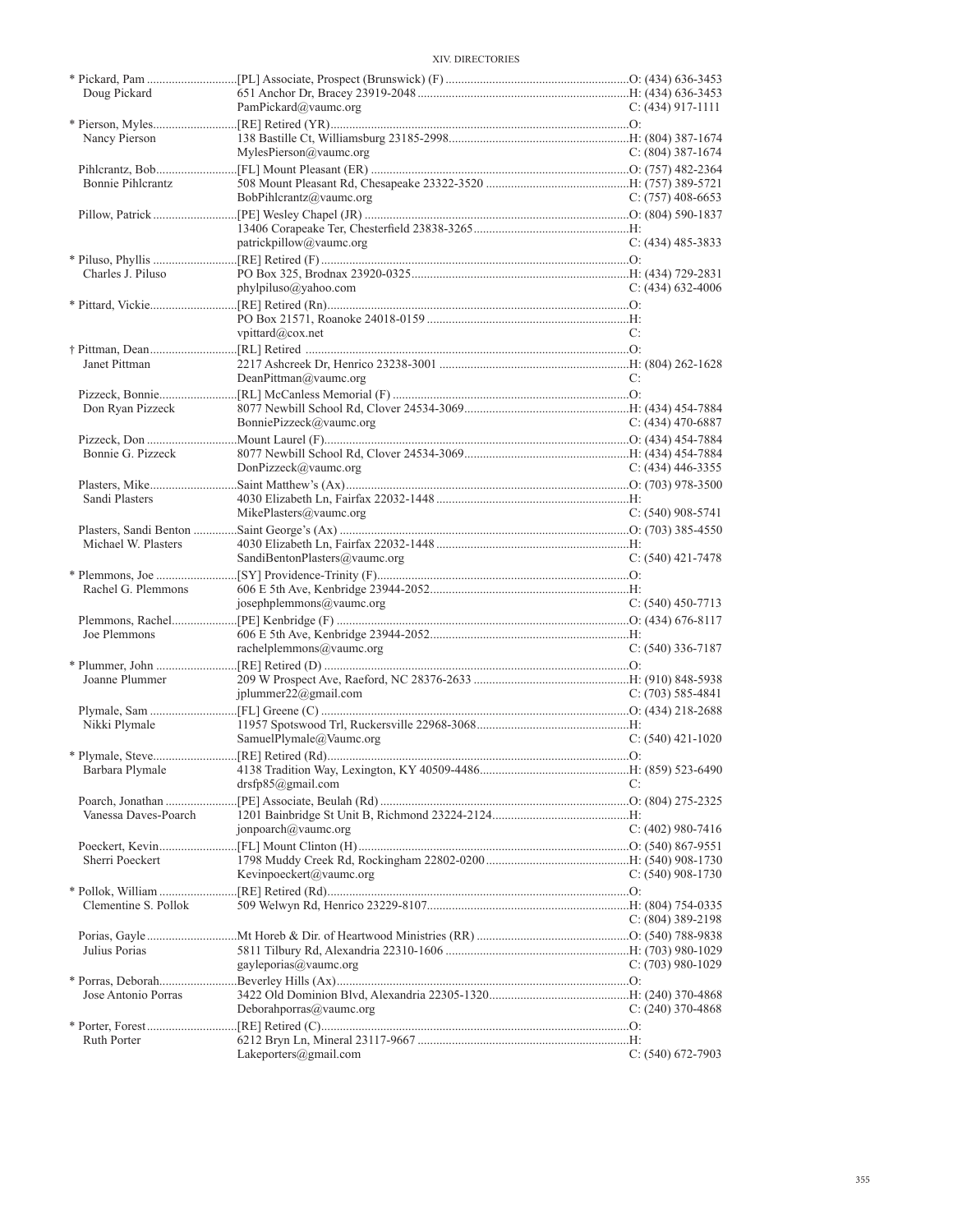|                      | William & Mary (YR)                      |                       |
|----------------------|------------------------------------------|-----------------------|
|                      |                                          |                       |
|                      | MelodyPorter@vaumc.org                   | C:                    |
| Cynthia Porter       |                                          |                       |
|                      | TimPorter@vaumc.org                      | $C: (757) 593-1014$   |
|                      |                                          |                       |
| Robert Porter-Miller |                                          |                       |
|                      | MelissaPorterMiller@vaumc.org            | C: $(202)$ 716-5714   |
|                      |                                          |                       |
| Kara Posey           |                                          |                       |
|                      | brianposey@vaumc.org                     | $C: (540)$ 236-2472   |
|                      |                                          |                       |
| Kellie Potter        |                                          |                       |
|                      | matpotter@value.org                      | $C: (757)$ 374-2244   |
|                      |                                          |                       |
| Roger T. Powell      |                                          |                       |
|                      | DebbiePowell@vaumc.org                   | C:                    |
|                      |                                          |                       |
| R. Brent Powell      |                                          |                       |
|                      | KendraPowell@vaumc.org                   | $C: (757)$ 710-5961   |
|                      |                                          |                       |
| Debra A. Powell      |                                          |                       |
|                      | RogerPowell@value.org                    | C: (540) 409-7454     |
|                      |                                          |                       |
| Judith B. Pratt      |                                          |                       |
|                      | billbennie@gmail.com                     | $C: (703) 785 - 1815$ |
|                      |                                          |                       |
|                      |                                          |                       |
|                      | $\text{davidpratt}(a\text{version.net})$ | C:                    |
|                      |                                          |                       |
| Catherine Price      |                                          |                       |
|                      | jchprice83@gmail.com                     | C:                    |
|                      |                                          |                       |
| Debbie Proctor       |                                          |                       |
|                      | proctorsap@yahoo.com                     | C:                    |
|                      |                                          |                       |
| April Propst         |                                          |                       |
|                      | StevePropst@vaumc.org                    | $C: (540) 292 - 3334$ |
|                      |                                          |                       |
| Portia Pruitt        |                                          |                       |
|                      | EdPruitt@vaumc.org                       | C: $(540)$ 414-1810   |
|                      |                                          |                       |
| Leigh Ann Pruitt     |                                          | $C: (804)$ 370-2981   |
|                      | GordonPruitt@vaumc.org                   |                       |
|                      |                                          |                       |
| Dora Pruitt          |                                          |                       |
|                      |                                          |                       |
|                      |                                          |                       |
|                      |                                          |                       |
| Janice M. Rivero     |                                          |                       |
|                      | $pughjeff(a)$ elon.edu                   | C: $(919)$ 967-2622   |
|                      |                                          |                       |
| Amy Purdom           |                                          |                       |
|                      | DanPurdom@vaumc.org                      | C: $(540)$ 292-4028   |
| Keith Pusso          |                                          |                       |
|                      | BrendaPusso@vaumc.org                    | C: $(540)$ 846-2258   |
|                      |                                          |                       |
| Teresa Radford       |                                          |                       |
|                      | JimRadford@vaumc.org                     | C: $(434)$ 960-9553   |
|                      |                                          |                       |
|                      |                                          |                       |
|                      | CindyRainger@vaumc.org                   | $C: (540)$ 219-0449   |
|                      |                                          |                       |
| Dotty Ramsey         |                                          |                       |
|                      | beardogden3@hotmail.com                  | C:                    |
|                      |                                          |                       |
| Karen Ramsey         |                                          |                       |
|                      | normanramsey@vaumc.org                   | $C: (540)$ 309-1776   |
|                      |                                          |                       |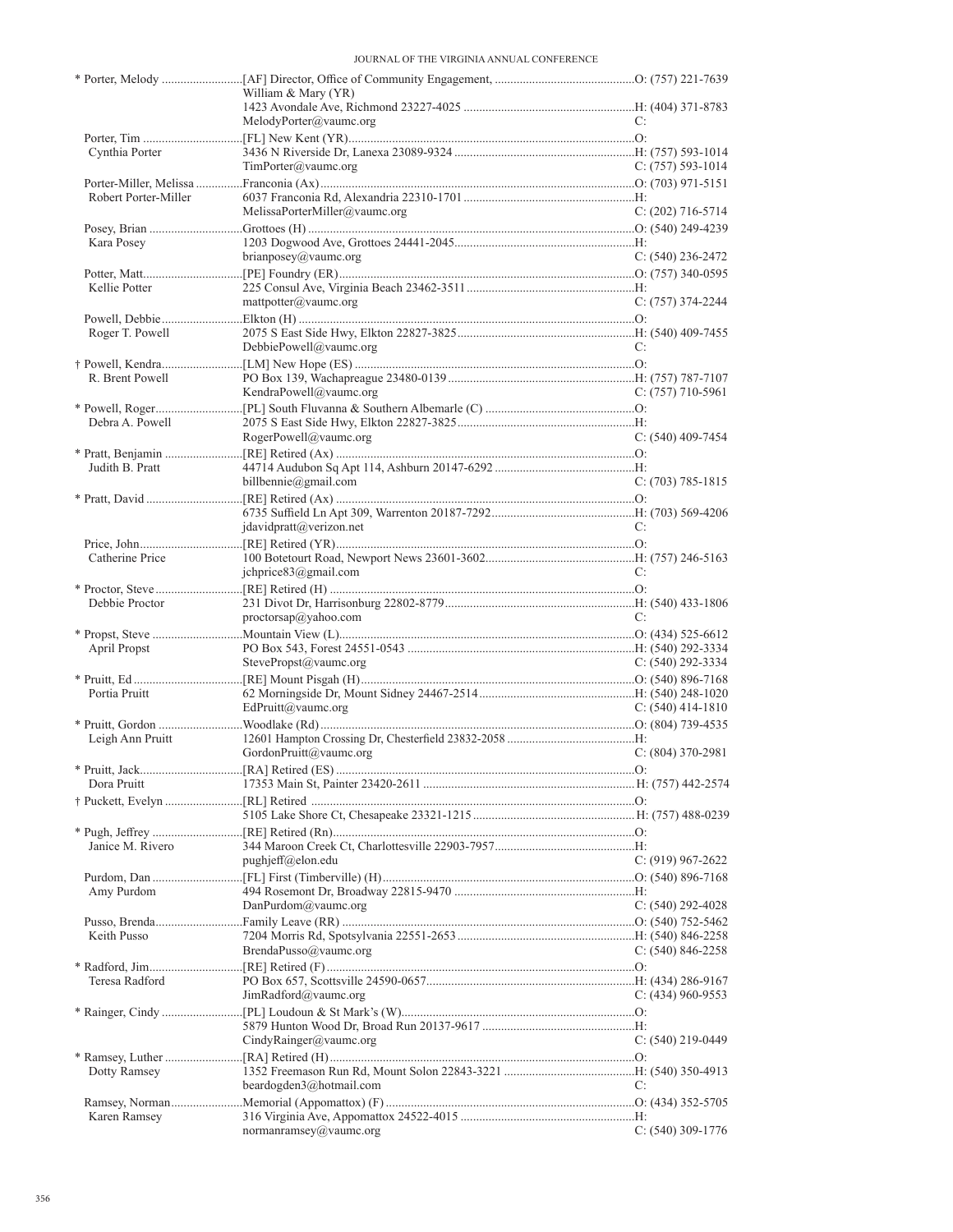| Maxine McKinney      |                             |                       |
|----------------------|-----------------------------|-----------------------|
|                      | DavidRash@vaumc.org         | C: $(540)$ 335-5175   |
|                      |                             |                       |
|                      |                             |                       |
|                      | pennyrasnake@vaumc.org      | C: $(703)$ 864-3630   |
|                      |                             |                       |
|                      |                             |                       |
|                      |                             |                       |
| Bruce Ray            |                             |                       |
|                      | LindaRay@vaumc.org          | $C: (540) 207 - 1787$ |
|                      |                             |                       |
| Terry Real           |                             |                       |
|                      | MarthaReal@vaumc.org        | $C: (703)$ 463-0358   |
|                      |                             |                       |
| Cheryl Reames        | wgreames@aol.com            | C:                    |
|                      |                             |                       |
| Susan M. Reaves      |                             |                       |
|                      | michaelreaves $@$ vaumc.org | $C: (757)$ 653-8537   |
|                      |                             |                       |
| Michael Blair Reaves |                             |                       |
|                      | SusanReaves@vaumc.org       | $C: (757)$ 653-7830   |
|                      |                             |                       |
| Libby Reifsnyder     |                             |                       |
|                      | alanlibby@aol.com           | $C: (703)$ 303-7106   |
|                      |                             |                       |
| <b>Bruce Reiss</b>   |                             |                       |
|                      |                             |                       |
| Melanie C. Reuter    |                             |                       |
|                      | mareuter2002@yahoo.com      | C: $(513)$ 410-3263   |
|                      |                             |                       |
| Mindy S. Reynolds    |                             |                       |
|                      | charliereynolds@vaumc.org   | C:                    |
|                      |                             |                       |
| Charlette Reynolds   |                             |                       |
|                      | dtreynolds $1$ @comcast.net | $C: (540)$ 246-2277   |
|                      |                             |                       |
| Thomas W. Reynolds   |                             |                       |
|                      | marthareynolds@vaumc.org    | $C: (540) 256 - 2322$ |
|                      |                             |                       |
| David F. Reynolds    |                             |                       |
|                      | MonicaReynolds@vaumc.org    | $C: (703) 853 - 8309$ |
|                      |                             |                       |
| Martha T. Reynolds   |                             |                       |
|                      | tomreynolds@vaumc.org       | $C: (540)$ 256-8974   |
|                      |                             |                       |
| JoAnn Reynolds       |                             |                       |
|                      | TPJPR1984@gmail.com         | $C: (757) 871 - 7740$ |
|                      |                             |                       |
| Robert Rhodes        |                             |                       |
|                      | cherylrhodes@bellsouth.net  | C:                    |
|                      |                             |                       |
| Lynn Rasor           |                             |                       |
|                      | stephenarhodes@vaumc.org    | $C: (804)$ 698-9565   |
|                      |                             |                       |
|                      |                             | C:                    |
|                      | graceellenrice@yahoo.com    |                       |
|                      |                             |                       |
| Dori Richardson      | markrichardson@vaumc.org    | $C: (540)$ 484-3404   |
|                      |                             |                       |
| Nancy Rickabaugh     |                             |                       |
|                      | MarcRickabaugh@vaumc.org    | C: $(434)$ 989-0401   |
|                      |                             |                       |
|                      |                             |                       |
|                      | willmaryjane@comcast.net    | C:                    |
|                      |                             |                       |
|                      |                             |                       |
|                      | WayneRickman@vaumc.org      | $C: (540) 290 - 2654$ |
|                      |                             |                       |

\*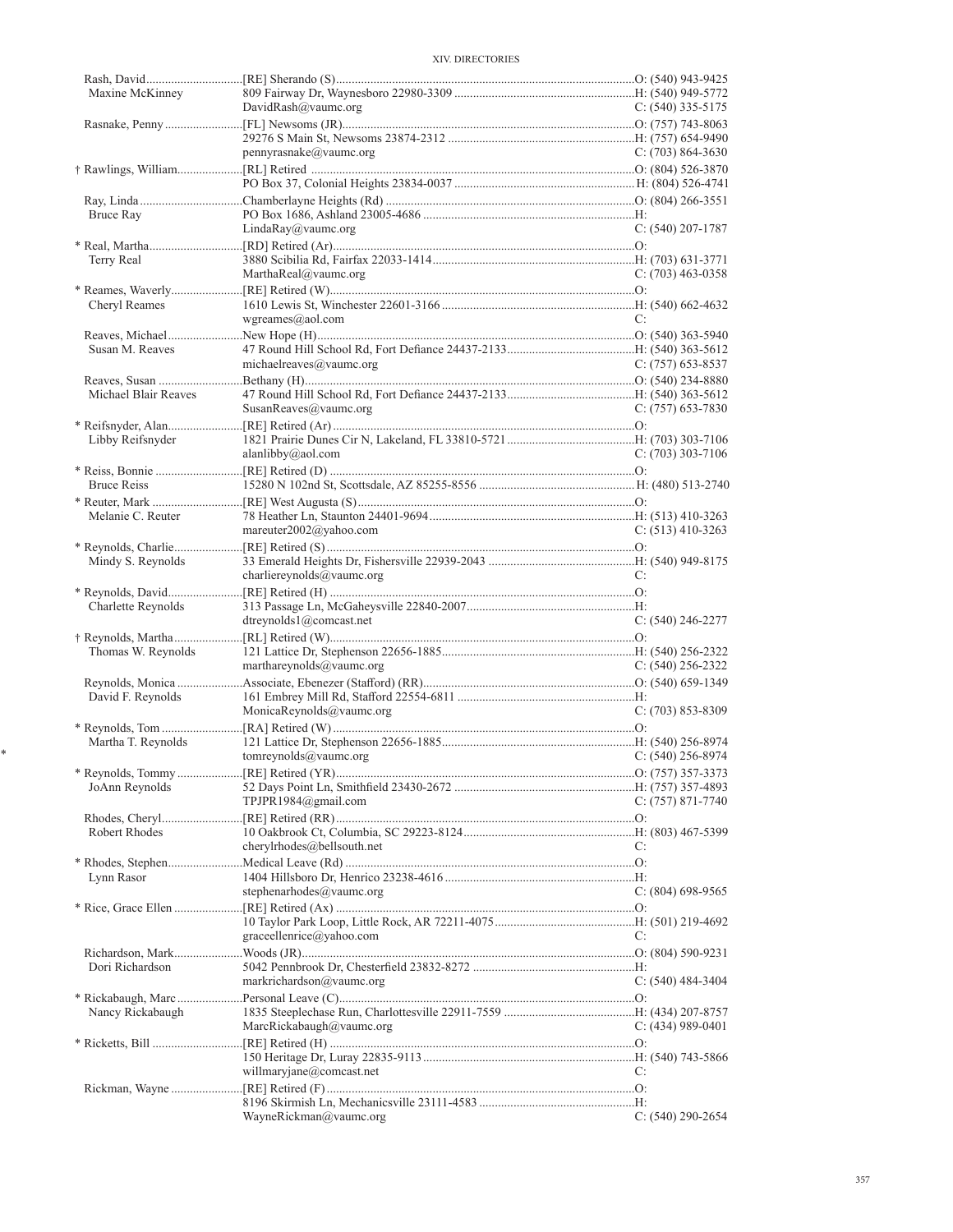| Moonyeen Rideout  |                                         |                       |
|-------------------|-----------------------------------------|-----------------------|
|                   | tworideouts@yahoo.com                   | C:                    |
|                   |                                         |                       |
|                   |                                         |                       |
|                   | chrissyridings@vaumc.org                | $C: (434) 688 - 5171$ |
|                   |                                         |                       |
| Elizabeth Ridout  |                                         |                       |
|                   | emridout@cov.net                        | C:                    |
|                   |                                         |                       |
|                   |                                         |                       |
| Julia Riedel      |                                         |                       |
|                   | ChrisRiedel@vaumc.org                   | C: $(703)$ 328-5161   |
|                   |                                         |                       |
| Susan Rigg        |                                         |                       |
|                   | EdRigg@vaumc.org                        | $C: (540)$ 406-0965   |
|                   |                                         |                       |
| Jill Riggles      |                                         |                       |
|                   | bobriggles@vaumc.org                    | $C: (571)$ 379-3640   |
|                   |                                         |                       |
|                   |                                         |                       |
| Amy Riggs         |                                         |                       |
|                   | glennriggs@vaumc.org                    | $C: (757)$ 635-2249   |
|                   |                                         |                       |
| Mike Riggs        |                                         |                       |
|                   | triciariggs@vaumc.org                   | $C: (757) 506 - 5040$ |
|                   |                                         |                       |
|                   |                                         |                       |
|                   |                                         |                       |
|                   |                                         |                       |
|                   |                                         |                       |
|                   | scottrimer@vaumc.org                    | C:                    |
|                   |                                         |                       |
| Todd Ringenbach   |                                         |                       |
|                   | MartiRingenbach@vaumc.org               | $C: (703) 731-6922$   |
|                   |                                         |                       |
|                   |                                         |                       |
|                   | CarlRipley@vaumc.org                    | C:                    |
|                   |                                         |                       |
|                   |                                         |                       |
| Paula Ritchie     |                                         |                       |
|                   | KeithRitchie@vaumc.org                  | $C: (804)$ 357-8872   |
|                   |                                         |                       |
| Valerie W. Ritter |                                         |                       |
|                   | PaulRitter@vaumc.org                    | $C: (540) 810 - 8352$ |
|                   |                                         |                       |
| Paul James Ritter |                                         |                       |
|                   | ValerieRitter@vaumc.org                 | $C: (276) 202 - 8600$ |
|                   |                                         |                       |
| Jeffrey C. Pugh   |                                         |                       |
|                   | janrivero@vaumc.org $C: (919) 225-7130$ |                       |
|                   |                                         |                       |
|                   |                                         |                       |
|                   |                                         |                       |
|                   | CathyRoach@vaumc.org                    | C: (434) 250-7549     |
|                   |                                         |                       |
| Lee Ann Robbins   |                                         |                       |
|                   | BrandonRobbins@vaumc.org                | C: (757) 871-2425     |
|                   |                                         |                       |
| Phyllis Robbins   |                                         |                       |
|                   | GaryRobbins@vaumc.org                   | $C: (540) 588-9267$   |
|                   |                                         |                       |
|                   |                                         |                       |
| Theresa Roberson  |                                         |                       |
|                   | MarcRoberson@vaumc.org                  | C: $(540)$ 327-4954   |
|                   |                                         |                       |
| Rayn L. Roberts   |                                         |                       |
|                   | revcharles38@verizon.net                | C: $(540)$ 327-6196   |
|                   |                                         |                       |
| Lori Roberts      |                                         |                       |
|                   |                                         |                       |
|                   |                                         |                       |
|                   | JeffRoberts@vaumc.org                   | C: $(540)$ 454-7813   |
|                   |                                         |                       |
| Pamela Robertson  |                                         |                       |
|                   | rickrobertson@vaumc.org                 | C: $(540)$ 209-4096   |
|                   |                                         |                       |
| Carolyn Robertson |                                         |                       |
|                   | robrobertson@vaumc.org                  | C:                    |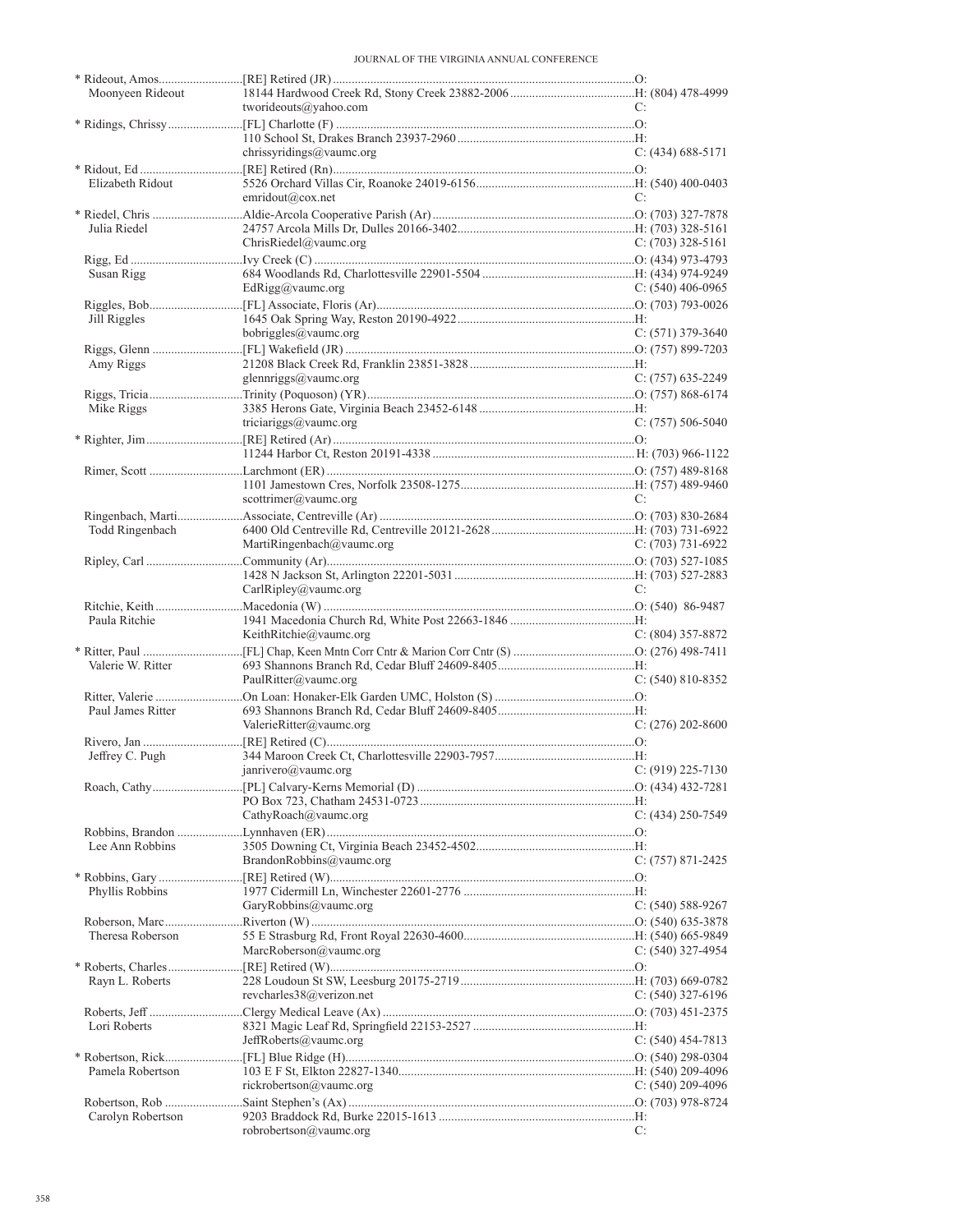| Ruth Robertson-Gouge |                               |                       |
|----------------------|-------------------------------|-----------------------|
|                      | scottrobertsongouge@vaumc.org | C: $(540)$ 616-4046   |
|                      |                               |                       |
| Jennifer Robinette   |                               |                       |
|                      |                               |                       |
|                      | JoelRobinette@vaumc.org       | $C: (540)$ 908-9482   |
|                      |                               |                       |
| Tyagan Bolick        |                               |                       |
|                      | KorenRobins@vaumc.org         | $C: (757)$ 647-6742   |
|                      |                               |                       |
|                      |                               |                       |
| Barbara W. Robinson  |                               |                       |
|                      | bobrobinson@vaumc.org         | $C: (757)$ 439-0634   |
|                      |                               |                       |
| Carole Robinson      |                               |                       |
|                      | BurtRobinson@vaumc.org        | $C: (571)$ 247-6483   |
|                      |                               |                       |
|                      |                               |                       |
| Connie Robinson      |                               |                       |
|                      | onepadre@yahoo.com            | $C: (252)$ 455-2165   |
|                      |                               |                       |
|                      |                               |                       |
|                      | NancyRobinson@vaumc.org       | $C: (804) 873 - 1487$ |
|                      |                               |                       |
|                      |                               |                       |
| Lisa Rochford        |                               |                       |
|                      | daverochford@vaumc.org        | $C: (540) 588-6171$   |
|                      |                               |                       |
|                      |                               |                       |
| Missy Kay Rodden     |                               |                       |
|                      | $\lim{rodden@value}$ .org     | $C: (540)$ 958-9002   |
|                      |                               |                       |
|                      |                               |                       |
|                      | MiltonRodgers@vaumc.org       | $C: (571)$ 215-8292   |
|                      |                               |                       |
|                      |                               |                       |
| Angel Martinez-Ortiz |                               |                       |
|                      | lydiarodriguez@vaumc.org      | $C: (703) 517-4058$   |
|                      |                               |                       |
|                      |                               |                       |
|                      |                               |                       |
| Maxine Rollins       |                               |                       |
|                      | maxrol97@cov.net              | $C: (757) 880-3360$   |
|                      |                               |                       |
|                      |                               |                       |
|                      | brendaromenius@yahoo.com      | $C: (703)$ 336-2831   |
|                      |                               |                       |
|                      |                               |                       |
| Myrna Rooks          |                               |                       |
|                      | markrooks@vaumc.org           | $C: (804) 837-7154$   |
|                      |                               |                       |
| Jean Rorrer          |                               |                       |
|                      |                               | C:                    |
|                      | SebertRorrer@vaumc.org        |                       |
|                      |                               |                       |
|                      |                               |                       |
|                      | ileanarosario@vaumc.org       | C: $(703)$ 867-4545   |
|                      |                               |                       |
|                      |                               |                       |
| Mary Douglas Roscoe  |                               |                       |
|                      | markroscoe@vaumc.org          | C: (804) 651-2427     |
|                      |                               |                       |
|                      |                               |                       |
|                      | joerose@value.org             | $C: (540)$ 958-3301   |
|                      |                               |                       |
|                      |                               |                       |
| Susan L Ross         |                               |                       |
|                      | TerryRoss@vaumc.org           | $C: (540)$ 598-2652   |
|                      |                               |                       |
| Betty Rough          |                               |                       |
|                      | bobrough@verizon.net          | C:                    |
|                      |                               |                       |
|                      |                               |                       |
| Marie Rowan          |                               |                       |
|                      | DarwoodRowan@vaumc.org        | C:                    |
|                      |                               |                       |
| Michelle Rowe        |                               |                       |
|                      | johnrowe@vaumc.org            | $C: (703)$ 357-5446   |
|                      |                               |                       |
|                      |                               |                       |
| Jeannie Rowland      | RayRowland@vaumc.org          | $C: (757)$ 719-3870   |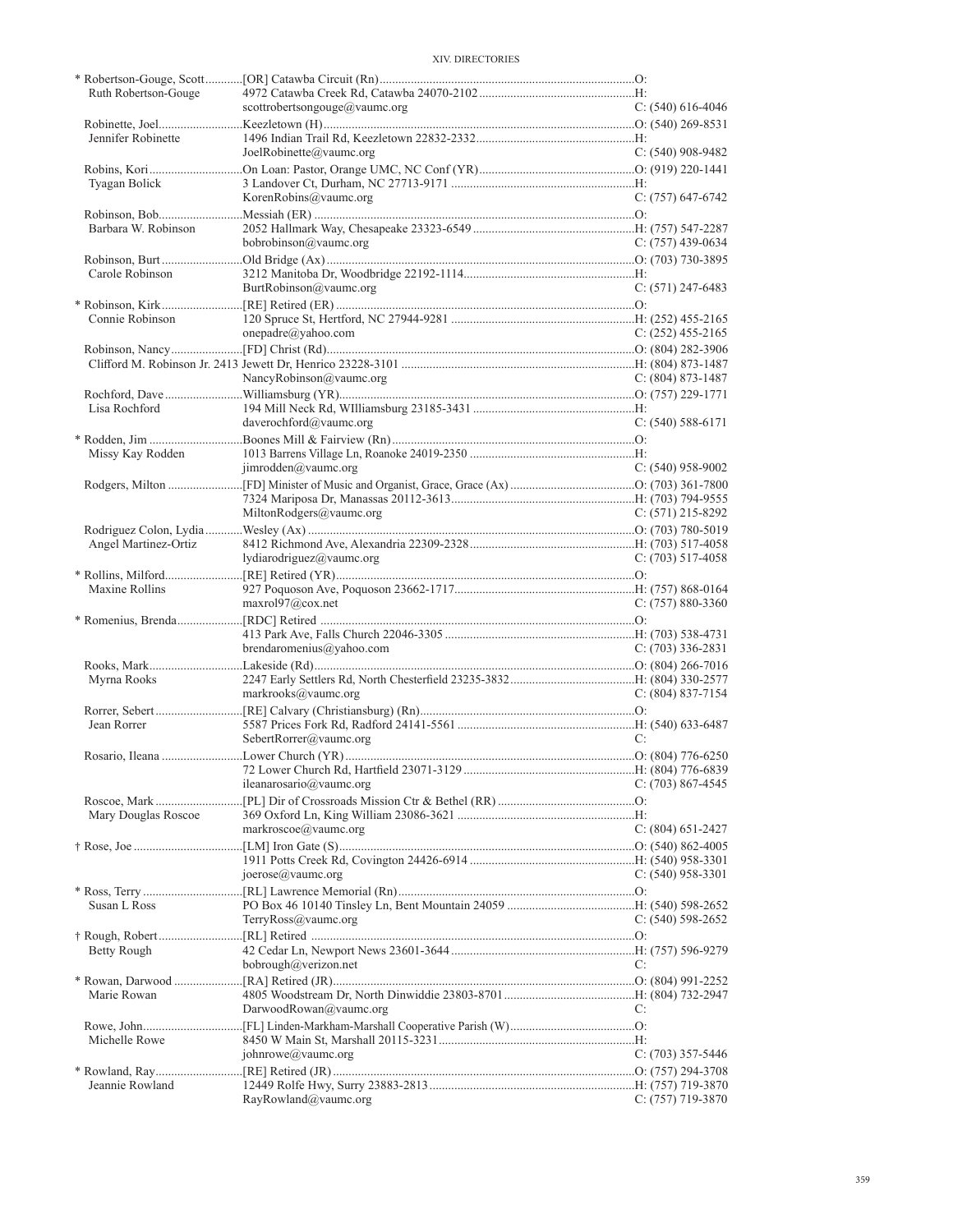| Denise Rowley     |                            |                       |
|-------------------|----------------------------|-----------------------|
|                   | rowley.chuck@gmail.com     | $C: (757) 297-6978$   |
| Darla Rowley      |                            |                       |
|                   | glennrowley@vaumc.org      | $C: (480)$ 399-7822   |
|                   |                            |                       |
| Marcia Rowley     |                            |                       |
|                   | RalphRowley@value.org      | C: (757) 570-0447     |
|                   |                            |                       |
| Jim Rudisill      |                            |                       |
|                   | joanrudisill@aol.com       | $C: (703)$ 217-4974   |
|                   |                            |                       |
|                   | RebeccaRumburg@vaumc.org   | C:                    |
|                   |                            |                       |
| Glenda Rumburg    |                            |                       |
|                   | ReggieRumburg@vaumc.org    | $C: (804)$ 450-0591   |
|                   |                            |                       |
| Carla Russell     |                            |                       |
|                   | RobertRussell@vaumc.org    | C:                    |
|                   |                            |                       |
| Un Ju Tarah Lee   |                            |                       |
|                   | Davidryu@vaumc.org         | $C: (858)$ 344-5354   |
| Su Jung Park      |                            |                       |
|                   | youngsungryu@vaumc.org     | C: $(571)$ 351-0876   |
|                   |                            |                       |
| Joanne Sahms      |                            |                       |
|                   | jacobsahms@vaumc.org       | $C: (804) 893 - 0273$ |
|                   |                            |                       |
|                   |                            |                       |
|                   | JanetSalbert@vaumc.org     | $C: (571)$ 275-0289   |
|                   |                            |                       |
| Linda Saldana     | JoseSaldana@value.org      | $C: (703)$ 593-5340   |
|                   |                            |                       |
|                   |                            |                       |
|                   | pastorsal $24521$ @aol.com | C:                    |
|                   |                            |                       |
| Sue Ann E. Salmon |                            |                       |
|                   | oldjim@oldjim.net          | $C: (540)$ 360-5335   |
|                   |                            |                       |
| James A. Salmon   | SueAnnSalmon@vaumc.org     | C: $(804)$ 510-8700   |
|                   |                            |                       |
| Gel Samson        |                            |                       |
|                   | emmasamson@vaumc.org       | C:                    |
|                   |                            |                       |
| Anselma Samson    |                            |                       |
|                   | GelSamson@vaumc.org        | $C: (757)$ 770-6879   |
|                   |                            |                       |
| Sam Kirubakaran   |                            |                       |
|                   | archanasamuel@value.       | C: $(248)$ 404-0700   |
| Lois M. Sanborn   |                            |                       |
|                   | sanborn45@gmail.com        | $C: (540)$ 315-0881   |
|                   |                            |                       |
|                   |                            |                       |
|                   | raysandifer@vaumc.org      | $C: (540)$ 525-0258   |
|                   |                            |                       |
|                   |                            |                       |
|                   | KarenSandoval@vaumc.org    | C: $(804)$ 436-3816   |
|                   |                            |                       |
| Deena Sasser      |                            |                       |
|                   | dougsasser@vaumc.org       | $C: (540)$ 488-5051   |
| Carolyn Satter    |                            |                       |
|                   | RalphSatter@vaumc.org      | $C: (540)$ 729-2074   |
|                   |                            |                       |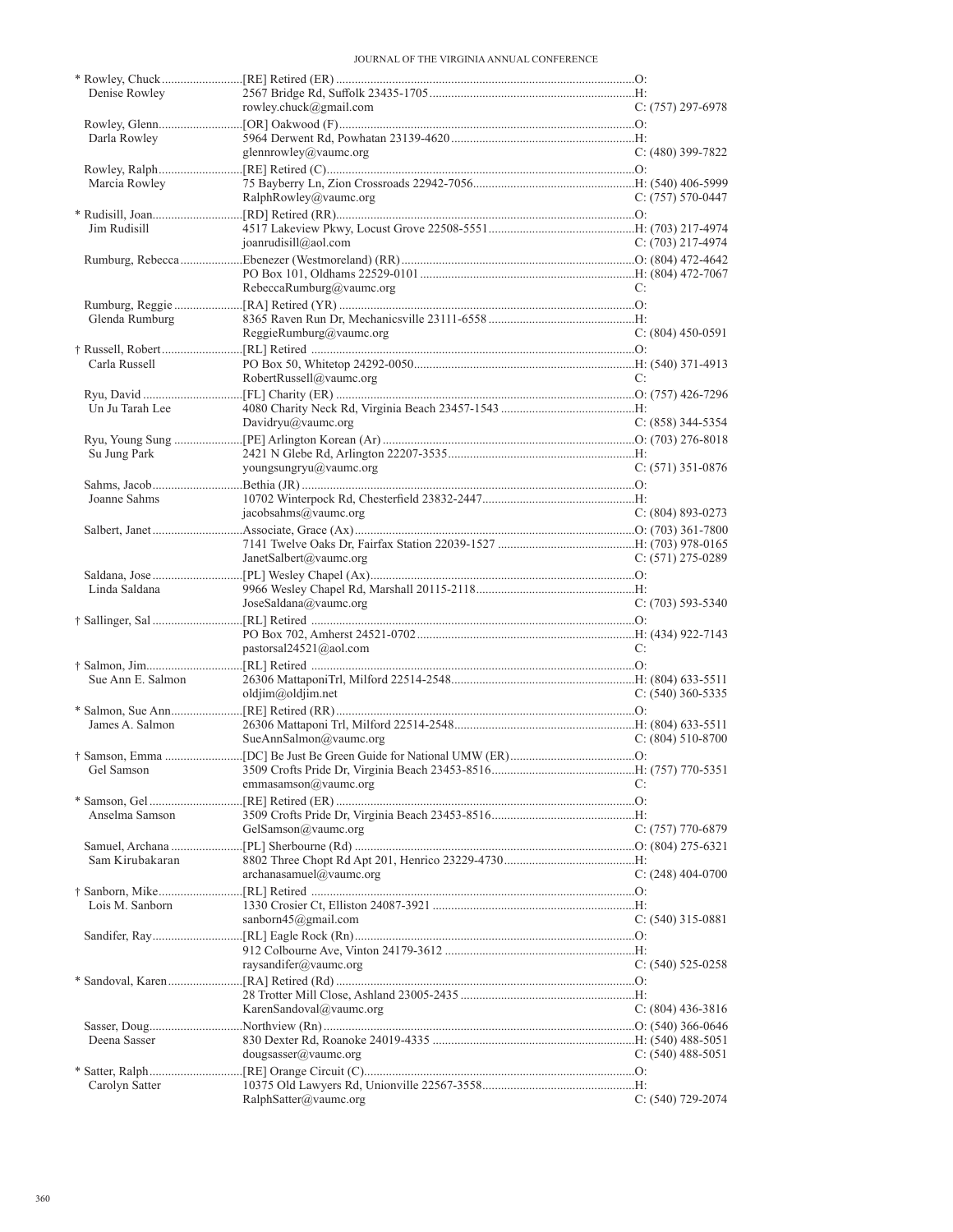| Agnes Satterwhite   |                             |                       |
|---------------------|-----------------------------|-----------------------|
|                     | esatterwhite@adelphia.net   | C:                    |
| Jason C. Stanley    |                             |                       |
|                     | megansaucier@vaumc.org      | $C: (804)$ 334-5859   |
| David Sault         |                             |                       |
|                     | smsault@yahoo.com           | C: $(540)$ 742-3483   |
|                     |                             |                       |
|                     | cesavage@optionline.net     | C:                    |
|                     |                             |                       |
| Carolyn Savinsky    | tnva $64$ @gmail.com        | $C: (757)$ 630-2259   |
|                     | Jacksonville, FL (YR)       |                       |
|                     |                             |                       |
|                     | CarlySawyer@vaumc.org       | $C: (757)$ 218-6926   |
|                     |                             |                       |
|                     |                             |                       |
| Kathy Schaefer      |                             |                       |
|                     | GeorgeSchaefer@vaumc.org    | $C: (434) 203 - 0232$ |
|                     |                             |                       |
| Erin Schaeffer      |                             |                       |
|                     | ryanschaeffer@vaumc.org     | $C: (703)$ 987-7407   |
|                     |                             |                       |
| Beverly Schill      |                             |                       |
|                     | $dschild(\omega)$ gmail.com | C:                    |
|                     |                             |                       |
| Margaret Schlechty  | ToddSchlechty@vaumc.org     | $C: (703) 819-7795$   |
|                     |                             |                       |
| Robert Schoeman     |                             |                       |
|                     | laetitiaschoeman@vaumc.org  | $C: (540) 533-7252$   |
|                     |                             |                       |
| Laetitia Schoeman   |                             |                       |
|                     |                             |                       |
|                     |                             |                       |
| Laura Schooler      |                             |                       |
|                     | ChuckSchooler@vaumc.org     |                       |
| Mary Schooler       |                             |                       |
|                     | ilsmds@htenet.org           | C:                    |
|                     |                             |                       |
|                     |                             |                       |
|                     | andrewschwartz@vaumc.org    | $C: (757) 202 - 5489$ |
|                     |                             |                       |
| Glenn G. Schweitzer |                             |                       |
|                     | barbschweitzer@vaumc.org    | C: (703) 201-2873     |
|                     |                             |                       |
|                     | rickyscott@vaumc.org        | C:                    |
|                     |                             |                       |
| Robert Sealand      |                             |                       |
|                     | sarahsealand@vaumc.org      | C: $(804)$ 339-7769   |
|                     |                             |                       |
| Julianna Seely      |                             |                       |
|                     | dhseely@outlook.com         | $C: (910) 591-9618$   |
|                     |                             |                       |
| Vickie R. Seibert   |                             |                       |
|                     | LeroySeibert@vaumc.org      | C: (703) 477-2835     |
|                     |                             |                       |
| H. Leroy Seibert    | VickieSeibert@vaumc.org     |                       |
|                     |                             | C: $(703)$ 477-2836   |
| Carol Senters       |                             |                       |
|                     | johnsenters@vaumc.org       | C:                    |
|                     |                             |                       |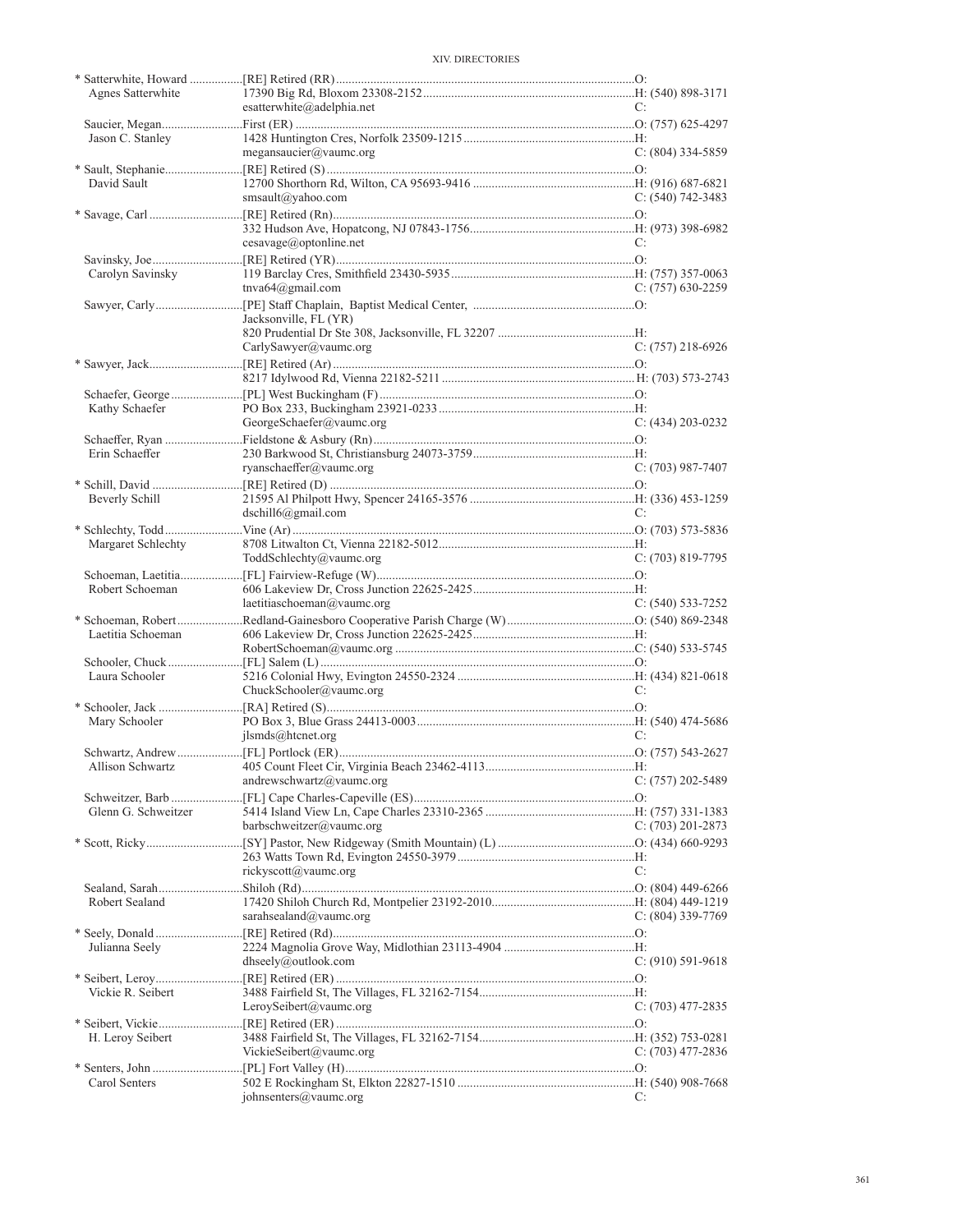| Barbara A. Sergent   |                                 |                       |
|----------------------|---------------------------------|-----------------------|
|                      | mattsergent@vaumc.org           | $C: (703) 657-9630$   |
|                      |                                 |                       |
| Estrella Serrano     |                                 |                       |
|                      | JulioSerranoPerez@vaumc.org     | $C: (804) 274-9682$   |
|                      |                                 |                       |
|                      | Psychiatric Associates (ER)     |                       |
| Latricia Baker Seusy |                                 |                       |
|                      | BrentSeusy@vaumc.org            | C: $(757)$ 617-8007   |
|                      |                                 |                       |
| Ann P. Shappell      |                                 |                       |
|                      | jshappell50@gmail.com           | $C: (757) 288 - 5129$ |
|                      |                                 |                       |
|                      |                                 |                       |
| Marjorie E Sharp     |                                 |                       |
|                      | BobSharp@vaumc.org              | $C: (757) 871-8116$   |
|                      |                                 |                       |
| Bruce Sharp          |                                 |                       |
|                      | sharpd@BnDSharp.net             | C: $(540)$ 998-0020   |
|                      |                                 |                       |
| Anna Shea            |                                 |                       |
|                      | McKennonShea@vaumc.org          | $C: (919) 564-6993$   |
|                      |                                 |                       |
| Carla Sheehan        |                                 |                       |
|                      | EdSheehan@vaumc.org             | C:                    |
|                      |                                 |                       |
|                      |                                 |                       |
| Sandy Shelton        |                                 |                       |
|                      | emersanno@comcast.net           | C:                    |
|                      |                                 |                       |
|                      |                                 |                       |
|                      | shep $09@$ comcast.net          | C: $(804)$ 914-0080   |
|                      |                                 |                       |
| Claire Shepherd      |                                 |                       |
|                      | JoeShepherd@value.org           | C: $(757)$ 513-3932   |
|                      |                                 |                       |
| Clarisa Shepherd     |                                 |                       |
|                      | rustyshepherd@vaumc.org         | C: $(540)$ 309-4176   |
|                      |                                 |                       |
|                      |                                 |                       |
| Sharon Shepherd      |                                 |                       |
|                      | TommyShepherd@vaumc.org         | C:                    |
|                      |                                 |                       |
| Nancy Sherrod        |                                 |                       |
|                      | TomSherrod@vaumc.org            |                       |
|                      |                                 | C:                    |
|                      |                                 |                       |
|                      |                                 |                       |
|                      | KwangminShin@vaumc.org          | $C: (540) 816 - 3174$ |
|                      |                                 |                       |
|                      |                                 |                       |
| Ruth H. Shinn        |                                 | C:                    |
|                      | samuelshinn@hotmail.com         |                       |
|                      |                                 |                       |
|                      |                                 |                       |
|                      | plsrevdoc@aol.com               | C: $(804)$ 350-6166   |
|                      |                                 |                       |
| Rita Shively         |                                 |                       |
|                      | $2\text{shivelys}(a)$ gmail.com | C: $(276)$ 732-7108   |
|                      |                                 |                       |
| Jerry Shoemaker      |                                 |                       |
|                      | RockyShoemaker@vaumc.org        | $C: (434)$ 996-9636   |
|                      |                                 |                       |
| Debra L. Bucklen     |                                 |                       |
|                      | JoeShop@value.org               | $C: (540)$ 797-5505   |
|                      |                                 |                       |
|                      |                                 |                       |
| John A. Short        |                                 |                       |
|                      | jeshort05@gmail.com             | $C: (540)$ 493-2379   |
|                      |                                 |                       |
| Lee Ann Showers      |                                 |                       |
|                      | PhilShowers@vaumc.org           | $C: (434)$ 401-5129   |
|                      |                                 |                       |
|                      | dshull $35$ @gmail.com          | C:                    |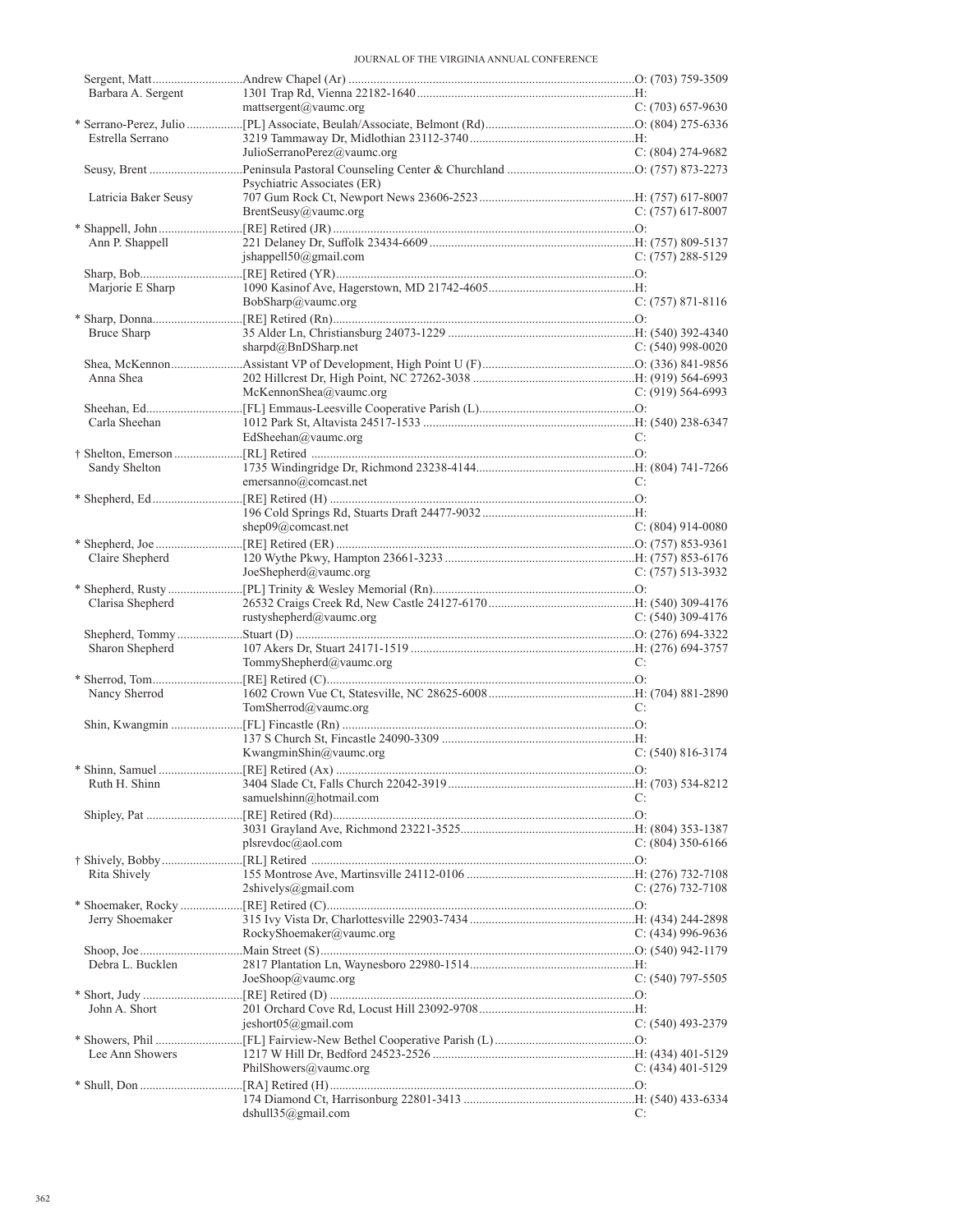| Joy Siddons          |                                       |                     |
|----------------------|---------------------------------------|---------------------|
|                      | jamessiddons@jamessiddons.com         | C:                  |
|                      |                                       |                     |
| Holly Siegle         |                                       |                     |
|                      | BrianSiegle@vaumc.org                 | C: $(804)$ 854-6520 |
|                      |                                       |                     |
| Mary Siegle          |                                       |                     |
|                      |                                       |                     |
|                      | JohnSiegle@vaumc.org                  | $C: (434)$ 238-6050 |
|                      |                                       |                     |
| Elizabeth S Sikkelee |                                       |                     |
|                      | adsikkelee@cox.net                    | C:                  |
|                      |                                       |                     |
| Jeaxu Simmons        |                                       |                     |
|                      | briansimmons@vaumc.org                | $C: (804)$ 605-1759 |
|                      |                                       |                     |
|                      |                                       |                     |
| Brian J. Simmons     |                                       |                     |
|                      | JeauxSimmons@vaumc.org                | $C: (804)$ 605-2024 |
|                      |                                       |                     |
| Carolyn Simmons      |                                       |                     |
|                      | jameslyndhur@aol.com                  | C:                  |
|                      |                                       |                     |
| Louise Simmons       |                                       |                     |
|                      |                                       |                     |
|                      | $myron(\omega)$ setapart.org          | $C: (252)$ 548-4315 |
|                      |                                       |                     |
|                      |                                       |                     |
|                      |                                       |                     |
|                      |                                       |                     |
| Kitty Sims           |                                       |                     |
|                      |                                       |                     |
|                      |                                       |                     |
|                      |                                       |                     |
|                      | DawnMarieSingleton@vaumc.org          | $C: (540) 560-6432$ |
|                      |                                       |                     |
| Phyllis Sirk         |                                       |                     |
|                      | pwsirk@yahoo.com                      | C:                  |
|                      |                                       |                     |
|                      |                                       |                     |
|                      |                                       |                     |
|                      | AnneSisson@vaumc.org                  | $C: (540) 810-4971$ |
|                      |                                       |                     |
|                      |                                       |                     |
|                      | rbsisson1@gmail.com                   | C:                  |
|                      |                                       |                     |
|                      |                                       |                     |
|                      |                                       |                     |
| Shannon Sixbey       |                                       |                     |
|                      | briansixbey@vaumc.org                 | $C: (757)$ 374-3836 |
|                      |                                       |                     |
| Julie Simpson Sligh  |                                       |                     |
|                      | GarySligh@vaumc.org C: (352) 205-1126 |                     |
|                      |                                       |                     |
|                      |                                       |                     |
|                      |                                       |                     |
|                      | willsloan@vaumc.org                   | C: (804) 731-6008   |
|                      |                                       |                     |
| Lee Smith            |                                       |                     |
|                      | ibpastorrs@aol.com                    | $C: (540)$ 903-3421 |
|                      |                                       |                     |
|                      |                                       |                     |
| Lori Smith           |                                       |                     |
|                      | brysonsmith@vaumc.org                 | $C: (571)$ 245-9627 |
|                      |                                       |                     |
| Nancy Smith          |                                       |                     |
|                      | HOPEIII@aol.com                       | $C: (757)$ 407-3825 |
|                      |                                       |                     |
|                      |                                       |                     |
| Judy Gattis Smith    |                                       |                     |
|                      | DavidRushSmith@gmail.com              | C:                  |
|                      |                                       |                     |
| R. Shaun Smith       |                                       |                     |
|                      | DonnaSmith@vaumc.org                  | $C: (757)$ 408-3829 |
|                      |                                       |                     |
|                      |                                       |                     |
| Lee Smith            | JeffreySmith@vaumc.org                | $C: (540)$ 903-0408 |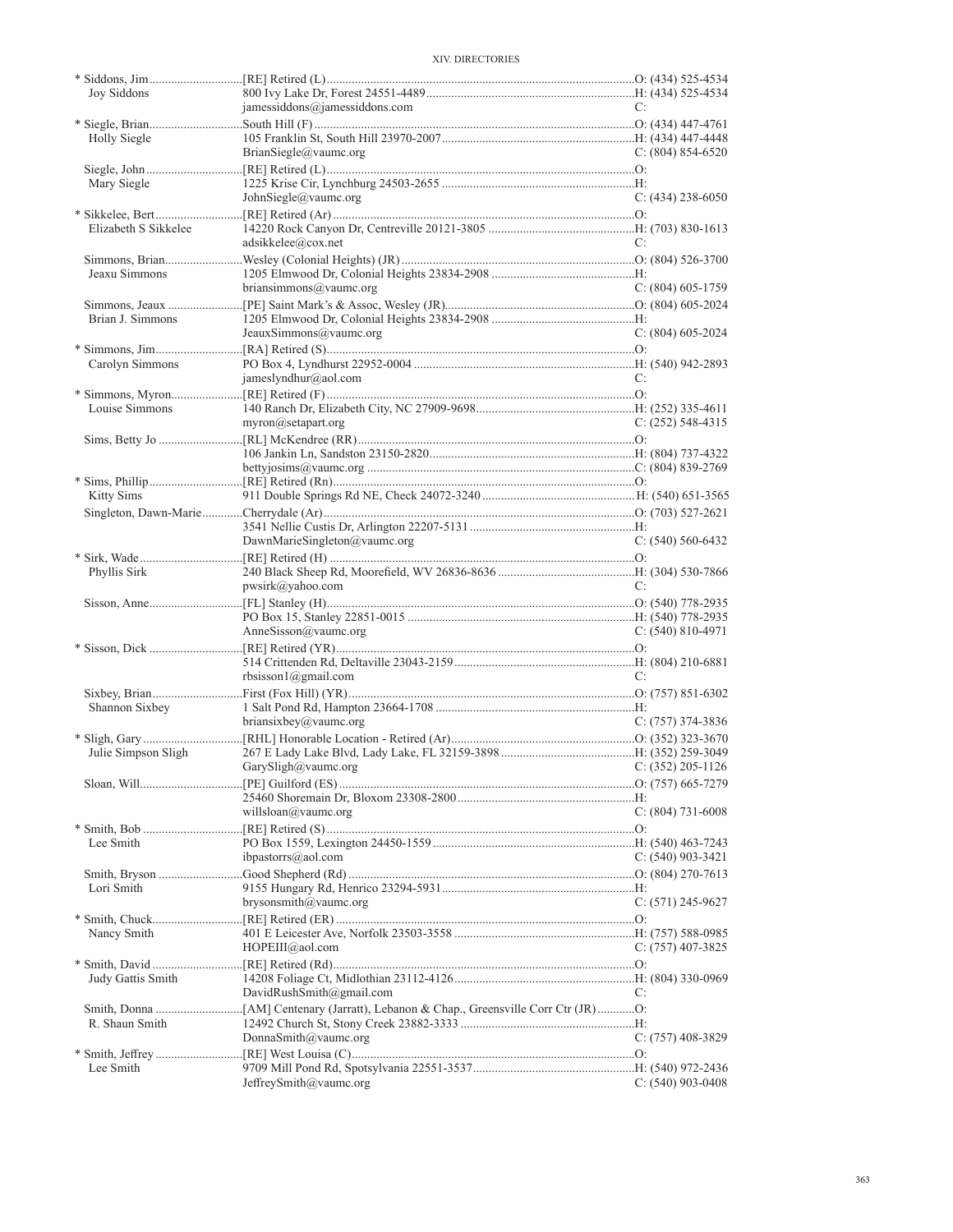| Juanita Smith         | JimSmith@vaumc.org         | $C: (757)$ 377-8457 |
|-----------------------|----------------------------|---------------------|
|                       |                            |                     |
| Danielle Smith        |                            |                     |
|                       | matthewsmith@vaumc.org     | C: $(540)$ 604-6070 |
|                       |                            |                     |
| Holly Smith           |                            |                     |
|                       | RileySmith@value.org       | $C: (540) 871-0742$ |
| Brenda Smith          |                            |                     |
|                       | rudys46@comcast.net        | $C: (540)$ 908-9964 |
|                       |                            |                     |
| Donna B. Smith        |                            |                     |
|                       | RShaunSmith@vaumc.org      | $C: (434)$ 623-8108 |
|                       |                            |                     |
| Janice Smith          |                            |                     |
|                       | SmittySmith@vaumc.org      | C: $(757)$ 630-6154 |
| Teresa S. Smith       |                            |                     |
|                       | TedSmith@vaumc.org         | $C: (540)$ 419-5131 |
|                       |                            |                     |
| Ted Smith             |                            |                     |
|                       | TeresaSmith@vaumc.org      | $C: (571)$ 236-9753 |
|                       |                            |                     |
| Roberta Smith         |                            | $C: (804)$ 720-5950 |
|                       | ToddSmith@vaumc.org        |                     |
|                       |                            |                     |
|                       | WilliamSmith@vaumc.org     | C: (434) 841-0755   |
|                       |                            |                     |
| Beth Snead            |                            |                     |
|                       | ElizabethRiverDS@vaumc.org | $C: (703)$ 447-6025 |
|                       |                            |                     |
| Linda Snider          | MichaelSnider@vaumc.org    | C:                  |
|                       |                            |                     |
| Laura Snodgrass       |                            |                     |
|                       | stevesnodgrass@vaumc.org   | $C: (804)$ 490-5869 |
|                       |                            |                     |
| Sarah Doeppner Snow   |                            |                     |
|                       | JasonSnow@vaumc.org        | $C: (703) 200-6139$ |
|                       |                            |                     |
|                       | JohnSnyder@vaumc.org       | C: $(540)$ 759-0664 |
|                       |                            |                     |
| Heather Weger         |                            |                     |
|                       |                            |                     |
|                       | EricSong@vaumc.org         | C:                  |
|                       |                            |                     |
|                       |                            |                     |
|                       | jaesong@vaumc.org          | $C: (404)$ 692-9879 |
|                       |                            |                     |
| Mihwa Song            |                            |                     |
|                       | moonsuppaulsong@vaumc.org  | $C: (703)$ 625-8025 |
| Jean Soots            |                            |                     |
|                       |                            |                     |
| James Sortore         |                            |                     |
|                       |                            |                     |
|                       |                            |                     |
| Peggy Soulen          | soulrn@aol.com             | C:                  |
|                       |                            |                     |
| Allison Soulen        |                            |                     |
|                       | KendallSoulen@vaumc.org    | $C: (571)$ 970-8492 |
|                       |                            |                     |
| Michael Southall-Vess |                            |                     |
|                       | marablesouthall@yahoo.com  | C: (804) 295-8495   |
| Marable Southall-Vess |                            |                     |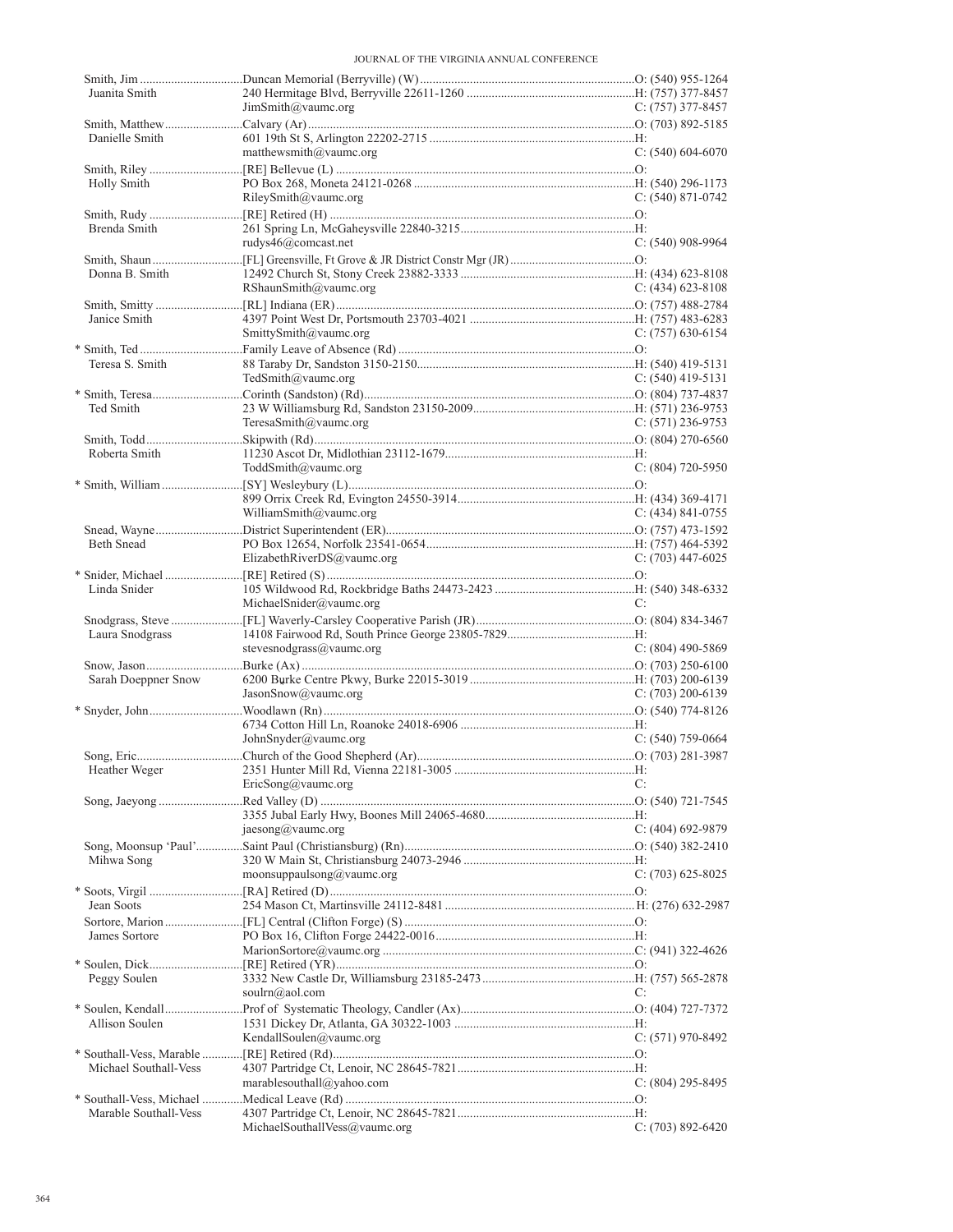| Sandy Sowder          |                                              |                       |
|-----------------------|----------------------------------------------|-----------------------|
|                       | adamsowder@vaumc.org                         | $C: (571)$ 233-6119   |
|                       |                                              |                       |
|                       |                                              |                       |
| Barbara Sowder        |                                              |                       |
|                       |                                              |                       |
| Patricia Spear        |                                              |                       |
|                       | revspear@verizon.net                         | $C: (757)$ 647-8267   |
|                       |                                              |                       |
|                       |                                              |                       |
| Rosemary Speight      |                                              |                       |
|                       | JohnSpeight@vaumc.org                        | C: $(571)$ 723-2945   |
|                       |                                              |                       |
| Jean S. Spigener      |                                              |                       |
|                       | LaneSpigener@value.org                       | $C: (434) 774-6044$   |
|                       |                                              |                       |
|                       |                                              |                       |
|                       |                                              |                       |
|                       |                                              |                       |
| Martha Spivey         |                                              |                       |
|                       |                                              |                       |
| David Springstead Jr. |                                              |                       |
|                       |                                              |                       |
|                       | christaspringstead@vaumc.org                 | C: $(757)$ 288-4016   |
|                       |                                              |                       |
| Molly C. Sprouse      |                                              |                       |
|                       | JimSprouse@value.org                         | $C: (703)$ 608-3045   |
|                       |                                              |                       |
| Michael St. Jean      |                                              |                       |
|                       |                                              |                       |
|                       | BarbaraStJean@vaumc.org                      | $C: (757) 650-1577$   |
|                       |                                              |                       |
| Bethany Stabler       |                                              |                       |
|                       | KamStabler@vaumc.org                         | $C: (843)$ 324-0504   |
|                       |                                              |                       |
|                       |                                              |                       |
|                       |                                              |                       |
|                       |                                              |                       |
| <b>Holly Stacy</b>    |                                              |                       |
|                       | CharlesStacy@vaumc.org                       | $C: (540)$ 270-1351   |
|                       |                                              |                       |
| Scott Stallings       |                                              |                       |
|                       |                                              |                       |
|                       | ClaudiaStallings@vaumc.org                   | $C: (804)$ 387-2448   |
|                       |                                              |                       |
| Ellen Stamps          |                                              |                       |
|                       | robert.stamps $41$ ( $@g$ mail.com           | $C: (804)$ 651-1067   |
|                       |                                              |                       |
|                       |                                              |                       |
|                       |                                              |                       |
| Megan J. Saucier      |                                              |                       |
|                       | jasonstanley@vaumc.org                       | $C: (804) 921 - 1171$ |
|                       |                                              |                       |
| Carl Stanley          |                                              |                       |
|                       |                                              |                       |
|                       | $\frac{1}{240-8772}$ sandrastanley@vaumc.org |                       |
|                       |                                              |                       |
| Maren Starling        |                                              |                       |
|                       | CarrollStarling@vaumc.org                    | C:                    |
|                       |                                              |                       |
|                       |                                              |                       |
| Angela B. Staul       |                                              |                       |
|                       | BrentStaul@vaumc.org                         | $C: (757)$ 969-7333   |
|                       |                                              |                       |
|                       |                                              |                       |
|                       | RitaStaul@value.org                          | C: $(804)$ 815-8364   |
|                       |                                              |                       |
|                       |                                              |                       |
| Ray Stearns           |                                              |                       |
|                       | CarlaStearns@vaumc.org                       | $C: (757) 871-6456$   |
|                       |                                              |                       |
| Tammy Steele          |                                              |                       |
|                       | edwardsteele@vaumc.org                       | C: $(540)$ 421-3852   |
|                       |                                              |                       |
|                       |                                              |                       |
| Sarah Stelzl          |                                              |                       |
|                       | johnstelzl@vaumc.org                         | $C: (540)$ 539-3044   |
|                       |                                              |                       |
|                       |                                              |                       |
|                       | brendasternfeld@vaumc.org                    | $C: (508) 633-8081$   |
|                       |                                              |                       |
|                       |                                              |                       |
| Margaret Stevens      | JimStevens@vaumc.org                         | $C: (434)$ 258-6745   |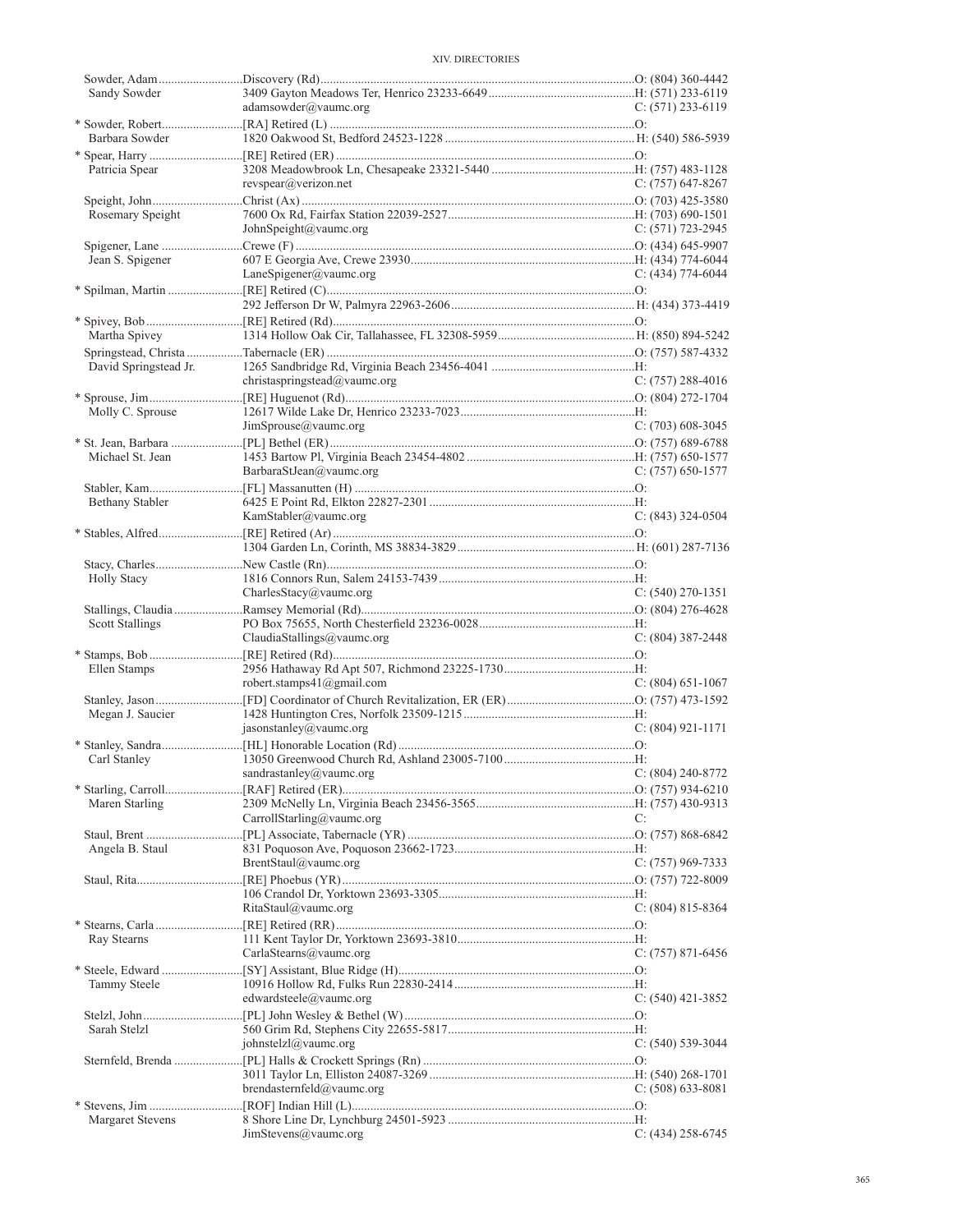|                     | mattstevens@vaumc.org          | $C: (217)$ 691-4374   |
|---------------------|--------------------------------|-----------------------|
|                     |                                |                       |
|                     | stevensmt@verizon.net          | C:                    |
|                     |                                |                       |
| Sylvia Stewart      |                                |                       |
|                     | carlstewart@shentel.net        | $C: (540) 280 - 9683$ |
|                     |                                |                       |
| Syd Stewart         |                                |                       |
|                     | amzggrc@aol.com                | $C: (302) 500-2860$   |
| Alice L. Stewart    |                                |                       |
|                     | stewartgeorge $428@$ yahoo.com | $C: (540)$ 397-8222   |
|                     |                                |                       |
| Douglas Stewart     |                                |                       |
|                     | stewartsyd@aol.com             | $C: (252) 571-7941$   |
|                     |                                |                       |
| Regena Stith        |                                |                       |
|                     | hewstith@yahoo.com             | C:                    |
|                     |                                |                       |
| Lynn P. Stockberger |                                |                       |
|                     | lstockberger@verizon.net       | C:                    |
|                     |                                |                       |
|                     |                                |                       |
| Annie Stovall       |                                |                       |
|                     | woodies02@cox.net              | $C: (540)$ 309-0056   |
|                     |                                |                       |
|                     |                                |                       |
|                     | revpistover@yahoo.com          | $C: (276)$ 732-5509   |
|                     |                                |                       |
|                     |                                |                       |
|                     | LauraStratton@vaumc.org        | $C: (540) 742 - 8148$ |
|                     |                                |                       |
|                     | DebiStraughter@vaumc.org       | $C: (540)$ 226-0251   |
|                     |                                |                       |
| Carol June Stribula |                                |                       |
|                     | CharlieStribula@vaumc.org      | $C: (703)$ 398-8192   |
|                     |                                |                       |
| Gail Strickler      |                                |                       |
|                     | LouisStrickler@vaumc.org       | $C: (540)$ 797-7608   |
|                     |                                |                       |
| Betty Strohecker    |                                |                       |
|                     |                                |                       |
|                     | $IomStrohecker(a)$ vaumc.org   |                       |
|                     |                                |                       |
|                     | EricStrother@vaumc.org         | $C: (540) 280 - 4279$ |
|                     |                                |                       |
| Patricia G Stroud   |                                |                       |
|                     | LeviStroud@vaumc.org           | $C: (434)$ 251-6361   |
|                     |                                |                       |
| <b>Betsy Stutes</b> |                                |                       |
|                     | robertstutes@vaumc.org         | $C: (540)$ 353-9276   |
|                     |                                |                       |
| Keith Suerdieck     |                                |                       |
|                     | revchris.suerdieck@gmail.com   | $C: (240) 815-0165$   |
| Bo Ra Choi          |                                |                       |
|                     | SeokchaneSuh@vaumc.org         | C: $(571)$ 429-0314   |
|                     |                                |                       |
|                     |                                |                       |
|                     | tommysuh@vaumc.org             | $C: (804) 687 - 2266$ |
|                     |                                |                       |
|                     |                                |                       |
|                     | MarySullivanTrent@vaumc.org    | C: $(757)$ 708-0677   |
| Sallie B. Summers   |                                |                       |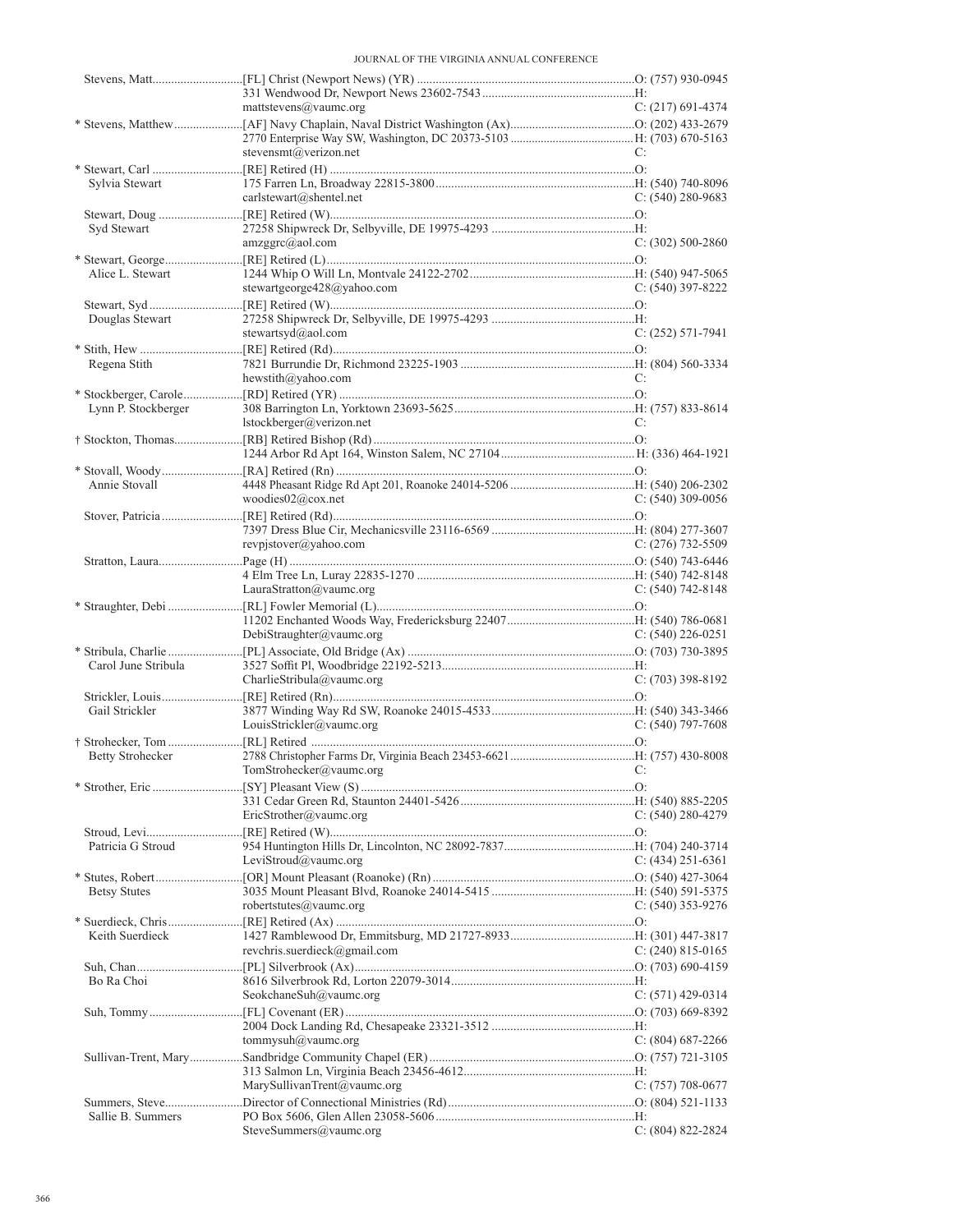|                    | Fredericksburg 22407-2732               |                       |
|--------------------|-----------------------------------------|-----------------------|
|                    | MinaSumpter@vaumc.org                   | $C: (703)$ 328-2743   |
|                    |                                         |                       |
| Jeonghee Hong      |                                         |                       |
|                    | ByungChulSung@yaumc.org                 | $C: (434)$ 426-6478   |
|                    |                                         |                       |
| Jo Anne Sutlive    |                                         |                       |
|                    |                                         |                       |
| Susan Swadley      |                                         |                       |
|                    | Charles.swadley@gmail.com               | $C: (804) 502 - 3392$ |
|                    |                                         |                       |
| Brenda D. Swan     |                                         |                       |
|                    | BillySwan@vaumc.org                     | C: $(434)$ 607-0160   |
|                    |                                         |                       |
|                    |                                         |                       |
|                    |                                         |                       |
|                    | msswann $1$ @msn.com                    | C:                    |
|                    |                                         |                       |
| David Swartz       |                                         |                       |
|                    |                                         |                       |
| Gretchen Sweat     |                                         |                       |
|                    | ThomasSweat@vaumc.org                   | $C: (804) 516-8130$   |
|                    |                                         |                       |
|                    |                                         |                       |
|                    | bobswift924@hotmail.com                 | C:                    |
|                    |                                         |                       |
|                    |                                         |                       |
| Michael Swindell   |                                         |                       |
|                    | TheresaSwindell@vaumc.org               | C:                    |
|                    |                                         |                       |
| Barbara Swingle    |                                         |                       |
|                    | TomSwingle@vaumc.org                    | $C: (703)$ 232-2470   |
|                    |                                         |                       |
|                    |                                         |                       |
|                    | crystalsygeel@vaumc.org                 | C:                    |
|                    |                                         |                       |
|                    |                                         |                       |
|                    |                                         |                       |
| Seth Sykes         |                                         |                       |
|                    | LisaSykes@value.org                     | C: $(804)$ 370-7825   |
|                    |                                         |                       |
| Carrie Talbott     |                                         |                       |
|                    | BobTalbott@vaumc.org                    | $C: (540)$ 421-2500   |
|                    |                                         |                       |
| Bob Talbott        |                                         |                       |
|                    | CarrieTalbott@vaumc.org                 | $C: (540)$ 383-4577   |
|                    |                                         |                       |
|                    |                                         |                       |
|                    | KathyTalley@vaumc.org C: (804) 240-3754 |                       |
|                    |                                         |                       |
|                    |                                         |                       |
|                    |                                         | $C: (703)$ 626-4496   |
|                    | annonlintang@vaumc.org                  |                       |
|                    |                                         |                       |
| Janet Tanner       |                                         |                       |
|                    | dtannerea@gmail.com                     | C:                    |
|                    |                                         |                       |
| Kathy Gille        |                                         |                       |
|                    | $doug(a)$ dougtanner.us                 | $C: (202)$ 256-0180   |
|                    |                                         |                       |
| Jonathan D. Tanner |                                         |                       |
|                    | MelodyTanner@vaumc.org                  | $C: (757)$ 709-8823   |
|                    |                                         |                       |
| Sylvia Tarpley     |                                         |                       |
|                    | est1958@verizon.net                     | C:                    |
|                    |                                         |                       |
| Barbara Tate       |                                         |                       |
|                    |                                         |                       |
|                    | jbartate@verizon.net                    | C: $(540)$ 588-4875   |
|                    |                                         |                       |
| Teresa Tate        |                                         |                       |
|                    | TimTate@value.org                       | $C: (540)$ 986-8276   |
|                    |                                         |                       |
|                    | WendyTate@vaumc.org                     | $C: (704) 791 - 5547$ |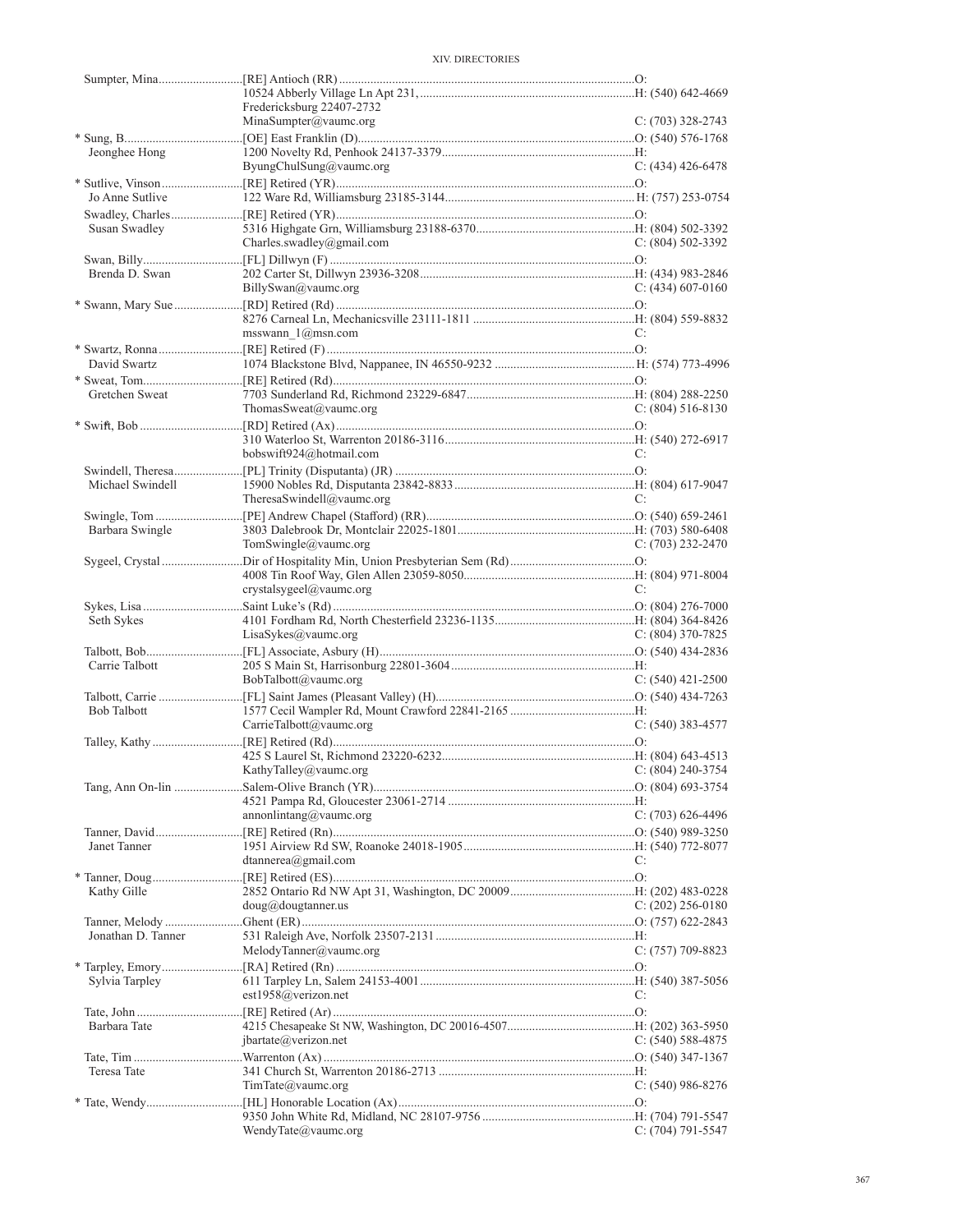| Victoria Taylor           |                            |                       |
|---------------------------|----------------------------|-----------------------|
|                           | Benjamintaylor@vaumc.org   | $C: (804)$ 245-0800   |
|                           |                            |                       |
| Sally Taylor              |                            |                       |
|                           | twotaylors@cox.net         | $C: (757) 532-0889$   |
|                           |                            |                       |
| David Taylor              | donnataylor@value.org      | $C: (703)$ 347-2947   |
|                           |                            |                       |
| Walter Phillip Taylor     |                            |                       |
|                           | $revewt(\omega$ gmail.com  | C:                    |
|                           |                            |                       |
| Anne K. Taylor            |                            |                       |
|                           | taylorjj $16@$ msn.com     | C: $(804)$ 712-9112   |
|                           |                            |                       |
| Hugh M. Ballou            |                            |                       |
|                           | LeighAnneTaylor@vaumc.org  | $C: (540) 557-7598$   |
|                           |                            |                       |
| Tina M. Taylor            |                            |                       |
|                           | owentaylor@vaumc.org       | $C: (804)$ 389-5604   |
|                           |                            |                       |
| Emilee Teague             |                            |                       |
|                           | forrestteague@vaumc.org    | $C: (757)$ 777-5377   |
|                           |                            |                       |
| Paula Teague              |                            |                       |
|                           | HankTeague@vaumc.org       | $C: (757)$ 472-1782   |
|                           |                            |                       |
| Andy Teague               |                            |                       |
|                           | reneeteague@vaumc.org      | $C: (804)$ 357-4435   |
|                           |                            |                       |
| Deborah Teates            |                            |                       |
|                           | teteates $@g$ mail.com     | $C: (540)$ 325-6409   |
|                           |                            |                       |
|                           | MichaelTeixeira@vaumc.org  | C:                    |
|                           |                            |                       |
|                           |                            |                       |
|                           | marysueterry@vaumc.org     | $C: (276)$ 229-5423   |
|                           |                            |                       |
| Cecil Tharpe              |                            |                       |
|                           | marytharpe $41$ @gmail.com | $C: (434)$ 470-7567   |
|                           |                            |                       |
| Philip C. Theis           |                            |                       |
|                           | carpartz@hotmail.com       | C:                    |
|                           |                            |                       |
| Amanda Thomas             |                            |                       |
|                           | genethomas@vaumc.org       | $C: (571) 730-0045$   |
|                           |                            |                       |
| Amy Thomas                |                            |                       |
|                           | JimThomas@vaumc.org        | $C: (540) 986 - 5310$ |
|                           |                            |                       |
| <b>Britt Nolon Thomas</b> |                            |                       |
|                           | SusieThomas@vaumc.org      | $C: (225) 205 - 2883$ |
|                           |                            |                       |
| Pamela Jo Thomas          |                            |                       |
|                           | TomThomas@value.org        | $C: (434)$ 333-5755   |
|                           |                            |                       |
| Helen Thomas              |                            |                       |
|                           |                            |                       |
|                           | thomasonrobt@gmail.com     | C: $(386)$ 503-4683   |
|                           |                            |                       |
| James Johnson             |                            |                       |
|                           | DantaThompson@vaumc.org    | C:                    |
|                           |                            |                       |
| Vicki Thompson            |                            |                       |
|                           | LarryThompson@vaumc.org    | $C: (703) 283 - 0689$ |
|                           |                            |                       |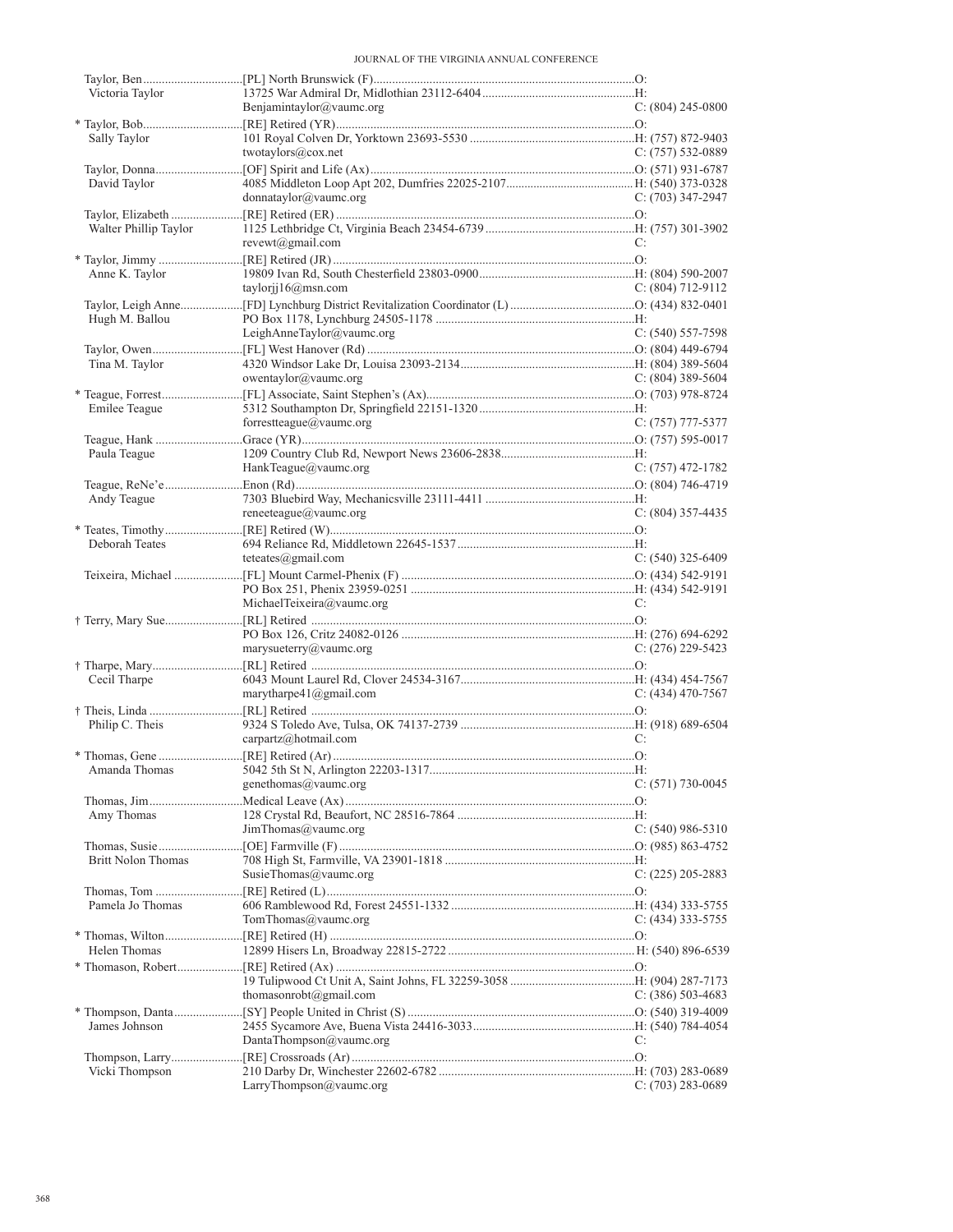| Anne Thompson         | stanthompson@vaumc.org                                                           | C: $(540)$ 230-1897   |
|-----------------------|----------------------------------------------------------------------------------|-----------------------|
|                       |                                                                                  |                       |
| Wesley E Thornberry   |                                                                                  |                       |
|                       | GayleThornberry@vaumc.org                                                        | C: $(540)$ 414-4722   |
|                       |                                                                                  |                       |
| Gayle M. Thornberry   |                                                                                  |                       |
|                       | thornberry.wesley@gmail.com                                                      | $C: (540)$ 414-4736   |
|                       |                                                                                  |                       |
| Cathy Thorne          |                                                                                  |                       |
|                       | althorne@vaumc.org                                                               | $C: (804) 873 - 8606$ |
| Nancy Thornton        |                                                                                  |                       |
|                       | HaroldThornton@vaumc.org                                                         | C: $(434)$ 770-7822   |
|                       |                                                                                  |                       |
| Sandra B. Thornton    |                                                                                  |                       |
|                       | pastorjwt@aol.com                                                                | $C: (540) 894-1077$   |
|                       |                                                                                  |                       |
| Jan M. Thrasher       |                                                                                  |                       |
|                       | KenThrasher@vaumc.org                                                            | $C: (434)$ 955-0253   |
|                       |                                                                                  |                       |
| Becky Throckmorton    | barrythrockmorton@vaumc.org                                                      | C:                    |
|                       |                                                                                  |                       |
| Patricia Throckmorton |                                                                                  |                       |
|                       | RobertThrockmorton@vaumc.org                                                     | C: $(540)$ 333-4959   |
|                       |                                                                                  |                       |
| Amy Tillapaugh        |                                                                                  |                       |
|                       | charlestillapaugh@vaumc.org                                                      | C:                    |
|                       | Timmerman, Randy Dir. Ignite Norfolk Wesley Fndtn, ODU & Assoc, Larchmont (ER)O: |                       |
| Stephanie Timmerman   |                                                                                  |                       |
|                       | RandyTimmerman@vaumc.org                                                         | $C: (804) 836-9793$   |
| Nancy Tingle          |                                                                                  |                       |
|                       | LOTingle@/verizon.net                                                            | $C: (804)$ 380-5448   |
|                       |                                                                                  |                       |
| Elizabeth Tinsley     |                                                                                  |                       |
|                       | MarkTinsley@vaumc.org                                                            | $C: (434) 851 - 2355$ |
|                       |                                                                                  |                       |
| Nancy Tippens         |                                                                                  |                       |
|                       | NormanTippens@vaumc.org                                                          | C: $(540)$ 319-0386   |
| Sarah Tippett         |                                                                                  |                       |
|                       | htippett268@gmail.com                                                            | C:                    |
|                       |                                                                                  |                       |
|                       |                                                                                  |                       |
|                       | TomTipton@value.org                                                              | $C: (703)$ 307-6892   |
|                       |                                                                                  |                       |
| Eric Charles Todd     |                                                                                  |                       |
|                       | laurenswanson@vaumc.org                                                          | $C: (757)$ 646-4500   |
|                       |                                                                                  |                       |
| Susanna Tolbert       | MikeTolbert@vaumc.org                                                            | $C: (757) 285 - 6298$ |
|                       |                                                                                  |                       |
| Michael B. Tolbert    |                                                                                  |                       |
|                       | SusannaTolbert@vaumc.org                                                         | $C: (804)$ 928-2408   |
|                       |                                                                                  |                       |
| Mary Tomek            |                                                                                  |                       |
|                       | derektomek@vaumc.org                                                             | C: $(757)$ 710-6242   |
|                       |                                                                                  |                       |
| Judy Tongue           |                                                                                  |                       |
|                       | $\text{imtongue}(\text{a} \text{yaume.org})$                                     | $C: (540) 820 - 2199$ |
| Dean Thomas Tony      |                                                                                  |                       |
|                       | PatTony@vaumc.org                                                                | C:                    |
|                       |                                                                                  |                       |
| Rebecca C Torrence    |                                                                                  |                       |
|                       | torrence2501@comcast.net                                                         | C: $(804)$ 350-4325   |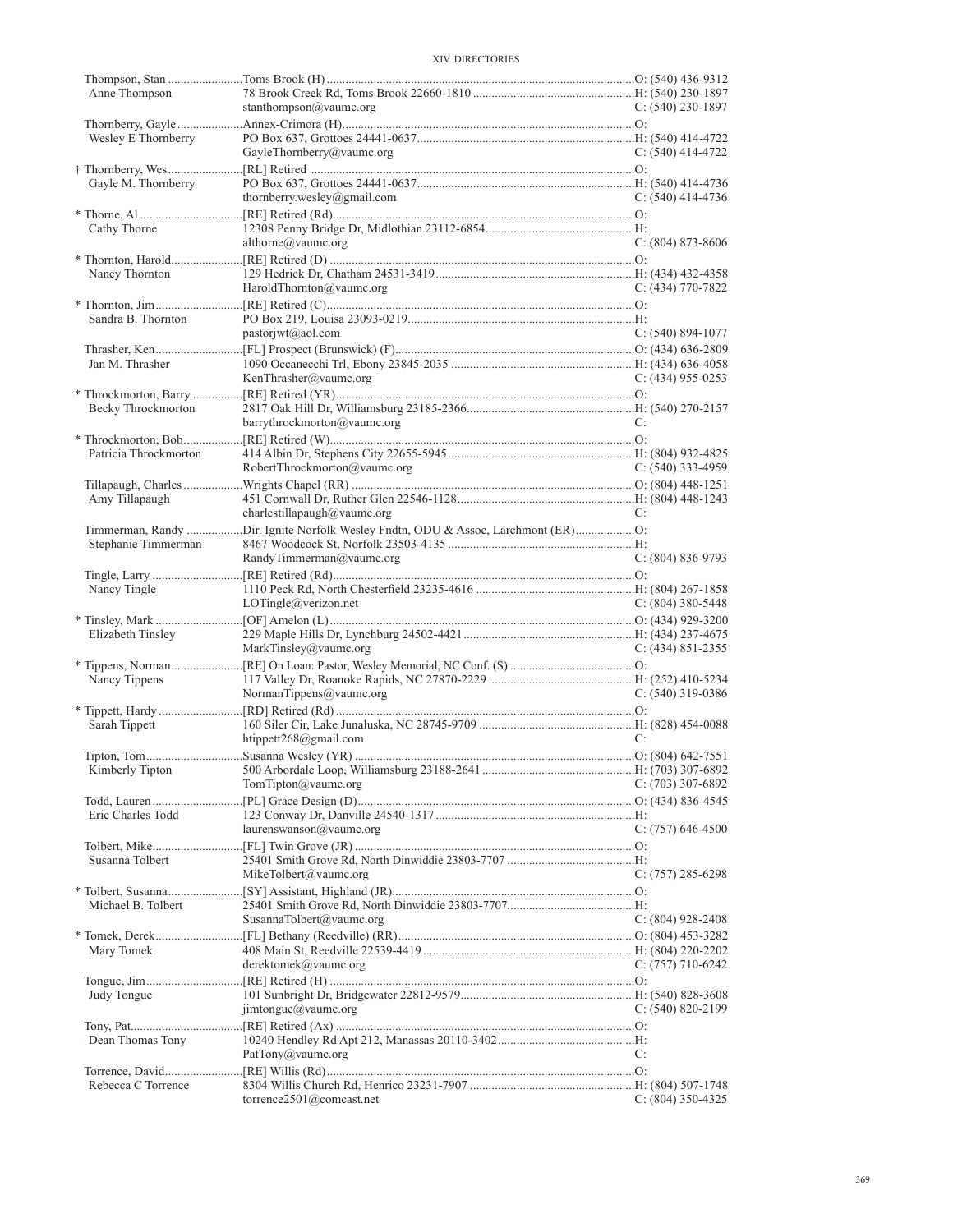| Casey Torrence      |                             |                       |
|---------------------|-----------------------------|-----------------------|
| Erilisse Bigio      | JoeTorrence@vaumc.org       | $C: (804)$ 370-7365   |
|                     | ivelissetorres@vaumc.org    | $C: (804)$ 393-9570   |
|                     | RondleTote@vaumc.org        | $C: (304)$ 920-0472   |
|                     |                             |                       |
| Dixie Townsend      | pastown@earthlink.net       | $C: (540) 550-0323$   |
|                     |                             |                       |
| Christine Tran      | CharlesTran@vaumc.org       | $C: (408)$ 324-6310   |
|                     |                             |                       |
|                     |                             |                       |
|                     | DorotheeTripodi@vaumc.org   | C: $(804)$ 467-9023   |
|                     |                             |                       |
| Clay Cook           | RebeccaTrovalli@vaumc.org   | $C: (434) 294 - 3554$ |
|                     |                             |                       |
| Sandy Truxell       |                             |                       |
|                     | jstruxell@verizon.net       | $C: (703)$ 328-7307   |
|                     |                             |                       |
| Cathy McCollough    |                             |                       |
|                     | ReggieTuck@value.org        | $C: (703)$ 638-4228   |
| Violet Tucker       |                             |                       |
|                     |                             |                       |
| <b>Holly Tucker</b> |                             |                       |
|                     | johnnytucker@vaumc.org      | $C: (571) 572 - 5549$ |
|                     |                             |                       |
| Elnora Tucker       | MarkTucker@vaumc.org        | $C: (540) 521 - 3533$ |
|                     |                             |                       |
|                     | HowardTucker@vaumc.org      | C:                    |
|                     |                             |                       |
| Alicia Tucker       |                             |                       |
|                     | RudyTucker@vaumc.org        | $C: (703)$ 615-3845   |
|                     |                             |                       |
| Mark Victor Ogren   |                             |                       |
|                     | mturby $576$ @aol.com       | $C: (804)$ 310-6127   |
| Steve Turlington    |                             |                       |
|                     | GlendaTurlington@vaumc.org  | $C: (757)$ 710-3056   |
|                     |                             |                       |
| David Turner        |                             |                       |
|                     | christyhagaturner@vaumc.org | C:                    |
|                     |                             |                       |
|                     | Durham, NC (Rn)             |                       |
|                     | emilyturner@vaumc.org       | $C: (540) 521-2157$   |
|                     |                             |                       |
| Robin Turner        |                             |                       |
|                     | SteveTurner@vaumc.org       | C: $(434)$ 841-6469   |
|                     |                             |                       |
| Lynn Tuten          |                             |                       |
|                     | altuten $\omega$ vaumc.org  | C: $(540)$ 292-2625   |
| Rebecca K. Tuttle   |                             |                       |
|                     | BruceTuttle21@gmail.com     | $C: (540)$ 488-4101   |
|                     |                             |                       |
| LaVina Tyndall      |                             |                       |
|                     | bluedevilhokie@gmail.com    | $C: (540)$ 239-1500   |
|                     |                             |                       |
|                     |                             |                       |
| Maureen Ullian      | $j$ imullian@vaumc.org      | C: (757) 650-4266     |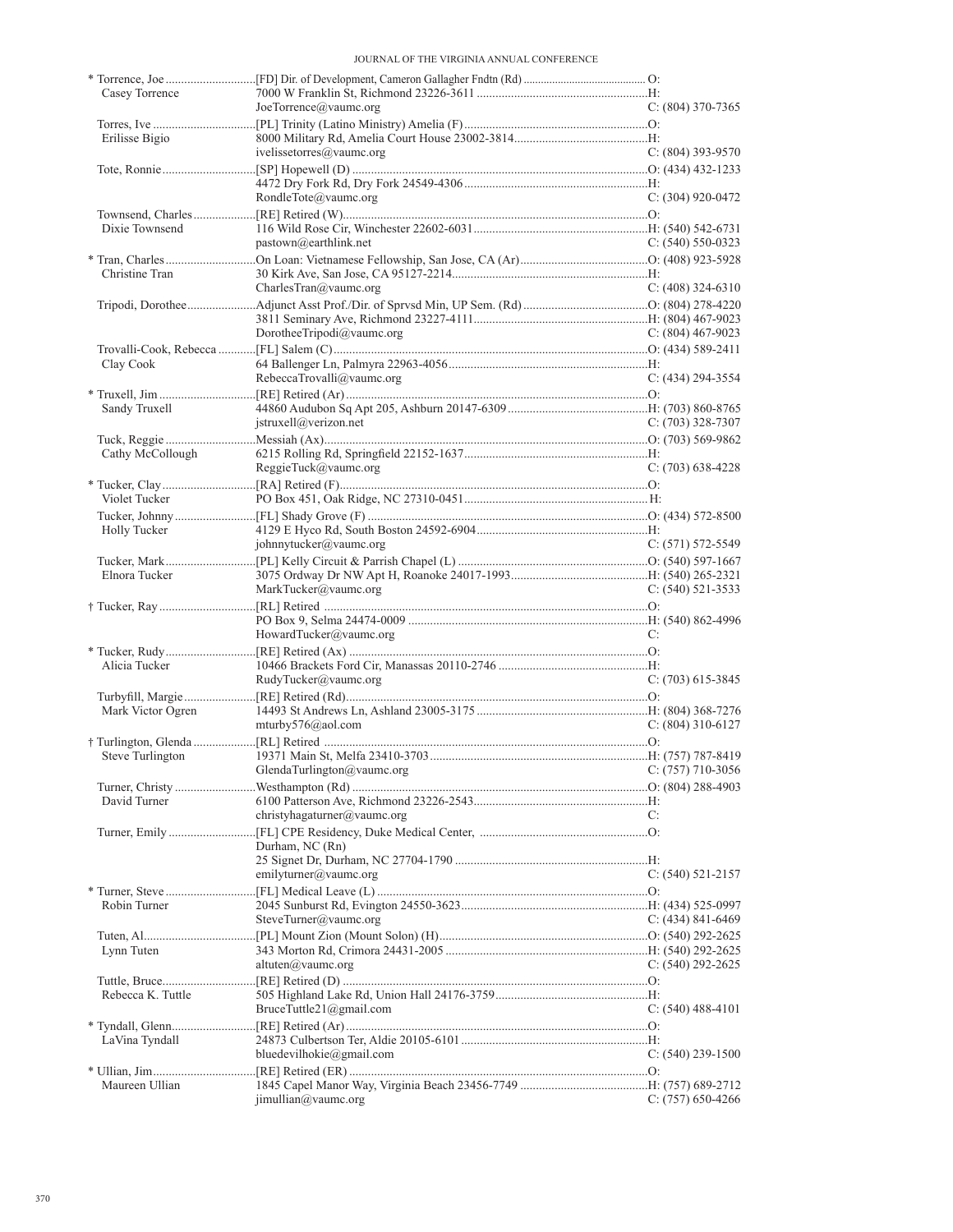| Diana Un       |                                                |                       |
|----------------|------------------------------------------------|-----------------------|
|                | Won $Un@$ vaumc.org                            | C: $(804)$ 929-0690   |
|                |                                                |                       |
| Randall Adams  |                                                |                       |
|                | gailunterberger65@gmail.com                    | C:                    |
|                |                                                |                       |
|                |                                                |                       |
|                | PhillipUrban@vaumc.org                         | $C: (434)$ 404-0600   |
|                |                                                |                       |
|                |                                                |                       |
| Gayle Urban    |                                                |                       |
|                | russ.urban@gmail.com                           | $C: (703)$ 927-5111   |
|                |                                                |                       |
|                |                                                |                       |
|                | kyleuselton@vaumc.org                          | $C: (901) 297 - 3114$ |
|                |                                                |                       |
| Jim Utz        |                                                |                       |
|                | VivianUtz@vaumc.org                            | $C: (540)$ 661-7365   |
|                |                                                |                       |
| Russ Uzzle     |                                                |                       |
|                |                                                |                       |
|                | Ctuzzle@gmail.com                              | $C: (804) 240 - 6811$ |
|                |                                                |                       |
|                |                                                |                       |
|                | dennyvanaalsburg@vaumc.org                     | $C: (540) 632-6743$   |
|                |                                                |                       |
|                |                                                |                       |
|                | RhondaVanDyke@vaumc.org                        | $C: (804)$ 347-3100   |
|                |                                                |                       |
|                |                                                |                       |
|                |                                                |                       |
|                |                                                |                       |
| Katherine Vann |                                                |                       |
|                | bkv@charter.net                                | C:                    |
|                |                                                |                       |
|                |                                                |                       |
|                | joevarner@vaumc.org                            | C: $(434)$ 547-2655   |
|                |                                                |                       |
| Peggy A Vaudt  |                                                |                       |
|                | ericvaudt@vaumc.org                            | $C: (757)$ 759-7484   |
|                |                                                |                       |
|                |                                                |                       |
| April Vaughan  | 2400 Indian Ridge Rd, Stuarts Draft 24477-3040 | H: (434) 825-3542     |
|                | davidvaughan@value.org                         | $C: (434) 825 - 3542$ |
|                |                                                |                       |
|                |                                                |                       |
|                | NancyVaughan@vaumc.org                         | $C: (757)$ 630-7136   |
|                |                                                |                       |
|                |                                                |                       |
|                |                                                |                       |
| Carole Vaughn  |                                                |                       |
|                | $pmvaughn(a)$ gmail.com                        | C: (804) 347-2523     |
|                |                                                |                       |
| Bane Vaughn    |                                                |                       |
|                | robvaughn@vaumc.org                            | $C: (703) 283 - 2153$ |
|                |                                                |                       |
|                |                                                |                       |
|                | mariovelezlopez@vaumc.org                      | C: (757) 338-5511     |
|                |                                                |                       |
|                |                                                |                       |
| Sara Vernon    |                                                |                       |
|                | KeithVernon@vaumc.org                          | C: $(276)$ 692-8615   |
|                |                                                |                       |
| Kathie Vest    |                                                |                       |
|                | JohnVest@value.org                             | $C: (757) 262 - 8079$ |
|                |                                                |                       |
| Carolyn Via    |                                                |                       |
|                | $bvia28$ @gmail.com                            | C:                    |
|                |                                                |                       |
| Alice Waclo    |                                                |                       |
|                |                                                |                       |
|                | KenWaclo@value.                                | C: $(804)$ 694-7287   |
|                |                                                |                       |
|                | SherryWaddell@vaumc.org                        | $C: (540) 664-5654$   |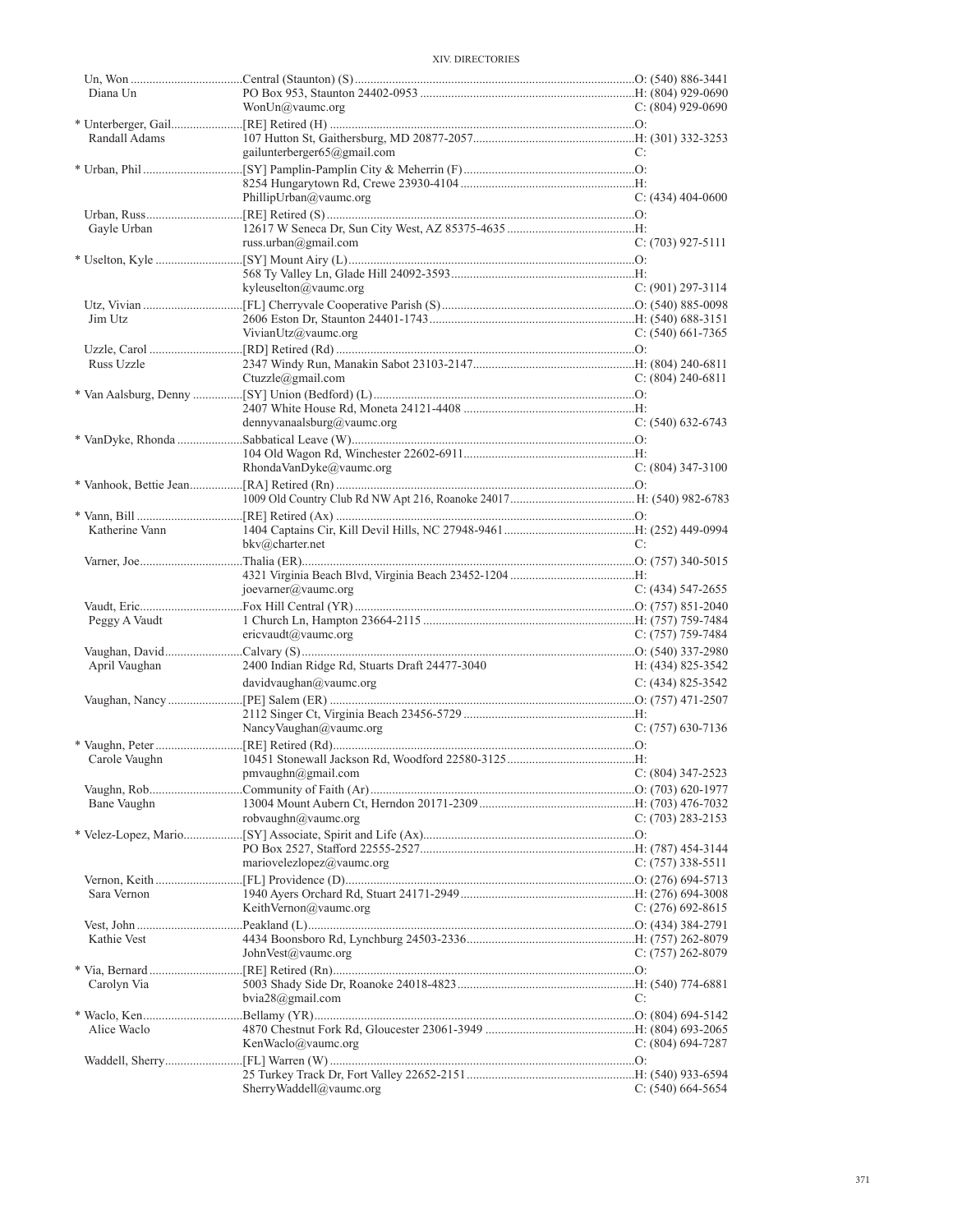JOURNAL OF THE VIRGINIA ANNUAL CONFERENCE

|                        | davewade@embarqmail.com       | C:                    |
|------------------------|-------------------------------|-----------------------|
|                        |                               |                       |
| Laura E. Wade          |                               |                       |
|                        | bnwade@netzero.net            | C:                    |
|                        |                               |                       |
| Betty Wadsworth        |                               |                       |
|                        | PeteWadsworth@vaumc.org       | $C: (540)$ 336-8081   |
|                        |                               |                       |
|                        |                               |                       |
|                        | revrc@verizon.net             | C:                    |
|                        |                               |                       |
| Dan E. Walker          |                               |                       |
|                        | calliewalker@vaumc.org        | $C: (804) 291-6993$   |
|                        |                               |                       |
| Calvin J. Walker       |                               |                       |
|                        | danwalker@vaumc.org           | $C: (804) 291-6993$   |
|                        |                               |                       |
| Sharon Walker          | EdWalker@vaumc.org            | C:                    |
|                        |                               |                       |
| Vern Walker            |                               |                       |
|                        | TizzyWalker@vaumc.org         | $C: (804) 724-0457$   |
|                        |                               |                       |
| Emily Waller           |                               |                       |
|                        | WillWaller@vaumc.org          | $C: (678) 756-4880$   |
|                        |                               |                       |
| Carolyn Walters        |                               |                       |
|                        | dabwalters@aol.com            | $C: (757)$ 243-4281   |
|                        |                               |                       |
|                        |                               |                       |
|                        |                               |                       |
| Katherine Waltz        |                               |                       |
|                        | philipwaltz@value.org         | $C: (434)$ 907-3936   |
|                        |                               |                       |
|                        |                               |                       |
|                        | smwang@embarqmail.com         | $C: (703) 597-8390$   |
|                        |                               |                       |
|                        |                               |                       |
|                        | revsbandg@connect.net         | $C: (804) 709-7492$   |
|                        |                               |                       |
| Susan Ward             |                               |                       |
|                        | TimWard@vaumc.org             | $C: (703)$ 405-7248   |
|                        |                               |                       |
| Sara Ware              |                               |                       |
|                        | $and$ rewware $(a)$ vaumc.org | $C: (757)$ 474-5716   |
|                        |                               |                       |
|                        |                               |                       |
|                        | RyanWare@vaumc.org            | $C: (318) 730-8155$   |
|                        |                               |                       |
| Bleh Arway Hare-Warner |                               |                       |
|                        | georgewarner@vaumc.org        | $C: (540)$ 315-0372   |
|                        |                               |                       |
| Jean Warnick           |                               |                       |
|                        | harvey.warnick@yahoo.com      | C:                    |
|                        |                               |                       |
| Bobbie Kay Wash        |                               |                       |
|                        | bknblw@gmail.com              | $C: (804) 721 - 9272$ |
|                        |                               |                       |
| <b>Butch Washer</b>    |                               |                       |
|                        | debwasher@value.org           | $C: (540) 292 - 2846$ |
|                        |                               |                       |
| Kathleen Washington    |                               |                       |
|                        | amwksw@netzero.net            | C:                    |
|                        |                               |                       |
|                        |                               |                       |
|                        | sarahwastella@vaumc.org       | C:                    |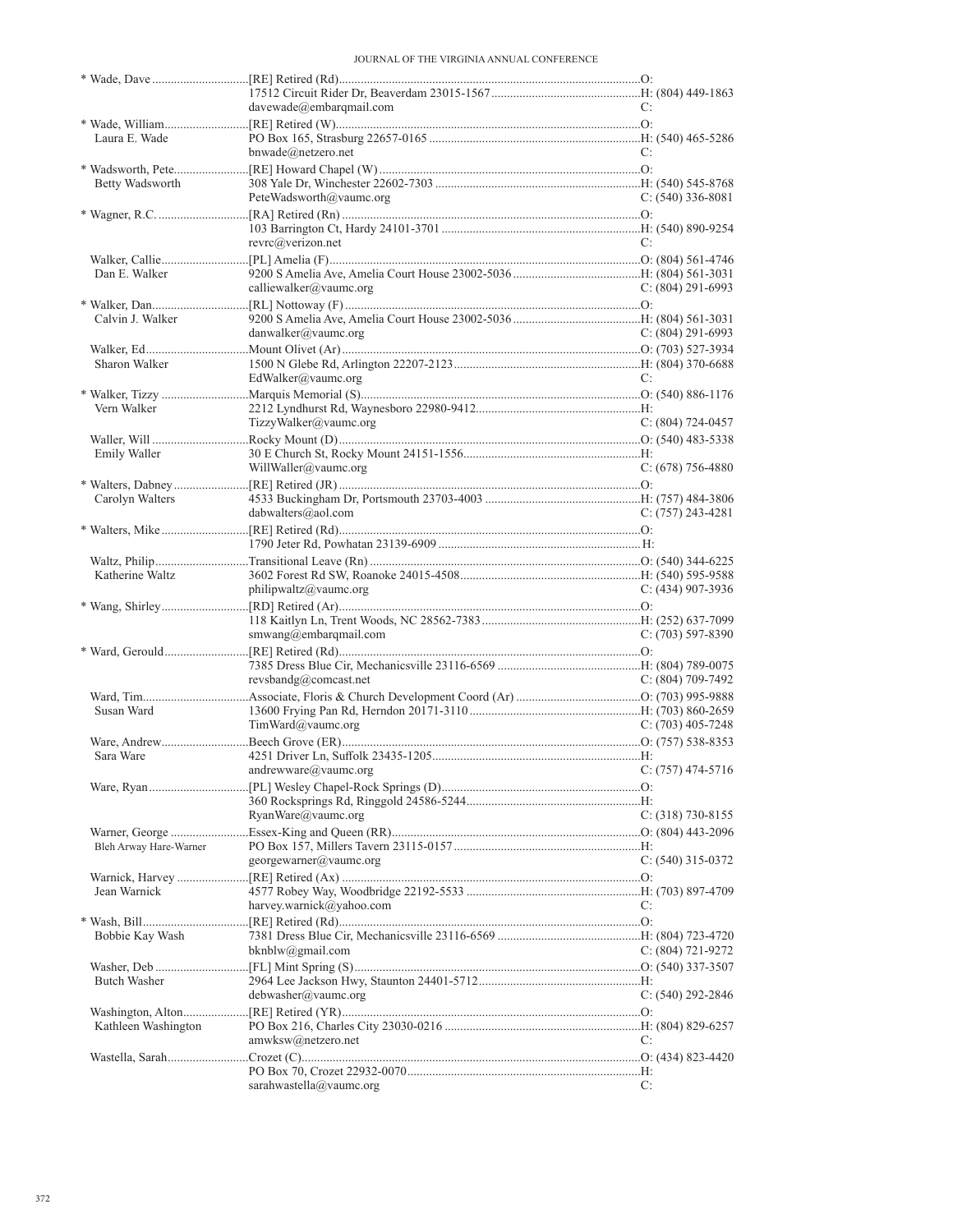|                         | watersmaria33@gmail.com         | $C: (804)$ 363-8506   |
|-------------------------|---------------------------------|-----------------------|
| Mike Watkins            |                                 |                       |
|                         | DeniseWatkins@vaumc.org         | C:                    |
|                         |                                 |                       |
| J. Denise Honeycutt     |                                 |                       |
|                         | jpatdenise@mac.com              | $C: (804)$ 357-7098   |
|                         |                                 |                       |
| Jennifer Watson         |                                 |                       |
|                         | chriswatson@vaumc.org           | $C: (540)$ 455-1704   |
|                         |                                 |                       |
| Annette Watson          | hdw2927@gmail.com               | C:                    |
|                         |                                 |                       |
| Roger Watson            |                                 |                       |
|                         | JenelleWatson@vaumc.org         | $C: (540) 649-7149$   |
|                         |                                 |                       |
| Peggy M. Watson         |                                 |                       |
|                         | RayWatson@vaumc.org             | $C: (804)$ 605-3659   |
|                         |                                 |                       |
| Dwala J. Ferrell        |                                 |                       |
|                         | pmichaelwatts@gmail.com         | $C: (804)$ 640-1545   |
|                         |                                 |                       |
| Vicki Weakley           | BartWeakley@vaumc.org           | $C: (540)$ 537-7745   |
|                         |                                 |                       |
| Jewell Weaver           |                                 |                       |
|                         |                                 |                       |
| Alan Webber             |                                 |                       |
|                         | AmandaWebber@vaumc.org          | $C: (703)$ 608-6444   |
|                         |                                 |                       |
| Kathleen Overby Webster |                                 |                       |
|                         | twoumcrevs@aol.com              | $C: (540) 820 - 7463$ |
|                         |                                 |                       |
| Harold F. Webster Jr.   | kathleenoverbywebster@vaumc.org | $C: (540) 820 - 7462$ |
|                         |                                 |                       |
|                         |                                 |                       |
|                         |                                 |                       |
| Steven W. Weedling      | faithweedling@vaumc.org         | C: $(540)$ 450-7179   |
|                         |                                 |                       |
| Faith M. Weedling       |                                 |                       |
|                         | steveweedling@vaumc.org         | $C: (434)$ 709-2654   |
|                         |                                 |                       |
| Lydia Weeks             |                                 |                       |
|                         | bobweeks@vaumc.org              | C: $(540)$ 280-3350   |
|                         |                                 |                       |
| Anne Weems              |                                 |                       |
|                         | pwsailordude@gmail.com          | $C: (434)$ 960-7893   |
|                         |                                 |                       |
|                         | noharmdogood@gmail.com          | C: (804) 399-1028     |
|                         |                                 |                       |
| Karen Wells             |                                 |                       |
|                         | StevenWells@vaumc.org           | $C: (703) 554-5240$   |
|                         |                                 |                       |
|                         |                                 |                       |
|                         | PaulaWerner@vaumc.org           | C: (703) 674-7591     |
|                         |                                 |                       |
| Eileen West             | GregWest@vaumc.org              | C: $(757)$ 289-9555   |
|                         |                                 |                       |
|                         |                                 |                       |
|                         | MikeWest@vaumc.org              | C: $(919)$ 323-0857   |
|                         |                                 |                       |
| Betty Westbrook         | WaltWestbrook@vaumc.org         | C: $(434)$ 210-0367   |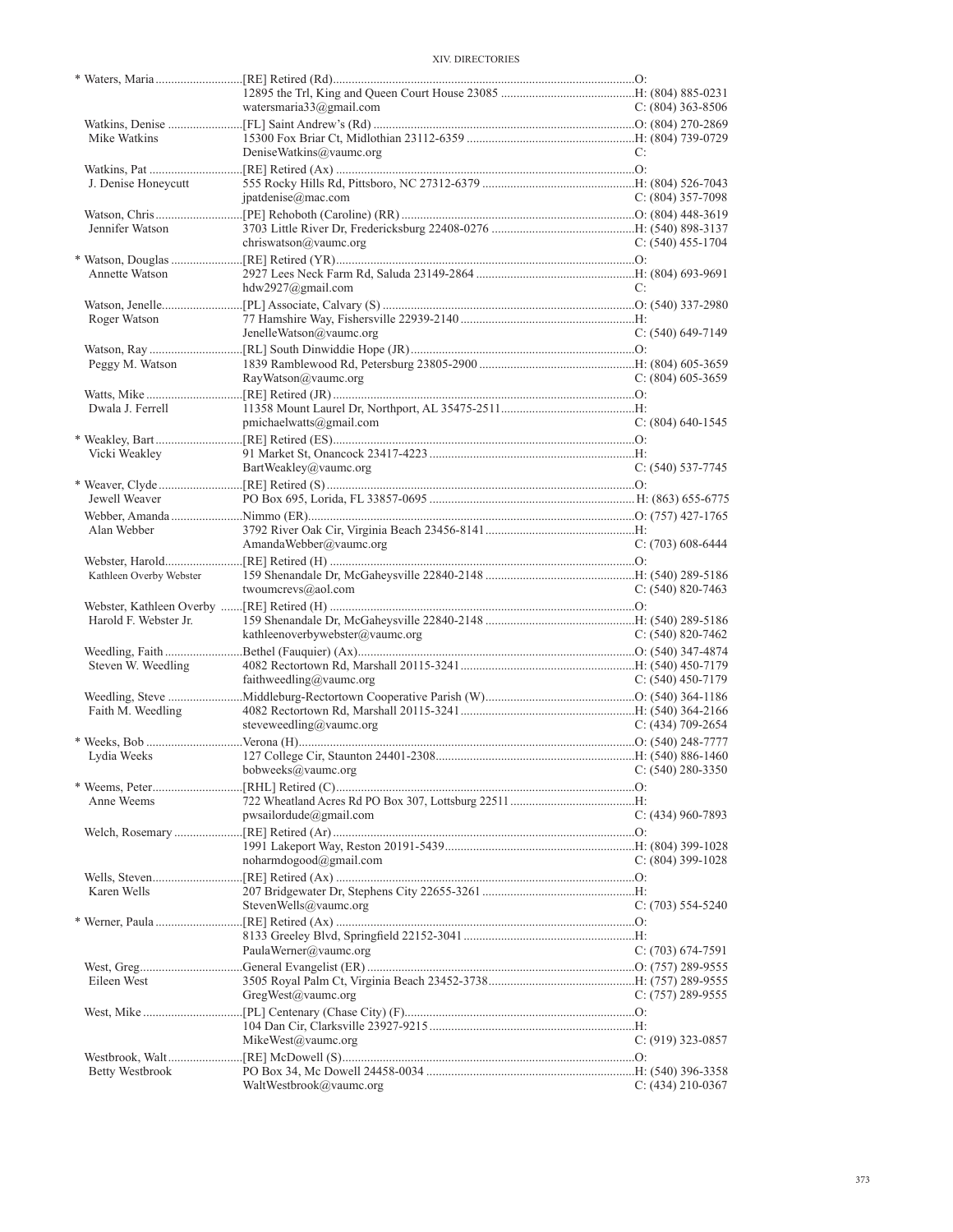JOURNAL OF THE VIRGINIA ANNUAL CONFERENCE

| Vincent Westley       | bertinawestley@vaumc.org    | $C: (816)$ 916-1839 |
|-----------------------|-----------------------------|---------------------|
|                       |                             |                     |
| Lisa Westmoreland     |                             |                     |
|                       | DavidWestmoreland@vaumc.org | $C: (276)$ 732-0767 |
|                       |                             |                     |
|                       |                             |                     |
|                       | MichaelWhaley@vaumc.org     | $C: (804)$ 971-1348 |
|                       |                             |                     |
| Charlotte Whetzel     |                             |                     |
|                       | Whetzels@shentel.net        | C:                  |
|                       |                             |                     |
|                       | Va. Episocpal Sch (C)       |                     |
|                       |                             |                     |
|                       | AdamWhite@vaumc.org         | $C: (434) 944-7723$ |
|                       |                             |                     |
| Mary Sylvia White     |                             |                     |
|                       | burtonbwht@aol.com          | $C: (540)$ 420-7916 |
|                       |                             |                     |
| Kasey White           | ChristianWhite@vaumc.org    | $C: (703)$ 395-2008 |
|                       |                             |                     |
|                       |                             |                     |
| Laurine White         | HaroldWhite@vaumc.org       | C:                  |
|                       |                             |                     |
|                       |                             |                     |
|                       | jeffreywhite@vaumc.org      | $C: (540) 520-7875$ |
|                       |                             |                     |
| Beverly White         |                             |                     |
|                       | John White $@$ vaume.org    | $C: (804)$ 920-9891 |
|                       |                             |                     |
| Katy White            |                             |                     |
|                       | justinwhite@vaumc.org       | $C: (703)$ 973-1606 |
|                       |                             |                     |
| Burton Ellis White    |                             |                     |
|                       | MaryWhite@vaumc.org         | C:                  |
|                       |                             |                     |
| Melissa White         |                             |                     |
|                       | mel49white@yahoo.com        | C:                  |
|                       |                             |                     |
|                       |                             |                     |
|                       | RonaldWhite@vaumc.org       | C:                  |
|                       |                             |                     |
| Deborah White         |                             |                     |
|                       | rpwhite614@gmail.com        | $C: (757)$ 621-2298 |
|                       |                             |                     |
| James S White         |                             |                     |
|                       | ValWhite@vaumc.org          | $C: (804)$ 366-2614 |
|                       |                             |                     |
| Donna White           |                             |                     |
|                       | WillWhite@vaumc.org         | $C: (703) 577-2604$ |
|                       |                             |                     |
| Frederick G. White II |                             |                     |
|                       | whitewh816@hotmail.com      | C:                  |
|                       |                             |                     |
|                       |                             |                     |
|                       | janewhitehead@vaumc.org     | $C: (434)$ 444-0497 |
|                       |                             |                     |
|                       |                             |                     |
|                       | BonnieWhitehurst@vaumc.org  | C:                  |
|                       |                             |                     |
|                       |                             |                     |
|                       | jkwaumc@aol.com             | C:                  |
|                       |                             |                     |
| G. Winston Whitmore   |                             |                     |
|                       | swwhitmore@comcast.net      | $C: (276)$ 732-3071 |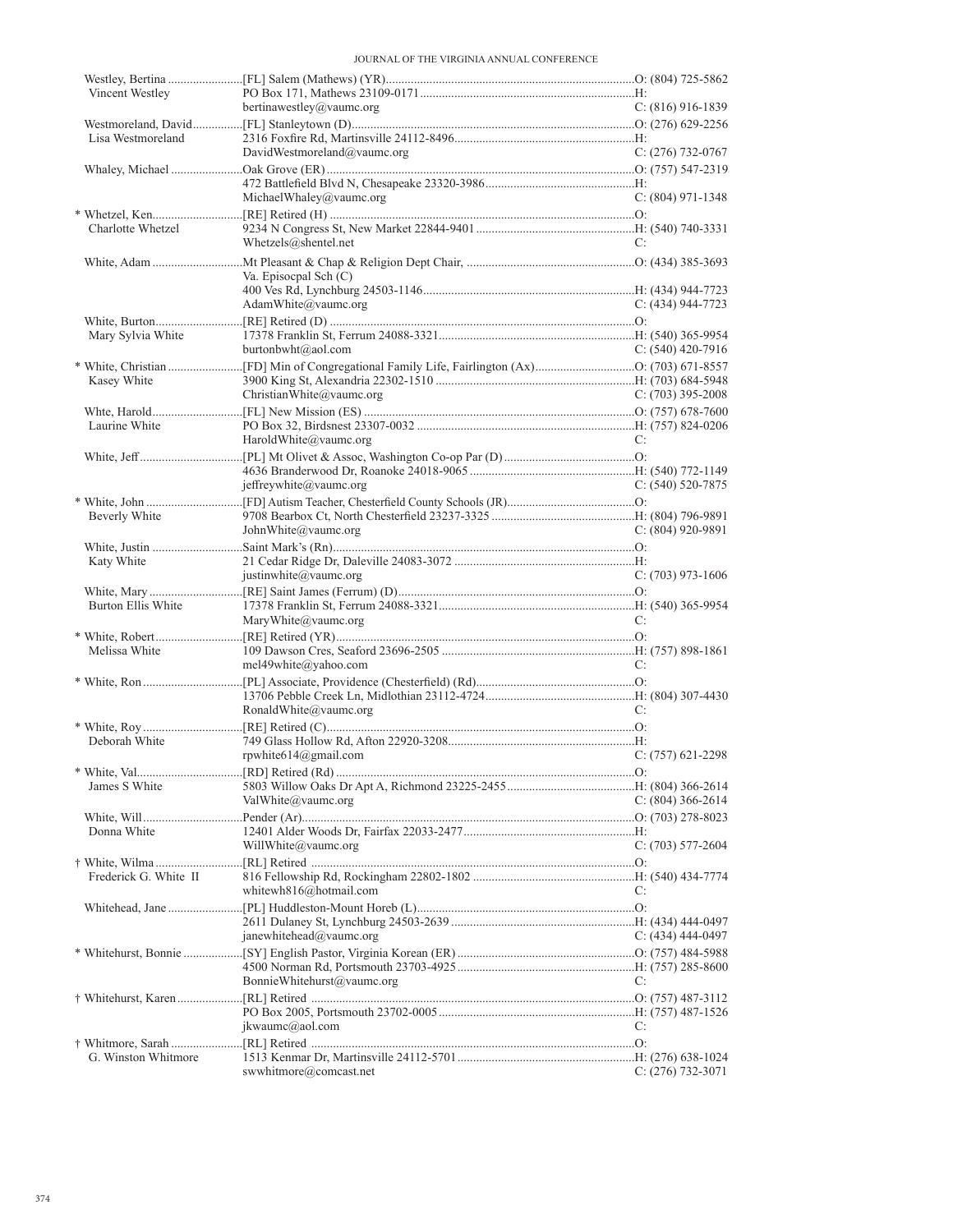| Petra Wicker       |                             |                       |
|--------------------|-----------------------------|-----------------------|
|                    | Retiredjlw@yahoo.com        | $C: (804) 586-4360$   |
|                    |                             |                       |
| Ella Mae Wickham   |                             |                       |
|                    | cwickham@pinnacleliving.org | $C: (804)$ 347-8391   |
|                    |                             |                       |
| Dottie Wiest       |                             |                       |
|                    | chuckwiest@vaumc.org        | C:                    |
|                    |                             |                       |
| Nancy Wilborn      |                             |                       |
|                    |                             |                       |
|                    |                             |                       |
| Samantha L. Wilds  |                             |                       |
|                    | KameronWilds@vaumc.org      | $C: (434) 822 - 3578$ |
|                    |                             |                       |
|                    |                             |                       |
|                    | MarkWilkerson@vaumc.org     | C:                    |
|                    |                             |                       |
| Edward F. Wilkins  |                             |                       |
|                    | darlenewilkins@value.org    | $C: (540) 758-1311$   |
|                    |                             |                       |
| F. Darlene Wilkins |                             |                       |
|                    | EdWilkins@vaumc.org         | $C: (540) 758-1310$   |
|                    |                             |                       |
|                    |                             |                       |
|                    |                             |                       |
|                    |                             |                       |
| Donna Will         |                             |                       |
|                    | will $2@$ va.metrocast.net  | C:                    |
|                    |                             |                       |
| Stephen Willhauck  |                             |                       |
|                    | SusanWillhauck@vaumc.org    | $C: (703) 505-5934$   |
|                    |                             |                       |
|                    |                             |                       |
|                    | bethwilliams@vaumc.org      | C:                    |
|                    |                             |                       |
| Rebekah Williams   |                             |                       |
|                    | DavidWilliams@vaumc.org     | C: $(276)$ 692-8049   |
|                    |                             |                       |
| Sandra Williams    |                             |                       |
|                    |                             |                       |
|                    | DonWilliams@vaumc.org       | $C: (571)$ 334-4925   |
|                    |                             |                       |
| Judy Williams      |                             |                       |
|                    | Mountainviewgj@gmail.com    | C:                    |
|                    |                             |                       |
|                    |                             |                       |
|                    | herbwilliams@vaumc.org      | C:                    |
|                    |                             |                       |
| Anita R. Williams  |                             |                       |
|                    | JustinWilliams@vaumc.org    | $C: (804)$ 994-1009   |
|                    |                             |                       |
| Nancy Williams     |                             |                       |
|                    | RandyWilliams@vaumc.org     | C: $(434)$ 470-4750   |
|                    |                             |                       |
| Diane Williams     |                             |                       |
|                    | RussellWilliams@vaumc.org   | C: $(804)$ 258-0669   |
|                    |                             |                       |
|                    |                             |                       |
| Vicki Willson      | ibwillson@gmail.com         |                       |
|                    |                             | $C: (804)$ 357-1091   |
|                    |                             |                       |
| Shea N. Tuttle     |                             |                       |
|                    | drewwillson@vaumc.org       | $C: (434) 569-5713$   |
|                    |                             |                       |
| Susan Wilson       |                             |                       |
|                    | revvicar@live.com           | $C: (757) 288-3168$   |
|                    |                             |                       |
| Ina Wilson         |                             |                       |
|                    | dkiwils@aol.com             | C:                    |
|                    |                             |                       |
|                    |                             |                       |
|                    | jeffwilson@vaumc.org        | $C: (540)$ 353-3061   |
|                    |                             |                       |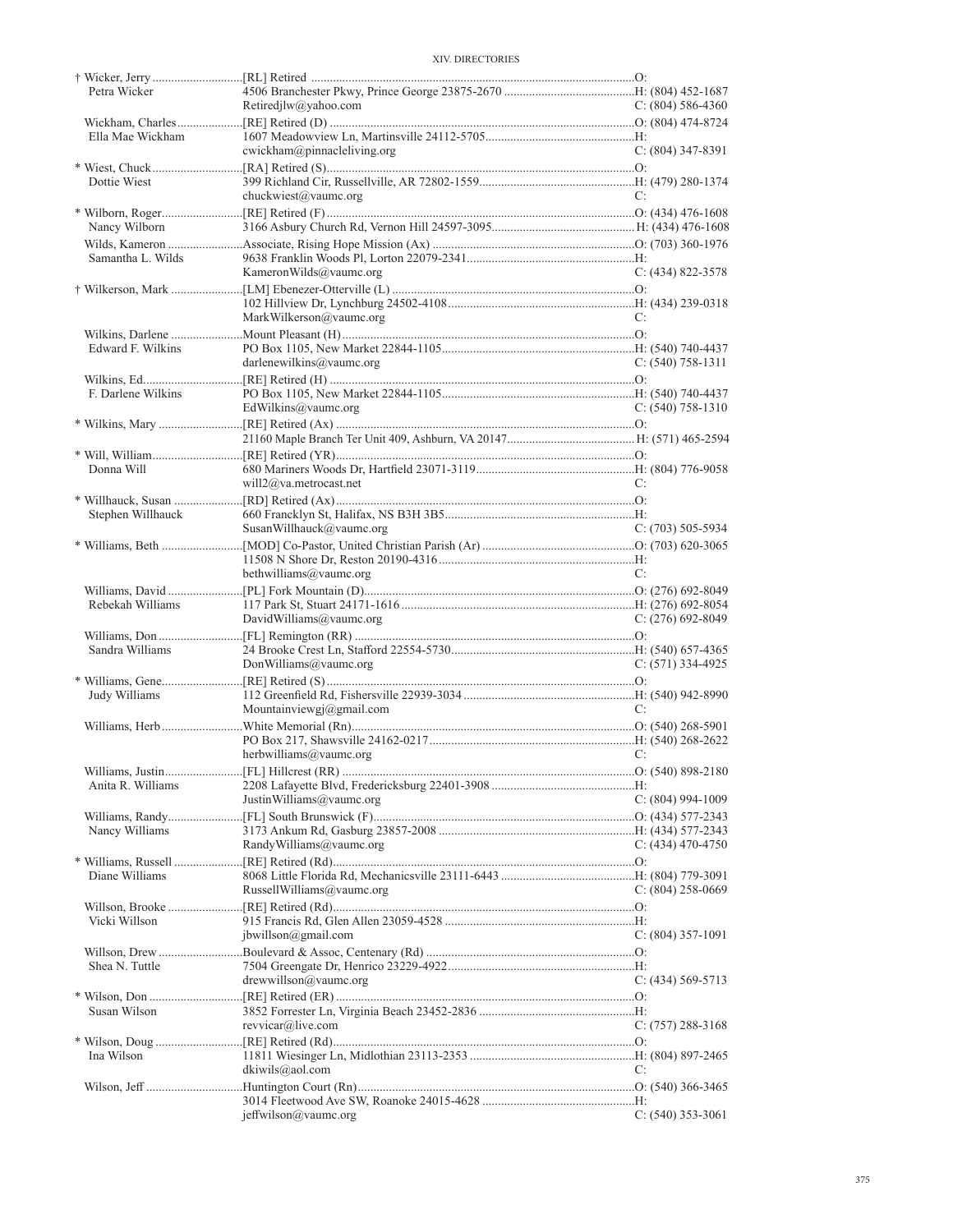JOURNAL OF THE VIRGINIA ANNUAL CONFERENCE

| Lisa Wilson            |                                 |                     |
|------------------------|---------------------------------|---------------------|
|                        | PennyWilson@vaumc.org           | C:                  |
|                        |                                 |                     |
|                        |                                 |                     |
|                        | revsteph@visi.net               | C:                  |
|                        |                                 |                     |
| Leonard C. Wines       |                                 |                     |
|                        | Tracywines@vaumc.org            | $C: (703)$ 615-5565 |
|                        |                                 |                     |
| Patricia Winfree       |                                 |                     |
|                        | Knoxville, TN 37922-5190        |                     |
|                        | JoeWinfree@vaumc.org            | $C: (804) 513-3291$ |
|                        |                                 |                     |
| Pat Wingert            |                                 |                     |
|                        | JimWingert@vaumc.org            | $C: (540)$ 209-7947 |
|                        |                                 |                     |
| Willie Wingfield       |                                 |                     |
|                        | awing1932@cox.net               | C:                  |
|                        |                                 |                     |
| Nina Winkler           |                                 |                     |
|                        | EdWinkler@vaumc.org             | $C: (540)$ 931-6111 |
|                        |                                 |                     |
| Jane Winner            |                                 |                     |
|                        | ChuckWinner@vaumc.org           | $C: (804)$ 384-7678 |
|                        |                                 |                     |
| Debbie Wishmyer        |                                 |                     |
|                        | JimWishmyer@vaumc.org           | C: $(540)$ 429-5504 |
|                        |                                 |                     |
| Elizabeth Witt         |                                 |                     |
|                        | JeffreyWitt@vaumc.org           | C: $(540)$ 454-0255 |
|                        |                                 |                     |
| Vicki Wolz             |                                 |                     |
|                        | arthur.wolz@gmail.com           | $C: (804) 824-4978$ |
|                        |                                 |                     |
| Alesa Wood             |                                 |                     |
|                        | MarcusWood@vaumc.org            | C:                  |
|                        |                                 |                     |
|                        |                                 |                     |
|                        |                                 |                     |
| Kathryn Woodall        |                                 |                     |
|                        |                                 | C: $(434)$ 610-4818 |
|                        |                                 |                     |
| Mary Grace Woodburn    |                                 |                     |
|                        | JonWoodburn@vaumc.org           | $C: (757)$ 709-9221 |
|                        |                                 |                     |
| Marion Woodfin         |                                 |                     |
|                        | bobwoodfin@vaumc.org            | $C: (434)$ 471-6033 |
|                        |                                 |                     |
| Margaret Woodfin       |                                 |                     |
|                        | rev.woodfin@hotmail.com         | C:                  |
|                        |                                 |                     |
| Robin Woodie           |                                 |                     |
|                        | kenwoodie@vaumc.org             | $C: (540) 845-0432$ |
|                        |                                 |                     |
| Ellen Woodson          |                                 |                     |
|                        | PhilWoodson@vaumc.org           | $C: (434)$ 270-0723 |
|                        |                                 |                     |
| Kimberley Woolner      |                                 |                     |
|                        | louwoolner@vaumc.org            | $C: (540)$ 940-4886 |
|                        |                                 |                     |
|                        |                                 |                     |
|                        | zmobil@comcast.net              | C: $(540)$ 742-4693 |
|                        |                                 |                     |
|                        |                                 |                     |
|                        | kwork22602@msn.com              | C:                  |
|                        |                                 |                     |
| Christopher A. Workman |                                 |                     |
|                        | KarenWorkman@vaumc.org          | C: $(804)$ 920-8398 |
|                        |                                 |                     |
| Nyoka Worley           |                                 |                     |
|                        | ohncworley@centurylink.net      | C: $(434)$ 969-1257 |
|                        |                                 |                     |
| JoAnne Worley          | $TimWorkq$ <i>(a)</i> vaumc.org | C: (434) 882-0942   |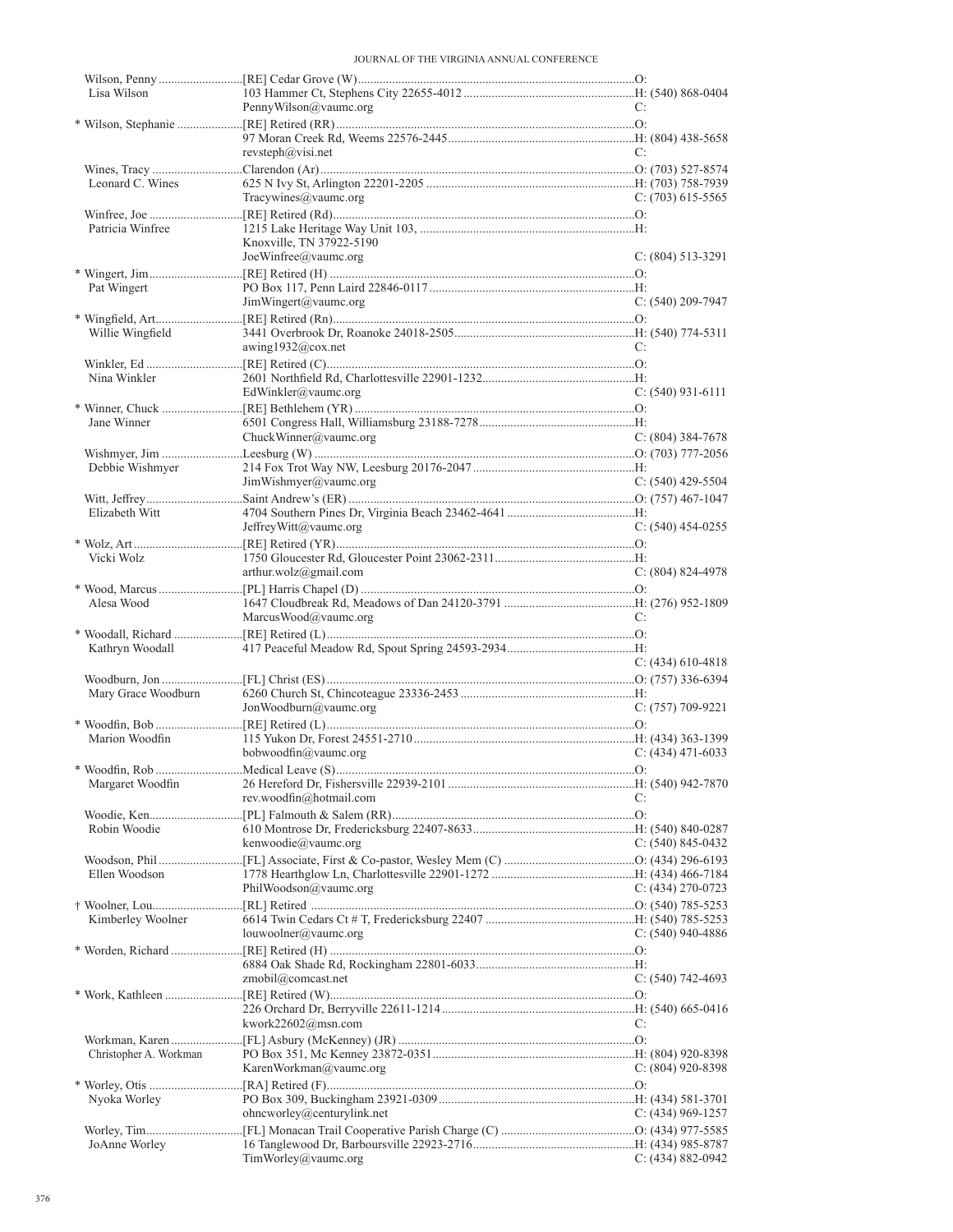| John Ogram           |                           |                     |
|----------------------|---------------------------|---------------------|
|                      | JudyWorthington@vaumc.org | C: $(703)$ 855-6135 |
| Heather L. Wray      |                           |                     |
|                      | danielwray@vaumc.org      | C: $(804)$ 405-2872 |
|                      |                           |                     |
| Daniel A. Wray       |                           |                     |
|                      | heatherwray@vaumc.org     | $C: (540)$ 424-9936 |
|                      |                           |                     |
|                      |                           | C:                  |
|                      | raymondwrenn@aol.com      |                     |
| Mary Wright          |                           |                     |
|                      | marywright08@comcast.net  | C:                  |
|                      |                           |                     |
| Kay E. Wright        |                           |                     |
|                      | JohnWright@vaumc.org      | $C: (540) 809-9099$ |
|                      |                           |                     |
|                      | laurenwright@value.org    | $C: (804)$ 338-0150 |
|                      |                           |                     |
|                      |                           |                     |
|                      | eheawright@verizon.net    | C:                  |
|                      |                           |                     |
| Michele Wright       |                           |                     |
|                      | Lynnwright@vaumc.org      | $C: (540)$ 958-0532 |
|                      |                           |                     |
|                      | sandywright@vaumc.org     | $C: (276)$ 358-2449 |
|                      |                           |                     |
|                      |                           |                     |
|                      | StanWright@vaumc.org      | C: $(757)$ 871-9861 |
|                      |                           |                     |
|                      |                           |                     |
|                      | DianeWyant@vaumc.org      | $C: (919)$ 308-7825 |
|                      |                           |                     |
| So Young Yang        | chongyang@vaumc.org       | $C: (816) 456-0412$ |
|                      |                           |                     |
|                      |                           |                     |
|                      |                           |                     |
| Jisun Lyu            | hanyi@vaumc.org           | C: $(240)$ 614-8513 |
|                      |                           |                     |
| Hyesun Park Yoo      |                           |                     |
|                      | SungWoonYoo@vaumc.org     | $C: (434) 532-7321$ |
|                      |                           |                     |
|                      |                           |                     |
|                      | sungyoo@vaumc.org         | $C: (804) 980-4072$ |
| Ae Ju Yoo            |                           |                     |
|                      | sjyoo721@hanmail.net      | C:                  |
|                      |                           |                     |
| Jeffry K. Yoo-Hess   |                           |                     |
|                      | SeunghaeYooHess@vaumc.org | $C: (404)$ 993-5919 |
|                      |                           |                     |
| Susan Young          |                           |                     |
|                      | pastorsteve4819@yahoo.com | $C: (540)$ 717-3822 |
|                      |                           |                     |
|                      | yuhija@gmail.com          | C: $(240)$ 994-5522 |
|                      |                           |                     |
| Patti Zavitz         |                           |                     |
|                      | dlzavitz@gmail.com        | $C: (804)$ 380-2852 |
|                      |                           |                     |
| Lulubelle A. Ziegler |                           |                     |
|                      | garynlou@gmail.com        | C: $(540)$ 209-2658 |
|                      |                           |                     |
|                      | CindyZirlott@vaumc.org    | $C: (540)$ 303-2309 |
|                      |                           |                     |
|                      | go4zoto@gmail.com         | C:                  |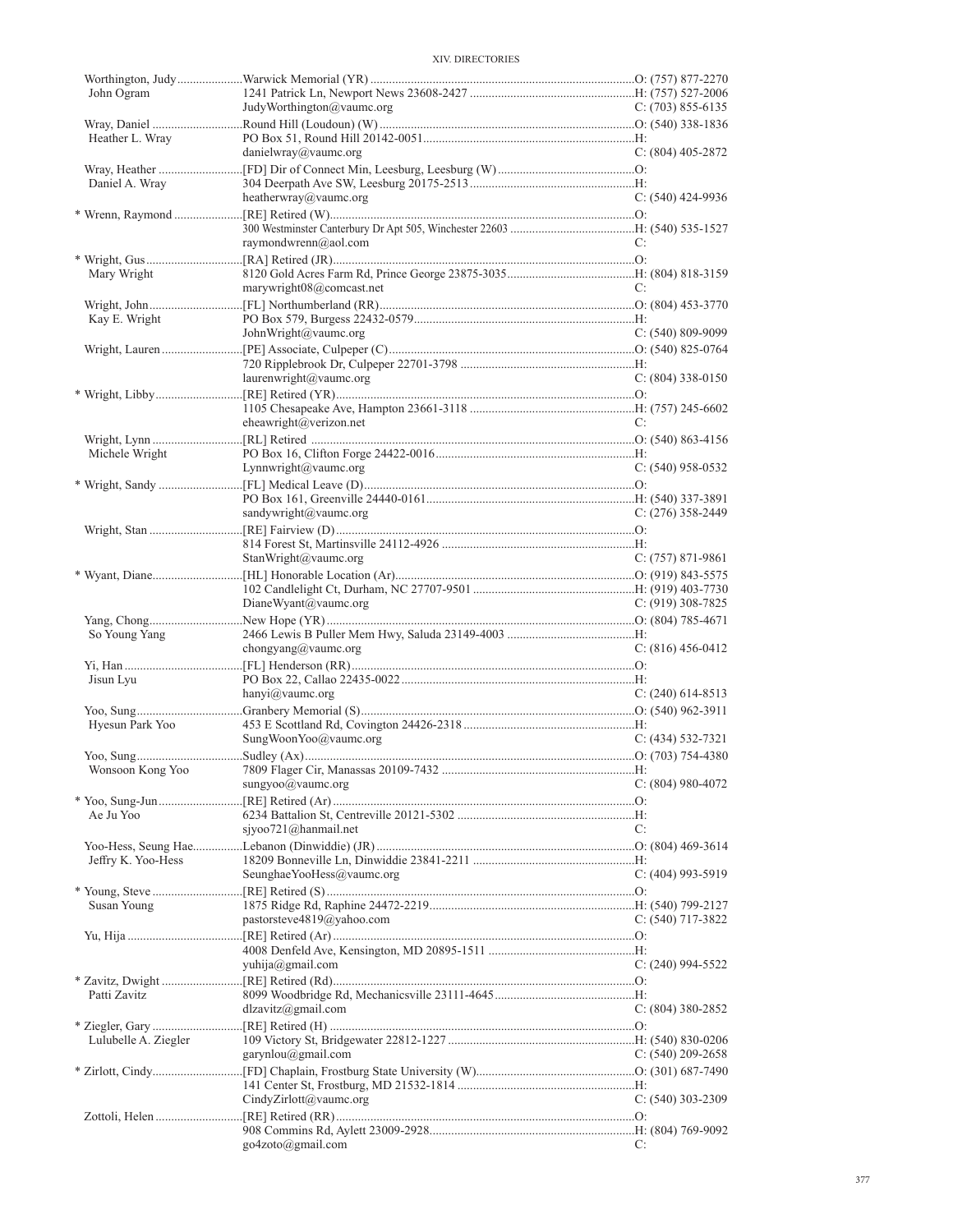| davezuchelli@vaumc.org<br>$C: (240)$ 606-4952<br><b>Certified Professionals</b><br>kristin@braddockstreetumc.org<br>C: |
|------------------------------------------------------------------------------------------------------------------------|
|                                                                                                                        |
|                                                                                                                        |
|                                                                                                                        |
|                                                                                                                        |
|                                                                                                                        |
|                                                                                                                        |
|                                                                                                                        |
|                                                                                                                        |
| Chris Granberg                                                                                                         |
| PatriciaGranberg@vaumc.org<br>C:                                                                                       |
|                                                                                                                        |
| James Harrington<br>KathyHarrington@vaumc.org<br>C:                                                                    |
|                                                                                                                        |
|                                                                                                                        |
| ShawnKiger@vaumc.org<br>$C: (434) 258-1920$                                                                            |
|                                                                                                                        |
|                                                                                                                        |
| cynthialopynski@vaumc.org<br>$C: (703) 861-3362$                                                                       |
|                                                                                                                        |
| LeslieOakes@vaumc.org<br>C:                                                                                            |
|                                                                                                                        |
| St. Catherine's Schl (Rd)                                                                                              |
| C. Nancy Cook                                                                                                          |
| t8rhillrp@verizon.net<br>C:                                                                                            |
|                                                                                                                        |
| drunaldue@umegrate.org<br>$C: (703)$ 244-5697                                                                          |
|                                                                                                                        |
|                                                                                                                        |
| PattySinghass@vaumc.org<br>C:                                                                                          |
|                                                                                                                        |
|                                                                                                                        |
| mstocks@vumb.org<br>C: $(804)$ 366-7162                                                                                |
|                                                                                                                        |
| JohnTindall@vaumc.org<br>C:                                                                                            |
|                                                                                                                        |
|                                                                                                                        |
| JanaeTschudiEvatt@vaumc.org<br>C:                                                                                      |
|                                                                                                                        |
| angiewilliams@theopentable.org<br>$C: (804) 852 - 3862$                                                                |

# B. LAY MEMBERS OF CONFERENCE BOARDS AND AGENCIES

|  | alexrhona@aol.com                        |
|--|------------------------------------------|
|  | tonysla $566@$ gmail.com                 |
|  | cshell4@verizon.net                      |
|  | garyayers@yahoo.com                      |
|  | bsbachra@gmail.com                       |
|  | terry.bain@yahoo.com                     |
|  | cindybanek@vaumc.org                     |
|  | david.w.berry $1$ ( $\partial$ gmail.com |
|  | dbatescpa@gmail.com                      |
|  | marilynblagg@hotmail.com                 |
|  | gdbonnewell@gmail.com                    |
|  | jamesriverdistrict@vaumc.org             |
|  | istheway2@gmail.com                      |
|  | jennifer.boyden@hearthavens.org          |
|  | vette92lt1@aol.com                       |
|  | $bbrooks(\omega$ gmail.com               |
|  | brown bas@fastmail.fm                    |
|  | carpentba@gmail.com                      |
|  | bcumcbsa@juno.com                        |
|  | thrhold@comcast.net                      |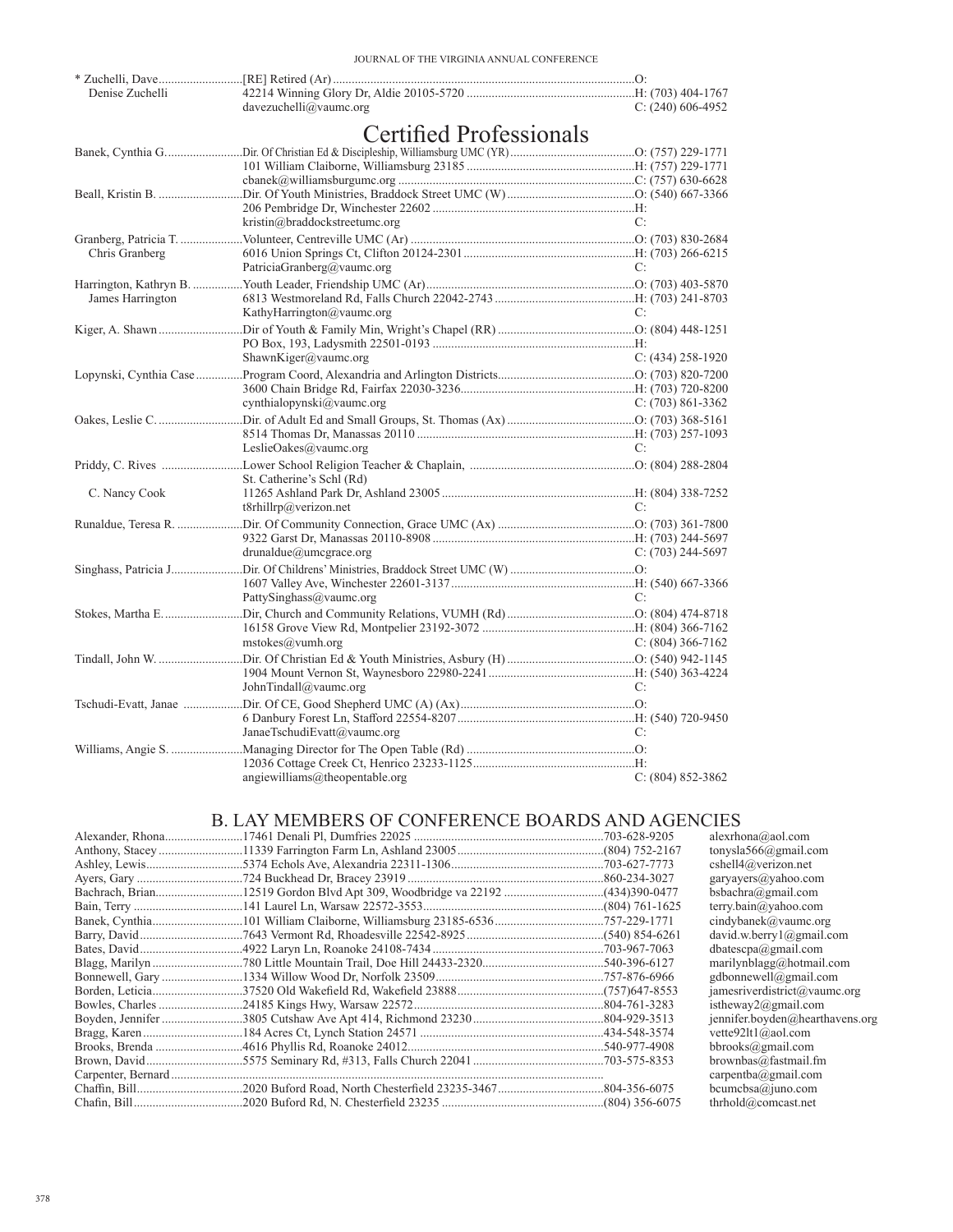|                                                                              | n/a            |
|------------------------------------------------------------------------------|----------------|
|                                                                              | bet            |
|                                                                              | jdc            |
|                                                                              | Lrs            |
|                                                                              | gcr            |
|                                                                              | bet            |
|                                                                              | gar            |
|                                                                              | <b>SE</b>      |
|                                                                              | jds            |
|                                                                              | sdc            |
|                                                                              | joh            |
|                                                                              | tian<br>bla    |
|                                                                              | bet            |
|                                                                              | fus            |
|                                                                              |                |
|                                                                              | gar<br>rob     |
|                                                                              |                |
|                                                                              | jwg            |
|                                                                              | jag<br>jgla    |
|                                                                              | <sub>1go</sub> |
|                                                                              | jhs            |
|                                                                              | jeb            |
|                                                                              | bol            |
|                                                                              | wr:            |
|                                                                              | ton            |
|                                                                              | elle           |
|                                                                              | her            |
|                                                                              | ehi            |
|                                                                              | rob            |
|                                                                              | bre            |
|                                                                              | Fai            |
|                                                                              | tr6            |
|                                                                              | jhu            |
|                                                                              | ma             |
|                                                                              | jen            |
|                                                                              | kin            |
|                                                                              | kei            |
|                                                                              | 1.10           |
|                                                                              | rev            |
| Kennon, Gale 2696 Southern Hills Ct, North Garden 22959-1640 (434) 296-2954  | gal            |
|                                                                              | Sha            |
|                                                                              | and            |
|                                                                              | kla            |
|                                                                              | jas:           |
|                                                                              | ma             |
|                                                                              | ları           |
|                                                                              | 1ku            |
|                                                                              | mf             |
|                                                                              | ları           |
|                                                                              | kbl            |
|                                                                              | Ca             |
|                                                                              | cyr            |
|                                                                              | ma             |
|                                                                              | Ro             |
|                                                                              | bns            |
|                                                                              | ks.            |
|                                                                              | sjn            |
|                                                                              | pm             |
|                                                                              | dcl            |
|                                                                              | joh            |
|                                                                              | ms             |
|                                                                              | ger            |
|                                                                              | bm<br>mai      |
|                                                                              | jrd            |
|                                                                              | line           |
|                                                                              | koi            |
|                                                                              | Ga             |
|                                                                              | lyl            |
|                                                                              | jud            |
|                                                                              | Em             |
|                                                                              | hni            |
|                                                                              | juli           |
| Oliver, Ashley 3009 Cooper Knoll Rd, Charlottesville 22911-7222 434-456-8224 | ash            |
|                                                                              | jpa            |
|                                                                              | 1am            |
|                                                                              |                |

com

beth christian@vaumc.org jdcole2001@gmail.com Lrsacreamer@comcast.net gcross@aol.com betseydavis@me.com garysmiles@ymail.com SEDiamond1@verizon.net jds1978d@netscape.net  $\overline{\text{sdoyle22@verizon.net}}$ johndunning@cox.net  $\widetilde{\mathcal{Q}}$ hotmail.com blair.ellis@verizon.net bettyforbes@comcast.net fussg@verizon.net ganoe1975@earthlink.net  $robgates@va.metrocast.net$ jwgaynor@gmail.com jagmag@cox.net jglass1947@gmail.com  $\sum_{j \text{gotwals}(\text{$a$) granil.com}$ jhsasap@gmail.com jebguy101@gmail.com bobbiehanby@hotmail.com wrscharper@gmail.com tomandellen1@cox.net ellensheatwole@gmail.com hernandez429@comcast.net ehickman@florisumc.org robinhoerber@verizon.net brethrbek@gmail.com Fairmontparkumcoffice@gmail.com  $tr631val@gmail.com$ jhumeva@yahoo.com maryjeffries@gmail.com jenningswilma611@gmail.com kimjohnson@vaumc.org keithjordan59@gmail.com j.joy1@yahoo.com  $revkatta(ægmail.com)$  $galegram@a$ ol.com  $ShawnKiger@vaume.org$ andrew.kissell@aecom.com klagge@vt.edu jasnc5@gmail.com  $maxyannkral@gmail.com$ larrycochran@vaumc.org  $lkurtz@gmu.edu$ mfleep@aol.com larrylehman@vaumc.org kbl.mwl@gmail.com Carlos.Liceaga@gmail.com cynthialopynski@vaumc.org  $mark.manasco@connect.net$ RoanokeDistrict@vaumc.org bnsmayo@yahoo.com ks.petrey@gmail.com  $sim16048$ @gmail.com  $\text{pmeguckin@ebenezerume.org}$ dckglobal@yahoo.com john.meeuwissen@verizon.net msrebamiller@gmail.com gene.mims@comcast.net bmitch19@hotmail.com marquetta.mitchell@edwardjones.com jrdeb410@gmail.com  $limdamonroe@vaume.org$ komooers555@me.com Gary.morris9251@gmail.com lylelem@aol.com judy moughon 73@gmail.com  $E$ mandsophiesmom@verizon.net hnixon13756@gmail.com juliodell1982@gmail.com ashleyo12@comcast.net jpanescu@yahoo.com james@partnersinfinancialplanning.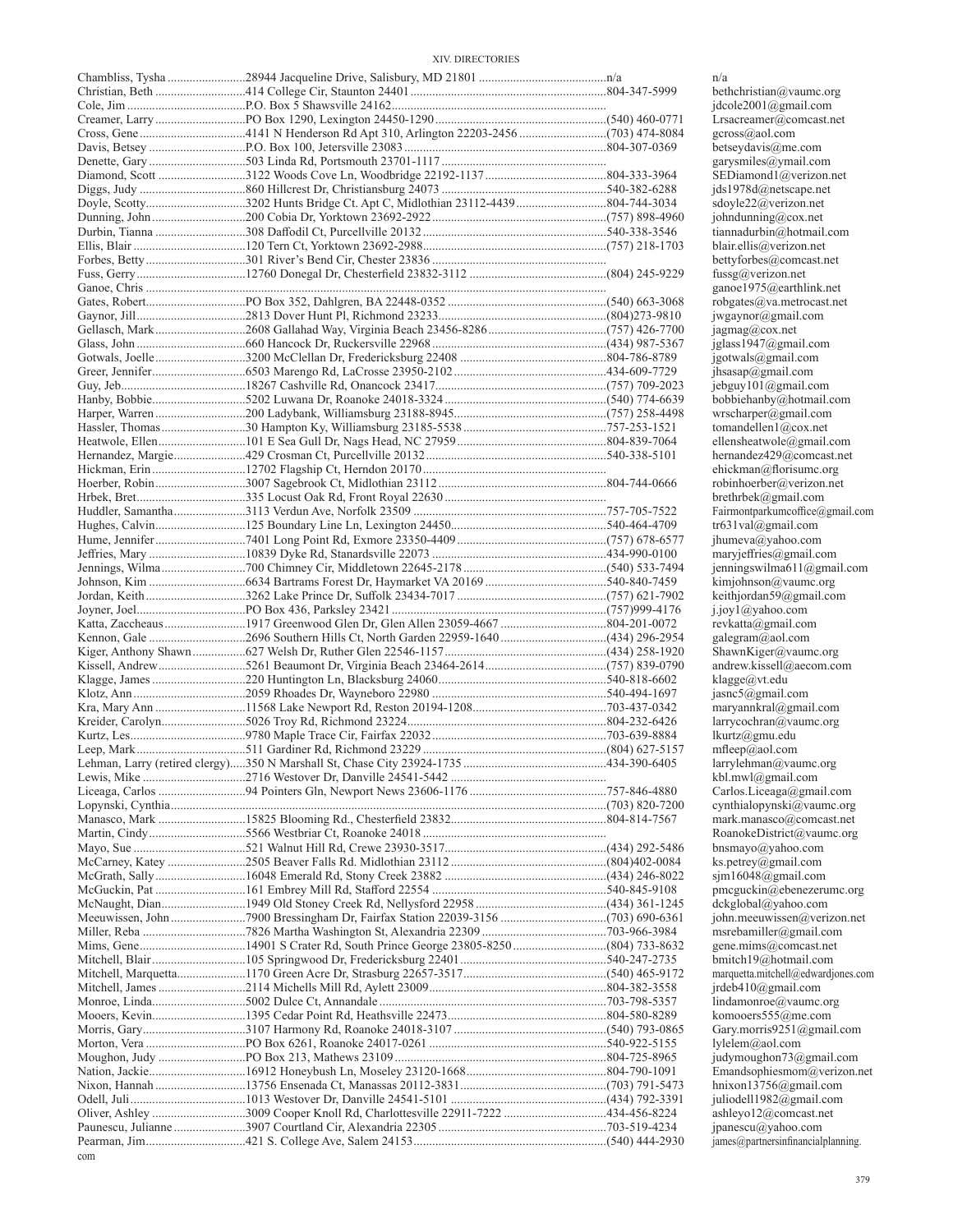|  | dhpeck@hotmail.com                       |
|--|------------------------------------------|
|  | pendergrass@yahoo.com                    |
|  | kenp78@comcast.net                       |
|  | gloreyacres@gmail.com                    |
|  | bpike@trinityumc.net                     |
|  | dwrawley@msn.com                         |
|  | WayneReynolds@vaumc                      |
|  | phlltho@msn.com                          |
|  | jillriddle622@gmail.com                  |
|  | revednsusan@embarqmai                    |
|  | stacyroberts@vaumc.org                   |
|  | $\text{rod}y(a)\text{cox.net}$           |
|  | tulae333@gmail.com                       |
|  | blr46@verizon.net                        |
|  | drunaldue@umegrate.org                   |
|  |                                          |
|  | archanasamuel@gmail.co                   |
|  | rsanders7100@gmail.com                   |
|  | geraldinesanderson4@gm                   |
|  | schallso@comcoast.net                    |
|  | pastorsegovia.gs@gmail.                  |
|  | thornal@va.metrocast.net                 |
|  | reesieshepherd@gmail.co                  |
|  | Kevin Sheppard@bshsi.c                   |
|  |                                          |
|  | lshie@live.com<br>suzanneshrader@aol.com |
|  |                                          |
|  | essmart $82$ @gmail.com                  |
|  | igunter@verizon.net                      |
|  | beach116hs@gmail.com                     |
|  | wrsmit $3$ @gmail.com                    |
|  | speicherak@icloud.com                    |
|  | richard.speirs@yahoo.com                 |
|  | rstaton $46@$ cox.net                    |
|  | marthaestokes@gmail.co                   |
|  | thomas.sturgis@verizon.r                 |
|  | sullirock@msn.com                        |
|  | swannjessie57@gmail.co                   |
|  | wht $4@$ whts.com                        |
|  | taylorij $16@$ msn.com                   |
|  | temily95@vt.edu                          |
|  | eburrutia@gmail.com                      |
|  | segovia.five@gmail.com                   |
|  | trish vaughan@live.com                   |
|  | wagsx6@earthlink.net                     |
|  | jwall@umcdevelopmentce                   |
|  | webbjshw@verizon.net                     |
|  | maly3@yahoo.com                          |
|  | mel49white@yahoo.com                     |
|  | harlem1962@gmail.com                     |
|  | fedsu2@aol.com                           |
|  | hwhitejr@gmail.com                       |
|  | Christine. Williamson@CohnRea            |
|  | awilson4jc@outlook.com                   |
|  | Ne wise@yahoo.com                        |
|  | susieandrex@embarqmai                    |
|  | cayray36@aol.com                         |
|  | nancyjane0405@aol.com                    |
|  | kyoung5461@msn.com                       |
|  | LindaYoung@vaumc.org                     |
|  |                                          |

dhpeck@hotmail.com pendergrass@yahoo.com kenp78@comcast.net gloreyacres@gmail.com  $\widetilde{\Phi}$ bpike@trinityumc.net dwrawley@msn.com  $WayneReynolds@valuemcc.org$ phlltho@msn.com jillriddle622@gmail.com  $\widetilde{\mathcal{C}}$ evednsusan $\widetilde{\mathcal{C}}$ embarqmail.com stacyroberts@vaumc.org<br>rody@cox.net  $\widetilde{\mathrm{tulae333@gmail.com}}$ blr46@verizon.net drunaldue@umcgrace.org

archanasamuel@gmail.com rsanders7100@gmail.com geraldinesanderson4@gmail.com  $schallso@comcoast.net$ pastorsegovia.gs@gmail.com Sharp, Bill ....................................PO Box 1018, Urbanna 23175...................................................................336-707-9631 thornal@va.metrocast.net reesieshepherd@gmail.com Kevin Sheppard@bshsi.org  $\text{lshie}(\vec{a})\text{live.com}$ suzanneshrader@aol.com essmart82@gmail.com igunter@verizon.net beach116hs@gmail.com wrsmit3@gmail.com speicherak@icloud.com  $\widetilde{\text{richard}}$ .speirs@yahoo.com rstaton46@cox.net  $marthaestokes@gmail.com$ thomas.sturgis@verizon.net sullirock@msn.com swannjessie57@gmail.com wht4@whts.com taylorjj16@msn.com temily95@vt.edu eburrutia@gmail.com segovia.five@gmail.com trish\_vaughan@live.com wagsx6@earthlink.net jwall@umcdevelopmentcenter.org webbjshw@verizon.net maly3@yahoo.com mel49white@yahoo.com harlem1962@gmail.com fedsu2@aol.com hwhitejr@gmail.com  $Christine.$ Williamson@CohnReznick.com awilson4jc@outlook.com Ne\_wise@yahoo.com susieandrex@embarqmail.com  $cayray36@aol.com$ nancyjane0405@aol.com  $kyoung 5461@msn.com$ 

# C. WIDOW/WIDOWERS OF CLERGY/DIACONAL MINISTERS

| Mrs. Betty Lou Bailey12100 Chancellors Village Ln Apt 1312, Fredericksburg, VA 22407-6595 (540) 785-3413 |  |
|----------------------------------------------------------------------------------------------------------|--|
|                                                                                                          |  |
|                                                                                                          |  |
|                                                                                                          |  |
|                                                                                                          |  |
|                                                                                                          |  |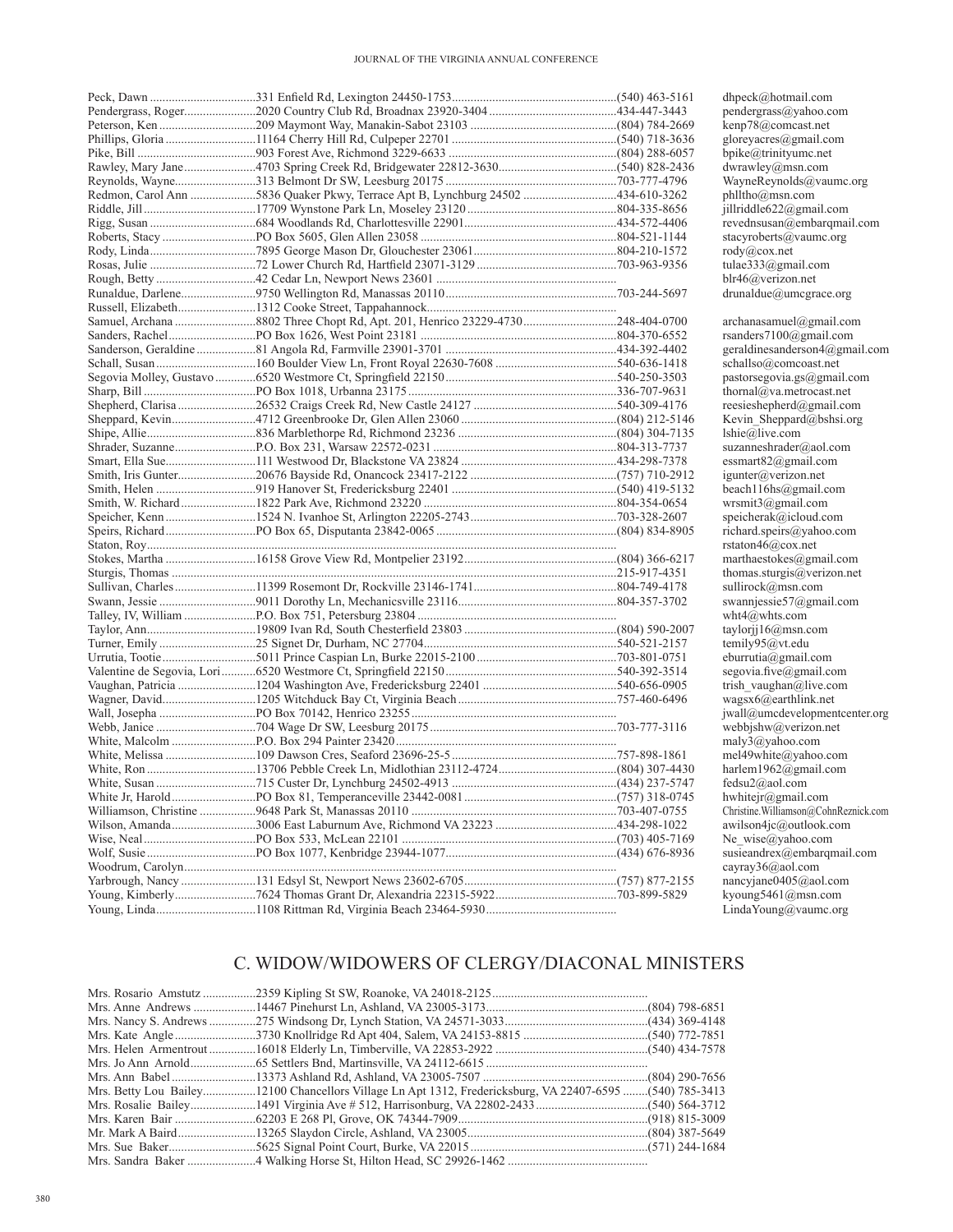| Mrs. Jean Balcom21145 Cardinal Pond Ter Apt 206, Ashburn, VA 20147-6132(703) 723-4522              |  |
|----------------------------------------------------------------------------------------------------|--|
|                                                                                                    |  |
|                                                                                                    |  |
|                                                                                                    |  |
|                                                                                                    |  |
|                                                                                                    |  |
|                                                                                                    |  |
|                                                                                                    |  |
|                                                                                                    |  |
|                                                                                                    |  |
|                                                                                                    |  |
|                                                                                                    |  |
|                                                                                                    |  |
|                                                                                                    |  |
|                                                                                                    |  |
|                                                                                                    |  |
|                                                                                                    |  |
|                                                                                                    |  |
|                                                                                                    |  |
|                                                                                                    |  |
|                                                                                                    |  |
|                                                                                                    |  |
|                                                                                                    |  |
|                                                                                                    |  |
|                                                                                                    |  |
| Mrs. Marie Sturtevant Carper 1009 Old Country Club Rd # 306, Roanoke, VA 24017-2956 (540) 767-6931 |  |
|                                                                                                    |  |
| Mrs. Mamie M. Cheseldine 3708 Troublesome Creek Rd, Dillwyn, VA 23936-2799 (434) 983-2140          |  |
|                                                                                                    |  |
|                                                                                                    |  |
|                                                                                                    |  |
|                                                                                                    |  |
|                                                                                                    |  |
|                                                                                                    |  |
|                                                                                                    |  |
|                                                                                                    |  |
| Mrs. Marguerite Cook1830 Avenida Del Mundo Unit 1201, Coronado, CA 92118-4023(619) 435-5724        |  |
| Mrs. Clair Cosby1600 King William Woods Rd, Midlothian, VA 23113-9121 (804) 594-0030               |  |
|                                                                                                    |  |
|                                                                                                    |  |
|                                                                                                    |  |
|                                                                                                    |  |
|                                                                                                    |  |
|                                                                                                    |  |
|                                                                                                    |  |
|                                                                                                    |  |
|                                                                                                    |  |
|                                                                                                    |  |
|                                                                                                    |  |
| Mrs. Sally Davis3800 Treyburn Dr Apt D310, Williamsburg, VA 23185-6422 (757) 645-4662              |  |
|                                                                                                    |  |
|                                                                                                    |  |
|                                                                                                    |  |
|                                                                                                    |  |
|                                                                                                    |  |
|                                                                                                    |  |
|                                                                                                    |  |
|                                                                                                    |  |
|                                                                                                    |  |
|                                                                                                    |  |
|                                                                                                    |  |
|                                                                                                    |  |
|                                                                                                    |  |
|                                                                                                    |  |
|                                                                                                    |  |
|                                                                                                    |  |
| Mrs. Lorraine Edmonson 4254 Willis Wharf Rd, PO Box 23, Willis Wharf, VA 23486-0023 (757) 824-3668 |  |
|                                                                                                    |  |
|                                                                                                    |  |
|                                                                                                    |  |
|                                                                                                    |  |
|                                                                                                    |  |
|                                                                                                    |  |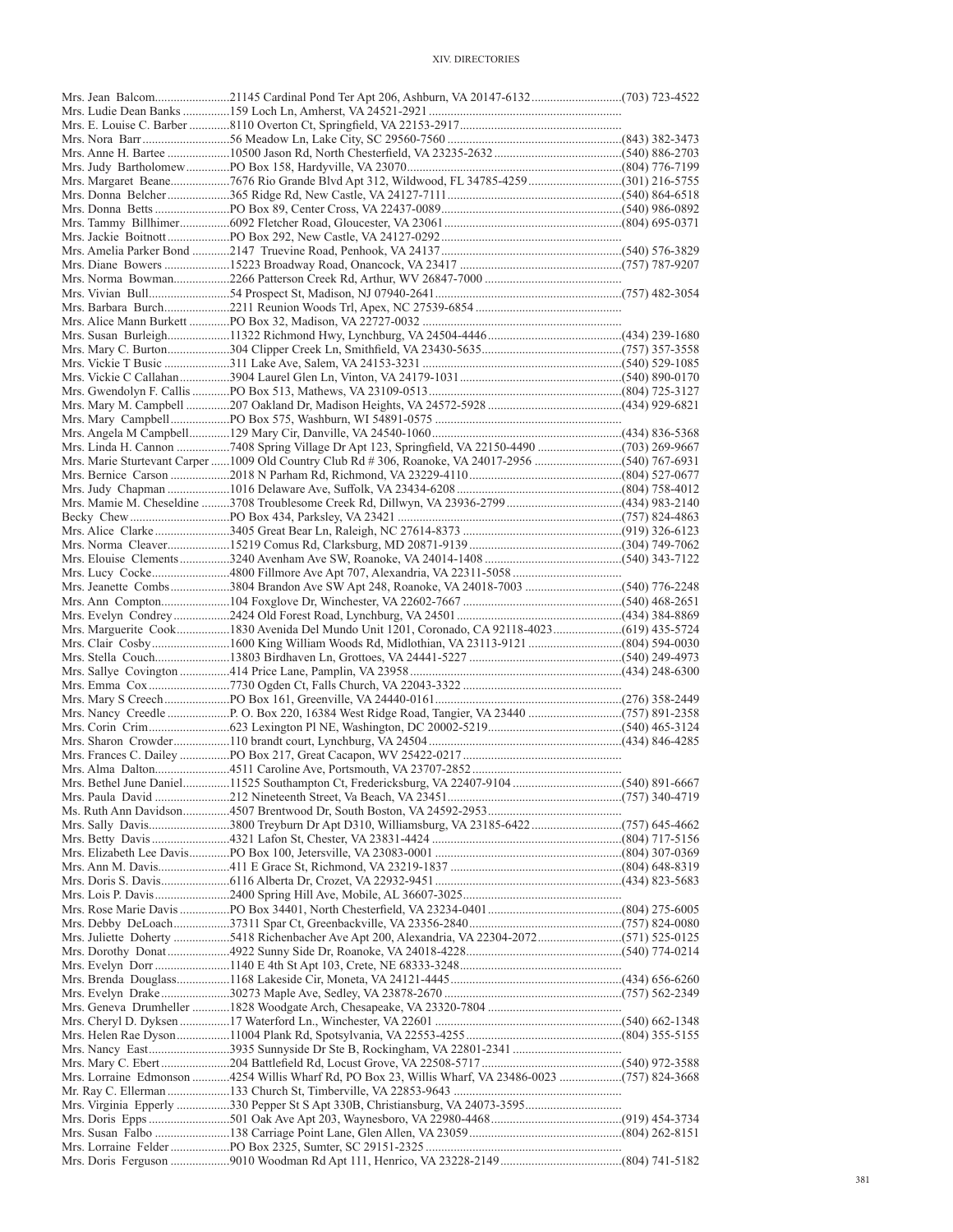| Mrs. Elizabeth Flanagan Crystal Plaza, #509, 2111 Jefferson Davis Hwy, Arlington, VA 22202-3137    |  |
|----------------------------------------------------------------------------------------------------|--|
|                                                                                                    |  |
| Mrs. Stella S Fritter2304 Cedarfield Pkwy Apt 3816, Henrico, VA 23233-1936(804) 968-5237           |  |
|                                                                                                    |  |
|                                                                                                    |  |
|                                                                                                    |  |
|                                                                                                    |  |
|                                                                                                    |  |
|                                                                                                    |  |
|                                                                                                    |  |
|                                                                                                    |  |
|                                                                                                    |  |
|                                                                                                    |  |
|                                                                                                    |  |
|                                                                                                    |  |
|                                                                                                    |  |
|                                                                                                    |  |
|                                                                                                    |  |
|                                                                                                    |  |
|                                                                                                    |  |
|                                                                                                    |  |
|                                                                                                    |  |
|                                                                                                    |  |
|                                                                                                    |  |
|                                                                                                    |  |
|                                                                                                    |  |
|                                                                                                    |  |
|                                                                                                    |  |
|                                                                                                    |  |
|                                                                                                    |  |
|                                                                                                    |  |
|                                                                                                    |  |
|                                                                                                    |  |
| Mrs. Judy Hough11845 NW Stone Mountain Ln Unit 202, Portland, OR 97229-6646                        |  |
|                                                                                                    |  |
|                                                                                                    |  |
|                                                                                                    |  |
|                                                                                                    |  |
|                                                                                                    |  |
|                                                                                                    |  |
|                                                                                                    |  |
|                                                                                                    |  |
|                                                                                                    |  |
|                                                                                                    |  |
|                                                                                                    |  |
|                                                                                                    |  |
| Mrs. Yeon S Jung 5006 Alexander Valley Dr Apt 304, Charlotte, NC 28270-1539 (757) 353-9497         |  |
|                                                                                                    |  |
|                                                                                                    |  |
|                                                                                                    |  |
|                                                                                                    |  |
|                                                                                                    |  |
|                                                                                                    |  |
|                                                                                                    |  |
|                                                                                                    |  |
|                                                                                                    |  |
|                                                                                                    |  |
|                                                                                                    |  |
|                                                                                                    |  |
| Mrs. Lieu H. Lewis 9969 Palmerston Rd, North Chesterfield, VA 23236-1037 (804) 745-7755            |  |
|                                                                                                    |  |
|                                                                                                    |  |
|                                                                                                    |  |
|                                                                                                    |  |
|                                                                                                    |  |
| Mrs. Esther Galima Mabry 1009 Old Country Club Rd NW Rm 329, Roanoke, VA 24017-2927 (540) 448-3656 |  |
|                                                                                                    |  |
|                                                                                                    |  |
|                                                                                                    |  |
|                                                                                                    |  |
|                                                                                                    |  |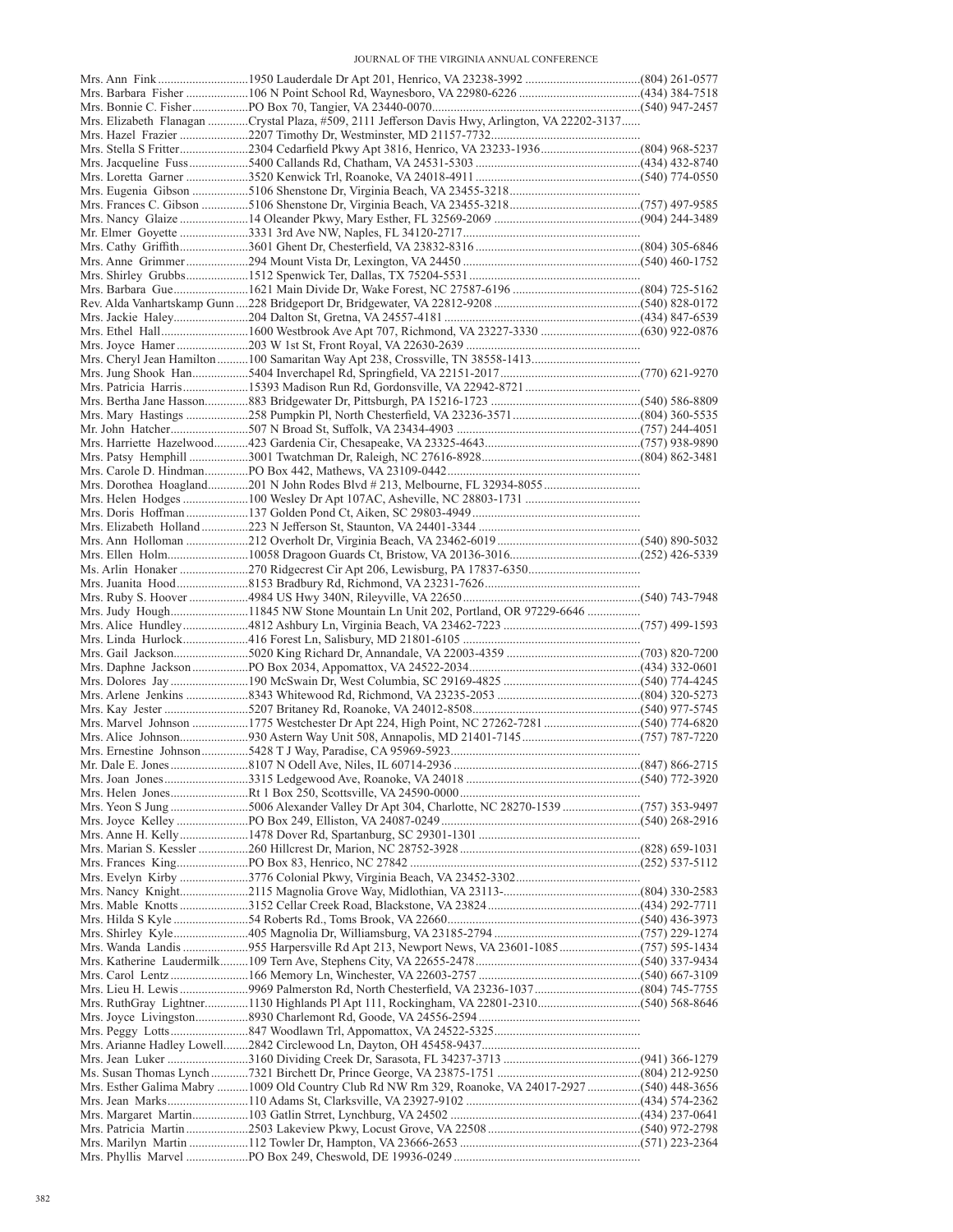| Mrs. Norma Mitchell 2600 Croasdaile Farm Pkwy Apt A181, Durham, NC 27705-1436 (919) 724-8310            |  |
|---------------------------------------------------------------------------------------------------------|--|
|                                                                                                         |  |
|                                                                                                         |  |
|                                                                                                         |  |
|                                                                                                         |  |
|                                                                                                         |  |
|                                                                                                         |  |
|                                                                                                         |  |
|                                                                                                         |  |
|                                                                                                         |  |
|                                                                                                         |  |
|                                                                                                         |  |
|                                                                                                         |  |
| Mrs. Victoria Paul-Coker 77G Smart Farm Rd, Freetown, Sierra Leone, West Africa, (540) 298-1585         |  |
|                                                                                                         |  |
|                                                                                                         |  |
|                                                                                                         |  |
|                                                                                                         |  |
|                                                                                                         |  |
|                                                                                                         |  |
| Mrs. Christine Pettyjohn 7090 Covenant Woods Dr Apt E 101, Mechanicsville, VA 23111-7035 (540) 290-1954 |  |
|                                                                                                         |  |
|                                                                                                         |  |
|                                                                                                         |  |
|                                                                                                         |  |
|                                                                                                         |  |
|                                                                                                         |  |
| Mrs. Louise Randall14901 N Pennsylvania Ave Apt 252, Oklahoma City, OK 73134-5961(405) 751-5407         |  |
|                                                                                                         |  |
|                                                                                                         |  |
|                                                                                                         |  |
| Mrs. Jeanette Regan  12425 Village Loop Apt 12, Culpeper, VA 22701-4308 (540) 445-5659                  |  |
|                                                                                                         |  |
|                                                                                                         |  |
|                                                                                                         |  |
|                                                                                                         |  |
|                                                                                                         |  |
|                                                                                                         |  |
|                                                                                                         |  |
|                                                                                                         |  |
|                                                                                                         |  |
|                                                                                                         |  |
|                                                                                                         |  |
|                                                                                                         |  |
|                                                                                                         |  |
|                                                                                                         |  |
|                                                                                                         |  |
| Mrs. Virginia Shelton  1025 Old Country Club Rd NW Apt 5, Roanoke, VA 24017-2958  (804) 369-4251        |  |
|                                                                                                         |  |
|                                                                                                         |  |
|                                                                                                         |  |
|                                                                                                         |  |
|                                                                                                         |  |
|                                                                                                         |  |
|                                                                                                         |  |
|                                                                                                         |  |
|                                                                                                         |  |